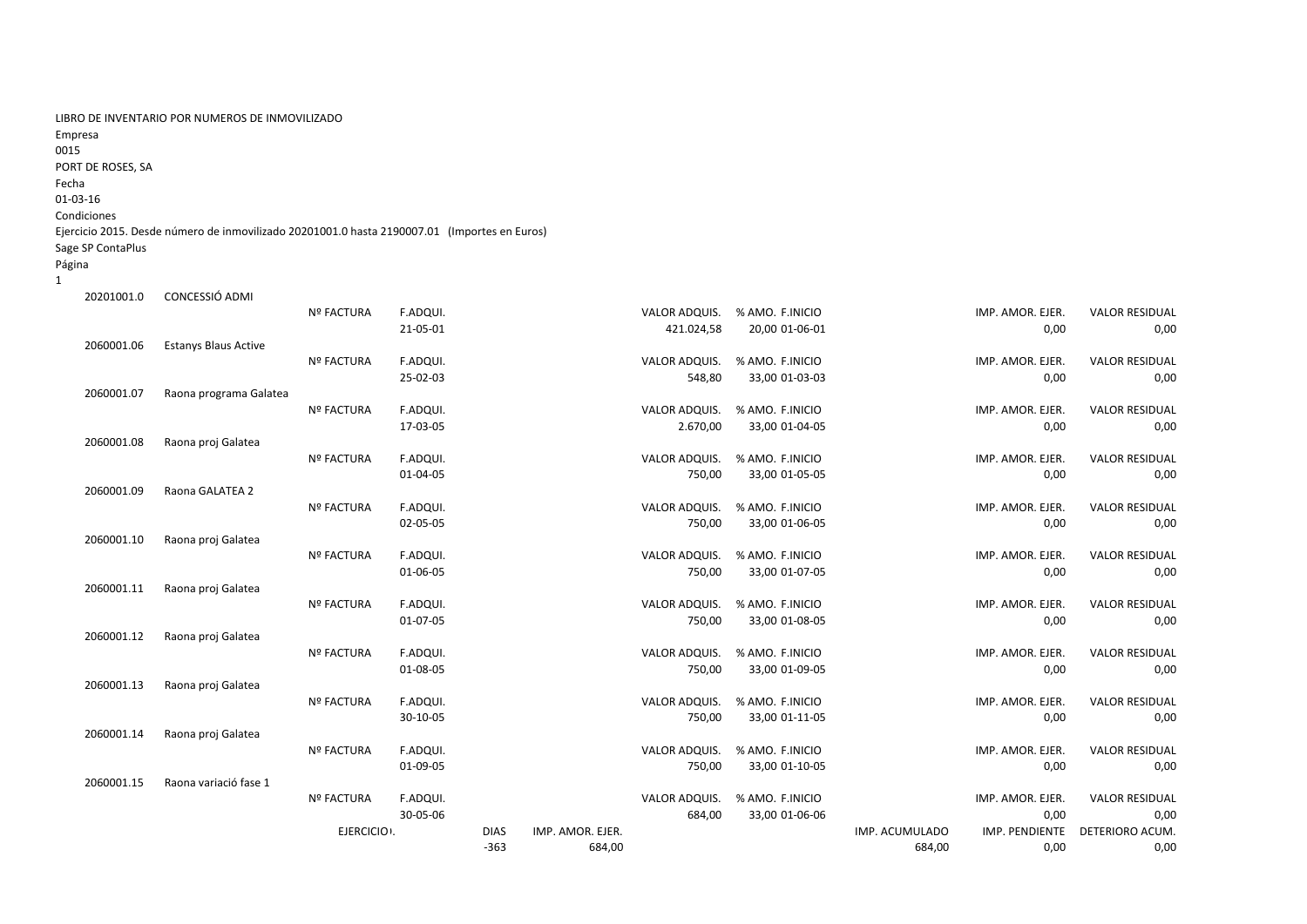| 2060001.16 | Raona fase 2 Galatea |                   |          |             |                  |               |                               |                |                  |                       |
|------------|----------------------|-------------------|----------|-------------|------------------|---------------|-------------------------------|----------------|------------------|-----------------------|
|            |                      | Nº FACTURA        | F.ADQUI. |             |                  | VALOR ADQUIS. | % AMO. F.INICIO               |                | IMP. AMOR. EJER. | <b>VALOR RESIDUAL</b> |
|            |                      |                   | 10-08-06 |             |                  | 1.000,00      | 33,00 01-09-06                |                | 0,00             | 0,00                  |
|            |                      | EJERCICIO .       |          | <b>DIAS</b> | IMP. AMOR. EJER. |               |                               | IMP. ACUMULADO | IMP. PENDIENTE   | DETERIORO ACUM.       |
|            |                      |                   |          | $-363$      | 1.000,00         |               |                               | 1.000,00       | 0,00             | 0,00                  |
| 2060001.17 | Raona fase 2 Galatea |                   |          |             |                  |               |                               |                |                  |                       |
|            |                      | Nº FACTURA        | F.ADQUI. |             |                  | VALOR ADQUIS. | % AMO. F.INICIO               |                | IMP. AMOR. EJER. | <b>VALOR RESIDUAL</b> |
|            |                      |                   | 26-06-06 |             |                  | 1.000,00      | 33,00 01-07-06                |                | 0,00             | 0,00                  |
|            |                      | EJERCICIO .       |          | <b>DIAS</b> | IMP. AMOR. EJER. |               |                               | IMP. ACUMULADO | IMP. PENDIENTE   | DETERIORO ACUM.       |
|            |                      |                   |          | $-363$      | 1.000,00         |               |                               | 1.000,00       | 0,00             | 0,00                  |
| 2060001.18 | Raona Galatea fase 2 |                   |          |             |                  |               |                               |                |                  |                       |
|            |                      | <b>Nº FACTURA</b> | F.ADQUI. |             |                  | VALOR ADQUIS. | % AMO. F.INICIO               |                | IMP. AMOR. EJER. | <b>VALOR RESIDUAL</b> |
|            |                      |                   | 26-08-06 |             |                  | 1.000,00      | 33,00 01-09-06                |                | 0,00             | 0,00                  |
|            |                      | EJERCICIO .       |          | <b>DIAS</b> | IMP. AMOR. EJER. |               |                               | IMP. ACUMULADO | IMP. PENDIENTE   | DETERIORO ACUM.       |
|            |                      |                   |          | $-363$      | 1.000,00         |               |                               | 1.000,00       | 0,00             | 0,00                  |
| 2060001.19 | RAONA Galatea fase 2 |                   |          |             |                  |               |                               |                |                  |                       |
|            |                      | <b>Nº FACTURA</b> | F.ADQUI. |             |                  | VALOR ADQUIS. | % AMO. F.INICIO               |                | IMP. AMOR. EJER. | <b>VALOR RESIDUAL</b> |
|            |                      |                   | 26-09-06 |             |                  | 1.000,00      | 33,00 01-10-06                |                | 0,00             | 0,00                  |
|            |                      | EJERCICIO .       |          | <b>DIAS</b> | IMP. AMOR. EJER. |               |                               | IMP. ACUMULADO | IMP. PENDIENTE   | DETERIORO ACUM.       |
|            |                      |                   |          | $-363$      | 1.000,00         |               |                               | 1.000,00       | 0,00             | 0,00                  |
| 2060001.20 | Raona fase 2         |                   |          |             |                  |               |                               |                |                  |                       |
|            |                      | <b>Nº FACTURA</b> | F.ADQUI. |             |                  | VALOR ADQUIS. | % AMO. F.INICIO               |                | IMP. AMOR. EJER. | <b>VALOR RESIDUAL</b> |
|            |                      |                   | 26-10-06 |             |                  | 1.000,00      | 33,00 01-11-06                |                | 0,00             | 0,00                  |
|            |                      | EJERCICIO .       |          | <b>DIAS</b> | IMP. AMOR. EJER. |               |                               | IMP. ACUMULADO | IMP. PENDIENTE   | DETERIORO ACUM.       |
|            |                      |                   |          | $-363$      | 1.000,00         |               |                               | 1.000,00       | 0,00             | 0,00                  |
| 2060001.21 | Raona fase 2         |                   |          |             |                  |               |                               |                |                  |                       |
|            |                      | Nº FACTURA        | F.ADQUI. |             |                  | VALOR ADQUIS. | % AMO. F.INICIO               |                | IMP. AMOR. EJER. | <b>VALOR RESIDUAL</b> |
|            |                      |                   | 27-11-06 |             |                  | 1.000,00      | 33,00 01-12-06                |                | 0,00             | 0,00                  |
|            |                      | EJERCICIO .       |          | <b>DIAS</b> | IMP. AMOR. EJER. |               |                               | IMP. ACUMULADO | IMP. PENDIENTE   | DETERIORO ACUM.       |
|            |                      |                   |          | $-363$      | 1.000,00         |               |                               | 1.000,00       | 0,00             | 0,00                  |
| 2060001.22 | Raona fase 2         |                   |          |             |                  |               |                               |                |                  |                       |
|            |                      | <b>Nº FACTURA</b> | F.ADQUI. |             |                  | VALOR ADQUIS. | % AMO. F.INICIO               |                | IMP. AMOR. EJER. | <b>VALOR RESIDUAL</b> |
|            |                      |                   | 15-12-06 |             |                  | 900,00        | 33,00 01-01-07                |                | 0,00             | 0,00                  |
|            |                      | EJERCICIO .       |          | <b>DIAS</b> | IMP. AMOR. EJER. |               |                               | IMP. ACUMULADO | IMP. PENDIENTE   | DETERIORO ACUM.       |
|            |                      |                   |          | 365         | 9,00             |               |                               | 900,00         | 0,00             | 0,00                  |
|            |                      |                   |          | 365         | 891,00           |               |                               | 891,00         | 9,00             | 0,00                  |
| 2060001.23 | Raona fase 2         |                   |          |             |                  |               |                               |                |                  |                       |
|            |                      | <b>Nº FACTURA</b> | F.ADQUI. |             |                  |               | VALOR ADQUIS. % AMO. F.INICIO |                | IMP. AMOR. EJER. | <b>VALOR RESIDUAL</b> |
|            |                      |                   | 22-12-06 |             |                  | 4.625,00      | 33,00 01-01-07                |                | 0,00             | 0,00                  |
|            |                      | EJERCICIO .       |          | <b>DIAS</b> | IMP. AMOR. EJER. |               |                               | IMP. ACUMULADO | IMP. PENDIENTE   | DETERIORO ACUM.       |
|            |                      |                   |          | 365         | 46,25            |               |                               | 4.625,00       | 0,00             | 0,00                  |
|            |                      |                   |          | 365         | 4.578,75         |               |                               | 4.578,75       | 46,25            | 0,00                  |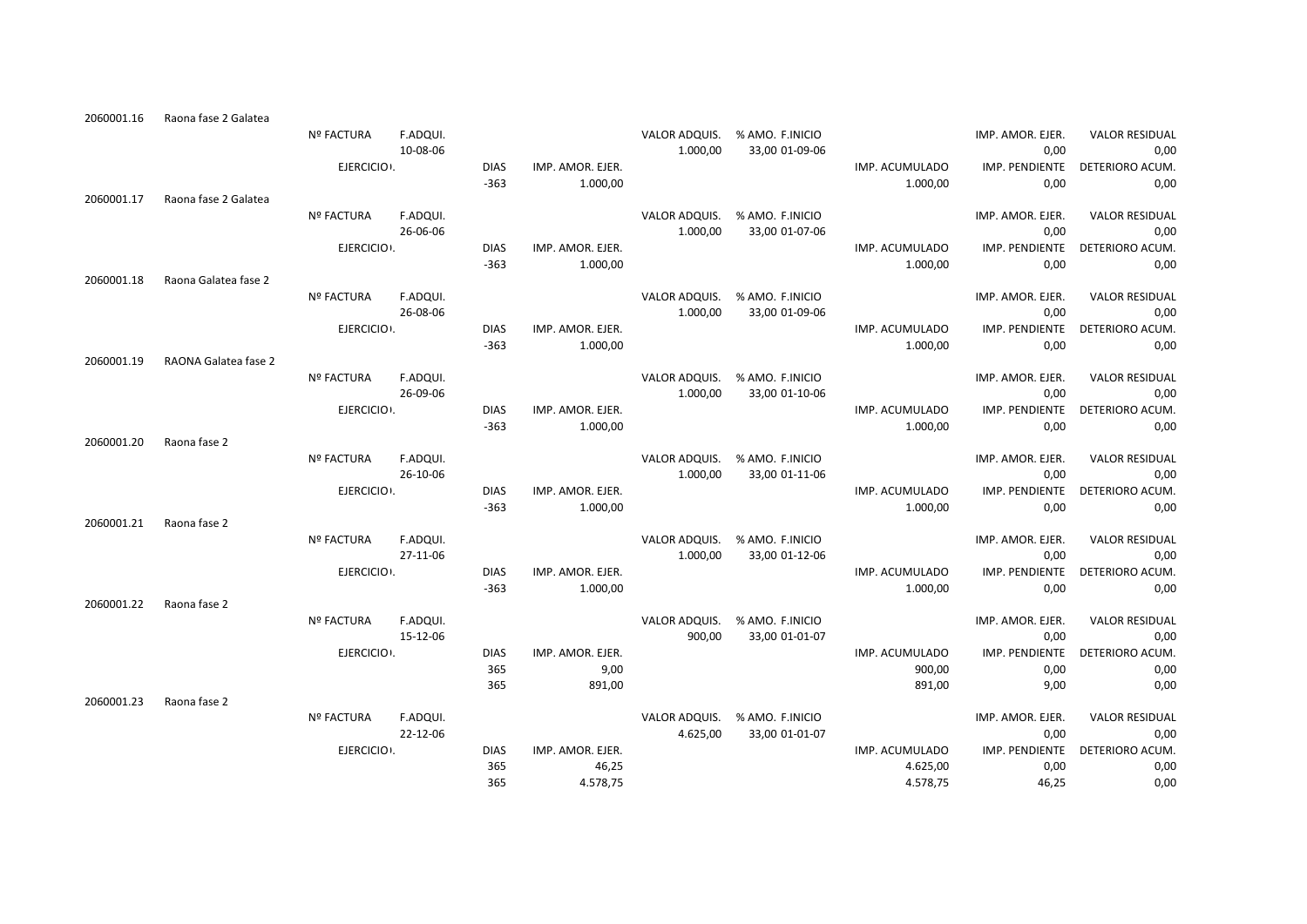| 2060001.24 | Raona fase 2              |                   |                |             |                  |               |                               |                |                  |                       |
|------------|---------------------------|-------------------|----------------|-------------|------------------|---------------|-------------------------------|----------------|------------------|-----------------------|
|            |                           | <b>Nº FACTURA</b> | F.ADQUI.       |             |                  |               | VALOR ADQUIS. % AMO. F.INICIO |                | IMP. AMOR. EJER. | <b>VALOR RESIDUAL</b> |
|            |                           |                   | 22-12-06       |             |                  | 1.700,00      | 33,00 01-01-07                |                | 0,00             | 0,00                  |
|            |                           | EJERCICIO .       |                | <b>DIAS</b> | IMP. AMOR. EJER. |               |                               | IMP. ACUMULADO | IMP. PENDIENTE   | DETERIORO ACUM.       |
|            |                           |                   |                | 365         | 17,00            |               |                               | 1.700,00       | 0,00             | 0,00                  |
|            |                           |                   |                | 365         | 1.683,00         |               |                               | 1.683,00       | 17,00            | 0,00                  |
| 2060001.25 | Raona fase 2              |                   |                |             |                  |               |                               |                |                  |                       |
|            |                           | <b>Nº FACTURA</b> | F.ADQUI.       |             |                  |               | VALOR ADQUIS. % AMO. F.INICIO |                | IMP. AMOR. EJER. | <b>VALOR RESIDUAL</b> |
|            |                           |                   | 27-12-06       |             |                  | 1.000,00      | 33,00 01-01-07                |                | 0,00             | 0,00                  |
|            |                           | EJERCICIO .       |                | <b>DIAS</b> | IMP. AMOR. EJER. |               |                               | IMP. ACUMULADO | IMP. PENDIENTE   | DETERIORO ACUM.       |
|            |                           |                   |                | 365         | 10,00            |               |                               | 1.000,00       | 0,00             | 0,00                  |
|            |                           |                   |                | 365         | 990,00           |               |                               | 990,00         | 10,00            | 0,00                  |
| 2060001.26 | Raona software i 5 CAL    |                   |                |             |                  |               |                               |                |                  |                       |
|            |                           | <b>Nº FACTURA</b> | F.ADQUI.       |             |                  |               | VALOR ADQUIS. % AMO. F.INICIO |                | IMP. AMOR. EJER. | <b>VALOR RESIDUAL</b> |
|            |                           |                   | 30-01-06       |             |                  | 1.252,00      | 33,00 01-02-06                |                | 0,00             | 0,00                  |
|            |                           | EJERCICIO .       |                | <b>DIAS</b> | IMP. AMOR. EJER. |               |                               | IMP. ACUMULADO | IMP. PENDIENTE   | DETERIORO ACUM.       |
|            |                           |                   |                | $-363$      | 1.252,00         |               |                               | 1.252,00       | 0,00             | 0,00                  |
| 2060001.27 | Raona SOFTWARE addic      |                   |                |             |                  |               |                               |                |                  |                       |
|            |                           | <b>Nº FACTURA</b> | F.ADQUI.       |             |                  | VALOR ADQUIS. | % AMO. F.INICIO               |                | IMP. AMOR. EJER. | <b>VALOR RESIDUAL</b> |
|            |                           |                   | 30-01-06       |             |                  | 647,29        | 33,00 01-02-06                |                | 0,00             | 0,00                  |
|            |                           | EJERCICIO .       |                | <b>DIAS</b> | IMP. AMOR. EJER. |               |                               | IMP. ACUMULADO | IMP. PENDIENTE   | DETERIORO ACUM.       |
|            |                           |                   |                | $-363$      | 647,29           |               |                               | 647,29         | 0,00             | 0,00                  |
| 2060001.28 | Raona variació fase 2     |                   |                |             |                  |               |                               |                |                  |                       |
|            |                           | Nº FACTURA        | F.ADQUI.       |             |                  |               | VALOR ADQUIS. % AMO. F.INICIO |                | IMP. AMOR. EJER. | <b>VALOR RESIDUAL</b> |
|            |                           |                   | 30-01-06       |             |                  | 1.100,00      | 33,00 01-02-06                |                | 0,00             | 0,00                  |
|            |                           | EJERCICIO .       |                | <b>DIAS</b> | IMP. AMOR. EJER. |               |                               | IMP. ACUMULADO | IMP. PENDIENTE   | DETERIORO ACUM.       |
|            |                           |                   |                | $-363$      | 1.100,00         |               |                               | 1.100,00       | 0,00             | 0,00                  |
| 2060001.29 | Raona isntal servidor pro |                   |                |             |                  |               |                               |                |                  |                       |
|            |                           | <b>Nº FACTURA</b> | F.ADQUI.       |             |                  |               | VALOR ADQUIS. % AMO. F.INICIO |                | IMP. AMOR. EJER. | <b>VALOR RESIDUAL</b> |
|            |                           |                   | 28-02-06       |             |                  | 2.000,00      | 33,00 01-03-06                |                | 0,00             | 0,00                  |
|            |                           | EJERCICIO .       |                | <b>DIAS</b> | IMP. AMOR. EJER. |               |                               | IMP. ACUMULADO | IMP. PENDIENTE   | DETERIORO ACUM.       |
|            |                           |                   |                | $-363$      | 2.000,00         |               |                               | 2.000,00       | 0,00             | 0,00                  |
| 2060001.30 | software còpies           |                   |                |             |                  |               |                               |                |                  |                       |
|            |                           | <b>Nº FACTURA</b> | F.ADQUI.       |             |                  | VALOR ADQUIS. | % AMO. F.INICIO               |                | IMP. AMOR. EJER. | <b>VALOR RESIDUAL</b> |
|            |                           |                   | 22-11-06       |             |                  | 565,00        | 33,00 01-12-06                |                | 0,00             | 0,00                  |
|            |                           | EJERCICIO .       |                | <b>DIAS</b> | IMP. AMOR. EJER. |               |                               | IMP. ACUMULADO | IMP. PENDIENTE   | DETERIORO ACUM.       |
|            |                           |                   |                | $-363$      | 565,00           |               |                               | 565,00         | 0,00             | 0,00                  |
| 2060001.31 | NORFEU inf Llicència Offi |                   |                |             |                  |               |                               |                |                  |                       |
|            |                           | <b>Nº FACTURA</b> | F.ADQUI.       |             |                  |               | VALOR ADQUIS. % AMO. F.INICIO |                | IMP. AMOR. EJER. | <b>VALOR RESIDUAL</b> |
|            |                           | 10078             | $01 - 04 - 10$ |             |                  | 2.715,78      | 33,00 01-05-10                |                | 0,00             | 0,00                  |
|            |                           | EJERCICIO .       |                | <b>DIAS</b> | IMP. AMOR. EJER. |               |                               | IMP. ACUMULADO | IMP. PENDIENTE   | DETERIORO ACUM.       |
|            |                           |                   |                | 365         | 326,94           |               |                               | 2.715,78       | 0,00             | 0,00                  |
|            |                           |                   |                | 365         | 896,21           |               |                               | 2.388,84       | 326,94           | 0,00                  |
|            |                           |                   |                | 365         | 896,21           |               |                               | 1.492,63       | 1.223,15         | 0,00                  |
|            |                           |                   |                | 245         | 596,42           |               |                               | 596,42         | 2.119,36         | 0,00                  |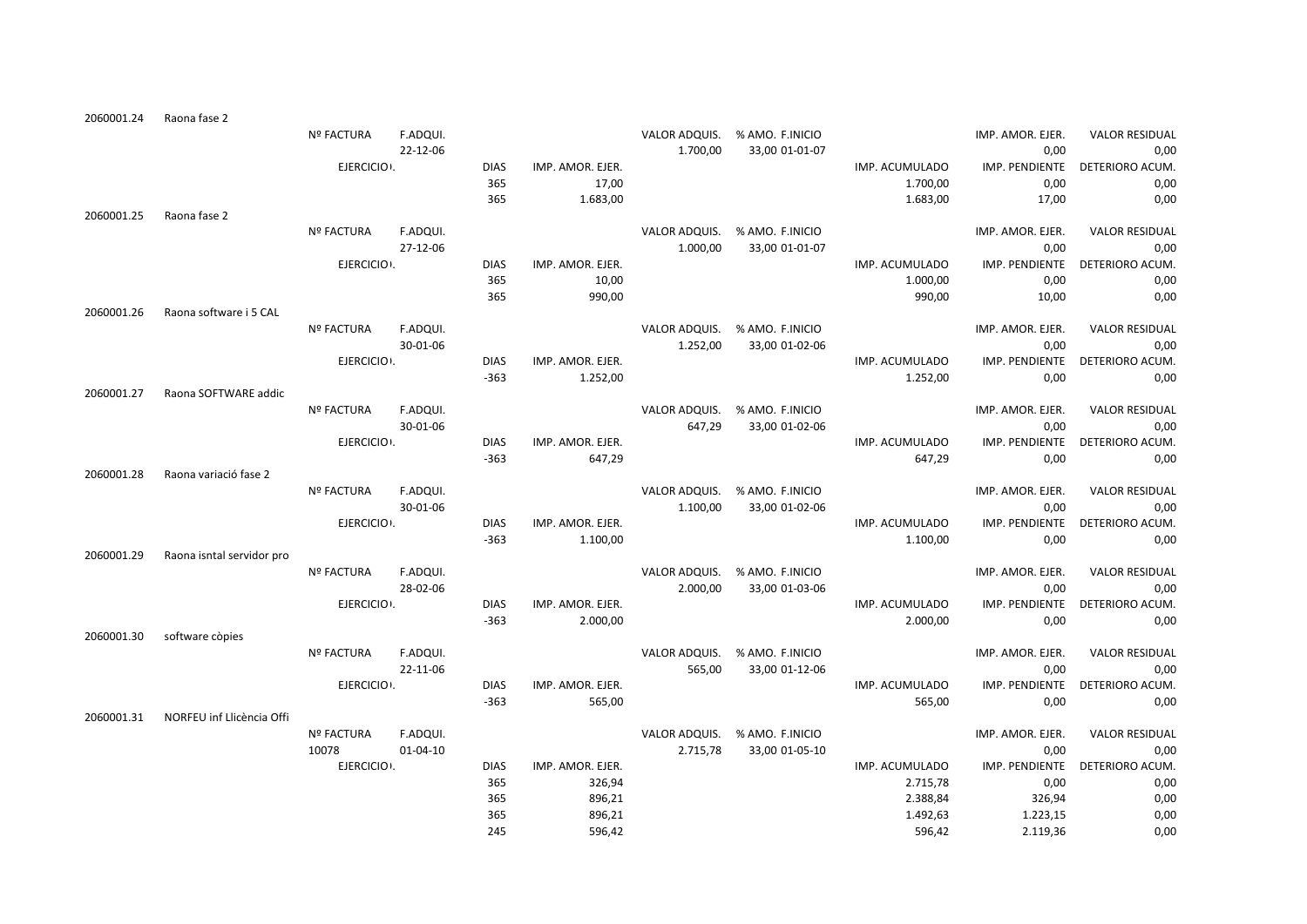| 2060001.32 | NORFEU Windows 7 jua i an |                   |          |             |                  |               |                 |                |                  |                       |
|------------|---------------------------|-------------------|----------|-------------|------------------|---------------|-----------------|----------------|------------------|-----------------------|
|            |                           | <b>Nº FACTURA</b> | F.ADQUI. |             |                  | VALOR ADQUIS. | % AMO. F.INICIO |                | IMP. AMOR. EJER. | <b>VALOR RESIDUAL</b> |
|            |                           | 11064             | 01-04-11 |             |                  | 296,00        | 33,00 01-05-11  |                | 0,00             | 0,00                  |
|            |                           | EJERCICIO .       |          | <b>DIAS</b> | IMP. AMOR. EJER. |               |                 | IMP. ACUMULADO | IMP. PENDIENTE   | DETERIORO ACUM.       |
|            |                           |                   |          | 365         | 0,00             |               |                 | 296,00         | 0,00             | 0,00                  |
|            |                           |                   |          | 365         | 35,63            |               |                 | 296,00         | 0,00             | 0,00                  |
|            |                           |                   |          | 365         | 97,68            |               |                 | 260,37         | 35,63            | 0,00                  |
|            |                           |                   |          | 365         | 162,69           |               |                 | 162,69         | 133,31           | 0,00                  |
|            |                           |                   |          | 245         | 65,01            |               |                 | 65,01          | 230,99           | 0,00                  |
| 2060001.33 | FusioWeb pagina Web       |                   |          |             |                  |               |                 |                |                  |                       |
|            |                           | <b>Nº FACTURA</b> | F.ADQUI. |             |                  | VALOR ADQUIS. | % AMO. F.INICIO |                | IMP. AMOR. EJER. | <b>VALOR RESIDUAL</b> |
|            |                           | 234 i 258         | 11-07-11 |             |                  | 2.450,00      | 33,00 01-08-11  |                | 0,00             | 0,00                  |
|            |                           | EJERCICIO .       |          | <b>DIAS</b> | IMP. AMOR. EJER. |               |                 | IMP. ACUMULADO | IMP. PENDIENTE   | DETERIORO ACUM.       |
|            |                           |                   |          | 365         | 0,00             |               |                 | 2.450,00       | 0,00             | 0,00                  |
|            |                           |                   |          | 365         | 497,03           |               |                 | 2.450,00       | 0,00             | 0,00                  |
|            |                           |                   |          | 365         | 808,50           |               |                 | 1.952,97       | 497,03           | 0,00                  |
|            |                           |                   |          | 365         | 1.144,47         |               |                 | 1.144,47       | 1.305,53         | 0,00                  |
|            |                           |                   |          | 153         | 335,97           |               |                 | 335,97         | 2.114,03         | 0,00                  |
| 2060001.34 | Raona Ideris Cloud Servic |                   |          |             |                  |               |                 |                |                  |                       |
|            |                           | <b>Nº FACTURA</b> | F.ADQUI. |             |                  | VALOR ADQUIS. | % AMO. F.INICIO |                | IMP. AMOR. EJER. | <b>VALOR RESIDUAL</b> |
|            |                           | 199               | 24-03-14 |             |                  | 3.300,00      | 33,00 01-04-14  |                | 1.089,00         | 0,00                  |
|            |                           | EJERCICIO .       |          | <b>DIAS</b> | IMP. AMOR. EJER. |               |                 | IMP. ACUMULADO | IMP. PENDIENTE   | DETERIORO ACUM.       |
|            |                           |                   |          | 365         | 1.089,00         |               |                 | 1.904,51       | 1.395,49         | 0,00                  |
|            |                           |                   |          | 275         | 815,51           |               |                 | 815,51         | 2.484,49         | 0,00                  |
| 2060001.35 | Raona GALATEA 2013        |                   |          |             |                  |               |                 |                |                  |                       |
|            |                           | <b>Nº FACTURA</b> | F.ADQUI. |             |                  | VALOR ADQUIS. | % AMO. F.INICIO |                | IMP. AMOR. EJER. | <b>VALOR RESIDUAL</b> |
|            |                           | 12-13-14          | 23-04-14 |             |                  | 10.200,00     | 33,00 01-05-14  |                | 3.366,00         | 0,00                  |
|            |                           | EJERCICIO .       |          | <b>DIAS</b> | IMP. AMOR. EJER. |               |                 | IMP. ACUMULADO | IMP. PENDIENTE   | DETERIORO ACUM.       |
|            |                           |                   |          | 365         | 3.366,00         |               |                 | 5.606,16       | 4.593,84         | 0,00                  |
|            |                           |                   |          | 245         | 2.240,16         |               |                 | 2.240,16       | 7.959,84         | 0,00                  |
| 2060001.36 | Raona GALATEA 2013        |                   |          |             |                  |               |                 |                |                  |                       |
|            |                           | <b>Nº FACTURA</b> | F.ADQUI. |             |                  | VALOR ADQUIS. | % AMO. F.INICIO |                | IMP. AMOR. EJER. | <b>VALOR RESIDUAL</b> |
|            |                           | 12-13-14-15       | 31-01-15 |             |                  | 3.400,00      | 33,00 01-02-15  |                | 1.027,22         | 0,00                  |
|            |                           | EJERCICIO .       |          | <b>DIAS</b> | IMP. AMOR. EJER. |               |                 | IMP. ACUMULADO | IMP. PENDIENTE   | DETERIORO ACUM.       |
|            |                           |                   |          | 334         | 1.027,22         |               |                 | 1.027,22       | 2.372,78         | 0,00                  |
| 2060001.37 | Raona IDERIS 2015         |                   |          |             |                  |               |                 |                |                  |                       |
|            |                           | <b>Nº FACTURA</b> | F.ADQUI. |             |                  | VALOR ADQUIS. | % AMO. F.INICIO |                | IMP. AMOR. EJER. | <b>VALOR RESIDUAL</b> |
|            |                           | 256               | 31-03-15 |             |                  | 3.300,00      | 33,00 01-04-15  |                | 815,51           | 0,00                  |
|            |                           | EJERCICIO .       |          | <b>DIAS</b> | IMP. AMOR. EJER. |               |                 | IMP. ACUMULADO | IMP. PENDIENTE   | DETERIORO ACUM.       |
|            |                           |                   |          | 275         | 815,51           |               |                 | 815,51         | 2.484,49         | 0,00                  |
| 2060001.38 | Raona PROVEÏDORS 2015     |                   |          |             |                  |               |                 |                |                  |                       |
|            |                           | <b>Nº FACTURA</b> | F.ADQUI. |             |                  | VALOR ADQUIS. | % AMO. F.INICIO |                | IMP. AMOR. EJER. | <b>VALOR RESIDUAL</b> |
|            |                           | 139               | 28-02-15 |             |                  | 3.465,60      | 33,00 01-03-15  |                | 951,70           | 0,00                  |
|            |                           | EJERCICIO .       |          | <b>DIAS</b> | IMP. AMOR. EJER. |               |                 | IMP. ACUMULADO | IMP. PENDIENTE   | DETERIORO ACUM.       |
|            |                           |                   |          | 306         | 951,70           |               |                 | 951,70         | 2.513,90         | 0,00                  |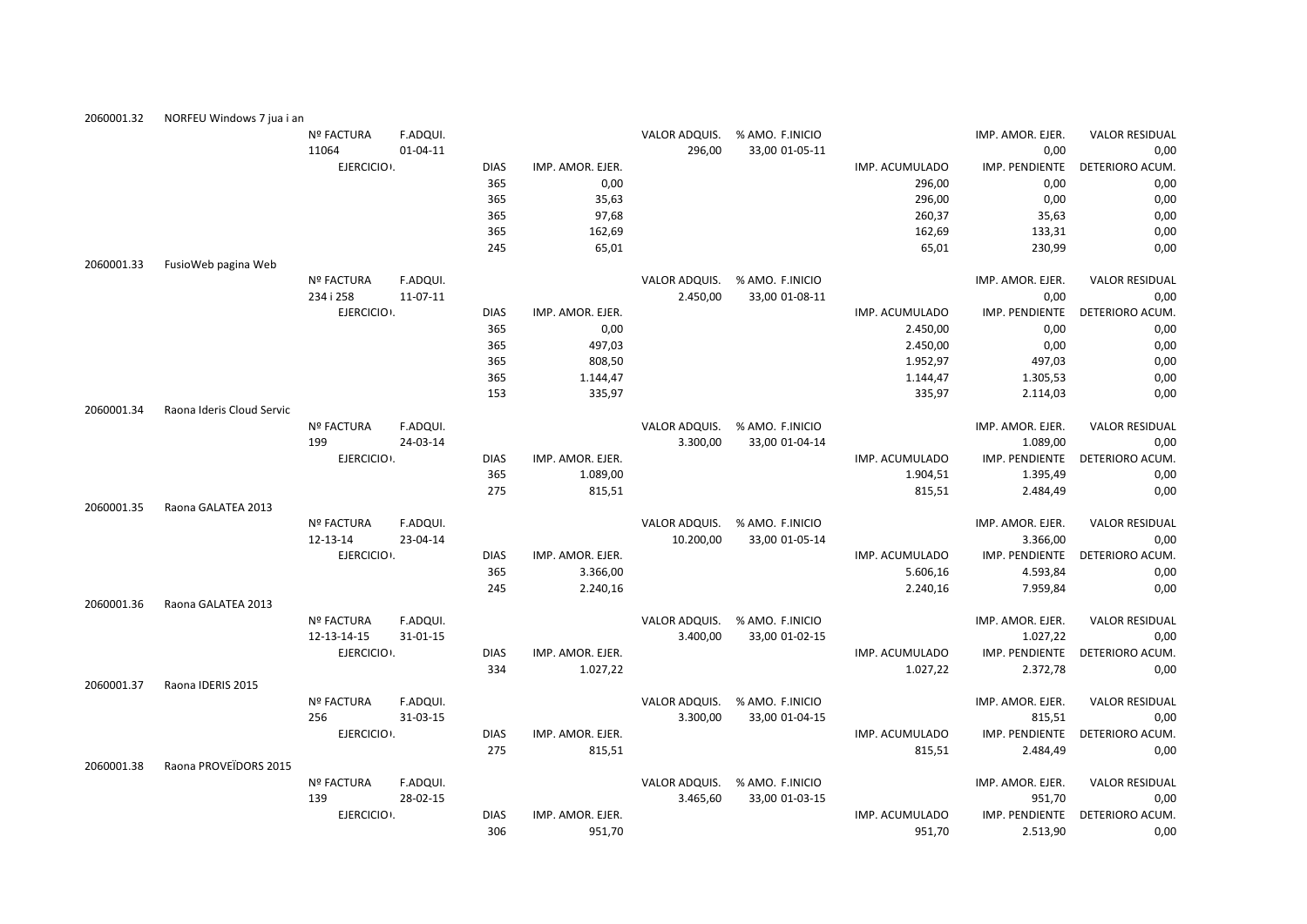| 2110001.01 | OBRA INFRAESTRUCTURA    |                   |          |             |                  |               |                 |                |                  |                       |
|------------|-------------------------|-------------------|----------|-------------|------------------|---------------|-----------------|----------------|------------------|-----------------------|
|            |                         | <b>Nº FACTURA</b> | F.ADQUI. |             |                  | VALOR ADQUIS. | % AMO. F.INICIO |                | IMP. AMOR. EJER. | <b>VALOR RESIDUAL</b> |
|            |                         |                   | 31-12-14 |             |                  | 3.992.592,91  | 3,70 01-07-04   |                | 147.725,94       | 0,00                  |
|            |                         | EJERCICIO .       |          | <b>DIAS</b> | IMP. AMOR. EJER. |               |                 | IMP. ACUMULADO | IMP. PENDIENTE   | DETERIORO ACUM.       |
|            |                         |                   |          | 365         | 147.725,94       |               |                 | 1.699.754,76   | 2.292.838,15     | 0,00                  |
|            |                         |                   |          | 3.836       | 149.319,00       |               |                 | 1.566.916,08   | 2.425.676,83     | 0,00                  |
|            |                         |                   |          | 365         | 149.319,00       |               |                 | 1.417.597,10   | 2.574.995,81     | 0,00                  |
|            |                         |                   |          | 365         | 149.319,00       |               |                 | 1.268.278,08   | 2.724.314,83     | 0,00                  |
|            |                         |                   |          | 365         | 149.319,00       |               |                 | 1.118.959,08   | 2.873.633,83     | 0,00                  |
|            |                         |                   |          | 365         | 149.319,00       |               |                 | 969.640,08     | 3.022.952,83     | 0,00                  |
|            |                         |                   |          | 365         | 820.321,08       |               |                 | 820.321,08     | 3.172.271,83     | 0,00                  |
| 2110001.02 | Compra amarre B74 8*3   |                   |          |             |                  |               |                 |                |                  |                       |
|            |                         | Nº FACTURA        | F.ADQUI. |             |                  | VALOR ADQUIS. | % AMO. F.INICIO |                | IMP. AMOR. EJER. | <b>VALOR RESIDUAL</b> |
|            |                         |                   | 25-04-14 |             |                  | 20.000,00     | 5,82 25-04-14   |                | 1.165,19         | 0,00                  |
|            |                         | EJERCICIO :       |          | <b>DIAS</b> | IMP. AMOR. EJER. |               |                 | IMP. ACUMULADO | IMP. PENDIENTE   | DETERIORO ACUM.       |
|            |                         |                   |          | 365         | 1.165,19         |               |                 | 1.944,12       | 18.055,88        | 0,00                  |
|            |                         |                   |          | 251         | 778,93           |               |                 | 778,93         | 19.221,07        | 0,00                  |
| 2110001.03 | Compra amarre C62 8*3   |                   |          |             |                  |               |                 |                |                  |                       |
|            |                         | <b>Nº FACTURA</b> | F.ADQUI. |             |                  | VALOR ADQUIS. | % AMO. F.INICIO |                | IMP. AMOR. EJER. | <b>VALOR RESIDUAL</b> |
|            |                         |                   | 12-12-14 |             |                  | 24.250,00     | 6,06 01-01-15   |                | 1.469,70         | 0,00                  |
|            |                         | EJERCICIO .       |          | <b>DIAS</b> | IMP. AMOR. EJER. |               |                 | IMP. ACUMULADO | IMP. PENDIENTE   | DETERIORO ACUM.       |
|            |                         |                   |          | 365         | 1.469,70         |               |                 | 1.469,70       | 22.780,30        | 0,00                  |
|            |                         |                   |          | $\Omega$    | 0,00             |               |                 | 0,00           | 0,00             | 0,00                  |
| 2110001.04 | Compra amarre C64 8*3   |                   |          |             |                  |               |                 |                |                  |                       |
|            |                         | Nº FACTURA        | F.ADQUI. |             |                  | VALOR ADQUIS. | % AMO. F.INICIO |                | IMP. AMOR. EJER. | <b>VALOR RESIDUAL</b> |
|            |                         |                   | 12-12-14 |             |                  | 24.250,00     | 6,06 01-01-15   |                | 1.469,70         | 0,00                  |
|            |                         | EJERCICIO .       |          | <b>DIAS</b> | IMP. AMOR. EJER. |               |                 | IMP. ACUMULADO | IMP. PENDIENTE   | DETERIORO ACUM.       |
|            |                         |                   |          | 365         | 1.469,70         |               |                 | 1.469,70       | 22.780,30        | 0,00                  |
|            |                         |                   |          | $\Omega$    | 0,00             |               |                 | 0,00           | 0,00             | 0,00                  |
| 2110001.05 | Compra amarre MR46 14/5 |                   |          |             |                  |               |                 |                |                  |                       |
|            |                         | <b>Nº FACTURA</b> | F.ADQUI. |             |                  | VALOR ADQUIS. | % AMO. F.INICIO |                | IMP. AMOR. EJER. | <b>VALOR RESIDUAL</b> |
|            |                         |                   | 27-02-15 |             |                  | 50.000,00     | 6,13 01-03-15   |                | 2.535,69         | 0,00                  |
|            |                         | EJERCICIO .       |          | <b>DIAS</b> | IMP. AMOR. EJER. |               |                 | IMP. ACUMULADO | IMP. PENDIENTE   | DETERIORO ACUM.       |
|            |                         |                   |          | 306         | 2.535,69         |               |                 | 2.535,69       | 47.464,31        | 0,00                  |
| 2110001.06 | Compra amarre B52 8*3   |                   |          |             |                  |               |                 |                |                  |                       |
|            |                         | <b>Nº FACTURA</b> | F.ADQUI. |             |                  | VALOR ADQUIS. | % AMO. F.INICIO |                | IMP. AMOR. EJER. | <b>VALOR RESIDUAL</b> |
|            |                         |                   | 31-12-15 |             |                  | 22.950,00     | 6,45 01-01-16   |                | 0,00             | 0,00                  |
|            |                         | EJERCICIO .       |          | <b>DIAS</b> | IMP. AMOR. EJER. |               |                 | IMP. ACUMULADO | IMP. PENDIENTE   | DETERIORO ACUM.       |
|            |                         |                   |          | $\Omega$    | 0,00             |               |                 | 0,00           | 0,00             | 0,00                  |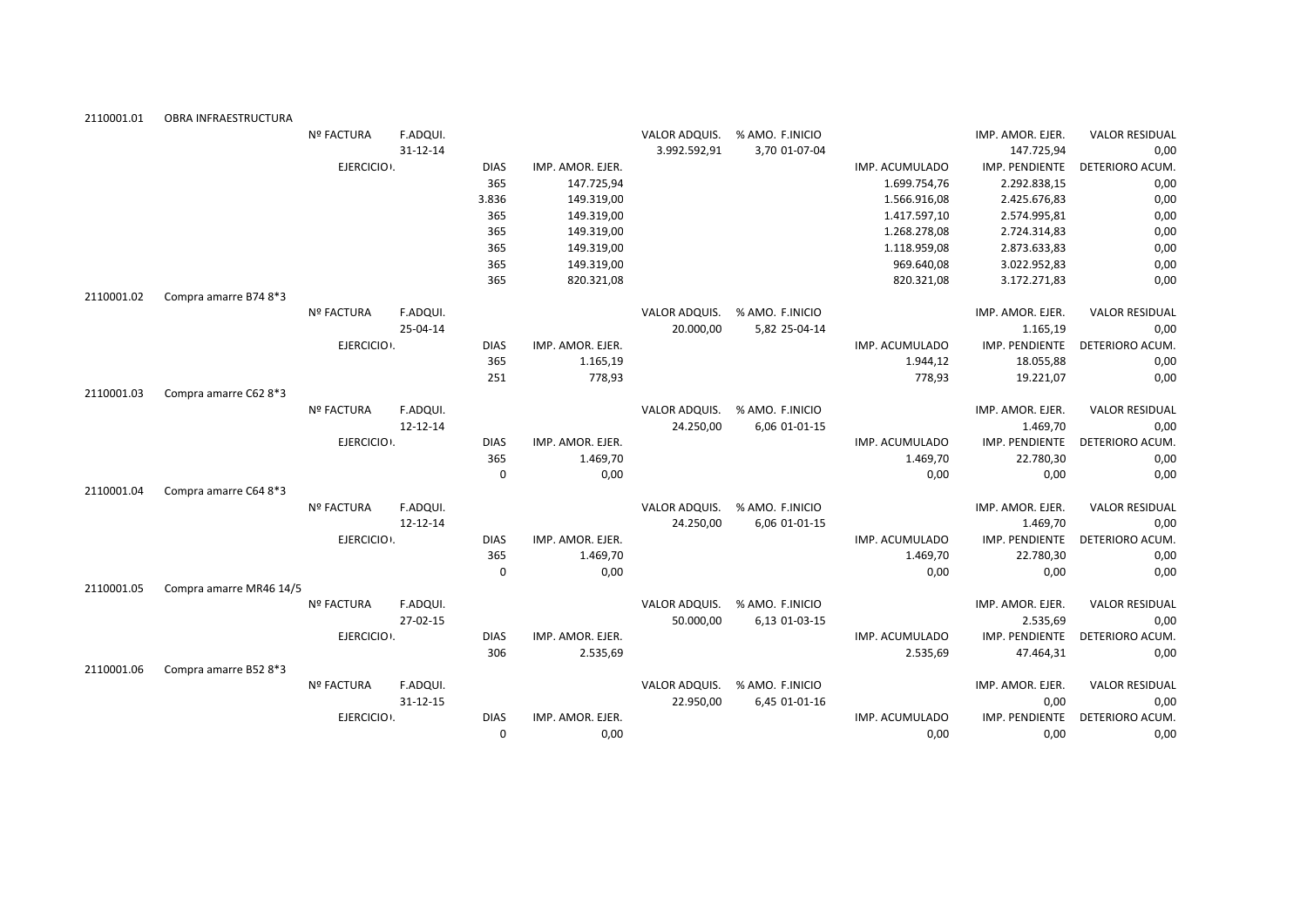| 2111000.01 | <b>EDIFICI DIRECCIO</b>   |                   |          |             |                  |               |                               |                |                  |                       |
|------------|---------------------------|-------------------|----------|-------------|------------------|---------------|-------------------------------|----------------|------------------|-----------------------|
|            |                           | <b>Nº FACTURA</b> | F.ADQUI. |             |                  | VALOR ADQUIS. | % AMO. F.INICIO               |                | IMP. AMOR. EJER. | <b>VALOR RESIDUAL</b> |
|            |                           |                   | 30-03-04 |             |                  | 156.769,62    | 3,71 01-07-04                 |                | 5.806,28         | 0,00                  |
|            |                           | EJERCICIO :       |          | <b>DIAS</b> | IMP. AMOR. EJER. |               |                               | IMP. ACUMULADO | IMP. PENDIENTE   | DETERIORO ACUM.       |
|            |                           |                   |          | 365         | 5.806,28         |               |                               | 66.772,25      | 89.997,37        | 0,00                  |
|            |                           |                   |          | 365         | 5.806,28         |               |                               | 60.965,96      | 95.803,66        | 0,00                  |
|            |                           |                   |          | 365         | 5.806,28         |               |                               | 55.169,55      | 101.600,07       | 0,00                  |
|            |                           |                   |          | 365         | 5.806,28         |               |                               | 49.353,40      | 107.416,22       | 0,00                  |
|            |                           |                   |          | 365         | 5.806,28         |               |                               | 43.547,11      | 113.222,51       | 0,00                  |
|            |                           |                   |          | 365         | 5.806,28         |               |                               | 37.740,83      | 119.028,79       | 0,00                  |
|            |                           |                   |          | 365         | 31.934,55        |               |                               | 31.934,55      | 124.835,07       | 0,00                  |
| 2113000.01 | <b>EDIFICI DE SERVEIS</b> |                   |          |             |                  |               |                               |                |                  |                       |
|            |                           | <b>Nº FACTURA</b> | F.ADQUI. |             |                  | VALOR ADQUIS. | % AMO. F.INICIO               |                | IMP. AMOR. EJER. | <b>VALOR RESIDUAL</b> |
|            |                           |                   | 30-03-04 |             |                  | 414.955,86    | 3,71 01-07-04                 |                | 15.370,14        | 0,00                  |
|            |                           | EJERCICIO :       |          | <b>DIAS</b> | IMP. AMOR. EJER. |               |                               | IMP. ACUMULADO | IMP. PENDIENTE   | DETERIORO ACUM.       |
|            |                           |                   |          | 365         | 15.370,14        |               |                               | 176.718,67     | 238.237,19       | 0,00                  |
|            |                           |                   |          | 365         | 15.370,14        |               |                               | 161.348,53     | 253.607,33       | 0,00                  |
|            |                           |                   |          | 365         | 15.370,14        |               |                               | 145.978,39     | 268.977,47       | 0,00                  |
|            |                           |                   |          | 365         | 15.370,14        |               |                               | 130.608,25     | 284.347,61       | $0,\!00$              |
|            |                           |                   |          | 365         | 15.370,14        |               |                               | 115.238,11     | 299.717,75       | 0,00                  |
|            |                           |                   |          | 365         | 15.370,14        |               |                               | 99.867,97      | 315.087,89       | 0,00                  |
|            |                           |                   |          | 365         | 84.497,83        |               |                               | 84.497,83      | 330.458,03       | 0,00                  |
| 2114000.01 | <b>EDIFICI BENZINERA</b>  |                   |          |             |                  |               |                               |                |                  |                       |
|            |                           | <b>Nº FACTURA</b> | F.ADQUI. |             |                  |               | VALOR ADQUIS. % AMO. F.INICIO |                | IMP. AMOR. EJER. | <b>VALOR RESIDUAL</b> |
|            |                           |                   | 30-03-04 |             |                  | 42.552,21     | 3,51 01-07-04                 |                | 1.493,85         | 0,00                  |
|            |                           | EJERCICIO .       |          | <b>DIAS</b> | IMP. AMOR. EJER. |               |                               | IMP. ACUMULADO | IMP. PENDIENTE   | DETERIORO ACUM.       |
|            |                           |                   |          | 365         | 1.493,85         |               |                               | 19.397,43      | 23.154,78        | 0,00                  |
|            |                           |                   |          | 365         | 1.493,85         |               |                               | 17.903,58      | 24.648,63        | 0,00                  |
|            |                           |                   |          | 365         | 1.493,85         |               |                               | 16.409,76      | 26.142,45        | 0,00                  |
|            |                           |                   |          | 365         | 1.493,85         |               |                               | 14.915,90      | 27.636,31        | 0,00                  |
|            |                           |                   |          | 365         | 1.493,85         |               |                               | 13.422,05      | 29.130,16        | 0,00                  |
|            |                           |                   |          | 365         | 1.493,85         |               |                               | 11.928,20      | 30.624,01        | 0,00                  |
|            |                           |                   |          | 365         | 10.434,07        |               |                               | 10.434,07      | 32.118,14        | 0,00                  |
| 2115000.01 | PASSEIG MARITIM           |                   |          |             |                  |               |                               |                |                  |                       |
|            |                           | <b>Nº FACTURA</b> | F.ADQUI. |             |                  |               | VALOR ADQUIS. % AMO. F.INICIO |                | IMP. AMOR. EJER. | <b>VALOR RESIDUAL</b> |
|            |                           |                   | 30-03-04 |             |                  | 166.316,28    | 3,71 01-07-04                 |                | 6.164,16         | 0,00                  |
|            |                           | EJERCICIO ·.      |          | <b>DIAS</b> | IMP. AMOR. EJER. |               |                               | IMP. ACUMULADO | IMP. PENDIENTE   | DETERIORO ACUM.       |
|            |                           |                   |          | 365         | 6.164,16         |               |                               | 70.771,88      | 95.544,40        | 0,00                  |
|            |                           |                   |          | 365         | 6.164,16         |               |                               | 64.607,72      | 101.708,56       | 0,00                  |
|            |                           |                   |          | 365         | 6.164,16         |               |                               | 58.443,54      | 107.872,74       | 0,00                  |
|            |                           |                   |          | 365         | 6.164,16         |               |                               | 52.279,38      | 114.036,90       | 0,00                  |
|            |                           |                   |          | 365         | 6.164,16         |               |                               | 46.115,23      | 120.201,05       | 0,00                  |
|            |                           |                   |          | 365         | 6.164,16         |               |                               | 39.951,07      | 126.365,21       | 0,00                  |
|            |                           |                   |          | 365         | 33.786,91        |               |                               | 33.786,91      | 132.529,37       | 0,00                  |
|            |                           |                   |          |             |                  |               |                               |                |                  |                       |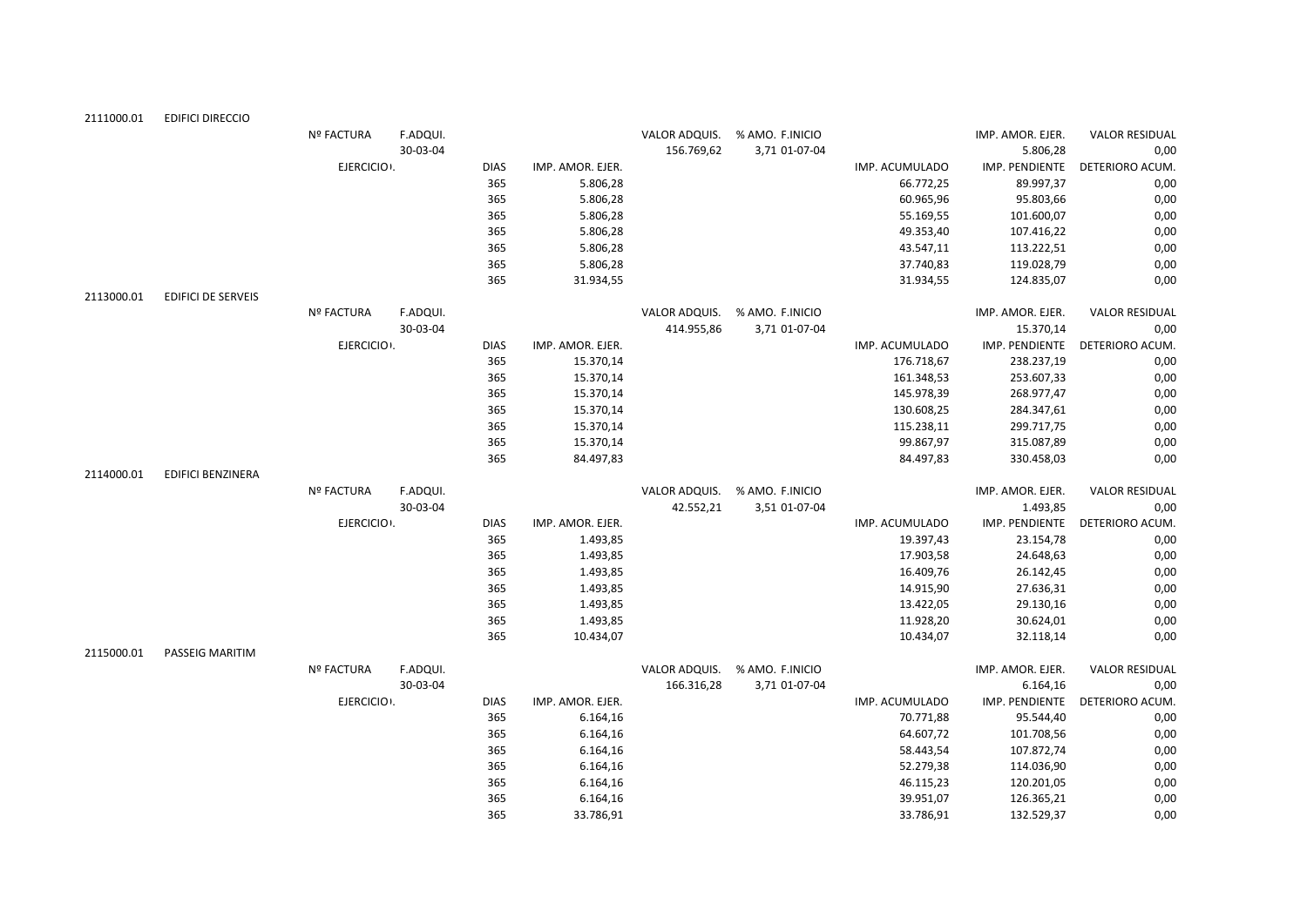| Equiport torretes         |                                                                                                  |                                                                                                |                                                                                                                                                                                                                                              |                                                                                                                                              |                                                                                                                                                                                             |                                                                                             |                                                                                                                                                                                                                                                           |                                                                                                                                                                                   |                                                                                                                                                                                                                                                                                                        |
|---------------------------|--------------------------------------------------------------------------------------------------|------------------------------------------------------------------------------------------------|----------------------------------------------------------------------------------------------------------------------------------------------------------------------------------------------------------------------------------------------|----------------------------------------------------------------------------------------------------------------------------------------------|---------------------------------------------------------------------------------------------------------------------------------------------------------------------------------------------|---------------------------------------------------------------------------------------------|-----------------------------------------------------------------------------------------------------------------------------------------------------------------------------------------------------------------------------------------------------------|-----------------------------------------------------------------------------------------------------------------------------------------------------------------------------------|--------------------------------------------------------------------------------------------------------------------------------------------------------------------------------------------------------------------------------------------------------------------------------------------------------|
|                           | Nº FACTURA                                                                                       | F.ADQUI.                                                                                       |                                                                                                                                                                                                                                              |                                                                                                                                              | VALOR ADQUIS.                                                                                                                                                                               | % AMO. F.INICIO                                                                             |                                                                                                                                                                                                                                                           | IMP. AMOR. EJER.                                                                                                                                                                  | <b>VALOR RESIDUAL</b>                                                                                                                                                                                                                                                                                  |
|                           |                                                                                                  | 28-02-04                                                                                       |                                                                                                                                                                                                                                              |                                                                                                                                              | 11.144,85                                                                                                                                                                                   | 20,00 01-03-04                                                                              |                                                                                                                                                                                                                                                           | 0,00                                                                                                                                                                              | 0,00                                                                                                                                                                                                                                                                                                   |
|                           |                                                                                                  |                                                                                                | <b>DIAS</b>                                                                                                                                                                                                                                  | IMP. AMOR. EJER.                                                                                                                             |                                                                                                                                                                                             |                                                                                             | IMP. ACUMULADO                                                                                                                                                                                                                                            | IMP. PENDIENTE                                                                                                                                                                    | DETERIORO ACUM.                                                                                                                                                                                                                                                                                        |
|                           |                                                                                                  |                                                                                                | $-363$                                                                                                                                                                                                                                       | 11.144,85                                                                                                                                    |                                                                                                                                                                                             |                                                                                             | 11.144,85                                                                                                                                                                                                                                                 | 0,00                                                                                                                                                                              | 0,00                                                                                                                                                                                                                                                                                                   |
| Equiport torretes         |                                                                                                  |                                                                                                |                                                                                                                                                                                                                                              |                                                                                                                                              |                                                                                                                                                                                             |                                                                                             |                                                                                                                                                                                                                                                           |                                                                                                                                                                                   |                                                                                                                                                                                                                                                                                                        |
|                           | Nº FACTURA                                                                                       | F.ADQUI.                                                                                       |                                                                                                                                                                                                                                              |                                                                                                                                              |                                                                                                                                                                                             | % AMO. F.INICIO                                                                             |                                                                                                                                                                                                                                                           | IMP. AMOR. EJER.                                                                                                                                                                  | <b>VALOR RESIDUAL</b>                                                                                                                                                                                                                                                                                  |
|                           |                                                                                                  | 07-04-04                                                                                       |                                                                                                                                                                                                                                              |                                                                                                                                              | 27.183,87                                                                                                                                                                                   | 20,00 01-05-04                                                                              |                                                                                                                                                                                                                                                           | 0,00                                                                                                                                                                              | 0,00                                                                                                                                                                                                                                                                                                   |
|                           |                                                                                                  |                                                                                                | <b>DIAS</b>                                                                                                                                                                                                                                  | IMP. AMOR. EJER.                                                                                                                             |                                                                                                                                                                                             |                                                                                             | IMP. ACUMULADO                                                                                                                                                                                                                                            | IMP. PENDIENTE                                                                                                                                                                    | DETERIORO ACUM.                                                                                                                                                                                                                                                                                        |
|                           |                                                                                                  |                                                                                                | $-363$                                                                                                                                                                                                                                       | 27.183,87                                                                                                                                    |                                                                                                                                                                                             |                                                                                             | 27.183,87                                                                                                                                                                                                                                                 | 0,00                                                                                                                                                                              | 0,00                                                                                                                                                                                                                                                                                                   |
| Equiport suplem torretes  |                                                                                                  |                                                                                                |                                                                                                                                                                                                                                              |                                                                                                                                              |                                                                                                                                                                                             |                                                                                             |                                                                                                                                                                                                                                                           |                                                                                                                                                                                   |                                                                                                                                                                                                                                                                                                        |
|                           | <b>Nº FACTURA</b>                                                                                | F.ADQUI.                                                                                       |                                                                                                                                                                                                                                              |                                                                                                                                              | VALOR ADQUIS.                                                                                                                                                                               | % AMO. F.INICIO                                                                             |                                                                                                                                                                                                                                                           | IMP. AMOR. EJER.                                                                                                                                                                  | <b>VALOR RESIDUAL</b>                                                                                                                                                                                                                                                                                  |
|                           |                                                                                                  | 19-04-04                                                                                       |                                                                                                                                                                                                                                              |                                                                                                                                              | 781,11                                                                                                                                                                                      | 20,00 01-05-04                                                                              |                                                                                                                                                                                                                                                           | 0,00                                                                                                                                                                              | 0,00                                                                                                                                                                                                                                                                                                   |
|                           |                                                                                                  |                                                                                                |                                                                                                                                                                                                                                              |                                                                                                                                              |                                                                                                                                                                                             |                                                                                             |                                                                                                                                                                                                                                                           |                                                                                                                                                                                   | DETERIORO ACUM.                                                                                                                                                                                                                                                                                        |
|                           |                                                                                                  |                                                                                                | $-363$                                                                                                                                                                                                                                       | 781,11                                                                                                                                       |                                                                                                                                                                                             |                                                                                             | 781,11                                                                                                                                                                                                                                                    | 0,00                                                                                                                                                                              | 0,00                                                                                                                                                                                                                                                                                                   |
| Fort instal.lacions petro |                                                                                                  |                                                                                                |                                                                                                                                                                                                                                              |                                                                                                                                              |                                                                                                                                                                                             |                                                                                             |                                                                                                                                                                                                                                                           |                                                                                                                                                                                   |                                                                                                                                                                                                                                                                                                        |
|                           |                                                                                                  |                                                                                                |                                                                                                                                                                                                                                              |                                                                                                                                              |                                                                                                                                                                                             |                                                                                             |                                                                                                                                                                                                                                                           |                                                                                                                                                                                   | <b>VALOR RESIDUAL</b>                                                                                                                                                                                                                                                                                  |
|                           |                                                                                                  |                                                                                                |                                                                                                                                                                                                                                              |                                                                                                                                              |                                                                                                                                                                                             |                                                                                             |                                                                                                                                                                                                                                                           |                                                                                                                                                                                   | 0,00                                                                                                                                                                                                                                                                                                   |
|                           |                                                                                                  |                                                                                                |                                                                                                                                                                                                                                              |                                                                                                                                              |                                                                                                                                                                                             |                                                                                             |                                                                                                                                                                                                                                                           |                                                                                                                                                                                   | DETERIORO ACUM.                                                                                                                                                                                                                                                                                        |
|                           |                                                                                                  |                                                                                                |                                                                                                                                                                                                                                              |                                                                                                                                              |                                                                                                                                                                                             |                                                                                             |                                                                                                                                                                                                                                                           |                                                                                                                                                                                   | 0,00                                                                                                                                                                                                                                                                                                   |
|                           |                                                                                                  |                                                                                                |                                                                                                                                                                                                                                              |                                                                                                                                              |                                                                                                                                                                                             |                                                                                             |                                                                                                                                                                                                                                                           |                                                                                                                                                                                   |                                                                                                                                                                                                                                                                                                        |
|                           |                                                                                                  |                                                                                                |                                                                                                                                                                                                                                              |                                                                                                                                              |                                                                                                                                                                                             |                                                                                             |                                                                                                                                                                                                                                                           |                                                                                                                                                                                   | <b>VALOR RESIDUAL</b>                                                                                                                                                                                                                                                                                  |
|                           |                                                                                                  |                                                                                                |                                                                                                                                                                                                                                              |                                                                                                                                              |                                                                                                                                                                                             |                                                                                             |                                                                                                                                                                                                                                                           |                                                                                                                                                                                   | 0,00                                                                                                                                                                                                                                                                                                   |
|                           |                                                                                                  |                                                                                                |                                                                                                                                                                                                                                              |                                                                                                                                              |                                                                                                                                                                                             |                                                                                             |                                                                                                                                                                                                                                                           |                                                                                                                                                                                   | DETERIORO ACUM.                                                                                                                                                                                                                                                                                        |
|                           |                                                                                                  |                                                                                                |                                                                                                                                                                                                                                              |                                                                                                                                              |                                                                                                                                                                                             |                                                                                             |                                                                                                                                                                                                                                                           |                                                                                                                                                                                   | 0,00                                                                                                                                                                                                                                                                                                   |
|                           |                                                                                                  |                                                                                                |                                                                                                                                                                                                                                              |                                                                                                                                              |                                                                                                                                                                                             |                                                                                             |                                                                                                                                                                                                                                                           |                                                                                                                                                                                   |                                                                                                                                                                                                                                                                                                        |
|                           |                                                                                                  |                                                                                                |                                                                                                                                                                                                                                              |                                                                                                                                              |                                                                                                                                                                                             |                                                                                             |                                                                                                                                                                                                                                                           |                                                                                                                                                                                   | <b>VALOR RESIDUAL</b>                                                                                                                                                                                                                                                                                  |
|                           |                                                                                                  |                                                                                                |                                                                                                                                                                                                                                              |                                                                                                                                              |                                                                                                                                                                                             |                                                                                             |                                                                                                                                                                                                                                                           |                                                                                                                                                                                   | 0,00                                                                                                                                                                                                                                                                                                   |
|                           |                                                                                                  |                                                                                                |                                                                                                                                                                                                                                              |                                                                                                                                              |                                                                                                                                                                                             |                                                                                             |                                                                                                                                                                                                                                                           |                                                                                                                                                                                   | DETERIORO ACUM.                                                                                                                                                                                                                                                                                        |
|                           |                                                                                                  |                                                                                                |                                                                                                                                                                                                                                              |                                                                                                                                              |                                                                                                                                                                                             |                                                                                             |                                                                                                                                                                                                                                                           |                                                                                                                                                                                   | 0,00                                                                                                                                                                                                                                                                                                   |
|                           |                                                                                                  |                                                                                                |                                                                                                                                                                                                                                              |                                                                                                                                              |                                                                                                                                                                                             |                                                                                             |                                                                                                                                                                                                                                                           |                                                                                                                                                                                   |                                                                                                                                                                                                                                                                                                        |
|                           |                                                                                                  |                                                                                                |                                                                                                                                                                                                                                              |                                                                                                                                              |                                                                                                                                                                                             |                                                                                             |                                                                                                                                                                                                                                                           |                                                                                                                                                                                   | <b>VALOR RESIDUAL</b>                                                                                                                                                                                                                                                                                  |
|                           |                                                                                                  |                                                                                                |                                                                                                                                                                                                                                              |                                                                                                                                              |                                                                                                                                                                                             |                                                                                             |                                                                                                                                                                                                                                                           |                                                                                                                                                                                   | 0,00                                                                                                                                                                                                                                                                                                   |
|                           |                                                                                                  |                                                                                                |                                                                                                                                                                                                                                              |                                                                                                                                              |                                                                                                                                                                                             |                                                                                             |                                                                                                                                                                                                                                                           |                                                                                                                                                                                   | DETERIORO ACUM.                                                                                                                                                                                                                                                                                        |
|                           |                                                                                                  |                                                                                                |                                                                                                                                                                                                                                              |                                                                                                                                              |                                                                                                                                                                                             |                                                                                             |                                                                                                                                                                                                                                                           |                                                                                                                                                                                   | 0,00                                                                                                                                                                                                                                                                                                   |
|                           |                                                                                                  |                                                                                                |                                                                                                                                                                                                                                              |                                                                                                                                              |                                                                                                                                                                                             |                                                                                             |                                                                                                                                                                                                                                                           |                                                                                                                                                                                   |                                                                                                                                                                                                                                                                                                        |
|                           |                                                                                                  |                                                                                                |                                                                                                                                                                                                                                              |                                                                                                                                              |                                                                                                                                                                                             |                                                                                             |                                                                                                                                                                                                                                                           |                                                                                                                                                                                   | <b>VALOR RESIDUAL</b>                                                                                                                                                                                                                                                                                  |
|                           |                                                                                                  |                                                                                                |                                                                                                                                                                                                                                              |                                                                                                                                              |                                                                                                                                                                                             |                                                                                             |                                                                                                                                                                                                                                                           |                                                                                                                                                                                   | 0,00                                                                                                                                                                                                                                                                                                   |
|                           |                                                                                                  |                                                                                                |                                                                                                                                                                                                                                              |                                                                                                                                              |                                                                                                                                                                                             |                                                                                             |                                                                                                                                                                                                                                                           |                                                                                                                                                                                   | DETERIORO ACUM.                                                                                                                                                                                                                                                                                        |
|                           |                                                                                                  |                                                                                                |                                                                                                                                                                                                                                              |                                                                                                                                              |                                                                                                                                                                                             |                                                                                             |                                                                                                                                                                                                                                                           |                                                                                                                                                                                   | 0,00<br>0,00                                                                                                                                                                                                                                                                                           |
|                           |                                                                                                  |                                                                                                |                                                                                                                                                                                                                                              |                                                                                                                                              |                                                                                                                                                                                             |                                                                                             |                                                                                                                                                                                                                                                           |                                                                                                                                                                                   |                                                                                                                                                                                                                                                                                                        |
|                           | Fort instal lacions petro<br>MUESTRAMAR<br><b>INSTAL TECNIQUES PORT</b><br>PETREM treb Dic Recer | <b>Nº FACTURA</b><br><b>Nº FACTURA</b><br><b>Nº FACTURA</b><br><b>Nº FACTURA</b><br>Nº FACTURA | EJERCICIO .<br>EJERCICIO .<br>EJERCICIO .<br>F.ADQUI.<br>04-06-04<br>EJERCICIO .<br>F.ADQUI.<br>17-06-04<br>EJERCICIO .<br>F.ADQUI.<br>15-06-04<br>EJERCICIO .<br>F.ADQUI.<br>30-06-04<br>EJERCICIO .<br>F.ADQUI.<br>03-02-05<br>EJERCICIO . | <b>DIAS</b><br><b>DIAS</b><br>$-363$<br><b>DIAS</b><br>$-363$<br><b>DIAS</b><br>$-363$<br><b>DIAS</b><br>$-363$<br><b>DIAS</b><br>365<br>365 | IMP. AMOR. EJER.<br>IMP. AMOR. EJER.<br>8.136,42<br>IMP. AMOR. EJER.<br>6.868,26<br>IMP. AMOR. EJER.<br>7.184,46<br>IMP. AMOR. EJER.<br>11.154,22<br>IMP. AMOR. EJER.<br>142,53<br>4.133,17 | 8.136,42<br>VALOR ADQUIS.<br>6.868,26<br>7.184,46<br>11.154,22<br>VALOR ADQUIS.<br>4.275,70 | VALOR ADQUIS.<br>VALOR ADQUIS.<br>% AMO. F.INICIO<br>20,00 01-07-04<br>% AMO. F.INICIO<br>20,00 01-07-04<br>VALOR ADQUIS.<br>% AMO. F.INICIO<br>20,00 01-07-04<br>VALOR ADQUIS.<br>% AMO. F.INICIO<br>20,00 01-07-04<br>% AMO. F.INICIO<br>20,00 01-03-05 | IMP. ACUMULADO<br>IMP. ACUMULADO<br>8.136,42<br>IMP. ACUMULADO<br>6.868,26<br>IMP. ACUMULADO<br>7.184,46<br>IMP. ACUMULADO<br>11.154,22<br>IMP. ACUMULADO<br>4.275,70<br>4.133,17 | IMP. PENDIENTE<br>IMP. AMOR. EJER.<br>0,00<br>IMP. PENDIENTE<br>0,00<br>IMP. AMOR. EJER.<br>0,00<br>IMP. PENDIENTE<br>0,00<br>IMP. AMOR. EJER.<br>0,00<br>IMP. PENDIENTE<br>0,00<br>IMP. AMOR. EJER.<br>0,00<br>IMP. PENDIENTE<br>0,00<br>IMP. AMOR. EJER.<br>0,00<br>IMP. PENDIENTE<br>0,00<br>142,53 |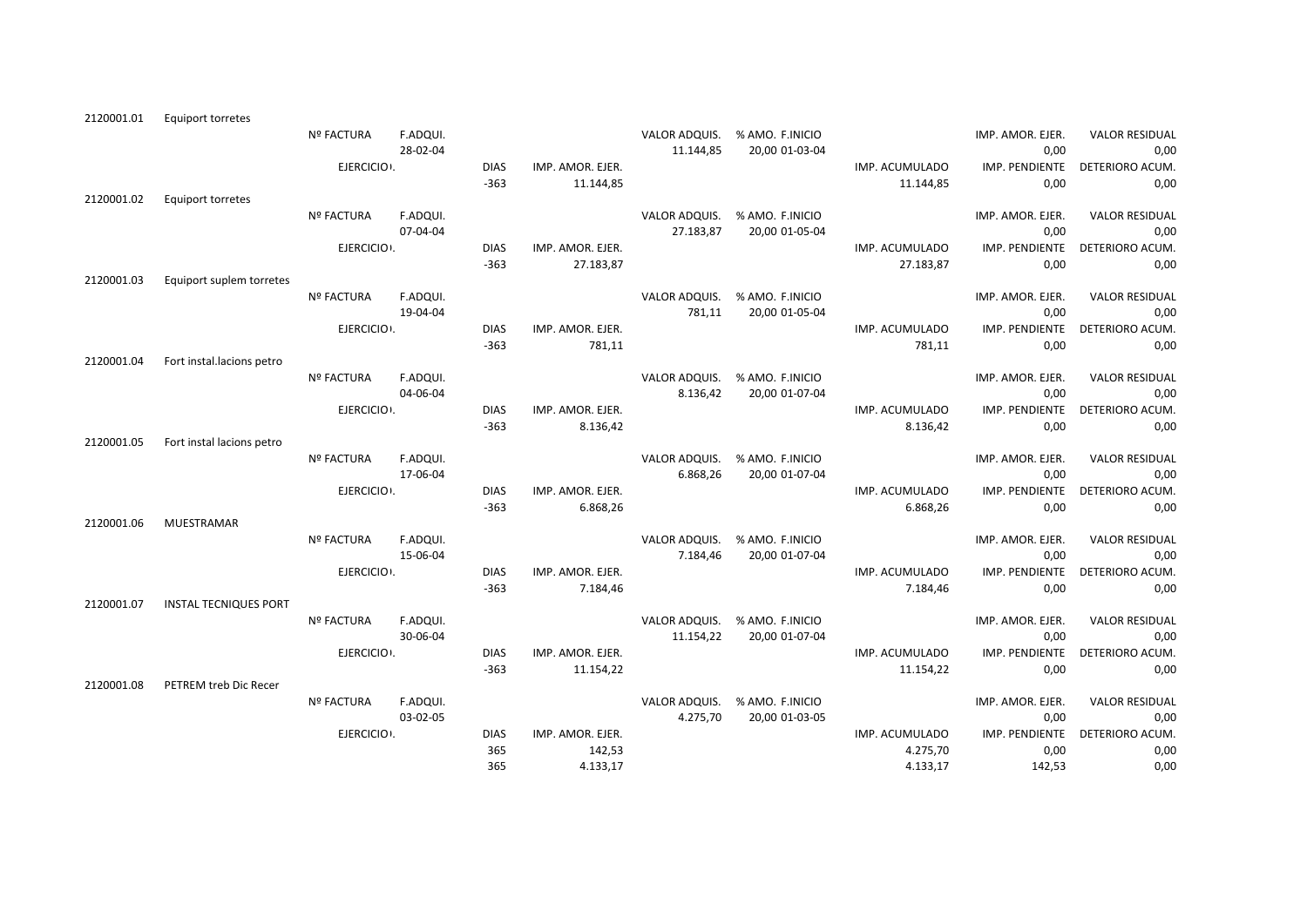| 2120001.09 | Cuñado caseta parquing    |                   |          |             |                  |               |                 |                |                  |                       |
|------------|---------------------------|-------------------|----------|-------------|------------------|---------------|-----------------|----------------|------------------|-----------------------|
|            |                           | <b>Nº FACTURA</b> | F.ADQUI. |             |                  | VALOR ADQUIS. | % AMO. F.INICIO |                | IMP. AMOR. EJER. | <b>VALOR RESIDUAL</b> |
|            |                           |                   | 20-04-05 |             |                  | 417,68        | 20,00 01-05-05  |                | 0,00             | 0,00                  |
|            |                           | EJERCICIO :       |          | <b>DIAS</b> | IMP. AMOR. EJER. |               |                 | IMP. ACUMULADO | IMP. PENDIENTE   | DETERIORO ACUM.       |
|            |                           |                   |          | 365         | 27,84            |               |                 | 417,68         | 0,00             | 0,00                  |
|            |                           |                   |          | 365         | 389,84           |               |                 | 389,84         | 27,84            | 0,00                  |
| 2120001.10 | Metalco caseta parquing   |                   |          |             |                  |               |                 |                |                  |                       |
|            |                           | <b>Nº FACTURA</b> | F.ADQUI. |             |                  | VALOR ADQUIS. | % AMO. F.INICIO |                | IMP. AMOR. EJER. | <b>VALOR RESIDUAL</b> |
|            |                           |                   | 30-04-05 |             |                  | 613,59        | 20,00 01-05-05  |                | 0,00             | 0,00                  |
|            |                           | EJERCICIO .       |          | <b>DIAS</b> | IMP. AMOR. EJER. |               |                 | IMP. ACUMULADO | IMP. PENDIENTE   | DETERIORO ACUM.       |
|            |                           |                   |          | 365         | 40,90            |               |                 | 613,59         | 0,00             | 0,00                  |
|            |                           |                   |          | 365         | 572,69           |               |                 | 572,69         | 40,90            | 0,00                  |
| 2120001.11 | F Perez instal. màg barre |                   |          |             |                  |               |                 |                |                  |                       |
|            |                           | Nº FACTURA        | F.ADQUI. |             |                  | VALOR ADQUIS. | % AMO. F.INICIO |                | IMP. AMOR. EJER. | <b>VALOR RESIDUAL</b> |
|            |                           |                   | 15-04-06 |             |                  | 980,36        | 20,00 01-05-06  |                | 0,00             | 0,00                  |
|            |                           | EJERCICIO .       |          | <b>DIAS</b> | IMP. AMOR. EJER. |               |                 | IMP. ACUMULADO | IMP. PENDIENTE   | DETERIORO ACUM.       |
|            |                           |                   |          | 365         | 65,58            |               |                 | 980,36         | 0,00             | 0,00                  |
|            |                           |                   |          | 365         | 196,07           |               |                 | 914,78         | 65,58            | 0,00                  |
|            |                           |                   |          | 365         | 718,71           |               |                 | 718,71         | 261,65           | 0,00                  |
| 2120001.12 | F Perez linia barrera     |                   |          |             |                  |               |                 |                |                  |                       |
|            |                           | <b>Nº FACTURA</b> | F.ADQUI. |             |                  | VALOR ADQUIS. | % AMO. F.INICIO |                | IMP. AMOR. EJER. | <b>VALOR RESIDUAL</b> |
|            |                           |                   | 29-04-06 |             |                  | 3.373,50      | 20,00 01-05-06  |                | 0,00             | 0,00                  |
|            |                           | EJERCICIO .       |          | <b>DIAS</b> | IMP. AMOR. EJER. |               |                 | IMP. ACUMULADO | IMP. PENDIENTE   | DETERIORO ACUM.       |
|            |                           |                   |          | 365         | 225,64           |               |                 | 3.373,50       | 0,00             | 0,00                  |
|            |                           |                   |          | 365         | 674,70           |               |                 | 3.147,86       | 225,64           | 0,00                  |
|            |                           |                   |          | 365         | 2.473,16         |               |                 | 2.473,16       | 900,34           | 0,00                  |
| 2120001.13 | AMANO caixer automàtic    |                   |          |             |                  |               |                 |                |                  |                       |
|            |                           | Nº FACTURA        | F.ADQUI. |             |                  | VALOR ADQUIS. | % AMO. F.INICIO |                | IMP. AMOR. EJER. | <b>VALOR RESIDUAL</b> |
|            |                           |                   | 18-05-06 |             |                  | 16.650,00     | 20,00 01-06-06  |                | 0,00             | 0,00                  |
|            |                           | EJERCICIO .       |          | <b>DIAS</b> | IMP. AMOR. EJER. |               |                 | IMP. ACUMULADO | IMP. PENDIENTE   | DETERIORO ACUM.       |
|            |                           |                   |          | 365         | 1.391,30         |               |                 | 16.650,00      | 0,00             | 0,00                  |
|            |                           |                   |          | 365         | 3.330,00         |               |                 | 15.258,70      | 1.391,30         | 0,00                  |
|            |                           |                   |          | 365         | 11.928,70        |               |                 | 11.928,70      | 4.721,30         | 0,00                  |
| 2120001.14 | AMANO central telefonia   |                   |          |             |                  |               |                 |                |                  |                       |
|            |                           | <b>Nº FACTURA</b> | F.ADQUI. |             |                  | VALOR ADQUIS. | % AMO. F.INICIO |                | IMP. AMOR. EJER. | <b>VALOR RESIDUAL</b> |
|            |                           |                   | 12-05-06 |             |                  | 1.179,14      | 20,00 01-06-06  |                | 0,00             | 0,00                  |
|            |                           | EJERCICIO :       |          | <b>DIAS</b> | IMP. AMOR. EJER. |               |                 | IMP. ACUMULADO | IMP. PENDIENTE   | DETERIORO ACUM.       |
|            |                           |                   |          | 365         | 98,54            |               |                 | 1.179,14       | 0,00             | 0,00                  |
|            |                           |                   |          | 365         | 235,83           |               |                 | 1.080,60       | 98,54            | 0,00                  |
|            |                           |                   |          | 365         | 844.77           |               |                 | 844.77         | 334.37           | 0.00                  |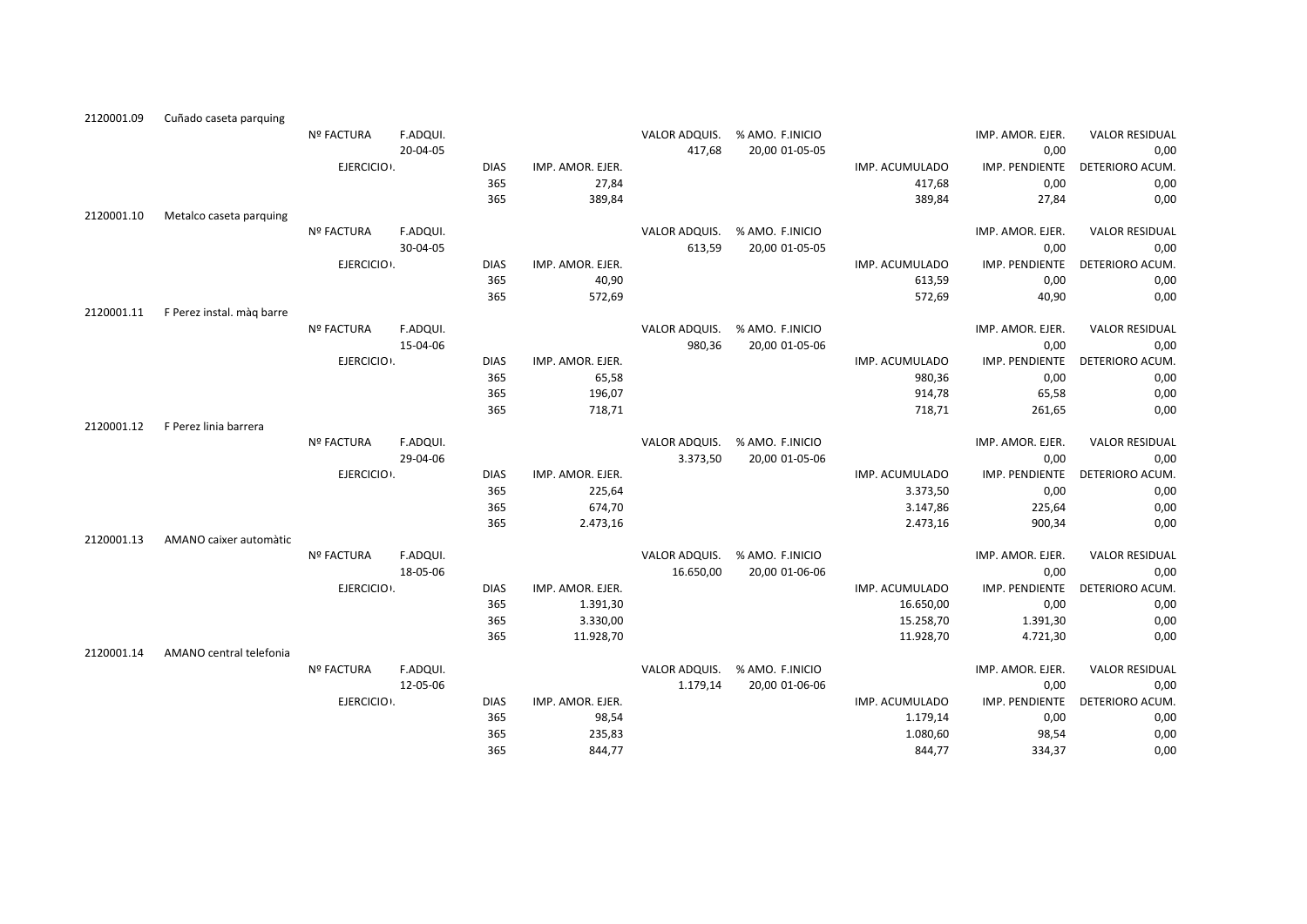| 2120002.01 | PANTALANS                 |                   |          |             |                  |               |                               |                |                  |                       |
|------------|---------------------------|-------------------|----------|-------------|------------------|---------------|-------------------------------|----------------|------------------|-----------------------|
|            |                           | <b>Nº FACTURA</b> | F.ADQUI. |             |                  |               | VALOR ADQUIS. % AMO. F.INICIO |                | IMP. AMOR. EJER. | <b>VALOR RESIDUAL</b> |
|            |                           |                   | 30-03-04 |             |                  | 129.983,11    | 3,66 01-07-04                 |                | 4.757,38         | 0,00                  |
|            |                           | EJERCICIO .       |          | <b>DIAS</b> | IMP. AMOR. EJER. |               |                               | IMP. ACUMULADO | IMP. PENDIENTE   | DETERIORO ACUM.       |
|            |                           |                   |          | 365         | 4.757,38         |               |                               | 56.252,82      | 73.730,29        | 0,00                  |
|            |                           |                   |          | 365         | 4.756,83         |               |                               | 51.495,44      | 78.487,67        | 0,00                  |
|            |                           |                   |          | 365         | 4.756,83         |               |                               | 46.738,60      | 83.244,51        | 0,00                  |
|            |                           |                   |          | 365         | 4.756,83         |               |                               | 41.981,77      | 88.001,34        | 0,00                  |
|            |                           |                   |          | 365         | 4.756,83         |               |                               | 37.224,95      | 92.758,16        | 0,00                  |
|            |                           |                   |          | 365         | 4.757,38         |               |                               | 32.468,67      | 97.514,44        | 0,00                  |
|            |                           |                   |          | 365         | 27.711,29        |               |                               | 27.711,29      | 102.271,82       | 0,00                  |
| 2120003.02 | Leasing AMANO PARQUING    |                   |          |             |                  |               |                               |                |                  |                       |
|            |                           | <b>Nº FACTURA</b> | F.ADQUI. |             |                  | VALOR ADQUIS. | % AMO. F.INICIO               |                | IMP. AMOR. EJER. | <b>VALOR RESIDUAL</b> |
|            |                           |                   | 31-12-05 |             |                  | 25.320,60     | 10,00 01-01-06                |                | 2.532,06         | 0,00                  |
|            |                           | EJERCICIO .       |          | <b>DIAS</b> | IMP. AMOR. EJER. |               |                               | IMP. ACUMULADO | IMP. PENDIENTE   | DETERIORO ACUM.       |
|            |                           |                   |          | 365         | 2.532,06         |               |                               | 25.317,76      | 2,84             | 0,00                  |
|            |                           |                   |          | 365         | 2.532,06         |               |                               | 22.785,70      | 2.534,90         | 0,00                  |
|            |                           |                   |          | 365         | 2.532,06         |               |                               | 20.253,64      | 5.066,96         | 0,00                  |
|            |                           |                   |          | 365         | 2.532,06         |               |                               | 17.721,58      | 7.599,02         | 0,00                  |
|            |                           |                   |          | 365         | 2.532,06         |               |                               | 15.189,52      | 10.131,08        | 0,00                  |
|            |                           |                   |          | 365         | 2.532,06         |               |                               | 12.657,46      | 12.663,14        | 0,00                  |
|            |                           |                   |          | 365         | 10.125,40        |               |                               | 10.125,40      | 15.195,20        | 0,00                  |
| 2120003.03 | F PEREZ accessos barreres |                   |          |             |                  |               |                               |                |                  |                       |
|            |                           | Nº FACTURA        | F.ADQUI. |             |                  | VALOR ADQUIS. | % AMO. F.INICIO               |                | IMP. AMOR. EJER. | <b>VALOR RESIDUAL</b> |
|            |                           | 169/09            | 30-05-09 |             |                  | 2.062,42      | 10,00 01-06-09                |                | 206,24           | 0,00                  |
|            |                           | EJERCICIO :       |          | <b>DIAS</b> | IMP. AMOR. EJER. |               |                               | IMP. ACUMULADO | IMP. PENDIENTE   | DETERIORO ACUM.       |
|            |                           |                   |          | 365         | 206,24           |               |                               | 1.357,75       | 704,67           | 0,00                  |
|            |                           |                   |          | 365         | 206,24           |               |                               | 1.151,51       | 910,91           | 0,00                  |
|            |                           |                   |          | 365         | 206,24           |               |                               | 945,27         | 1.117,15         | 0,00                  |
|            |                           |                   |          | 365         | 206,24           |               |                               | 739,03         | 1.323,39         | 0,00                  |
|            |                           |                   |          | 365         | 206,24           |               |                               | 532,79         | 1.529,63         | 0,00                  |
|            |                           |                   |          | 365         | 207,98           |               |                               | 328,29         | 1.734,13         | 0,00                  |
|            |                           |                   |          | 214         | 120,31           |               |                               | 120,31         | 1.942,11         | 0,00                  |
| 2120003.04 | AMANO fibra òptica        |                   |          |             |                  |               |                               |                |                  |                       |
|            |                           | <b>Nº FACTURA</b> | F.ADQUI. |             |                  | VALOR ADQUIS. | % AMO. F.INICIO               |                | IMP. AMOR. EJER. | <b>VALOR RESIDUAL</b> |
|            |                           |                   | 13-05-09 |             |                  | 3.362,50      | 10,00 01-07-09                |                | 336,25           | 0,00                  |
|            |                           | EJERCICIO .       |          | <b>DIAS</b> | IMP. AMOR. EJER. |               |                               | IMP. ACUMULADO | IMP. PENDIENTE   | DETERIORO ACUM.       |
|            |                           |                   |          | 365         | 336,25           |               |                               | 2.185,63       | 1.176,87         | 0,00                  |
|            |                           |                   |          | 365         | 336,25           |               |                               | 1.849,38       | 1.513,12         | 0,00                  |
|            |                           |                   |          | 365         | 336,25           |               |                               | 1.513,13       | 1.849,37         | 0,00                  |
|            |                           |                   |          | 365         | 336,25           |               |                               | 1.176,88       | 2.185,62         | 0,00                  |
|            |                           |                   |          | 365         | 336,25           |               |                               | 840,63         | 2.521,87         | 0,00                  |
|            |                           |                   |          | 365         | 339,00           |               |                               | 507,13         | 2.855,37         | 0,00                  |
|            |                           |                   |          | 184         | 168,13           |               |                               | 168,13         | 3.194,37         | 0,00                  |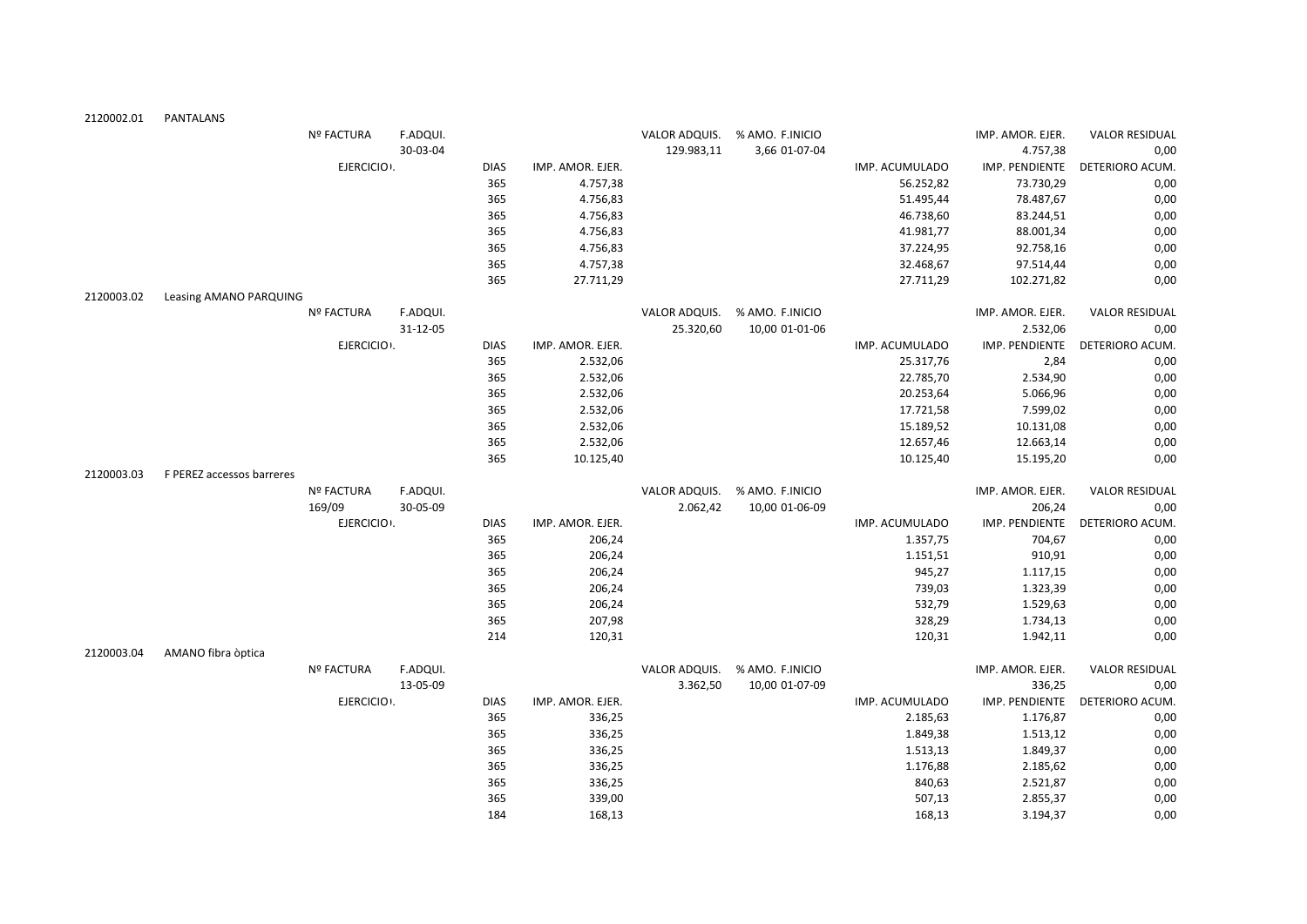| 2120003.05 | Amano CAIXER num.2     |                   |          |             |                  |               |                               |                |                  |                       |
|------------|------------------------|-------------------|----------|-------------|------------------|---------------|-------------------------------|----------------|------------------|-----------------------|
|            |                        | Nº FACTURA        | F.ADQUI. |             |                  | VALOR ADQUIS. | % AMO. F.INICIO               |                | IMP. AMOR. EJER. | <b>VALOR RESIDUAL</b> |
|            |                        |                   | 31-05-09 |             |                  | 29.995,68     | 10,00 01-07-09                |                | 2.999,57         | 0,00                  |
|            |                        | EJERCICIO .       |          | <b>DIAS</b> | IMP. AMOR. EJER. |               |                               | IMP. ACUMULADO | IMP. PENDIENTE   | DETERIORO ACUM.       |
|            |                        |                   |          | 365         | 2.999,57         |               |                               | 19.497,20      | 10.498,48        | 0,00                  |
|            |                        |                   |          | 365         | 2.999,57         |               |                               | 16.497,63      | 13.498,05        | 0,00                  |
|            |                        |                   |          | 365         | 2.999,57         |               |                               | 13.498,06      | 16.497,62        | 0,00                  |
|            |                        |                   |          | 365         | 2.999,57         |               |                               | 10.498,49      | 19.497,19        | 0,00                  |
|            |                        |                   |          | 365         | 2.999,57         |               |                               | 7.498,92       | 22.496,76        | 0,00                  |
|            |                        |                   |          | 365         | 3.024,17         |               |                               | 4.523,95       | 25.471,73        | 0,00                  |
|            |                        |                   |          | 184         | 1.499,78         |               |                               | 1.499,78       | 28.495,90        | 0,00                  |
| 2120003.06 | Amano caixer online    |                   |          |             |                  |               |                               |                |                  |                       |
|            |                        | Nº FACTURA        | F.ADQUI. |             |                  |               | VALOR ADQUIS. % AMO. F.INICIO |                | IMP. AMOR. EJER. | <b>VALOR RESIDUAL</b> |
|            |                        | 12700250 i 456    | 13-04-12 |             |                  | 4.937,72      | 10,00 01-05-12                |                | 493,77           | 0,00                  |
|            |                        | EJERCICIO .       |          | <b>DIAS</b> | IMP. AMOR. EJER. |               |                               | IMP. ACUMULADO | IMP. PENDIENTE   | DETERIORO ACUM.       |
|            |                        |                   |          | 365         | 493,77           |               |                               | 1.809,83       | 3.127,89         | 0,00                  |
|            |                        |                   |          | 365         | 493,77           |               |                               | 1.316,06       | 3.621,66         | 0,00                  |
|            |                        |                   |          | 365         | 822,29           |               |                               | 822,29         | 4.115,43         | 0,00                  |
|            |                        |                   |          | 245         | 328,52           |               |                               | 328,52         | 4.609,20         | 0,00                  |
| 2120004.01 | leas ecoport punt blau |                   |          |             |                  |               |                               |                |                  |                       |
|            |                        | <b>Nº FACTURA</b> | F.ADQUI. |             |                  | VALOR ADQUIS. | % AMO. F.INICIO               |                | IMP. AMOR. EJER. | <b>VALOR RESIDUAL</b> |
|            |                        |                   | 10-08-04 |             |                  | 12.261,48     | 8,00 01-09-04                 |                | 980,92           | 0,00                  |
|            |                        | EJERCICIO .       |          | <b>DIAS</b> | IMP. AMOR. EJER. |               |                               | IMP. ACUMULADO | IMP. PENDIENTE   | DETERIORO ACUM.       |
|            |                        |                   |          | 365         | 980,92           |               |                               | 11.117,08      | 1.144,40         | 0,00                  |
|            |                        |                   |          | 365         | 980,92           |               |                               | 10.136,16      | 2.125,32         | 0,00                  |
|            |                        |                   |          | 365         | 980,92           |               |                               | 9.155,24       | 3.106,24         | 0,00                  |
|            |                        |                   |          | 365         | 980,92           |               |                               | 8.174,32       | 4.087,16         | 0,00                  |
|            |                        |                   |          | 365         | 980,92           |               |                               | 7.193,40       | 5.068,08         | 0,00                  |
|            |                        |                   |          | 365         | 980,92           |               |                               | 6.212,48       | 6.049,00         | 0,00                  |
|            |                        |                   |          | 365         | 5.231,56         |               |                               | 5.231,56       | 7.029,92         | 0,00                  |
| 2120004.02 | leasing tancats image  |                   |          |             |                  |               |                               |                |                  |                       |
|            |                        | <b>Nº FACTURA</b> | F.ADQUI. |             |                  | VALOR ADQUIS. | % AMO. F.INICIO               |                | IMP. AMOR. EJER. | <b>VALOR RESIDUAL</b> |
|            |                        |                   | 14-10-04 |             |                  | 6.927,36      | 10,00 01-11-04                |                | 0,00             | 0,00                  |
|            |                        | EJERCICIO .       |          | <b>DIAS</b> | IMP. AMOR. EJER. |               |                               | IMP. ACUMULADO | IMP. PENDIENTE   | DETERIORO ACUM.       |
|            |                        |                   |          | 365         | 461,80           |               |                               | 6.927,36       | 0,00             | 0,00                  |
|            |                        |                   |          | 365         | 692,74           |               |                               | 6.465,56       | 461,80           | 0,00                  |
|            |                        |                   |          | 365         | 692,74           |               |                               | 5.772,82       | 1.154,54         | 0,00                  |
|            |                        |                   |          | 365         | 692,74           |               |                               | 5.080,08       | 1.847,28         | 0,00                  |
|            |                        |                   |          | 365         | 692,74           |               |                               | 4.387,34       | 2.540,02         | 0,00                  |
|            |                        |                   |          | 365         | 3.694,60         |               |                               | 3.694,60       | 3.232,76         | 0,00                  |
|            |                        |                   |          |             |                  |               |                               |                |                  |                       |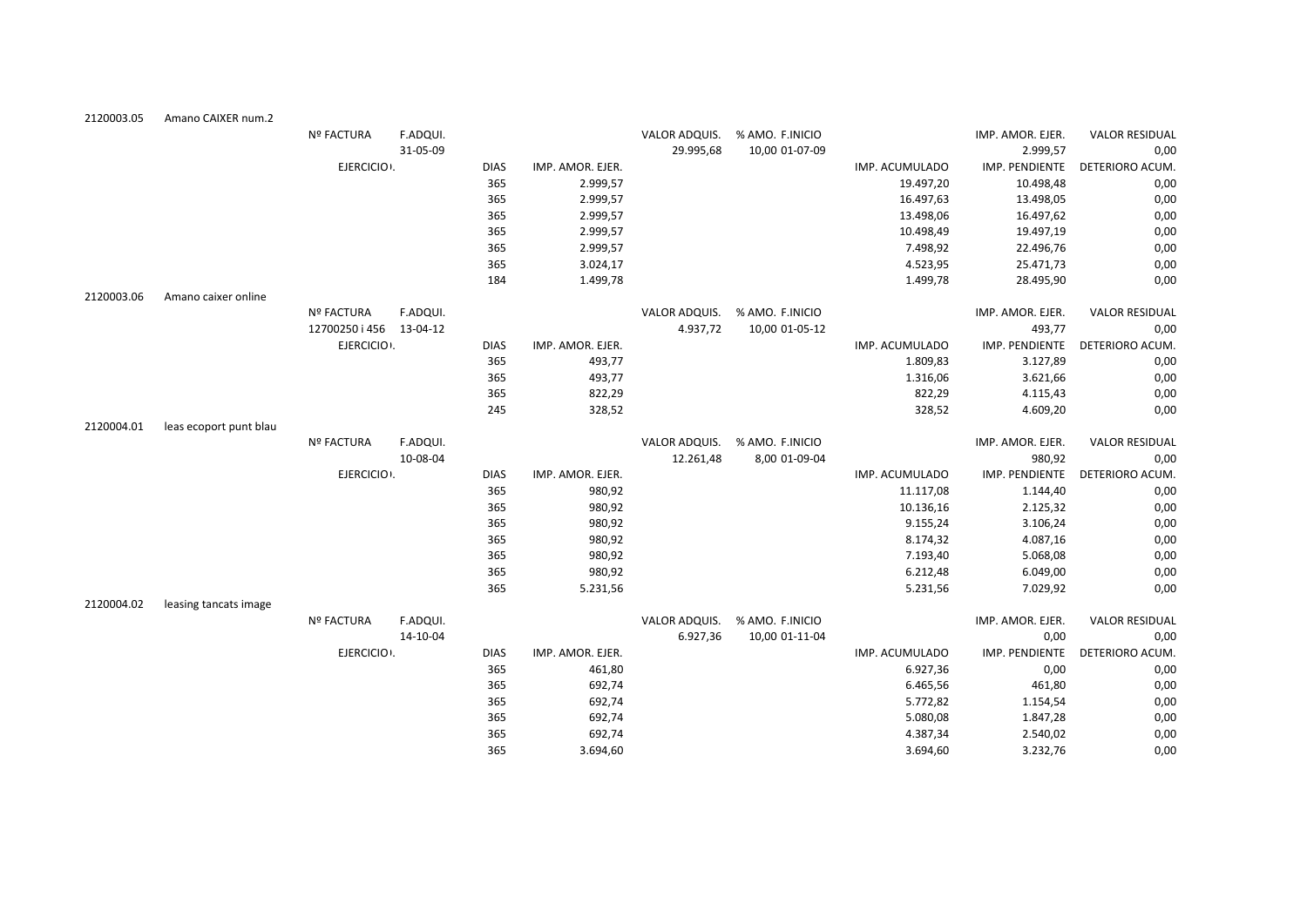| 2120004.03 | leasing construc marçà   |                   |          |             |                  |               |                               |                |                  |                       |
|------------|--------------------------|-------------------|----------|-------------|------------------|---------------|-------------------------------|----------------|------------------|-----------------------|
|            |                          | Nº FACTURA        | F.ADQUI. |             |                  |               | VALOR ADQUIS. % AMO. F.INICIO |                | IMP. AMOR. EJER. | <b>VALOR RESIDUAL</b> |
|            |                          |                   | 29-12-04 |             |                  | 7.859,62      | 5,00 01-01-05                 |                | 392,98           | 0,00                  |
|            |                          | EJERCICIO .       |          | <b>DIAS</b> | IMP. AMOR. EJER. |               |                               | IMP. ACUMULADO | IMP. PENDIENTE   | DETERIORO ACUM.       |
|            |                          |                   |          | 365         | 392,98           |               |                               | 4.322,78       | 3.536,84         | 0,00                  |
|            |                          |                   |          | 365         | 392,98           |               |                               | 3.929,80       | 3.929,82         | 0,00                  |
|            |                          |                   |          | 365         | 392,98           |               |                               | 3.536,82       | 4.322,80         | 0,00                  |
|            |                          |                   |          | 365         | 392,98           |               |                               | 3.143,84       | 4.715,78         | 0,00                  |
|            |                          |                   |          | 365         | 392,98           |               |                               | 2.750,86       | 5.108,76         | 0,00                  |
|            |                          |                   |          | 365         | 392,98           |               |                               | 2.357,88       | 5.501,74         | 0,00                  |
|            |                          |                   |          | 365         | 1.964,90         |               |                               | 1.964,90       | 5.894,72         | 0,00                  |
| 2120004.04 | leasing cont alqui envas |                   |          |             |                  |               |                               |                |                  |                       |
|            |                          | <b>Nº FACTURA</b> | F.ADQUI. |             |                  | VALOR ADQUIS. | % AMO. F.INICIO               |                | IMP. AMOR. EJER. | <b>VALOR RESIDUAL</b> |
|            |                          |                   | 29-12-04 |             |                  | 4.386,10      | 8,00 01-01-05                 |                | 350,89           | 0,00                  |
|            |                          | EJERCICIO .       |          | <b>DIAS</b> | IMP. AMOR. EJER. |               |                               | IMP. ACUMULADO | IMP. PENDIENTE   | DETERIORO ACUM.       |
|            |                          |                   |          | 365         | 350,89           |               |                               | 3.859,78       | 526,32           | 0,00                  |
|            |                          |                   |          | 365         | 350,89           |               |                               | 3.508,89       | 877,21           | 0,00                  |
|            |                          |                   |          | 365         | 350,89           |               |                               | 3.158,00       | 1.228,10         | 0,00                  |
|            |                          |                   |          | 365         | 350,89           |               |                               | 2.807,11       | 1.578,99         | 0,00                  |
|            |                          |                   |          | 365         | 350,89           |               |                               | 2.456,22       | 1.929,88         | 0,00                  |
|            |                          |                   |          | 365         | 350,89           |               |                               | 2.105,33       | 2.280,77         | 0,00                  |
|            |                          |                   |          | 365         | 1.754,44         |               |                               | 1.754,44       | 2.631,66         | 0,00                  |
| 2130001.01 | leasing grup electrogen  |                   |          |             |                  |               |                               |                |                  |                       |
|            |                          | <b>Nº FACTURA</b> | F.ADQUI. |             |                  | VALOR ADQUIS. | % AMO. F.INICIO               |                | IMP. AMOR. EJER. | <b>VALOR RESIDUAL</b> |
|            |                          |                   | 10-08-04 |             |                  | 9.257,25      | 10,00 01-09-04                |                | 0,00             | 0,00                  |
|            |                          | EJERCICIO .       |          | <b>DIAS</b> | IMP. AMOR. EJER. |               |                               | IMP. ACUMULADO | IMP. PENDIENTE   | DETERIORO ACUM.       |
|            |                          |                   |          | 365         | 617,13           |               |                               | 9.257,25       | 0,00             | 0,00                  |
|            |                          |                   |          | 365         | 925,73           |               |                               | 8.640,12       | 617,13           | 0,00                  |
|            |                          |                   |          | 365         | 925,73           |               |                               | 7.714,39       | 1.542,86         | 0,00                  |
|            |                          |                   |          | 365         | 925,73           |               |                               | 6.788,66       | 2.468,59         | 0,00                  |
|            |                          |                   |          | 365         | 925,73           |               |                               | 5.862,93       | 3.394,32         | 0,00                  |
|            |                          |                   |          | 365         | 4.937,20         |               |                               | 4.937,20       | 4.320,05         | 0,00                  |
| 2140001.02 | leasing fire stock       |                   |          |             |                  |               |                               |                |                  |                       |
|            |                          | <b>Nº FACTURA</b> | F.ADQUI. |             |                  | VALOR ADQUIS. | % AMO. F.INICIO               |                | IMP. AMOR. EJER. | <b>VALOR RESIDUAL</b> |
|            |                          |                   | 10-08-04 |             |                  | 4.400,18      | 12,00 01-09-04                |                | 0,00             | 0,00                  |
|            |                          | EJERCICIO .       |          | <b>DIAS</b> | IMP. AMOR. EJER. |               |                               | IMP. ACUMULADO | IMP. PENDIENTE   | DETERIORO ACUM.       |
|            |                          |                   |          | 365         | 0,01             |               |                               | 4.400,18       | 0,00             | 0,00                  |
|            |                          |                   |          | 365         | 528,02           |               |                               | 4.400,17       | 0,01             | 0,00                  |
|            |                          |                   |          | 365         | 528,02           |               |                               | 3.872,15       | 528,03           | 0,00                  |
|            |                          |                   |          | 365         | 528,02           |               |                               | 3.344,13       | 1.056,05         | 0,00                  |
|            |                          |                   |          | 365         | 2.816,11         |               |                               | 2.816,11       | 1.584,07         | 0,00                  |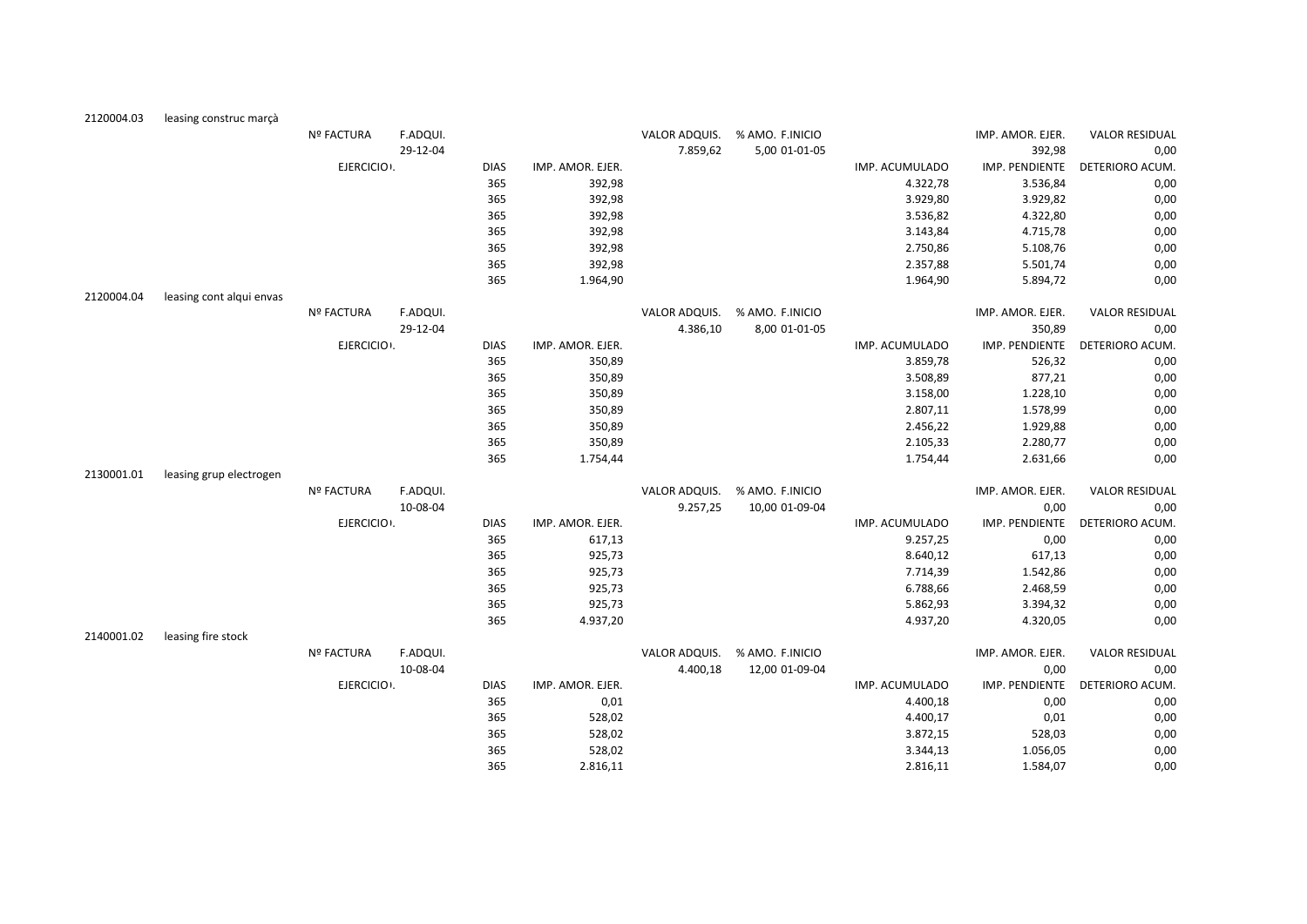| 2140001.03 | Toshiba destructora Taros |                   |          |             |                  |               |                 |                |                  |                       |
|------------|---------------------------|-------------------|----------|-------------|------------------|---------------|-----------------|----------------|------------------|-----------------------|
|            |                           | <b>Nº FACTURA</b> | F.ADQUI. |             |                  | VALOR ADQUIS. | % AMO. F.INICIO |                | IMP. AMOR. EJER. | <b>VALOR RESIDUAL</b> |
|            |                           |                   | 25-05-06 |             |                  | 699,00        | 20,00 01-06-06  |                | 0,00             | 0,00                  |
|            |                           | EJERCICIO .       |          | <b>DIAS</b> | IMP. AMOR. EJER. |               |                 | IMP. ACUMULADO | IMP. PENDIENTE   | DETERIORO ACUM.       |
|            |                           |                   |          | 365         | 94,36            |               |                 | 699,00         | 0,00             | 0,00                  |
|            |                           |                   |          | 365         | 139,80           |               |                 | 604,64         | 94,36            | 0,00                  |
|            |                           |                   |          | 365         | 464,84           |               |                 | 464,84         | 234,16           | 0,00                  |
| 2140001.04 | fax brother               |                   |          |             |                  |               |                 |                |                  |                       |
|            |                           | <b>Nº FACTURA</b> | F.ADQUI. |             |                  | VALOR ADQUIS. | % AMO. F.INICIO |                | IMP. AMOR. EJER. | <b>VALOR RESIDUAL</b> |
|            |                           | 47                | 28-01-09 |             |                  | 399,00        | 20,00 01-02-09  |                | 0,00             | 0,00                  |
|            |                           | EJERCICIO .       |          | <b>DIAS</b> | IMP. AMOR. EJER. |               |                 | IMP. ACUMULADO | IMP. PENDIENTE   | DETERIORO ACUM.       |
|            |                           |                   |          | 365         | 6,65             |               |                 | 399,00         | 0,00             | 0,00                  |
|            |                           |                   |          | 365         | 79,80            |               |                 | 392,35         | 6,65             | 0,00                  |
|            |                           |                   |          | 365         | 79,80            |               |                 | 312,55         | 86,45            | 0,00                  |
|            |                           |                   |          | 365         | 79,80            |               |                 | 232,75         | 166,25           | 0,00                  |
|            |                           |                   |          | 365         | 79,80            |               |                 | 152,95         | 246,05           | 0,00                  |
|            |                           |                   |          | 334         | 73,15            |               |                 | 73,15          | 325,85           | 0,00                  |
| 2140001.05 | Ofiserveis impressora làs |                   |          |             |                  |               |                 |                |                  |                       |
|            |                           | Nº FACTURA        | F.ADQUI. |             |                  | VALOR ADQUIS. | % AMO. F.INICIO |                | IMP. AMOR. EJER. | <b>VALOR RESIDUAL</b> |
|            |                           | 337               | 28-06-10 |             |                  | 854,00        | 20,00 28-06-10  |                | 84,02            | 0,00                  |
|            |                           | EJERCICIO :       |          | <b>DIAS</b> | IMP. AMOR. EJER. |               |                 | IMP. ACUMULADO | IMP. PENDIENTE   | DETERIORO ACUM.       |
|            |                           |                   |          | 365         | 84,02            |               |                 | 854,00         | 0,00             | 0,00                  |
|            |                           |                   |          | 365         | 170,80           |               |                 | 769,98         | 84,02            | 0,00                  |
|            |                           |                   |          | 365         | 170,80           |               |                 | 599,18         | 254,82           | 0,00                  |
|            |                           |                   |          | 365         | 170,80           |               |                 | 428,38         | 425,62           | 0,00                  |
|            |                           |                   |          | 365         | 170,80           |               |                 | 257,58         | 596,42           | 0,00                  |
|            |                           |                   |          | 187         | 86,78            |               |                 | 86,78          | 767,22           | 0,00                  |
| 2150001.01 | <b>INST ELEC PORT</b>     |                   |          |             |                  |               |                 |                |                  |                       |
|            |                           | Nº FACTURA        | F.ADQUI. |             |                  | VALOR ADQUIS. | % AMO. F.INICIO |                | IMP. AMOR. EJER. | <b>VALOR RESIDUAL</b> |
|            |                           |                   | 30-03-04 |             |                  | 240.195,81    | 6,00 01-07-04   |                | 14.411,75        | 0,00                  |
|            |                           | EJERCICIO :       |          | <b>DIAS</b> | IMP. AMOR. EJER. |               |                 | IMP. ACUMULADO | IMP. PENDIENTE   | DETERIORO ACUM.       |
|            |                           |                   |          | 365         | 14.411,75        |               |                 | 165.735,11     | 74.460,70        | 0,00                  |
|            |                           |                   |          | 365         | 14.411,75        |               |                 | 151.323,36     | 88.872,45        | 0,00                  |
|            |                           |                   |          | 365         | 14.411,75        |               |                 | 136.911,62     | 103.284,19       | 0,00                  |
|            |                           |                   |          | 365         | 14.411,75        |               |                 | 122.499,87     | 117.695,94       | 0,00                  |
|            |                           |                   |          | 365         | 14.411,75        |               |                 | 108.088,12     | 132.107,69       | 0,00                  |
|            |                           |                   |          | 365         | 14.411,75        |               |                 | 93.676,37      | 146.519,44       | 0,00                  |
|            |                           |                   |          | 365         | 79.264,62        |               |                 | 79.264,62      | 160.931,19       | 0,00                  |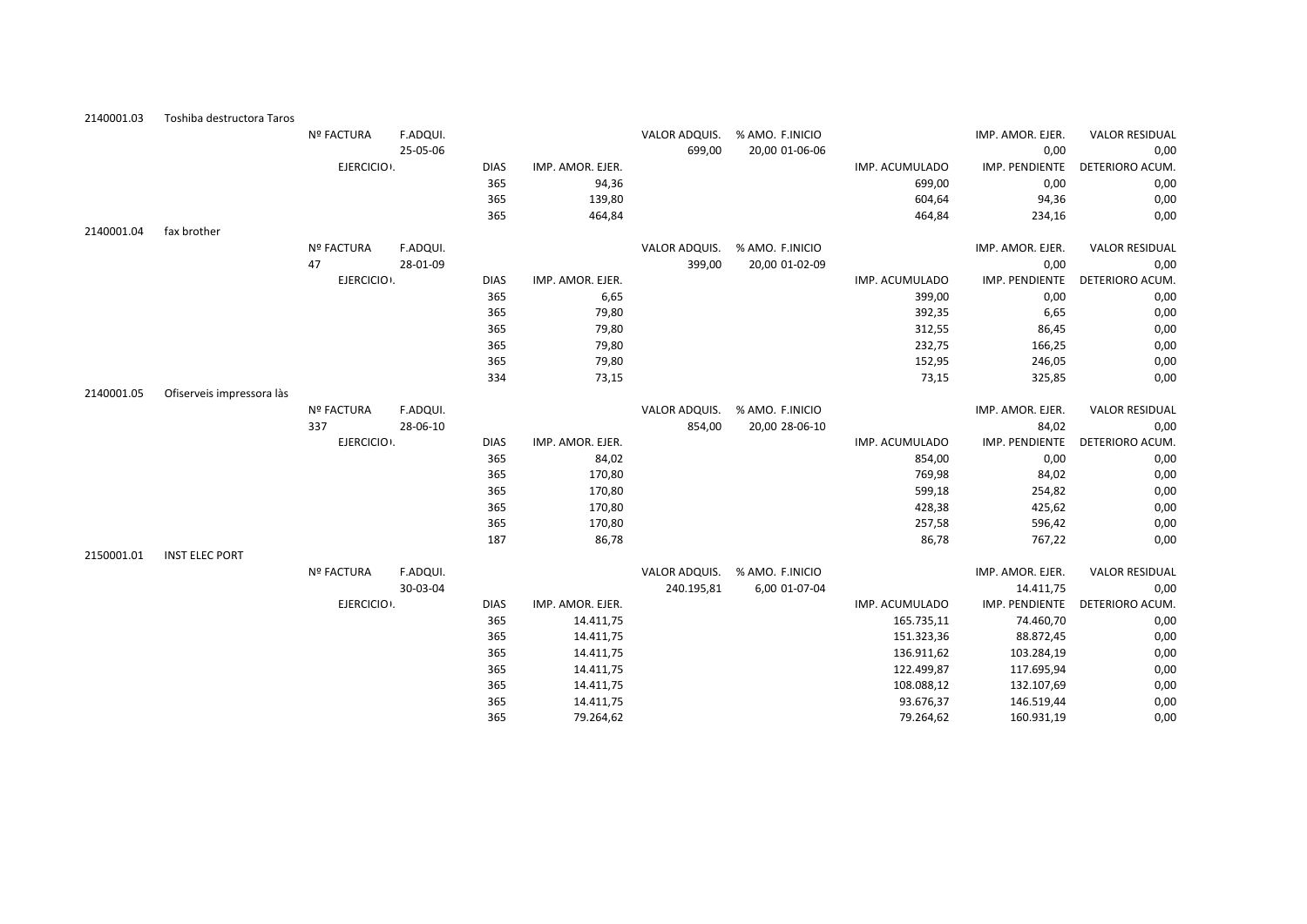| 2150001.02 | F PEREZ quadre general |                   |          |             |                  |               |                 |                |                  |                       |
|------------|------------------------|-------------------|----------|-------------|------------------|---------------|-----------------|----------------|------------------|-----------------------|
|            |                        | <b>Nº FACTURA</b> | F.ADQUI. |             |                  | VALOR ADQUIS. | % AMO. F.INICIO |                | IMP. AMOR. EJER. | <b>VALOR RESIDUAL</b> |
|            |                        |                   | 15-02-08 |             |                  | 970,05        | 6,00 01-03-08   |                | 58,20            | 0,00                  |
|            |                        | EJERCICIO .       |          | <b>DIAS</b> | IMP. AMOR. EJER. |               |                 | IMP. ACUMULADO | IMP. PENDIENTE   | DETERIORO ACUM.       |
|            |                        |                   |          | 365         | 58,20            |               |                 | 455,82         | 514,23           | 0,00                  |
|            |                        |                   |          | 365         | 58,20            |               |                 | 397,62         | 572,43           | 0,00                  |
|            |                        |                   |          | 365         | 58,20            |               |                 | 339,42         | 630,63           | 0,00                  |
|            |                        |                   |          | 365         | 58,20            |               |                 | 281,22         | 688,83           | 0,00                  |
|            |                        |                   |          | 365         | 58,20            |               |                 | 223,02         | 747,03           | 0,00                  |
|            |                        |                   |          | 365         | 58,20            |               |                 | 164,82         | 805,23           | 0,00                  |
|            |                        |                   |          | 365         | 106,62           |               |                 | 106,62         | 863,43           | 0,00                  |
| 2150001.03 | F PEREZ quadre general |                   |          |             |                  |               |                 |                |                  |                       |
|            |                        | Nº FACTURA        | F.ADQUI. |             |                  | VALOR ADQUIS. | % AMO. F.INICIO |                | IMP. AMOR. EJER. | <b>VALOR RESIDUAL</b> |
|            |                        |                   | 15-02-08 |             |                  | 190,59        | 6,00 01-03-08   |                | 11,44            | 0,00                  |
|            |                        | EJERCICIO :       |          | <b>DIAS</b> | IMP. AMOR. EJER. |               |                 | IMP. ACUMULADO | IMP. PENDIENTE   | DETERIORO ACUM.       |
|            |                        |                   |          | 365         | 11,44            |               |                 | 89,54          | 101,05           | 0,00                  |
|            |                        |                   |          | 365         | 11,44            |               |                 | 78,10          | 112,49           | 0,00                  |
|            |                        |                   |          | 365         | 11,44            |               |                 | 66,69          | 123,90           | 0,00                  |
|            |                        |                   |          | 365         | 11,44            |               |                 | 55,25          | 135,34           | 0,00                  |
|            |                        |                   |          | 365         | 11,44            |               |                 | 43,81          | 146,78           | 0,00                  |
|            |                        |                   |          | 365         | 11,44            |               |                 | 32,37          | 158,22           | 0,00                  |
|            |                        |                   |          | 365         | 20,93            |               |                 | 20,93          | 169,66           | 0,00                  |
| 2150001.04 | F.PEREZ caixes llum    |                   |          |             |                  |               |                 |                |                  |                       |
|            |                        | <b>Nº FACTURA</b> | F.ADQUI. |             |                  | VALOR ADQUIS. | % AMO. F.INICIO |                | IMP. AMOR. EJER. | <b>VALOR RESIDUAL</b> |
|            |                        |                   | 30-05-09 |             |                  | 3.894,41      | 6,00 01-06-09   |                | 233,66           | 0,00                  |
|            |                        | EJERCICIO :       |          | <b>DIAS</b> | IMP. AMOR. EJER. |               |                 | IMP. ACUMULADO | IMP. PENDIENTE   | DETERIORO ACUM.       |
|            |                        |                   |          | 365         | 233,66           |               |                 | 1.537,99       | 2.356,42         | 0,00                  |
|            |                        |                   |          | 365         | 233,66           |               |                 | 1.304,33       | 2.590,08         | 0,00                  |
|            |                        |                   |          | 365         | 233,66           |               |                 | 1.070,67       | 2.823,74         | 0,00                  |
|            |                        |                   |          | 365         | 233,66           |               |                 | 837,01         | 3.057,40         | 0,00                  |
|            |                        |                   |          | 365         | 233,66           |               |                 | 603,35         | 3.291,06         | 0,00                  |
|            |                        |                   |          | 365         | 233,66           |               |                 | 369,69         | 3.524,72         | 0,00                  |
|            |                        |                   |          | 214         | 136,03           |               |                 | 136,03         | 3.758,38         | 0,00                  |
| 2150002.01 | <b>INST AIGUA PORT</b> |                   |          |             |                  |               |                 |                |                  |                       |
|            |                        | <b>Nº FACTURA</b> | F.ADQUI. |             |                  | VALOR ADQUIS. | % AMO. F.INICIO |                | IMP. AMOR. EJER. | <b>VALOR RESIDUAL</b> |
|            |                        |                   | 30-03-04 |             |                  | 21.658,36     | 8,00 01-07-04   |                | 1.732,67         | 0,00                  |
|            |                        | EJERCICIO .       |          | <b>DIAS</b> | IMP. AMOR. EJER. |               |                 | IMP. ACUMULADO | IMP. PENDIENTE   | DETERIORO ACUM.       |
|            |                        |                   |          | 365         | 1.732,67         |               |                 | 19.925,70      | 1.732,66         | 0,00                  |
|            |                        |                   |          | 365         | 1.732,67         |               |                 | 18.193,03      | 3.465,33         | 0,00                  |
|            |                        |                   |          | 365         | 1.732,67         |               |                 | 16.460,36      | 5.198,00         | 0,00                  |
|            |                        |                   |          | 365         | 1.732,67         |               |                 | 14.727,69      | 6.930,67         | 0,00                  |
|            |                        |                   |          | 365         | 1.732,67         |               |                 | 12.995,02      | 8.663,34         | 0,00                  |
|            |                        |                   |          | 365         | 1.732,67         |               |                 | 11.262,35      | 10.396,01        | 0,00                  |
|            |                        |                   |          | 365         | 9.529.68         |               |                 | 9.529.68       | 12.128.68        | 0.00                  |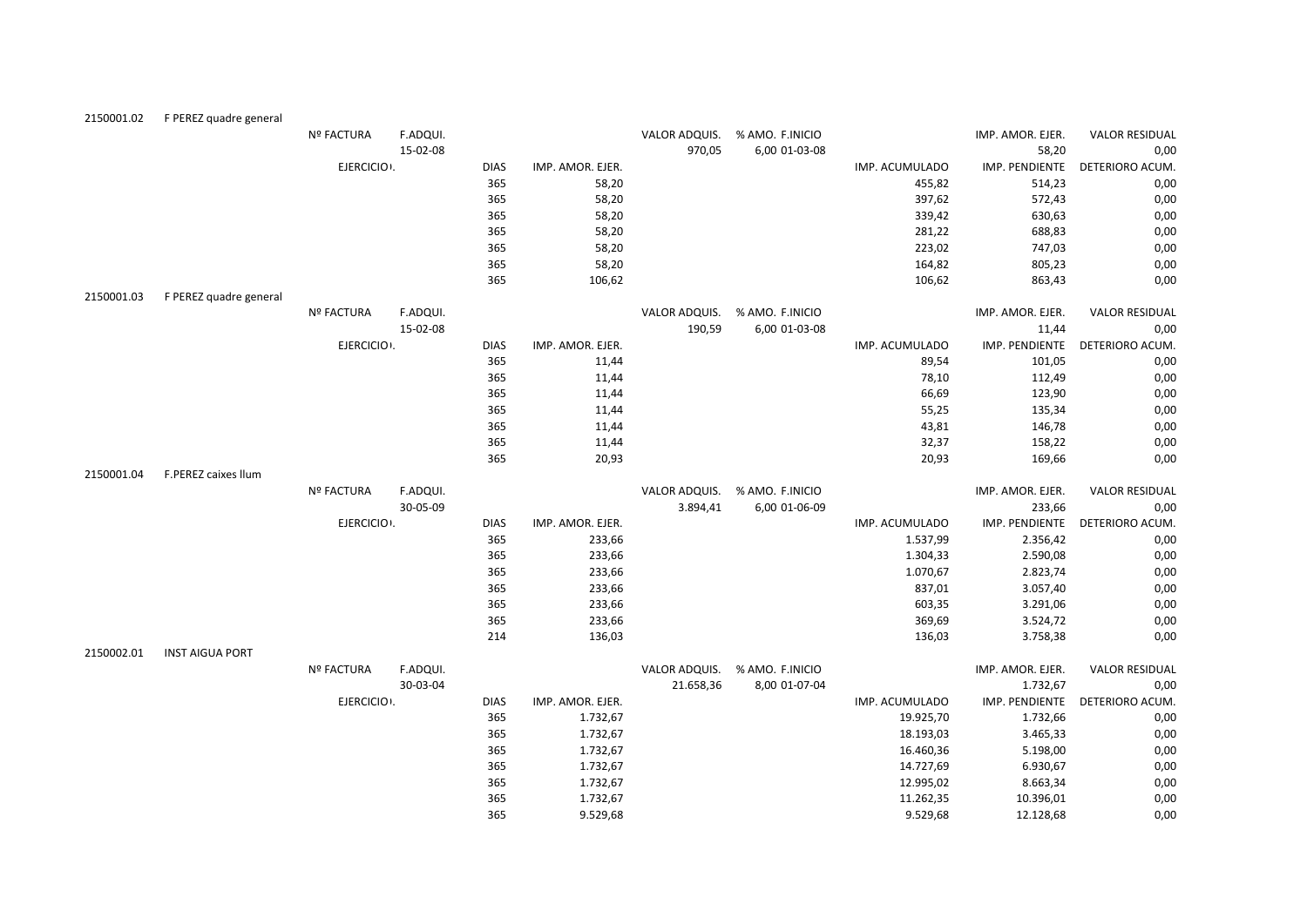| 2150002.02 | Camara Elec comptador rec |                   |          |             |                  |           |                               |                |                  |                                |
|------------|---------------------------|-------------------|----------|-------------|------------------|-----------|-------------------------------|----------------|------------------|--------------------------------|
|            |                           | <b>Nº FACTURA</b> | F.ADQUI. |             |                  |           | VALOR ADQUIS. % AMO. F.INICIO |                | IMP. AMOR. EJER. | <b>VALOR RESIDUAL</b>          |
|            |                           |                   | 08-11-06 |             |                  | 959,02    | 8,00 01-12-06                 |                | 76,72            | 0,00                           |
|            |                           | EJERCICIO .       |          | <b>DIAS</b> | IMP. AMOR. EJER. |           |                               | IMP. ACUMULADO | IMP. PENDIENTE   | DETERIORO ACUM.                |
|            |                           |                   |          | 365         | 76,72            |           |                               | 708,77         | 250,25           | 0,00                           |
|            |                           |                   |          | 365         | 76,72            |           |                               | 632,05         | 326,97           | 0,00                           |
|            |                           |                   |          | 365         | 76,72            |           |                               | 555,33         | 403,69           | 0,00                           |
|            |                           |                   |          | 365         | 76,72            |           |                               | 478,61         | 480,41           | 0,00                           |
|            |                           |                   |          | 365         | 76,72            |           |                               | 401,89         | 557,13           | 0,00                           |
|            |                           |                   |          | 365         | 76,72            |           |                               | 325,17         | 633,85           | 0,00                           |
|            |                           |                   |          | 365         | 248,45           |           |                               | 248,45         | 710,57           | 0,00                           |
| 2150002.03 | F PEREZ comptadors pantal |                   |          |             |                  |           |                               |                |                  |                                |
|            |                           | <b>Nº FACTURA</b> | F.ADQUI. |             |                  |           | VALOR ADQUIS. % AMO. F.INICIO |                | IMP. AMOR. EJER. | <b>VALOR RESIDUAL</b>          |
|            |                           |                   | 15-02-08 |             |                  | 3.215,69  | 8,00 01-03-08                 |                | 257,26           | 0,00                           |
|            |                           | EJERCICIO :       |          | <b>DIAS</b> | IMP. AMOR. EJER. |           |                               | IMP. ACUMULADO | IMP. PENDIENTE   | DETERIORO ACUM.                |
|            |                           |                   |          | 365         | 257,26           |           |                               | 2.014,87       | 1.200,82         | 0,00                           |
|            |                           |                   |          | 365         | 257,26           |           |                               | 1.757,61       | 1.458,08         | 0,00                           |
|            |                           |                   |          | 365         | 257,26           |           |                               | 1.500,35       | 1.715,34         | 0,00                           |
|            |                           |                   |          | 365         | 257,26           |           |                               | 1.243,09       | 1.972,60         | 0,00                           |
|            |                           |                   |          | 365         | 257,26           |           |                               | 985,83         | 2.229,86         | 0,00                           |
|            |                           |                   |          | 365         | 257,26           |           |                               | 728,57         | 2.487,12         | 0,00                           |
|            |                           |                   |          | 365         | 471,31           |           |                               | 471,31         | 2.744,38         | 0,00                           |
| 2150003.01 | <b>INST CLAV PORT</b>     |                   |          |             |                  |           |                               |                |                  |                                |
|            |                           | Nº FACTURA        | F.ADQUI. |             |                  |           | VALOR ADQUIS. % AMO. F.INICIO |                | IMP. AMOR. EJER. | <b>VALOR RESIDUAL</b>          |
|            |                           |                   | 30-03-04 |             |                  | 50.629,86 | 8,00 01-07-04                 |                | 4.050,39         | 0,00                           |
|            |                           | EJERCICIO .       |          | <b>DIAS</b> | IMP. AMOR. EJER. |           |                               | IMP. ACUMULADO |                  | IMP. PENDIENTE DETERIORO ACUM. |
|            |                           |                   |          | 365         | 4.050,39         |           |                               | 46.579,48      | 4.050,38         | 0,00                           |
|            |                           |                   |          | 365         | 4.050,39         |           |                               | 42.529,09      | 8.100,77         | 0,00                           |
|            |                           |                   |          | 365         | 4.050,39         |           |                               | 38.478,70      | 12.151,16        | 0,00                           |
|            |                           |                   |          | 365         | 4.050,39         |           |                               | 34.428,31      | 16.201,55        | 0,00                           |
|            |                           |                   |          | 365         | 4.050,39         |           |                               | 30.377,92      | 20.251,94        | 0,00                           |
|            |                           |                   |          | 365         | 4.050,39         |           |                               | 26.327,53      | 24.302,33        | 0,00                           |
|            |                           |                   |          | 365         | 22.277,14        |           |                               | 22.277,14      | 28.352,72        | 0,00                           |
| 2150004.01 | <b>INST DIVERS PORT</b>   |                   |          |             |                  |           |                               |                |                  |                                |
|            |                           | Nº FACTURA        | F.ADQUI. |             |                  |           | VALOR ADQUIS. % AMO. F.INICIO |                | IMP. AMOR. EJER. | <b>VALOR RESIDUAL</b>          |
|            |                           |                   | 30-03-04 |             |                  | 19.258,30 | 8,00 01-07-04                 |                | 1.540,66         | 0,00                           |
|            |                           | EJERCICIO .       |          | <b>DIAS</b> | IMP. AMOR. EJER. |           |                               | IMP. ACUMULADO | IMP. PENDIENTE   | DETERIORO ACUM.                |
|            |                           |                   |          | 365         | 1.540,66         |           |                               | 17.717,61      | 1.540,69         | 0,00                           |
|            |                           |                   |          | 365         | 1.540,66         |           |                               | 16.176,95      | 3.081,35         | 0,00                           |
|            |                           |                   |          | 365         | 1.540,66         |           |                               | 14.636,29      | 4.622,01         | 0,00                           |
|            |                           |                   |          | 365         | 1.540,66         |           |                               | 13.095,63      | 6.162,67         | 0,00                           |
|            |                           |                   |          | 365         | 1.540,66         |           |                               | 11.554,97      | 7.703,33         | 0,00                           |
|            |                           |                   |          | 365         | 1.540,66         |           |                               | 10.014,31      | 9.243,99         | 0,00                           |
|            |                           |                   |          | 365         | 8.473,65         |           |                               | 8.473,65       | 10.784,65        | 0.00                           |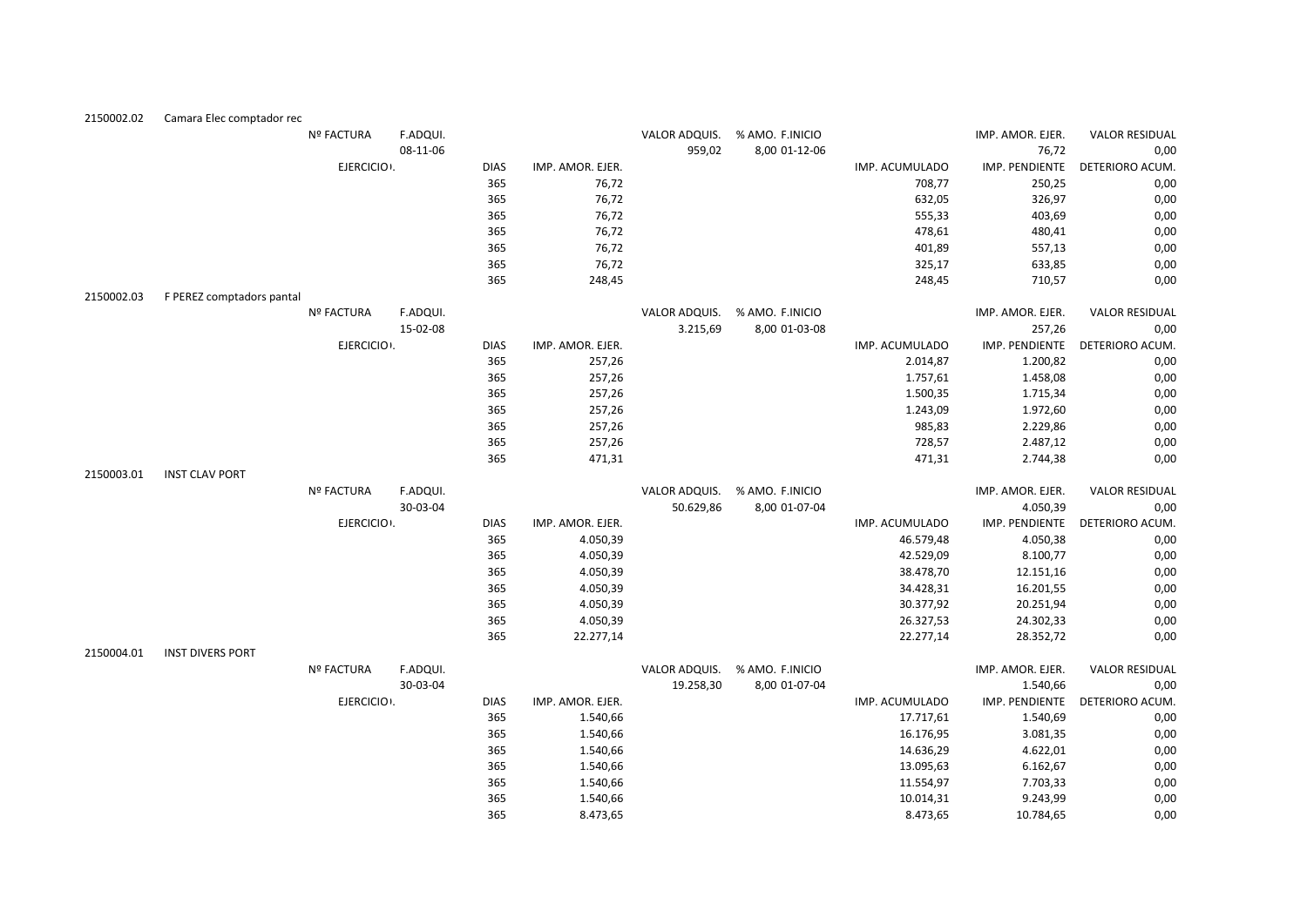| 2150004.02 | Valla port pesquer       |                   |          |             |                  |               |                               |                |                  |                       |
|------------|--------------------------|-------------------|----------|-------------|------------------|---------------|-------------------------------|----------------|------------------|-----------------------|
|            |                          | Nº FACTURA        | F.ADQUI. |             |                  |               | VALOR ADQUIS. % AMO. F.INICIO |                | IMP. AMOR. EJER. | <b>VALOR RESIDUAL</b> |
|            |                          |                   | 30-11-07 |             |                  | 6.399,01      | 10,00 01-12-07                |                | 639,90           | 0,00                  |
|            |                          | EJERCICIO :       |          | <b>DIAS</b> | IMP. AMOR. EJER. |               |                               | IMP. ACUMULADO | IMP. PENDIENTE   | DETERIORO ACUM.       |
|            |                          |                   |          | 365         | 639,90           |               |                               | 5.172,53       | 1.226,48         | 0,00                  |
|            |                          |                   |          | 365         | 639,90           |               |                               | 4.532,63       | 1.866,38         | 0,00                  |
|            |                          |                   |          | 365         | 639,90           |               |                               | 3.892,73       | 2.506,28         | 0,00                  |
|            |                          |                   |          | 365         | 639,90           |               |                               | 3.252,83       | 3.146,18         | 0,00                  |
|            |                          |                   |          | 365         | 639,90           |               |                               | 2.612,93       | 3.786,08         | 0,00                  |
|            |                          |                   |          | 365         | 639,90           |               |                               | 1.973,03       | 4.425,98         | 0,00                  |
|            |                          |                   |          | 365         | 1.333,13         |               |                               | 1.333,13       | 5.065,88         | 0,00                  |
| 2150005.01 | <b>INST GAS PORT</b>     |                   |          |             |                  |               |                               |                |                  |                       |
|            |                          | Nº FACTURA        | F.ADQUI. |             |                  | VALOR ADQUIS. | % AMO. F.INICIO               |                | IMP. AMOR. EJER. | <b>VALOR RESIDUAL</b> |
|            |                          |                   | 30-03-04 |             |                  | 2.932,88      | 8,00 01-07-04                 |                | 234,63           | 0,00                  |
|            |                          | EJERCICIO .       |          | <b>DIAS</b> | IMP. AMOR. EJER. |               |                               | IMP. ACUMULADO | IMP. PENDIENTE   | DETERIORO ACUM.       |
|            |                          |                   |          | 365         | 234,63           |               |                               | 2.698,26       | 234,62           | 0,00                  |
|            |                          |                   |          | 365         | 234,63           |               |                               | 2.463,63       | 469,25           | 0,00                  |
|            |                          |                   |          | 365         | 234,63           |               |                               | 2.229,00       | 703,88           | 0,00                  |
|            |                          |                   |          | 365         | 234,63           |               |                               | 1.994,37       | 938,51           | 0,00                  |
|            |                          |                   |          | 365         | 234,63           |               |                               | 1.759,74       | 1.173,14         | 0,00                  |
|            |                          |                   |          | 365         | 234,63           |               |                               | 1.525,11       | 1.407,77         | 0,00                  |
|            |                          |                   |          | 365         | 1.290,48         |               |                               | 1.290,48       | 1.642,40         | 0,00                  |
| 2150006.01 | <b>INST TELEF PORT</b>   |                   |          |             |                  |               |                               |                |                  |                       |
|            |                          | <b>Nº FACTURA</b> | F.ADQUI. |             |                  |               | VALOR ADQUIS. % AMO. F.INICIO |                | IMP. AMOR. EJER. | <b>VALOR RESIDUAL</b> |
|            |                          |                   | 30-03-04 |             |                  | 31.877,50     | 8,00 01-07-04                 |                | 2.550,20         | 0,00                  |
|            |                          | EJERCICIO .       |          | <b>DIAS</b> | IMP. AMOR. EJER. |               |                               | IMP. ACUMULADO | IMP. PENDIENTE   | DETERIORO ACUM.       |
|            |                          |                   |          | 365         | 2.550,20         |               |                               | 29.327,30      | 2.550,20         | 0,00                  |
|            |                          |                   |          | 365         | 2.550,20         |               |                               | 26.777,10      | 5.100,40         | 0,00                  |
|            |                          |                   |          | 365         | 2.550,20         |               |                               | 24.226,90      | 7.650,60         | 0,00                  |
|            |                          |                   |          | 365         | 2.550,20         |               |                               | 21.676,70      | 10.200,80        | 0,00                  |
|            |                          |                   |          | 365         | 2.550,20         |               |                               | 19.126,50      | 12.751,00        | 0,00                  |
|            |                          |                   |          | 365         | 2.550,20         |               |                               | 16.576,30      | 15.301,20        | 0,00                  |
|            |                          |                   |          | 365         | 14.026,10        |               |                               | 14.026,10      | 17.851,40        | 0,00                  |
| 2150007.01 | leasing equips electrics |                   |          |             |                  |               |                               |                |                  |                       |
|            |                          | Nº FACTURA        | F.ADQUI. |             |                  | VALOR ADQUIS. | % AMO. F.INICIO               |                | IMP. AMOR. EJER. | <b>VALOR RESIDUAL</b> |
|            |                          |                   | 10-08-04 |             |                  | 3.004,00      | 15,00 01-09-04                |                | 0,00             | 0,00                  |
|            |                          | EJERCICIO .       |          | <b>DIAS</b> | IMP. AMOR. EJER. |               |                               | IMP. ACUMULADO | IMP. PENDIENTE   | DETERIORO ACUM.       |
|            |                          |                   |          | 365         | 150,20           |               |                               | 3.004,00       | 0,00             | 0,00                  |
|            |                          |                   |          | 365         | 450,60           |               |                               | 2.853,80       | 150,20           | 0,00                  |
|            |                          |                   |          | 365         | 2.403,20         |               |                               | 2.403,20       | 600,80           | 0,00                  |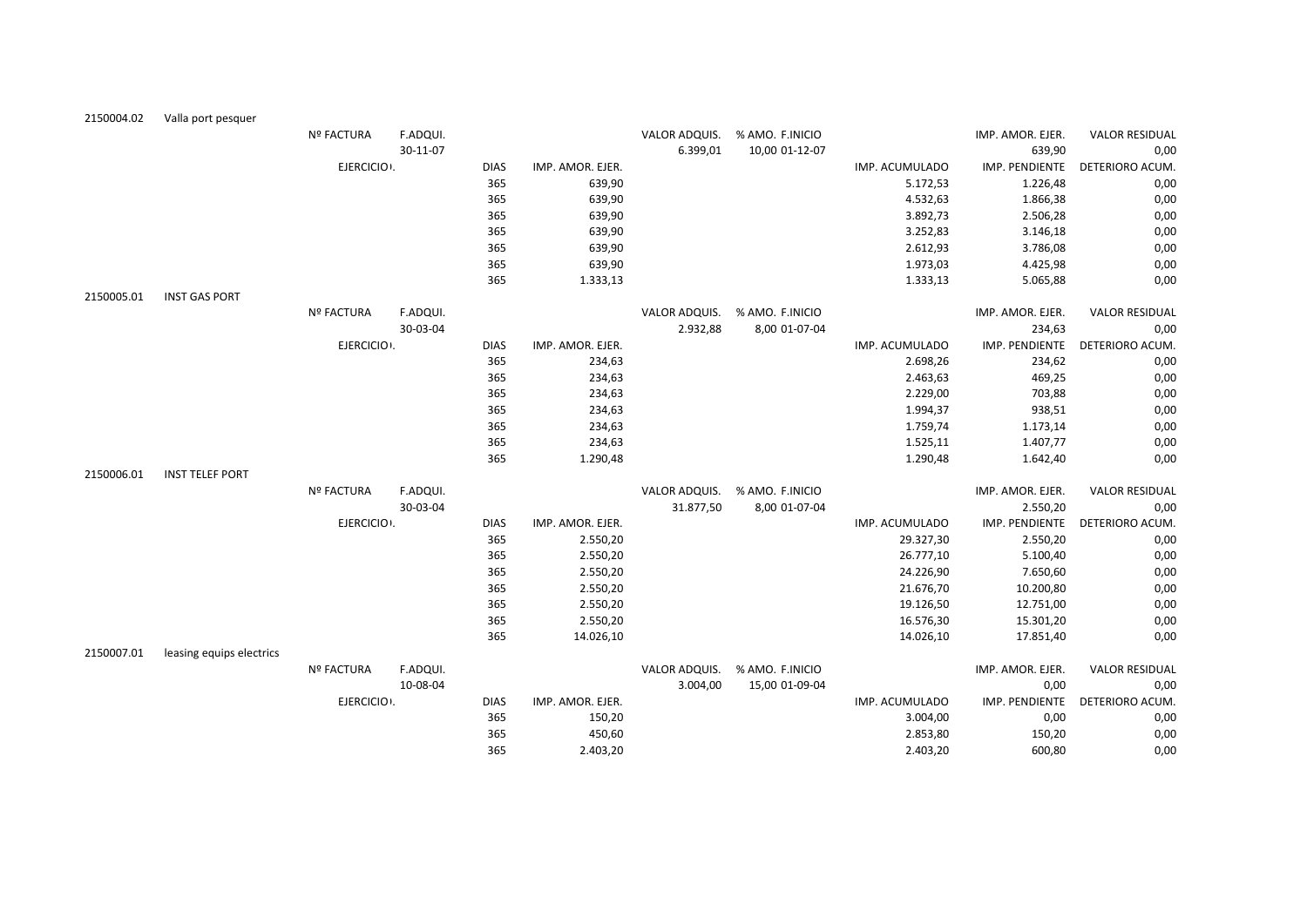| 2150007.02 | Maritima Elec 3VHF        |                   |          |             |                  |               |                 |                |                  |                       |
|------------|---------------------------|-------------------|----------|-------------|------------------|---------------|-----------------|----------------|------------------|-----------------------|
|            |                           | Nº FACTURA        | F.ADQUI. |             |                  | VALOR ADQUIS. | % AMO. F.INICIO |                | IMP. AMOR. EJER. | <b>VALOR RESIDUAL</b> |
|            |                           |                   | 11-02-08 |             |                  | 570,00        | 25,00 01-03-08  |                | 0,00             | 0,00                  |
|            |                           | EJERCICIO :       |          | <b>DIAS</b> | IMP. AMOR. EJER. |               |                 | IMP. ACUMULADO | IMP. PENDIENTE   | DETERIORO ACUM.       |
|            |                           |                   |          | 365         | 23,90            |               |                 | 570,00         | 0,00             | 0,00                  |
|            |                           |                   |          | 365         | 142,50           |               |                 | 546,10         | 23,90            | 0,00                  |
|            |                           |                   |          | 365         | 142,50           |               |                 | 403,60         | 166,40           | 0,00                  |
|            |                           |                   |          | 365         | 261,10           |               |                 | 261,10         | 308,90           | 0,00                  |
| 2150007.03 | Maritima Elec VHF i ant G |                   |          |             |                  |               |                 |                |                  |                       |
|            |                           | <b>Nº FACTURA</b> | F.ADQUI. |             |                  | VALOR ADQUIS. | % AMO. F.INICIO |                | IMP. AMOR. EJER. | <b>VALOR RESIDUAL</b> |
|            |                           | 55/09             | 16-07-09 |             |                  | 430,00        | 25,00 01-08-09  |                | 0,00             | 0,00                  |
|            |                           | EJERCICIO .       |          | <b>DIAS</b> | IMP. AMOR. EJER. |               |                 | IMP. ACUMULADO | IMP. PENDIENTE   | DETERIORO ACUM.       |
|            |                           |                   |          | 365         | 62,82            |               |                 | 430,00         | 0,00             | 0,00                  |
|            |                           |                   |          | 365         | 107,50           |               |                 | 367,18         | 62,82            | 0,00                  |
|            |                           |                   |          | 365         | 107,50           |               |                 | 259,68         | 170,32           | 0,00                  |
|            |                           |                   |          | 365         | 107,50           |               |                 | 152,18         | 277,82           | 0,00                  |
|            |                           |                   |          | 153         | 44,68            |               |                 | 44,68          | 385,32           | 0,00                  |
| 2150008.01 | leasing ubercros          |                   |          |             |                  |               |                 |                |                  |                       |
|            |                           | <b>Nº FACTURA</b> | F.ADQUI. |             |                  | VALOR ADQUIS. | % AMO. F.INICIO |                | IMP. AMOR. EJER. | <b>VALOR RESIDUAL</b> |
|            |                           |                   | 15-09-04 |             |                  | 18.950,00     | 8,00 01-10-04   |                | 1.516,00         | 0,00                  |
|            |                           | EJERCICIO .       |          | <b>DIAS</b> | IMP. AMOR. EJER. |               |                 | IMP. ACUMULADO | IMP. PENDIENTE   | DETERIORO ACUM.       |
|            |                           |                   |          | 365         | 1.516,00         |               |                 | 17.181,34      | 1.768,66         | 0,00                  |
|            |                           |                   |          | 365         | 1.516,00         |               |                 | 15.665,34      | 3.284,66         | 0,00                  |
|            |                           |                   |          | 365         | 0,00             |               |                 | 14.149,34      | 4.800,66         | 0,00                  |
|            |                           |                   |          | 365         | 2.157,68         |               |                 | 17.980,67      | 969,33           | 0,00                  |
|            |                           |                   |          | 365         | 2.157,68         |               |                 | 15.822,99      | 3.127,01         | 0,00                  |
|            |                           |                   |          | 365         | 2.157,68         |               |                 | 13.665,31      | 5.284,69         | 0,00                  |
|            |                           |                   |          | 365         | 11.507,63        |               |                 | 11.507,63      | 7.442,37         | 0,00                  |
| 2150008.02 | leasing Ubercros Pulsar   |                   |          |             |                  |               |                 |                |                  |                       |
|            |                           | <b>Nº FACTURA</b> | F.ADQUI. |             |                  | VALOR ADQUIS. | % AMO. F.INICIO |                | IMP. AMOR. EJER. | <b>VALOR RESIDUAL</b> |
|            |                           |                   | 29-12-04 |             |                  | 4.310,00      | 8,00 01-01-05   |                | 344,80           | 0,00                  |
|            |                           | EJERCICIO .       |          | <b>DIAS</b> | IMP. AMOR. EJER. |               |                 | IMP. ACUMULADO | IMP. PENDIENTE   | DETERIORO ACUM.       |
|            |                           |                   |          | 365         | 344,80           |               |                 | 3.792,80       | 517,20           | 0,00                  |
|            |                           |                   |          | 365         | 344,80           |               |                 | 3.448,00       | 862,00           | 0,00                  |
|            |                           |                   |          | 365         | 344,80           |               |                 | 3.103,20       | 1.206,80         | 0,00                  |
|            |                           |                   |          | 365         | 344,80           |               |                 | 2.758,40       | 1.551,60         | 0,00                  |
|            |                           |                   |          | 365         | 344,80           |               |                 | 2.413,60       | 1.896,40         | 0,00                  |
|            |                           |                   |          | 365         | 344,80           |               |                 | 2.068,80       | 2.241,20         | 0,00                  |
|            |                           |                   |          | 365         | 1.724,00         |               |                 | 1.724,00       | 2.586,00         | 0,00                  |
| 2150009.01 | Càmeres Seg i Control     |                   |          |             |                  |               |                 |                |                  |                       |
|            |                           | <b>Nº FACTURA</b> | F.ADQUI. |             |                  | VALOR ADQUIS. | % AMO. F.INICIO |                | IMP. AMOR. EJER. | <b>VALOR RESIDUAL</b> |
|            |                           |                   | 18-09-13 |             |                  | 13.480,87     | 8,00 01-10-13   |                | 1.078,47         | 0,00                  |
|            |                           | EJERCICIO .       |          | <b>DIAS</b> | IMP. AMOR. EJER. |               |                 | IMP. ACUMULADO | IMP. PENDIENTE   | DETERIORO ACUM.       |
|            |                           |                   |          | 365         | 1.078,47         |               |                 | 2.425,32       | 11.055,55        | 0,00                  |
|            |                           |                   |          | 365         | 1.078,47         |               |                 | 1.346,85       | 12.134,02        | 0,00                  |
|            |                           |                   |          | 92          | 268,38           |               |                 | 268,38         | 13.212,49        | 0,00                  |
|            |                           |                   |          |             |                  |               |                 |                |                  |                       |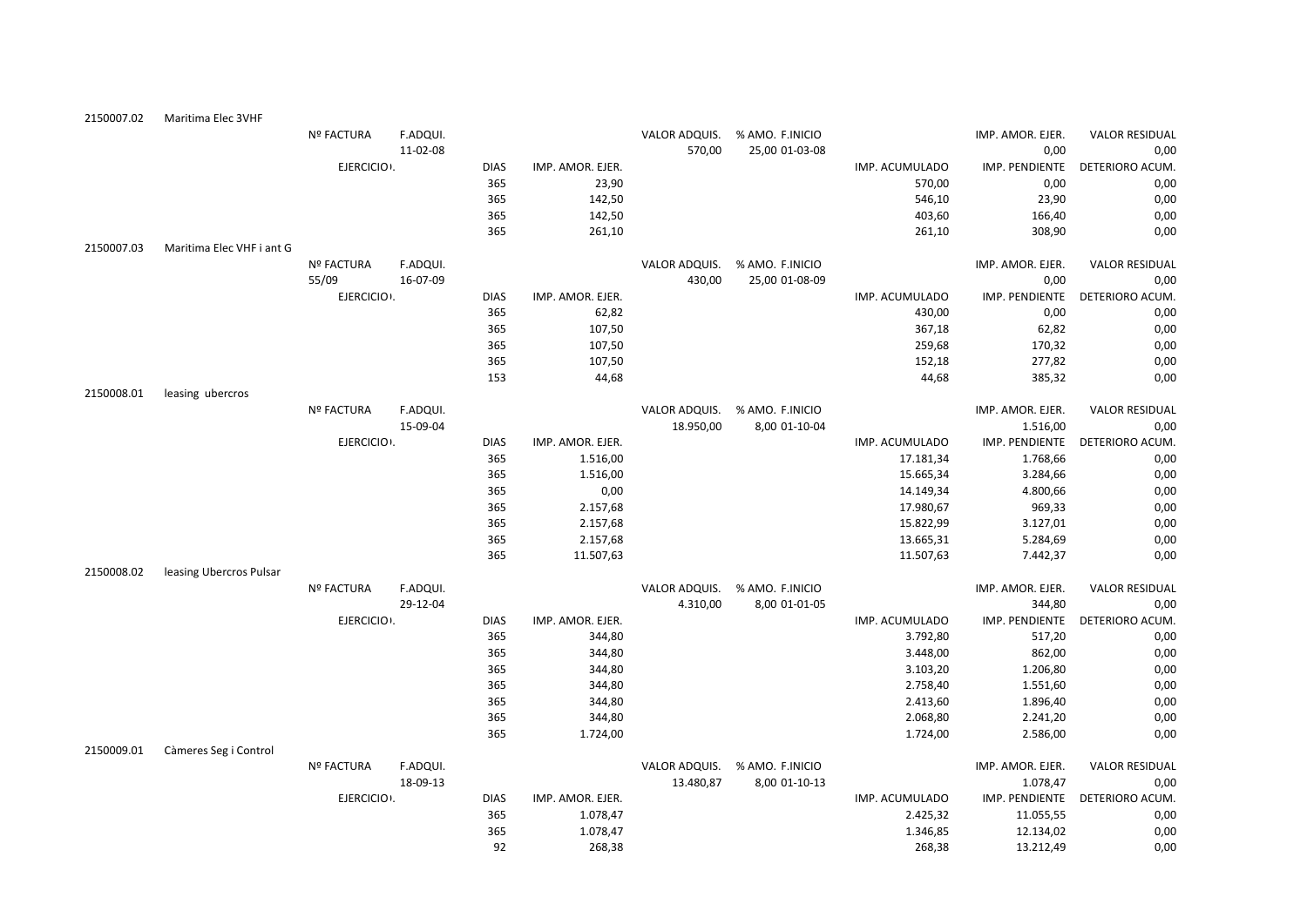| 2150009.02 | Càmeres Seg i Control   |                   |          |             |                  |               |                               |                |                  |                       |
|------------|-------------------------|-------------------|----------|-------------|------------------|---------------|-------------------------------|----------------|------------------|-----------------------|
|            |                         | <b>Nº FACTURA</b> | F.ADQUI. |             |                  | VALOR ADQUIS. | % AMO. F.INICIO               |                | IMP. AMOR. EJER. | <b>VALOR RESIDUAL</b> |
|            |                         |                   | 18-09-13 |             |                  | 3.105,70      | 8,00 01-10-13                 |                | 248,46           | 0,00                  |
|            |                         | EJERCICIO .       |          | <b>DIAS</b> | IMP. AMOR. EJER. |               |                               | IMP. ACUMULADO | IMP. PENDIENTE   | DETERIORO ACUM.       |
|            |                         |                   |          | 365         | 248,46           |               |                               | 558,74         | 2.546,96         | 0,00                  |
|            |                         |                   |          | 365         | 248,46           |               |                               | 310,28         | 2.795,42         | 0,00                  |
|            |                         |                   |          | 92          | 61,82            |               |                               | 61,82          | 3.043,88         | 0,00                  |
| 2151000.01 | <b>INST ELEC DIREC</b>  |                   |          |             |                  |               |                               |                |                  |                       |
|            |                         | <b>Nº FACTURA</b> | F.ADQUI. |             |                  |               | VALOR ADQUIS. % AMO. F.INICIO |                | IMP. AMOR. EJER. | <b>VALOR RESIDUAL</b> |
|            |                         |                   | 30-03-04 |             |                  | 11.738,61     | 6,00 01-07-04                 |                | 704,32           | 0,00                  |
|            |                         | EJERCICIO .       |          | <b>DIAS</b> | IMP. AMOR. EJER. |               |                               | IMP. ACUMULADO | IMP. PENDIENTE   | DETERIORO ACUM.       |
|            |                         |                   |          | 365         | 704,32           |               |                               | 8.099,67       | 3.638,94         | 0,00                  |
|            |                         |                   |          | 365         | 704,32           |               |                               | 7.395,35       | 4.343,26         | 0,00                  |
|            |                         |                   |          | 365         | 704,32           |               |                               | 6.691,03       | 5.047,58         | 0,00                  |
|            |                         |                   |          | 365         | 704,32           |               |                               | 5.986,71       | 5.751,90         | 0,00                  |
|            |                         |                   |          | 365         | 704,32           |               |                               | 5.282,39       | 6.456,22         | 0,00                  |
|            |                         |                   |          | 365         | 704,32           |               |                               | 4.578,07       | 7.160,54         | 0,00                  |
|            |                         |                   |          | 365         | 3.873,75         |               |                               | 3.873,75       | 7.864,86         | 0,00                  |
| 2151001.01 | <b>INST AIGUA DIREC</b> |                   |          |             |                  |               |                               |                |                  |                       |
|            |                         | <b>Nº FACTURA</b> | F.ADQUI. |             |                  | VALOR ADQUIS. | % AMO. F.INICIO               |                | IMP. AMOR. EJER. | <b>VALOR RESIDUAL</b> |
|            |                         |                   | 30-03-04 |             |                  | 2.773,69      | 8,00 01-07-04                 |                | 221,90           | 0,00                  |
|            |                         | EJERCICIO .       |          | <b>DIAS</b> | IMP. AMOR. EJER. |               |                               | IMP. ACUMULADO | IMP. PENDIENTE   | DETERIORO ACUM.       |
|            |                         |                   |          | 365         | 221,90           |               |                               | 2.551,84       | 221,85           | 0,00                  |
|            |                         |                   |          | 365         | 221,90           |               |                               | 2.329,94       | 443,75           | 0,00                  |
|            |                         |                   |          | 365         | 221,90           |               |                               | 2.108,04       | 665,65           | 0,00                  |
|            |                         |                   |          | 365         | 221,90           |               |                               | 1.886,14       | 887,55           | 0,00                  |
|            |                         |                   |          | 365         | 221,90           |               |                               | 1.664,24       | 1.109,45         | 0,00                  |
|            |                         |                   |          | 365         | 221,90           |               |                               | 1.442,34       | 1.331,35         | 0,00                  |
|            |                         |                   |          | 365         | 1.220,44         |               |                               | 1.220,44       | 1.553,25         | 0,00                  |
| 2151002.01 | <b>INST CLIM DIREC</b>  |                   |          |             |                  |               |                               |                |                  |                       |
|            |                         | Nº FACTURA        | F.ADQUI. |             |                  |               | VALOR ADQUIS. % AMO. F.INICIO |                | IMP. AMOR. EJER. | <b>VALOR RESIDUAL</b> |
|            |                         |                   | 30-03-04 |             |                  | 12.809,31     | 8,00 01-07-04                 |                | 1.024,74         | 0,00                  |
|            |                         | EJERCICIO .       |          | <b>DIAS</b> | IMP. AMOR. EJER. |               |                               | IMP. ACUMULADO | IMP. PENDIENTE   | DETERIORO ACUM.       |
|            |                         |                   |          | 365         | 1.024,74         |               |                               | 11.784,54      | 1.024,77         | 0,00                  |
|            |                         |                   |          | 365         | 1.024,74         |               |                               | 10.759,80      | 2.049,51         | 0,00                  |
|            |                         |                   |          | 365         | 1.024,74         |               |                               | 9.735,06       | 3.074,25         | 0,00                  |
|            |                         |                   |          | 365         | 1.024,74         |               |                               | 8.710,32       | 4.098,99         | 0,00                  |
|            |                         |                   |          | 365         | 1.024,74         |               |                               | 7.685,58       | 5.123,73         | 0,00                  |
|            |                         |                   |          | 365         | 1.024,74         |               |                               | 6.660,84       | 6.148,47         | 0,00                  |
|            |                         |                   |          | 365         | 5.636,10         |               |                               | 5.636,10       | 7.173,21         | 0,00                  |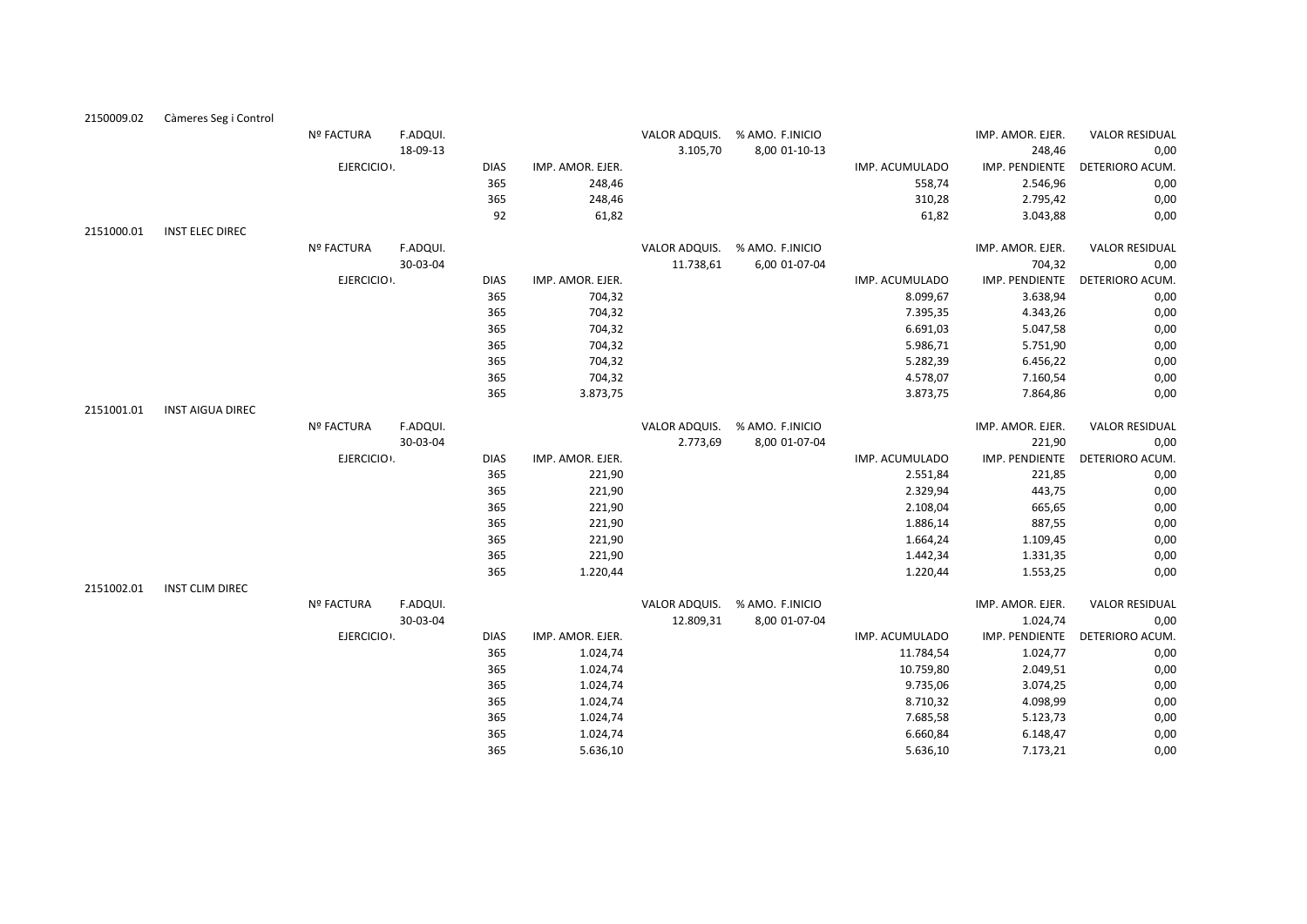| 2153000.01 | INST ELEC ED SERVEIS         |                   |          |             |                  |           |                               |                |                  |                       |
|------------|------------------------------|-------------------|----------|-------------|------------------|-----------|-------------------------------|----------------|------------------|-----------------------|
|            |                              | <b>Nº FACTURA</b> | F.ADQUI. |             |                  |           | VALOR ADQUIS. % AMO. F.INICIO |                | IMP. AMOR. EJER. | <b>VALOR RESIDUAL</b> |
|            |                              |                   | 30-03-04 |             |                  | 13.974,40 | 6,00 01-07-04                 |                | 838,46           | 0,00                  |
|            |                              | EJERCICIO .       |          | <b>DIAS</b> | IMP. AMOR. EJER. |           |                               | IMP. ACUMULADO | IMP. PENDIENTE   | DETERIORO ACUM.       |
|            |                              |                   |          | 365         | 838,46           |           |                               | 9.642,30       | 4.332,10         | 0,00                  |
|            |                              |                   |          | 365         | 838,46           |           |                               | 8.803,84       | 5.170,56         | 0,00                  |
|            |                              |                   |          | 365         | 838,46           |           |                               | 7.965,38       | 6.009,02         | 0,00                  |
|            |                              |                   |          | 365         | 838,46           |           |                               | 7.126,92       | 6.847,48         | 0,00                  |
|            |                              |                   |          | 365         | 838,46           |           |                               | 6.288,46       | 7.685,94         | 0,00                  |
|            |                              |                   |          | 365         | 838,46           |           |                               | 5.450,00       | 8.524,40         | 0,00                  |
|            |                              |                   |          | 365         | 4.611,54         |           |                               | 4.611,54       | 9.362,86         | 0,00                  |
| 2153000.02 | Leasing inst elec altell     |                   |          |             |                  |           |                               |                |                  |                       |
|            |                              | <b>Nº FACTURA</b> | F.ADQUI. |             |                  |           | VALOR ADQUIS. % AMO. F.INICIO |                | IMP. AMOR. EJER. | <b>VALOR RESIDUAL</b> |
|            |                              |                   | 17-06-05 |             |                  | 10.089,00 | 6,00 01-07-05                 |                | 605,34           | 0,00                  |
|            |                              | EJERCICIO .       |          | <b>DIAS</b> | IMP. AMOR. EJER. |           |                               | IMP. ACUMULADO | IMP. PENDIENTE   | DETERIORO ACUM.       |
|            |                              |                   |          | 365         | 605,34           |           |                               | 6.356,07       | 3.732,93         | 0,00                  |
|            |                              |                   |          | 365         | 605,34           |           |                               | 5.750,73       | 4.338,27         | 0,00                  |
|            |                              |                   |          | 365         | 605,34           |           |                               | 5.145,39       | 4.943,61         | 0,00                  |
|            |                              |                   |          | 365         | 605,34           |           |                               | 4.540,05       | 5.548,95         | 0,00                  |
|            |                              |                   |          | 365         | 605,34           |           |                               | 3.934,71       | 6.154,29         | 0,00                  |
|            |                              |                   |          | 365         | 605,34           |           |                               | 3.329,37       | 6.759,63         | 0,00                  |
|            |                              |                   |          | 365         | 2.724,03         |           |                               | 2.724,03       | 7.364,97         | 0,00                  |
| 2153001.01 | <b>INST AIGUA ED SERVEIS</b> |                   |          |             |                  |           |                               |                |                  |                       |
|            |                              | <b>Nº FACTURA</b> | F.ADQUI. |             |                  |           | VALOR ADQUIS. % AMO. F.INICIO |                | IMP. AMOR. EJER. | <b>VALOR RESIDUAL</b> |
|            |                              |                   | 30-03-04 |             |                  | 8.551,20  | 8,00 01-07-04                 |                | 684,10           | 0,00                  |
|            |                              | EJERCICIO .       |          | <b>DIAS</b> | IMP. AMOR. EJER. |           |                               | IMP. ACUMULADO | IMP. PENDIENTE   | DETERIORO ACUM.       |
|            |                              |                   |          | 365         | 684,10           |           |                               | 7.867,14       | 684,06           | 0,00                  |
|            |                              |                   |          | 365         | 684,10           |           |                               | 7.183,04       | 1.368,16         | 0,00                  |
|            |                              |                   |          | 365         | 684,10           |           |                               | 6.498,94       | 2.052,26         | 0,00                  |
|            |                              |                   |          | 365         | 684,10           |           |                               | 5.814,84       | 2.736,36         | 0,00                  |
|            |                              |                   |          | 365         | 684,10           |           |                               | 5.130,74       | 3.420,46         | 0,00                  |
|            |                              |                   |          | 365         | 684,10           |           |                               | 4.446,64       | 4.104,56         | 0,00                  |
|            |                              |                   |          | 365         | 3.762,54         |           |                               | 3.762,54       | 4.788,66         | 0,00                  |
| 2153001.02 | F PEREZ Acumulador servei    |                   |          |             |                  |           |                               |                |                  |                       |
|            |                              | <b>Nº FACTURA</b> | F.ADQUI. |             |                  |           | VALOR ADQUIS. % AMO. F.INICIO |                | IMP. AMOR. EJER. | <b>VALOR RESIDUAL</b> |
|            |                              |                   | 15-02-08 |             |                  | 1.048,47  | 8,00 01-03-08                 |                | 83,88            | 0,00                  |
|            |                              | EJERCICIO .       |          | <b>DIAS</b> | IMP. AMOR. EJER. |           |                               | IMP. ACUMULADO | IMP. PENDIENTE   | DETERIORO ACUM.       |
|            |                              |                   |          | 365         | 83,88            |           |                               | 656,95         | 391,52           | 0,00                  |
|            |                              |                   |          | 365         | 83,88            |           |                               | 573,07         | 475,40           | 0,00                  |
|            |                              |                   |          | 365         | 83,88            |           |                               | 489,19         | 559,28           | 0,00                  |
|            |                              |                   |          | 365         | 83,88            |           |                               | 405,31         | 643,16           | 0,00                  |
|            |                              |                   |          | 365         | 83,88            |           |                               | 321,43         | 727,04           | 0,00                  |
|            |                              |                   |          | 365         | 83,88            |           |                               | 237,55         | 810,92           | 0,00                  |
|            |                              |                   |          | 365         | 153,67           |           |                               | 153,67         | 894,80           | 0,00                  |
|            |                              |                   |          |             |                  |           |                               |                |                  |                       |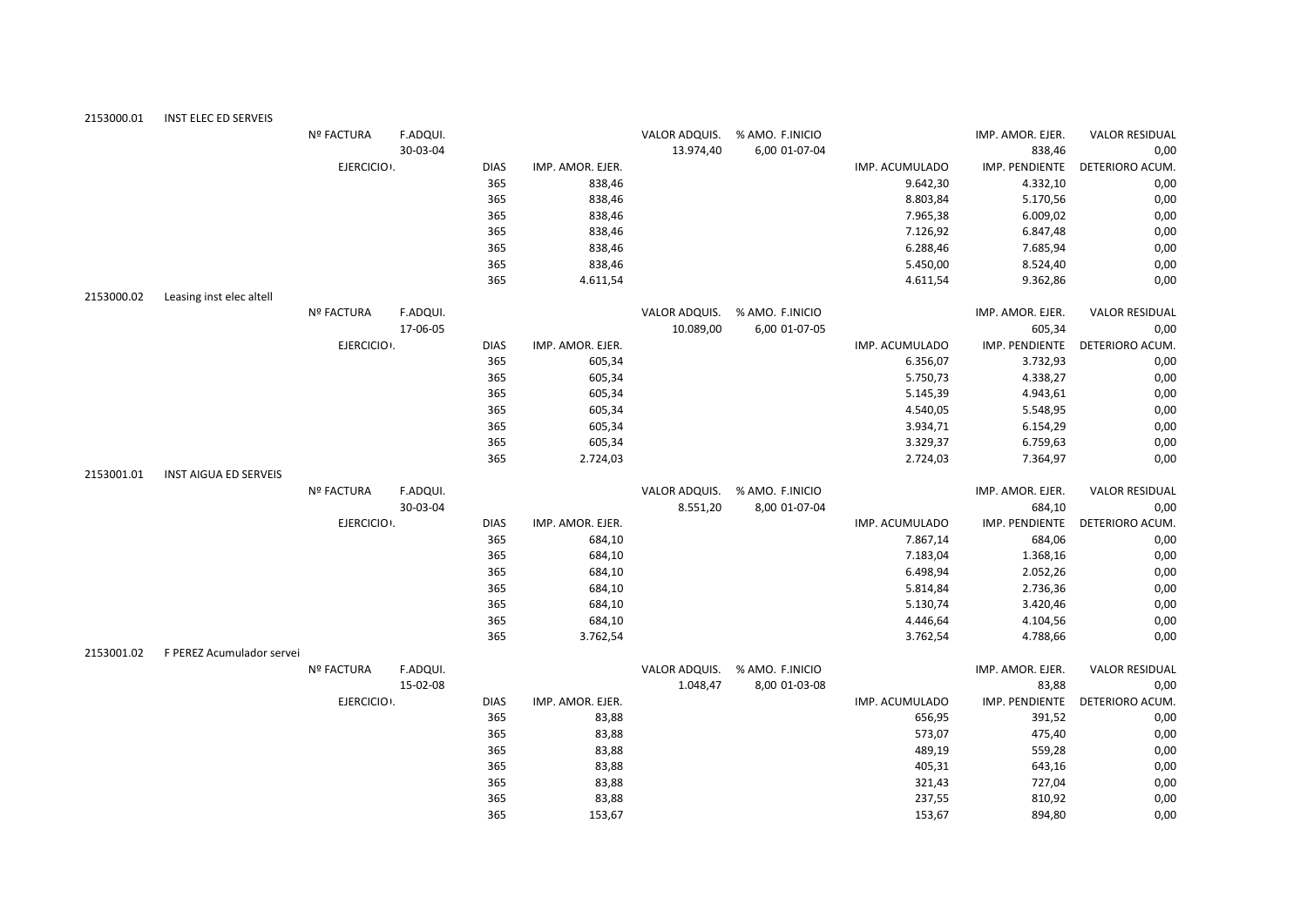| 2153002.01 | INST CLIM ED SERVEIS      |                   |          |             |                  |          |                               |                |                  |                       |
|------------|---------------------------|-------------------|----------|-------------|------------------|----------|-------------------------------|----------------|------------------|-----------------------|
|            |                           | <b>Nº FACTURA</b> | F.ADQUI. |             |                  |          | VALOR ADQUIS. % AMO. F.INICIO |                | IMP. AMOR. EJER. | <b>VALOR RESIDUAL</b> |
|            |                           |                   | 30-03-04 |             |                  | 7.387,35 | 8,00 01-07-04                 |                | 590,99           | 0,00                  |
|            |                           | EJERCICIO .       |          | <b>DIAS</b> | IMP. AMOR. EJER. |          |                               | IMP. ACUMULADO | IMP. PENDIENTE   | DETERIORO ACUM.       |
|            |                           |                   |          | 365         | 590,99           |          |                               | 6.796,37       | 590,98           | 0,00                  |
|            |                           |                   |          | 365         | 590,99           |          |                               | 6.205,38       | 1.181,97         | 0,00                  |
|            |                           |                   |          | 365         | 590,99           |          |                               | 5.614,39       | 1.772,96         | 0,00                  |
|            |                           |                   |          | 365         | 590,99           |          |                               | 5.023,40       | 2.363,95         | 0,00                  |
|            |                           |                   |          | 365         | 590,99           |          |                               | 4.432,41       | 2.954,94         | 0,00                  |
|            |                           |                   |          | 365         | 590,99           |          |                               | 3.841,42       | 3.545,93         | 0,00                  |
|            |                           |                   |          | 365         | 3.250,43         |          |                               | 3.250,43       | 4.136,92         | 0,00                  |
| 2154000.01 | INST ELEC BENZINERA       |                   |          |             |                  |          |                               |                |                  |                       |
|            |                           | <b>Nº FACTURA</b> | F.ADQUI. |             |                  |          | VALOR ADQUIS. % AMO. F.INICIO |                | IMP. AMOR. EJER. | <b>VALOR RESIDUAL</b> |
|            |                           |                   | 30-03-04 |             |                  | 4.455,04 | 6,00 01-07-04                 |                | 267,30           | 0,00                  |
|            |                           | EJERCICIO .       |          | <b>DIAS</b> | IMP. AMOR. EJER. |          |                               | IMP. ACUMULADO | IMP. PENDIENTE   | DETERIORO ACUM.       |
|            |                           |                   |          | 365         | 267,30           |          |                               | 3.073,96       | 1.381,08         | 0,00                  |
|            |                           |                   |          | 365         | 267,30           |          |                               | 2.806,66       | 1.648,38         | 0,00                  |
|            |                           |                   |          | 365         | 267,30           |          |                               | 2.539,36       | 1.915,68         | 0,00                  |
|            |                           |                   |          | 365         | 267,30           |          |                               | 2.272,06       | 2.182,98         | 0,00                  |
|            |                           |                   |          | 365         | 267,30           |          |                               | 2.004,76       | 2.450,28         | 0,00                  |
|            |                           |                   |          | 365         | 267,30           |          |                               | 1.737,46       | 2.717,58         | 0,00                  |
|            |                           |                   |          | 365         | 1.470,16         |          |                               | 1.470,16       | 2.984,88         | 0,00                  |
| 2154000.02 | F PEREZ renov aire lavabo |                   |          |             |                  |          |                               |                |                  |                       |
|            |                           | <b>Nº FACTURA</b> | F.ADQUI. |             |                  |          | VALOR ADQUIS. % AMO. F.INICIO |                | IMP. AMOR. EJER. | <b>VALOR RESIDUAL</b> |
|            |                           |                   | 28-02-06 |             |                  | 708,81   | 6,00 01-03-06                 |                | 42,53            | 0,00                  |
|            |                           | EJERCICIO .       |          | <b>DIAS</b> | IMP. AMOR. EJER. |          |                               | IMP. ACUMULADO | IMP. PENDIENTE   | DETERIORO ACUM.       |
|            |                           |                   |          | 365         | 42,53            |          |                               | 418,16         | 290,65           | 0,00                  |
|            |                           |                   |          | 365         | 42,53            |          |                               | 375,63         | 333,18           | 0,00                  |
|            |                           |                   |          | 365         | 42,53            |          |                               | 333,10         | 375,71           | 0,00                  |
|            |                           |                   |          | 365         | 42,53            |          |                               | 290,57         | 418,24           | 0,00                  |
|            |                           |                   |          | 365         | 42,53            |          |                               | 248,04         | 460,77           | 0,00                  |
|            |                           |                   |          | 365         | 42,53            |          |                               | 205,51         | 503,30           | 0,00                  |
|            |                           |                   |          | 365         | 162,98           |          |                               | 162,98         | 545,83           | 0,00                  |
| 2154001.01 | INST AIGUA BENZINERA      |                   |          |             |                  |          |                               |                |                  |                       |
|            |                           | <b>Nº FACTURA</b> | F.ADQUI. |             |                  |          | VALOR ADQUIS. % AMO. F.INICIO |                | IMP. AMOR. EJER. | <b>VALOR RESIDUAL</b> |
|            |                           |                   | 30-03-04 |             |                  | 5.636,41 | 8,00 01-07-04                 |                | 450,91           | 0,00                  |
|            |                           | EJERCICIO .       |          | <b>DIAS</b> | IMP. AMOR. EJER. |          |                               | IMP. ACUMULADO | IMP. PENDIENTE   | DETERIORO ACUM.       |
|            |                           |                   |          | 365         | 450,91           |          |                               | 5.185,49       | 450,92           | 0,00                  |
|            |                           |                   |          | 365         | 450,91           |          |                               | 4.734,58       | 901,83           | 0,00                  |
|            |                           |                   |          | 365         | 450,91           |          |                               | 4.283,67       | 1.352,74         | 0,00                  |
|            |                           |                   |          | 365         | 450,91           |          |                               | 3.832,76       | 1.803,65         | 0,00                  |
|            |                           |                   |          | 365         | 450,91           |          |                               | 3.381,85       | 2.254,56         | 0,00                  |
|            |                           |                   |          | 365         | 450,91           |          |                               | 2.930,94       | 2.705,47         | 0,00                  |
|            |                           |                   |          | 365         | 2.480.03         |          |                               | 2.480.03       | 3.156.38         | 0.00                  |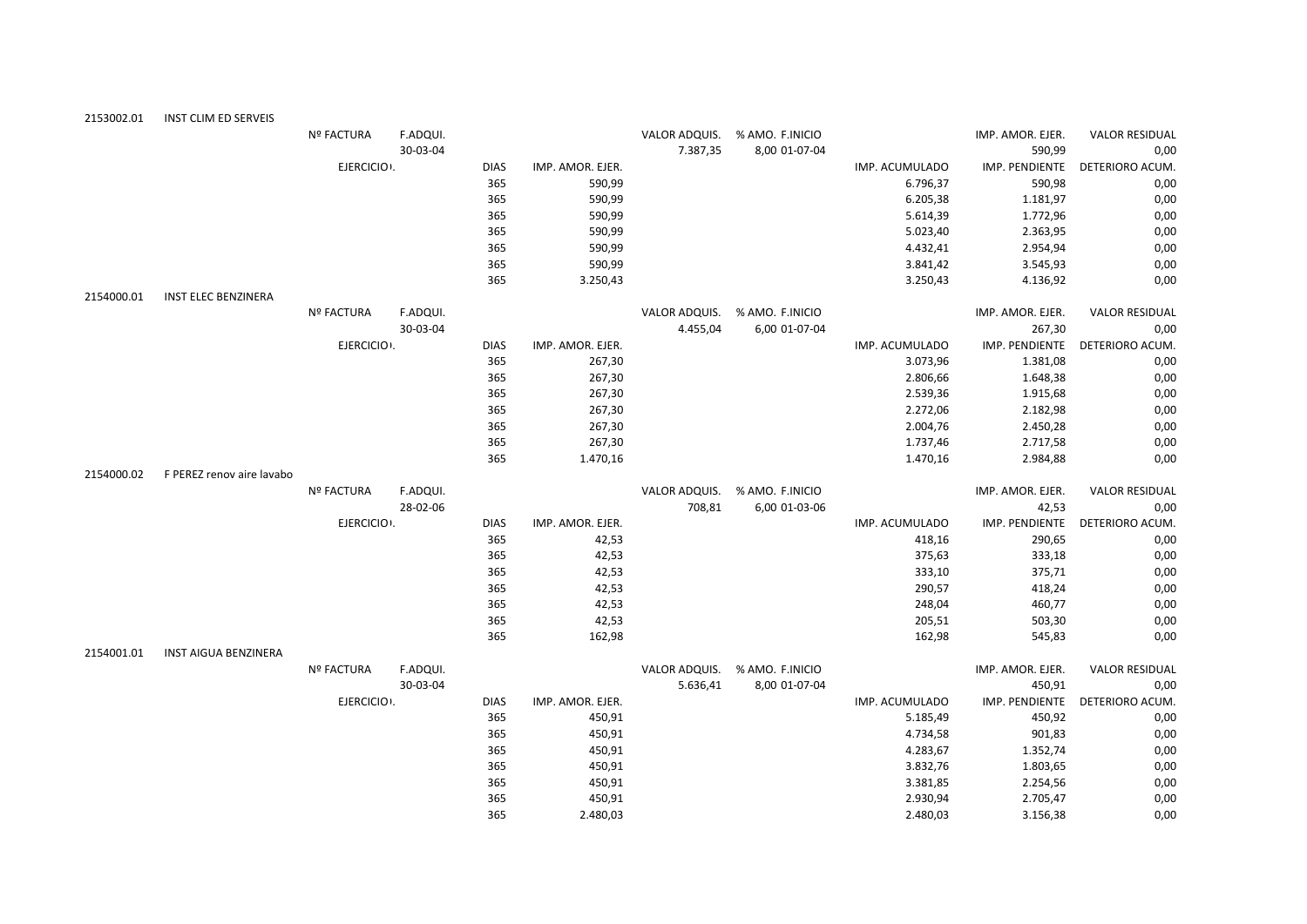| 2154001.02 | F PEREZ acumulador benzin |                   |                |             |                  |               |                 |                |                  |                       |
|------------|---------------------------|-------------------|----------------|-------------|------------------|---------------|-----------------|----------------|------------------|-----------------------|
|            |                           | <b>Nº FACTURA</b> | F.ADQUI.       |             |                  | VALOR ADQUIS. | % AMO. F.INICIO |                | IMP. AMOR. EJER. | <b>VALOR RESIDUAL</b> |
|            |                           |                   | 15-02-08       |             |                  | 500,99        | 8,00 01-03-08   |                | 40,08            | 0,00                  |
|            |                           | EJERCICIO .       |                | <b>DIAS</b> | IMP. AMOR. EJER. |               |                 | IMP. ACUMULADO | IMP. PENDIENTE   | DETERIORO ACUM.       |
|            |                           |                   |                | 365         | 40,08            |               |                 | 313,91         | 187,08           | 0,00                  |
|            |                           |                   |                | 365         | 40,08            |               |                 | 273,83         | 227,16           | 0,00                  |
|            |                           |                   |                | 365         | 40,08            |               |                 | 233,75         | 267,24           | 0,00                  |
|            |                           |                   |                | 365         | 40,08            |               |                 | 193,67         | 307,32           | 0,00                  |
|            |                           |                   |                | 365         | 40,08            |               |                 | 153,59         | 347,40           | 0,00                  |
|            |                           |                   |                | 365         | 40,08            |               |                 | 113,51         | 387,48           | 0,00                  |
|            |                           |                   |                | 365         | 73,43            |               |                 | 73,43          | 427,56           | 0,00                  |
| 2155000.01 | F PEREZ captacio aigua ma |                   |                |             |                  |               |                 |                |                  |                       |
|            |                           | <b>Nº FACTURA</b> | F.ADQUI.       |             |                  | VALOR ADQUIS. | % AMO. F.INICIO |                | IMP. AMOR. EJER. | <b>VALOR RESIDUAL</b> |
|            |                           |                   | 15-02-08       |             |                  | 1.625,20      | 10,00 01-03-08  |                | 162,52           | 0,00                  |
|            |                           | EJERCICIO .       |                | <b>DIAS</b> | IMP. AMOR. EJER. |               |                 | IMP. ACUMULADO | IMP. PENDIENTE   | DETERIORO ACUM.       |
|            |                           |                   |                | 365         | 162,52           |               |                 | 1.272,82       | 352,38           | 0,00                  |
|            |                           |                   |                | 365         | 162,52           |               |                 | 1.110,30       | 514,90           | 0,00                  |
|            |                           |                   |                | 365         | 162,52           |               |                 | 947,78         | 677,42           | 0,00                  |
|            |                           |                   |                | 365         | 162,52           |               |                 | 785,26         | 839,94           | 0,00                  |
|            |                           |                   |                | 365         | 162,52           |               |                 | 622,74         | 1.002,46         | 0,00                  |
|            |                           |                   |                | 365         | 162,52           |               |                 | 460,22         | 1.164,98         | 0,00                  |
|            |                           |                   |                | 365         | 297,70           |               |                 | 297,70         | 1.327,50         | 0,00                  |
| 2156000.01 | F PEREZ Cavallet Blau     |                   |                |             |                  |               |                 |                |                  |                       |
|            |                           | <b>Nº FACTURA</b> | F.ADQUI.       |             |                  | VALOR ADQUIS. | % AMO. F.INICIO |                | IMP. AMOR. EJER. | <b>VALOR RESIDUAL</b> |
|            |                           |                   | 15-02-08       |             |                  | 4.095,50      | 10,00 01-03-08  |                | 409,55           | 0,00                  |
|            |                           | EJERCICIO .       |                | <b>DIAS</b> | IMP. AMOR. EJER. |               |                 | IMP. ACUMULADO | IMP. PENDIENTE   | DETERIORO ACUM.       |
|            |                           |                   |                | 365         | 409,55           |               |                 | 3.207,59       | 887,91           | 0,00                  |
|            |                           |                   |                | 365         | 409,55           |               |                 | 2.798,04       | 1.297,46         | 0,00                  |
|            |                           |                   |                | 365         | 409,55           |               |                 | 2.388,49       | 1.707,01         | 0,00                  |
|            |                           |                   |                | 365         | 409,55           |               |                 | 1.978,94       | 2.116,56         | 0,00                  |
|            |                           |                   |                | 365         | 409,55           |               |                 | 1.569,39       | 2.526,11         | 0,00                  |
|            |                           |                   |                | 365         | 409,55           |               |                 | 1.159,84       | 2.935,66         | 0,00                  |
|            |                           |                   |                | 365         | 750,29           |               |                 | 750,29         | 3.345,21         | 0,00                  |
| 2157000.01 | traspàs cadenaEquiport12  |                   |                |             |                  |               |                 |                |                  |                       |
|            |                           | Nº FACTURA        | F.ADQUI.       |             |                  | VALOR ADQUIS. | % AMO. F.INICIO |                | IMP. AMOR. EJER. | <b>VALOR RESIDUAL</b> |
|            |                           |                   | $01 - 12 - 12$ |             |                  | 5.450,83      | 10,00 01-01-13  |                | 545,08           | 0,00                  |
|            |                           | EJERCICIO .       |                | <b>DIAS</b> | IMP. AMOR. EJER. |               |                 | IMP. ACUMULADO | IMP. PENDIENTE   | DETERIORO ACUM.       |
|            |                           |                   |                | 365         | 545,08           |               |                 | 1.634,64       | 3.816,19         | 0,00                  |
|            |                           |                   |                | 365         | 1.089,56         |               |                 | 1.089,56       | 4.361,27         | 0,00                  |
|            |                           |                   |                | 365         | 544.48           |               |                 | 544.48         | 4.906.35         | 0.00                  |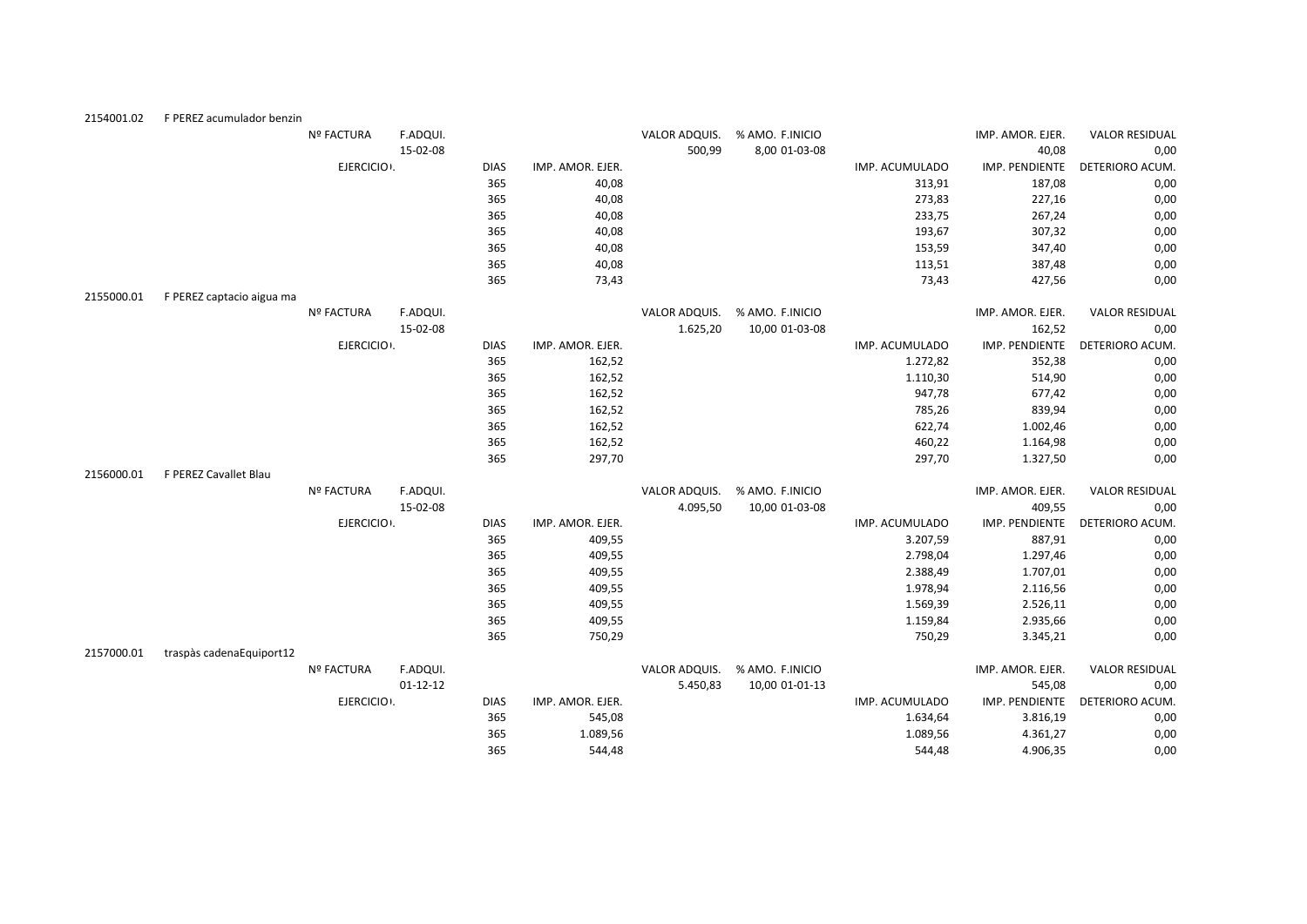| 2157000.02 | S. FOLCH caps           |                           |                            |                    |                           |                         |                 |                          |                           |                               |
|------------|-------------------------|---------------------------|----------------------------|--------------------|---------------------------|-------------------------|-----------------|--------------------------|---------------------------|-------------------------------|
|            |                         | <b>Nº FACTURA</b>         | F.ADQUI.                   |                    |                           | VALOR ADQUIS.           | % AMO. F.INICIO |                          | IMP. AMOR. EJER.          | <b>VALOR RESIDUAL</b>         |
|            |                         |                           | $01 - 12 - 12$             |                    |                           | 4.676,12                | 10,00 18-02-13  |                          | 467,61                    | 0,00                          |
|            |                         | EJERCICIO .               |                            | <b>DIAS</b>        | IMP. AMOR. EJER.          |                         |                 | IMP. ACUMULADO           | IMP. PENDIENTE            | DETERIORO ACUM.               |
|            |                         |                           |                            | 365                | 467,61                    |                         |                 | 1.341,58                 | 3.334,54                  | 0,00                          |
|            |                         |                           |                            | 365                | 873,97                    |                         |                 | 873,97                   | 3.802,15                  | 0,00                          |
|            |                         |                           |                            | 365                | 406,36                    |                         |                 | 406,36                   | 4.269,76                  | 0,00                          |
| 2157000.03 | <b>DISHER GRILLETS</b>  |                           |                            |                    |                           |                         |                 |                          |                           |                               |
|            |                         | <b>Nº FACTURA</b>         | F.ADQUI.                   |                    |                           | VALOR ADQUIS.           | % AMO. F.INICIO |                          | IMP. AMOR. EJER.          | <b>VALOR RESIDUAL</b>         |
|            |                         | 1523+ABONO                | 18-10-12                   |                    |                           | 733,40                  | 10,00 01-11-13  |                          | 73,34                     | 0,00                          |
|            |                         | EJERCICIO .               |                            | <b>DIAS</b>        | IMP. AMOR. EJER.          |                         |                 | IMP. ACUMULADO           | IMP. PENDIENTE            | DETERIORO ACUM.               |
|            |                         |                           |                            | 365                | 73,34                     |                         |                 | 158,82                   | 574,58                    | 0,00                          |
|            |                         |                           |                            | 365                | 85,48                     |                         |                 | 85,48                    | 647,92                    | 0,00                          |
|            |                         |                           |                            | 365                | 12,14                     |                         |                 | 12,14                    | 721,26                    | 0,00                          |
| 2157000.04 | <b>DISHER GRILLETS</b>  |                           |                            |                    |                           |                         |                 |                          |                           |                               |
|            |                         | <b>Nº FACTURA</b><br>1557 | F.ADQUI.<br>$27 - 11 - 13$ |                    |                           | VALOR ADQUIS.<br>560,00 | % AMO. F.INICIO |                          | IMP. AMOR. EJER.<br>56,00 | <b>VALOR RESIDUAL</b><br>0,00 |
|            |                         | EJERCICIO .               |                            |                    |                           |                         | 10,00 01-12-13  |                          |                           |                               |
|            |                         |                           |                            | <b>DIAS</b><br>365 | IMP. AMOR. EJER.<br>56,00 |                         |                 | IMP. ACUMULADO<br>116,61 | IMP. PENDIENTE<br>443,39  | DETERIORO ACUM.<br>0,00       |
|            |                         |                           |                            | 365                | 60,61                     |                         |                 | 60,61                    | 499,39                    | 0,00                          |
|            |                         |                           |                            | 31                 | 4,61                      |                         |                 | 4,61                     | 555,39                    | 0,00                          |
| 2157000.05 | TRILLO ANCLAS Y CADENAS |                           |                            |                    |                           |                         |                 |                          |                           |                               |
|            |                         | <b>Nº FACTURA</b>         | F.ADQUI.                   |                    |                           | VALOR ADQUIS.           | % AMO. F.INICIO |                          | IMP. AMOR. EJER.          | <b>VALOR RESIDUAL</b>         |
|            |                         | 130785                    | $31 - 10 - 13$             |                    |                           | 6.350,65                | 10,00 01-11-13  |                          | 635,07                    | 0,00                          |
|            |                         | EJERCICIO .               |                            | <b>DIAS</b>        | IMP. AMOR. EJER.          |                         |                 | IMP. ACUMULADO           | IMP. PENDIENTE            | DETERIORO ACUM.               |
|            |                         |                           |                            | 365                | 635,07                    |                         |                 | 1.375,26                 | 4.975,39                  | 0,00                          |
|            |                         |                           |                            | 365                | 740,19                    |                         |                 | 740,19                   | 5.610,46                  | 0,00                          |
|            |                         |                           |                            | 61                 | 105,12                    |                         |                 | 105,12                   | 6.245,53                  | 0,00                          |
| 2157000.06 | TRILLO ANCLAS Y CADENAS |                           |                            |                    |                           |                         |                 |                          |                           |                               |
|            |                         | <b>Nº FACTURA</b>         | F.ADQUI.                   |                    |                           | VALOR ADQUIS.           | % AMO. F.INICIO |                          | IMP. AMOR. EJER.          | <b>VALOR RESIDUAL</b>         |
|            |                         | 130862                    | $30 - 11 - 13$             |                    |                           | 198,10                  | 10,00 01-12-13  |                          | 19,81                     | 0,00                          |
|            |                         | EJERCICIO .               |                            | <b>DIAS</b>        | IMP. AMOR. EJER.          |                         |                 | IMP. ACUMULADO           | IMP. PENDIENTE            | DETERIORO ACUM.               |
|            |                         |                           |                            | 365                | 19,81                     |                         |                 | 40,87                    | 157,23                    | 0,00                          |
|            |                         |                           |                            | 365                | 21,06                     |                         |                 | 21,06                    | 177,04                    | 0,00                          |
|            |                         |                           |                            | 31                 | 1,25                      |                         |                 | 1,25                     | 196,85                    | 0,00                          |
| 2157000.07 | TRILLO ANCLAS Y CADENAS |                           |                            |                    |                           |                         |                 |                          |                           |                               |
|            |                         | <b>Nº FACTURA</b>         | F.ADQUI.                   |                    |                           | VALOR ADQUIS.           | % AMO. F.INICIO |                          | IMP. AMOR. EJER.          | <b>VALOR RESIDUAL</b>         |
|            |                         | 140917-AB14002:15-11-14   |                            |                    |                           | 5.082,21                | 10,00 01-12-14  |                          | 508,22                    | 0,00                          |
|            |                         | EJERCICIO .               |                            | <b>DIAS</b>        | IMP. AMOR. EJER.          |                         |                 | IMP. ACUMULADO           | IMP. PENDIENTE            | DETERIORO ACUM.               |
|            |                         |                           |                            | 365                | 508,22                    |                         |                 | 549,99                   | 4.532,22                  | 0,00                          |
|            |                         |                           |                            | 31                 | 41,77                     |                         |                 | 41,77                    | 5.040,44                  | 0,00                          |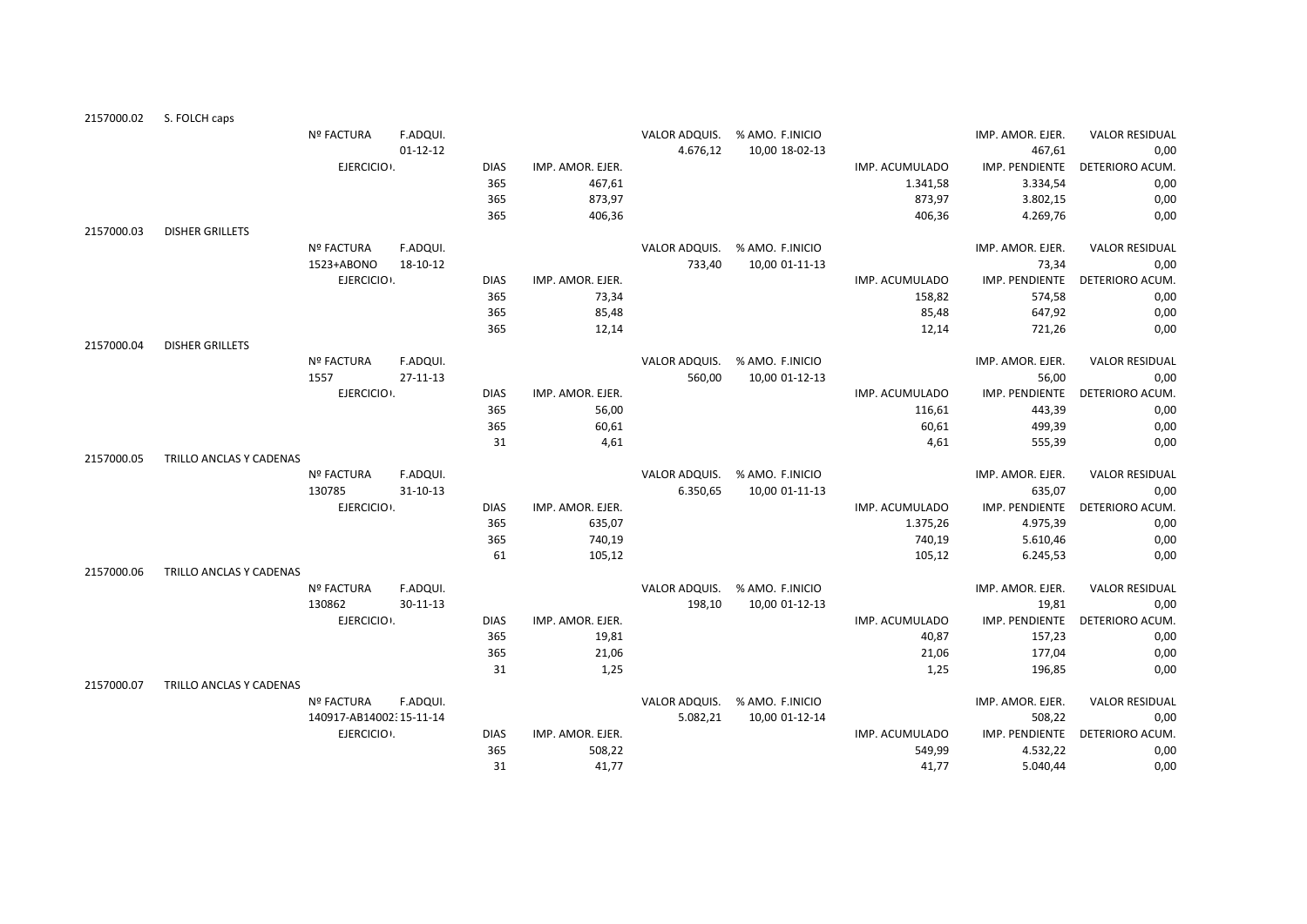| 2157000.08 | DISHER LEVANTE            |                   |                |             |                  |               |                 |                |                  |                                |
|------------|---------------------------|-------------------|----------------|-------------|------------------|---------------|-----------------|----------------|------------------|--------------------------------|
|            |                           | <b>Nº FACTURA</b> | F.ADQUI.       |             |                  | VALOR ADQUIS. | % AMO. F.INICIO |                | IMP. AMOR. EJER. | <b>VALOR RESIDUAL</b>          |
|            |                           | 2030              | 20-11-14       |             |                  | 106,40        | 10,00 01-12-14  |                | 10,64            | 0,00                           |
|            |                           | EJERCICIO .       |                | <b>DIAS</b> | IMP. AMOR. EJER. |               |                 | IMP. ACUMULADO | IMP. PENDIENTE   | <b>DETERIORO ACUM</b>          |
|            |                           |                   |                | 365         | 10,64            |               |                 | 11,51          | 94,89            | 0,00                           |
|            |                           |                   |                | 31          | 0,87             |               |                 | 0,87           | 105,53           | 0,00                           |
| 2157000.09 | <b>DISHER LEVANTE</b>     |                   |                |             |                  |               |                 |                |                  |                                |
|            |                           | <b>Nº FACTURA</b> | F.ADQUI.       |             |                  | VALOR ADQUIS. | % AMO. F.INICIO |                | IMP. AMOR. EJER. | <b>VALOR RESIDUAL</b>          |
|            |                           | 2046              | 30-11-14       |             |                  | 949,45        | 10,00 01-12-14  |                | 94,95            | 0,00                           |
|            |                           | EJERCICIO .       |                | <b>DIAS</b> | IMP. AMOR. EJER. |               |                 | IMP. ACUMULADO | IMP. PENDIENTE   | DETERIORO ACUM.                |
|            |                           |                   |                | 365         | 94,95            |               |                 | 102,75         | 846,70           | 0,00                           |
|            |                           |                   |                | 31          | 7,80             |               |                 | 7,80           | 941,65           | 0,00                           |
| 2157000.10 | <b>DISHER LEVANTE</b>     |                   |                |             |                  |               |                 |                |                  |                                |
|            |                           | <b>Nº FACTURA</b> | F.ADQUI.       |             |                  | VALOR ADQUIS. | % AMO. F.INICIO |                | IMP. AMOR. EJER. | <b>VALOR RESIDUAL</b>          |
|            |                           | 2061              | $16 - 12 - 14$ |             |                  | 118,94        | 10,00 01-12-14  |                | 11,89            | 0,00                           |
|            |                           | EJERCICIO :       |                | <b>DIAS</b> | IMP. AMOR. EJER. |               |                 | IMP. ACUMULADO | IMP. PENDIENTE   | DETERIORO ACUM.                |
|            |                           |                   |                | 365         | 11,89            |               |                 | 12,87          | 106,07           | 0,00                           |
|            |                           |                   |                | 31          | 0,98             |               |                 | 0,98           | 117,96           | 0,00                           |
| 2157000.11 | TRILLO ANCLAS Y CADENAS   |                   |                |             |                  |               |                 |                |                  |                                |
|            |                           | <b>Nº FACTURA</b> | F.ADQUI.       |             |                  | VALOR ADQUIS. | % AMO. F.INICIO |                | IMP. AMOR. EJER. | <b>VALOR RESIDUAL</b>          |
|            |                           | 141030            | 31-12-14       |             |                  | 2.773,29      | 10,00 01-12-14  |                | 277,33           | 0,00                           |
|            |                           | EJERCICIO .       |                | <b>DIAS</b> | IMP. AMOR. EJER. |               |                 | IMP. ACUMULADO |                  | IMP. PENDIENTE DETERIORO ACUM. |
|            |                           |                   |                | 365         | 277,33           |               |                 | 300,12         | 2.473,17         | 0,00                           |
|            |                           |                   |                | 31          | 22,79            |               |                 | 22,79          | 2.750,50         | 0,00                           |
| 2157000.12 | TRILLO ANCLAS Y CADENAS   |                   |                |             |                  |               |                 |                |                  |                                |
|            |                           | <b>Nº FACTURA</b> | F.ADQUI.       |             |                  | VALOR ADQUIS. | % AMO. F.INICIO |                | IMP. AMOR. EJER. | <b>VALOR RESIDUAL</b>          |
|            |                           | 150018            | 15-01-15       |             |                  | 601,92        | 10,00 01-02-15  |                | 55,81            | 0,00                           |
|            |                           | EJERCICIO .       |                | <b>DIAS</b> | IMP. AMOR. EJER. |               |                 | IMP. ACUMULADO | IMP. PENDIENTE   | DETERIORO ACUM.                |
|            |                           |                   |                | 334         | 55,81            |               |                 | 55,81          | 546,11           | 0,00                           |
| 2157000.13 | TRILLO ANCLAS Y CADENAS   |                   |                |             |                  |               |                 |                |                  |                                |
|            |                           | <b>Nº FACTURA</b> | F.ADQUI.       |             |                  | VALOR ADQUIS. | % AMO. F.INICIO |                | IMP. AMOR. EJER. | <b>VALOR RESIDUAL</b>          |
|            |                           | 150300            | 30-04-15       |             |                  | 12.472,20     | 10,00 01-05-15  |                | 830,09           | 0,00                           |
|            |                           | EJERCICIO .       |                | <b>DIAS</b> | IMP. AMOR. EJER. |               |                 | IMP. ACUMULADO | IMP. PENDIENTE   | DETERIORO ACUM.                |
|            |                           |                   |                | 245         | 830,09           |               |                 | 830,09         | 11.642,11        | 0,00                           |
| 2158000.01 | Equiport torreta Tally T8 |                   |                |             |                  |               |                 |                |                  |                                |
|            |                           | <b>Nº FACTURA</b> | F.ADQUI.       |             |                  | VALOR ADQUIS. | % AMO. F.INICIO |                | IMP. AMOR. EJER. | <b>VALOR RESIDUAL</b>          |
|            |                           | 141212            | 15-12-14       |             |                  | 6.027,00      | 10,00 01-01-15  |                | 602,70           | 0,00                           |
|            |                           | EJERCICIO .       |                | <b>DIAS</b> | IMP. AMOR. EJER. |               |                 | IMP. ACUMULADO | IMP. PENDIENTE   | <b>DETERIORO ACUM</b>          |
|            |                           |                   |                | 365         | 602,70           |               |                 | 602,70         | 5.424,30         | 0,00                           |
|            |                           |                   |                | $\Omega$    | 0,00             |               |                 | 0,00           | 0,00             | 0,00                           |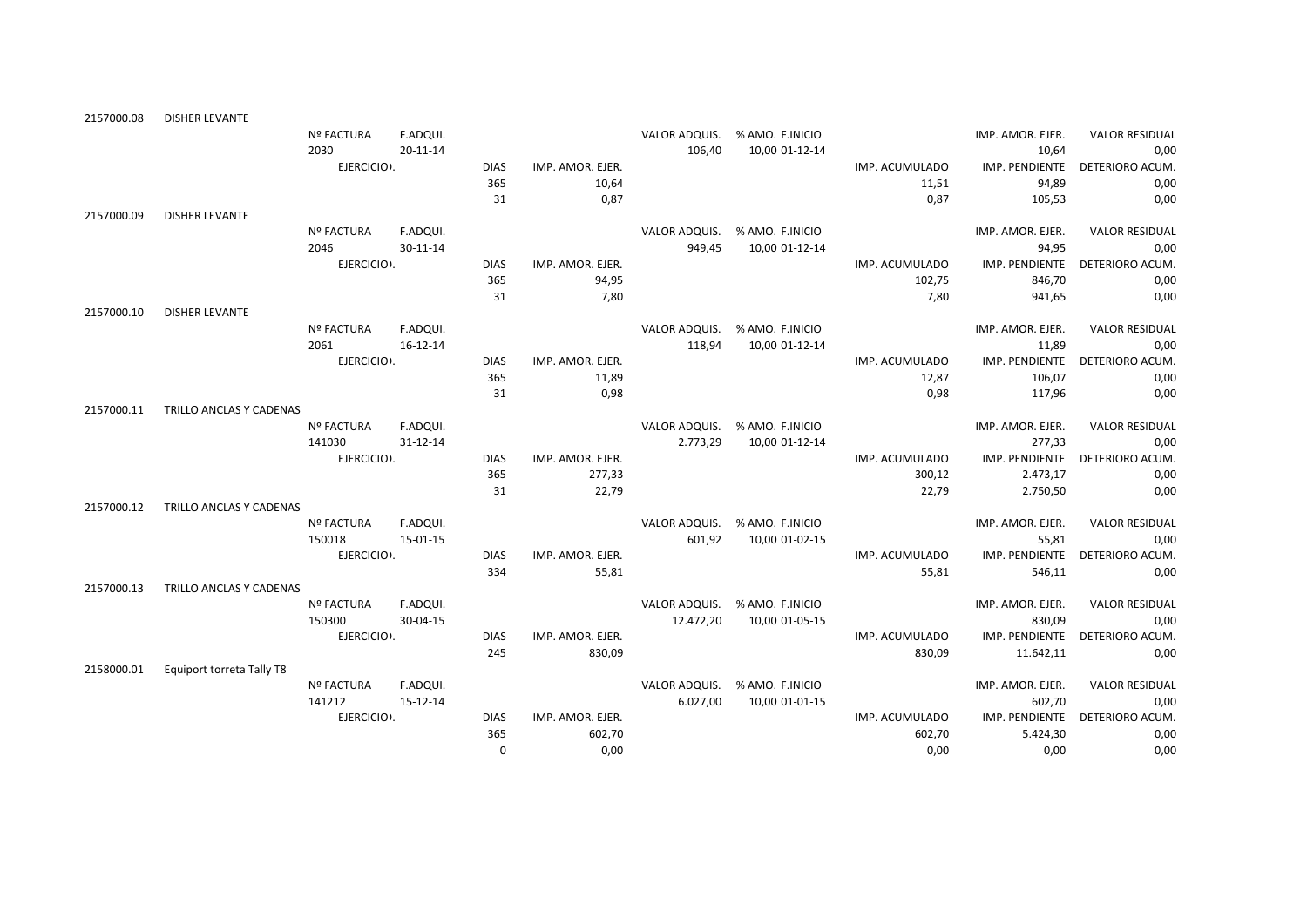| 2160001.01 | Despatx annex PORXAS   |                   |          |             |                  |               |                 |                |                  |                       |
|------------|------------------------|-------------------|----------|-------------|------------------|---------------|-----------------|----------------|------------------|-----------------------|
|            |                        | <b>Nº FACTURA</b> | F.ADQUI. |             |                  | VALOR ADQUIS. | % AMO. F.INICIO |                | IMP. AMOR. EJER. | <b>VALOR RESIDUAL</b> |
|            |                        | 100775            | 28-06-01 |             |                  | 967,65        | 10,00 01-07-01  |                | 0,00             | 0,00                  |
|            |                        | EJERCICIO .       |          | <b>DIAS</b> | IMP. AMOR. EJER. |               |                 | IMP. ACUMULADO | IMP. PENDIENTE   | DETERIORO ACUM.       |
|            |                        |                   |          | 365         | 48,48            |               |                 | 967,65         | 0,00             | 0,00                  |
|            |                        |                   |          | 365         | 96,77            |               |                 | 919,17         | 48,48            | 0,00                  |
|            |                        |                   |          | 365         | 822,40           |               |                 | 822,40         | 145,25           | 0,00                  |
| 2160001.02 | Caixa forta PORXAS     |                   |          |             |                  |               |                 |                |                  |                       |
|            |                        | Nº FACTURA        | F.ADQUI. |             |                  | VALOR ADQUIS. | % AMO. F.INICIO |                | IMP. AMOR. EJER. | <b>VALOR RESIDUAL</b> |
|            |                        | 100928            | 20-08-01 |             |                  | 221,07        | 10,00 01-09-01  |                | 0,00             | 0,00                  |
|            |                        | EJERCICIO .       |          | <b>DIAS</b> | IMP. AMOR. EJER. |               |                 | IMP. ACUMULADO | IMP. PENDIENTE   | DETERIORO ACUM.       |
|            |                        |                   |          | 365         | 14,74            |               |                 | 221,07         | 0,00             | 0,00                  |
|            |                        |                   |          | 365         | 22,11            |               |                 | 206,33         | 14,74            | 0,00                  |
|            |                        |                   |          | 365         | 184,22           |               |                 | 184,22         | 36,85            | 0,00                  |
| 2160001.03 | Taula PORXAS fra 10309 |                   |          |             |                  |               |                 |                |                  |                       |
|            |                        | <b>Nº FACTURA</b> | F.ADQUI. |             |                  | VALOR ADQUIS. | % AMO. F.INICIO |                | IMP. AMOR. EJER. | <b>VALOR RESIDUAL</b> |
|            |                        | 10309             | 02-05-02 |             |                  | 399,96        | 10,00 01-06-02  |                | 0,00             | 0,00                  |
|            |                        | EJERCICIO :       |          | <b>DIAS</b> | IMP. AMOR. EJER. |               |                 | IMP. ACUMULADO | IMP. PENDIENTE   | DETERIORO ACUM.       |
|            |                        |                   |          | 365         | 16,70            |               |                 | 399,96         | 0,00             | 0,00                  |
|            |                        |                   |          | 365         | 40,00            |               |                 | 383,26         | 16,70            | 0,00                  |
|            |                        |                   |          | 365         | 40,00            |               |                 | 343,26         | 56,70            | 0,00                  |
|            |                        |                   |          | 365         | 303,26           |               |                 | 303,26         | 96,70            | 0,00                  |
| 2160001.04 | Silló Delphis PORXAS   |                   |          |             |                  |               |                 |                |                  |                       |
|            |                        | Nº FACTURA        | F.ADQUI. |             |                  | VALOR ADQUIS. | % AMO. F.INICIO |                | IMP. AMOR. EJER. | <b>VALOR RESIDUAL</b> |
|            |                        | 10468             | 19-06-02 |             |                  | 263,35        | 10,00 01-07-02  |                | 0,00             | 0,00                  |
|            |                        | EJERCICIO .       |          | <b>DIAS</b> | IMP. AMOR. EJER. |               |                 | IMP. ACUMULADO | IMP. PENDIENTE   | DETERIORO ACUM.       |
|            |                        |                   |          | 365         | 13,18            |               |                 | 263,35         | 0,00             | 0,00                  |
|            |                        |                   |          | 365         | 26,34            |               |                 | 250,17         | 13,18            | 0,00                  |
|            |                        |                   |          | 365         | 26,34            |               |                 | 223,83         | 39,52            | 0,00                  |
|            |                        |                   |          | 365         | 197,49           |               |                 | 197,49         | 65,86            | 0,00                  |
| 2160001.05 | Porxas Taula Rodona    |                   |          |             |                  |               |                 |                |                  |                       |
|            |                        | <b>Nº FACTURA</b> | F.ADQUI. |             |                  | VALOR ADQUIS. | % AMO. F.INICIO |                | IMP. AMOR. EJER. | <b>VALOR RESIDUAL</b> |
|            |                        |                   | 24-02-03 |             |                  | 350,00        | 10,00 01-03-04  |                | 0,00             | 0,00                  |
|            |                        | EJERCICIO .       |          | <b>DIAS</b> | IMP. AMOR. EJER. |               |                 | IMP. ACUMULADO | IMP. PENDIENTE   | DETERIORO ACUM.       |
|            |                        |                   |          | 365         | 5,84             |               |                 | 350,00         | 0,00             | 0,00                  |
|            |                        |                   |          | 365         | 35,00            |               |                 | 344,16         | 5,84             | 0,00                  |
|            |                        |                   |          | 365         | 35,00            |               |                 | 309,16         | 40,84            | 0,00                  |
|            |                        |                   |          | 365         | 35,00            |               |                 | 274,16         | 75,84            | 0,00                  |
|            |                        |                   |          | 365         | 239,16           |               |                 | 239,16         | 110,84           | 0,00                  |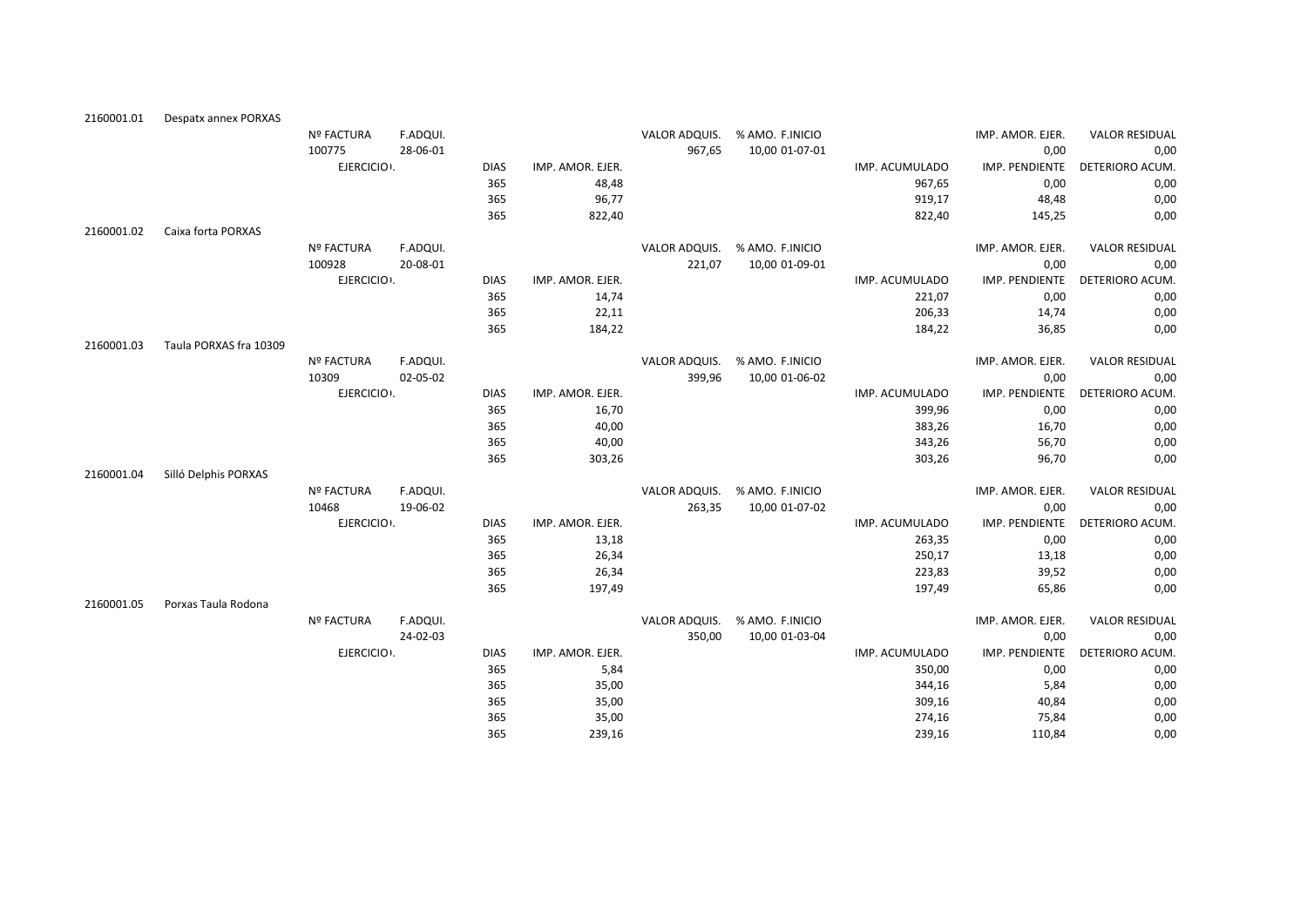| 2160001.06 | Porxas Llibreria          |                   |          |             |                  |               |                 |                |                  |                       |
|------------|---------------------------|-------------------|----------|-------------|------------------|---------------|-----------------|----------------|------------------|-----------------------|
|            |                           | <b>Nº FACTURA</b> | F.ADQUI. |             |                  | VALOR ADQUIS. | % AMO. F.INICIO |                | IMP. AMOR. EJER. | <b>VALOR RESIDUAL</b> |
|            |                           |                   | 31-07-03 |             |                  | 191,73        | 10,00 01-08-03  |                | 0,00             | 0,00                  |
|            |                           | EJERCICIO .       |          | <b>DIAS</b> | IMP. AMOR. EJER. |               |                 | IMP. ACUMULADO | IMP. PENDIENTE   | DETERIORO ACUM.       |
|            |                           |                   |          | 365         | 11,21            |               |                 | 191,73         | 0,00             | 0,00                  |
|            |                           |                   |          | 365         | 19,17            |               |                 | 180,52         | 11,21            | 0,00                  |
|            |                           |                   |          | 365         | 19,17            |               |                 | 161,35         | 30,38            | 0,00                  |
|            |                           |                   |          | 365         | 19,17            |               |                 | 142,18         | 49,55            | 0,00                  |
|            |                           |                   |          | 365         | 123,01           |               |                 | 123,01         | 68,72            | 0,00                  |
| 2160001.07 | Antoni Sanchez Santiago   |                   |          |             |                  |               |                 |                |                  |                       |
|            |                           | Nº FACTURA        | F.ADQUI. |             |                  | VALOR ADQUIS. | % AMO. F.INICIO |                | IMP. AMOR. EJER. | <b>VALOR RESIDUAL</b> |
|            |                           |                   | 01-05-04 |             |                  | 3.000,00      | 10,00 01-06-04  |                | 0,00             | 0,00                  |
|            |                           | EJERCICIO .       |          | <b>DIAS</b> | IMP. AMOR. EJER. |               |                 | IMP. ACUMULADO | IMP. PENDIENTE   | DETERIORO ACUM.       |
|            |                           |                   |          | 365         | 125,00           |               |                 | 3.000,00       | 0,00             | 0,00                  |
|            |                           |                   |          | 365         | 300,00           |               |                 | 2.875,00       | 125,00           | 0,00                  |
|            |                           |                   |          | 365         | 300,00           |               |                 | 2.575,00       | 425,00           | 0,00                  |
|            |                           |                   |          | 365         | 300,00           |               |                 | 2.275,00       | 725,00           | 0,00                  |
|            |                           |                   |          | 365         | 300,00           |               |                 | 1.975,00       | 1.025,00         | 0,00                  |
|            |                           |                   |          | 365         | 1.675,00         |               |                 | 1.675,00       | 1.325,00         | 0,00                  |
| 2160001.08 | mobil ofic PORXAS fra 594 |                   |          |             |                  |               |                 |                |                  |                       |
|            |                           | <b>Nº FACTURA</b> | F.ADQUI. |             |                  | VALOR ADQUIS. | % AMO. F.INICIO |                | IMP. AMOR. EJER. | <b>VALOR RESIDUAL</b> |
|            |                           | 594               | 31-05-05 |             |                  | 7.585,92      | 10,00 01-06-05  |                | 0,00             | 0,00                  |
| 2160001.09 | Expo Porxas porta-cadires |                   |          |             |                  |               |                 |                |                  |                       |
|            |                           | <b>Nº FACTURA</b> | F.ADQUI. |             |                  | VALOR ADQUIS. | % AMO. F.INICIO |                | IMP. AMOR. EJER. | <b>VALOR RESIDUAL</b> |
|            |                           |                   | 24-05-05 |             |                  | 1.351,70      | 10,00 01-06-05  |                | 56,32            | 0,00                  |
|            |                           | EJERCICIO :       |          | <b>DIAS</b> | IMP. AMOR. EJER. |               |                 | IMP. ACUMULADO | IMP. PENDIENTE   | DETERIORO ACUM.       |
|            |                           |                   |          | 365         | 56,32            |               |                 | 1.351,70       | 0,00             | 0,00                  |
|            |                           |                   |          | 365         | 135,17           |               |                 | 1.295,38       | 56,32            | 0,00                  |
|            |                           |                   |          | 365         | 135,17           |               |                 | 1.160,21       | 191,49           | 0,00                  |
|            |                           |                   |          | 365         | 135,17           |               |                 | 1.025,04       | 326,66           | 0,00                  |
|            |                           |                   |          | 365         | 135,17           |               |                 | 889,87         | 461,83           | 0,00                  |
|            |                           |                   |          | 365         | 135,17           |               |                 | 754,70         | 597,00           | 0,00                  |
|            |                           |                   |          | 365         | 619,53           |               |                 | 619,53         | 732,17           | 0,00                  |
| 2160001.10 | Porxas armari oficina     |                   |          |             |                  |               |                 |                |                  |                       |
|            |                           | Nº FACTURA        | F.ADQUI. |             |                  | VALOR ADQUIS. | % AMO. F.INICIO |                | IMP. AMOR. EJER. | <b>VALOR RESIDUAL</b> |
|            |                           |                   | 18-01-07 |             |                  | 342,69        | 10,00 01-02-07  |                | 34,27            | 0,00                  |
|            |                           | EJERCICIO :       |          | <b>DIAS</b> | IMP. AMOR. EJER. |               |                 | IMP. ACUMULADO | IMP. PENDIENTE   | DETERIORO ACUM.       |
|            |                           |                   |          | 365         | 34,27            |               |                 | 305,57         | 37,12            | 0,00                  |
|            |                           |                   |          | 365         | 34,27            |               |                 | 271,30         | 71,39            | 0,00                  |
|            |                           |                   |          | 365         | 34,27            |               |                 | 237,03         | 105,66           | 0,00                  |
|            |                           |                   |          | 365         | 34,27            |               |                 | 202,76         | 139,93           | 0,00                  |
|            |                           |                   |          | 365         | 34,27            |               |                 | 168,49         | 174,20           | 0,00                  |
|            |                           |                   |          | 365         | 34,27            |               |                 | 134,22         | 208,47           | 0,00                  |
|            |                           |                   |          | 365         | 99.95            |               |                 | 99.95          | 242.74           | 0.00                  |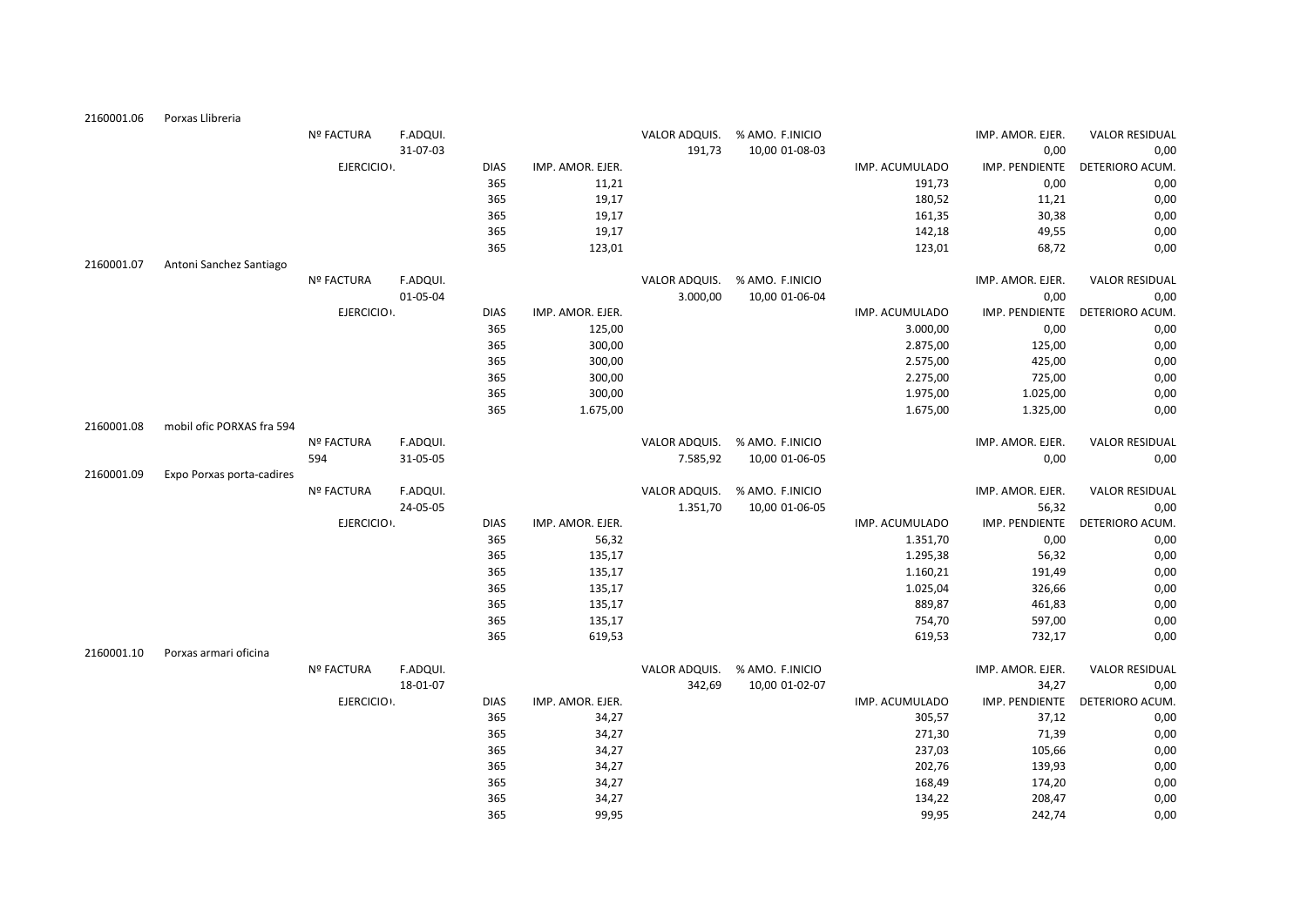| 2160001.11 | AHB expositor publicitat   |                   |          |             |                  |               |                 |                |                  |                       |
|------------|----------------------------|-------------------|----------|-------------|------------------|---------------|-----------------|----------------|------------------|-----------------------|
|            |                            | <b>Nº FACTURA</b> | F.ADQUI. |             |                  | VALOR ADQUIS. | % AMO. F.INICIO |                | IMP. AMOR. EJER. | <b>VALOR RESIDUAL</b> |
|            |                            |                   | 05-02-07 |             |                  | 430,00        | 10,00 01-03-07  |                | 43,00            | 0,00                  |
|            |                            | EJERCICIO .       |          | <b>DIAS</b> | IMP. AMOR. EJER. |               |                 | IMP. ACUMULADO | IMP. PENDIENTE   | DETERIORO ACUM.       |
|            |                            |                   |          | 365         | 43,00            |               |                 | 379,83         | 50,17            | 0,00                  |
|            |                            |                   |          | 365         | 43,00            |               |                 | 336,83         | 93,17            | 0,00                  |
|            |                            |                   |          | 365         | 43,00            |               |                 | 293,83         | 136,17           | 0,00                  |
|            |                            |                   |          | 365         | 43,00            |               |                 | 250,83         | 179,17           | 0,00                  |
|            |                            |                   |          | 365         | 43,00            |               |                 | 207,83         | 222,17           | 0,00                  |
|            |                            |                   |          | 365         | 43,00            |               |                 | 164,83         | 265,17           | 0,00                  |
|            |                            |                   |          | 365         | 121,83           |               |                 | 121,83         | 308,17           | 0,00                  |
| 2160001.12 | <b>Expo Porxas cadires</b> |                   |          |             |                  |               |                 |                |                  |                       |
|            |                            | Nº FACTURA        | F.ADQUI. |             |                  | VALOR ADQUIS. | % AMO. F.INICIO |                | IMP. AMOR. EJER. | <b>VALOR RESIDUAL</b> |
|            |                            |                   | 18-04-07 |             |                  | 1.450,00      | 10,00 01-05-07  |                | 145,00           | 0,00                  |
|            |                            | EJERCICIO I.      |          | <b>DIAS</b> | IMP. AMOR. EJER. |               |                 | IMP. ACUMULADO | IMP. PENDIENTE   | DETERIORO ACUM.       |
|            |                            |                   |          | 365         | 145,00           |               |                 | 1.256,67       | 193,33           | 0,00                  |
|            |                            |                   |          | 365         | 145,00           |               |                 | 1.111,67       | 338,33           | 0,00                  |
|            |                            |                   |          | 365         | 145,00           |               |                 | 966,67         | 483,33           | 0,00                  |
|            |                            |                   |          | 365         | 145,00           |               |                 | 821,67         | 628,33           | 0,00                  |
|            |                            |                   |          | 365         | 145,00           |               |                 | 676,67         | 773,33           | 0,00                  |
|            |                            |                   |          | 365         | 145,00           |               |                 | 531,67         | 918,33           | 0,00                  |
|            |                            |                   |          | 365         | 386,67           |               |                 | 386,67         | 1.063,33         | 0,00                  |
| 2160001.13 | Expo Porxas armaris        |                   |          |             |                  |               |                 |                |                  |                       |
|            |                            | <b>Nº FACTURA</b> | F.ADQUI. |             |                  | VALOR ADQUIS. | % AMO. F.INICIO |                | IMP. AMOR. EJER. | <b>VALOR RESIDUAL</b> |
|            |                            |                   | 15-05-07 |             |                  | 480,21        | 10,00 01-06-07  |                | 48,02            | 0,00                  |
|            |                            | EJERCICIO .       |          | <b>DIAS</b> | IMP. AMOR. EJER. |               |                 | IMP. ACUMULADO | IMP. PENDIENTE   | DETERIORO ACUM.       |
|            |                            |                   |          | 365         | 48,02            |               |                 | 412,17         | 68,04            | 0,00                  |
|            |                            |                   |          | 365         | 48,02            |               |                 | 364,15         | 116,06           | 0,00                  |
|            |                            |                   |          | 365         | 48,02            |               |                 | 316,13         | 164,08           | 0,00                  |
|            |                            |                   |          | 365         | 48,02            |               |                 | 268,11         | 212,10           | 0,00                  |
|            |                            |                   |          | 365         | 48,02            |               |                 | 220,09         | 260,12           | 0,00                  |
|            |                            |                   |          | 365         | 48,02            |               |                 | 172,07         | 308,14           | 0,00                  |
|            |                            |                   |          | 365         | 124,05           |               |                 | 124,05         | 356,16           | 0,00                  |
| 2160001.14 | Expo Porxas mampara ofici  |                   |          |             |                  |               |                 |                |                  |                       |
|            |                            | Nº FACTURA        | F.ADQUI. |             |                  | VALOR ADQUIS. | % AMO. F.INICIO |                | IMP. AMOR. EJER. | <b>VALOR RESIDUAL</b> |
|            |                            |                   | 31-05-07 |             |                  | 2.190,00      | 10,00 01-06-07  |                | 219,00           | 0,00                  |
|            |                            | EJERCICIO I.      |          | <b>DIAS</b> | IMP. AMOR. EJER. |               |                 | IMP. ACUMULADO | IMP. PENDIENTE   | DETERIORO ACUM.       |
|            |                            |                   |          | 365         | 219,00           |               |                 | 1.879,75       | 310,25           | 0,00                  |
|            |                            |                   |          | 365         | 219,00           |               |                 | 1.660,75       | 529,25           | 0,00                  |
|            |                            |                   |          | 365         | 219,00           |               |                 | 1.441,75       | 748,25           | 0,00                  |
|            |                            |                   |          | 365         | 219,00           |               |                 | 1.222,75       | 967,25           | 0,00                  |
|            |                            |                   |          | 365         | 219,00           |               |                 | 1.003,75       | 1.186,25         | 0,00                  |
|            |                            |                   |          | 365         | 219,00           |               |                 | 784,75         | 1.405,25         | 0,00                  |
|            |                            |                   |          | 365         | 565,75           |               |                 | 565,75         | 1.624,25         | 0,00                  |
|            |                            |                   |          |             |                  |               |                 |                |                  |                       |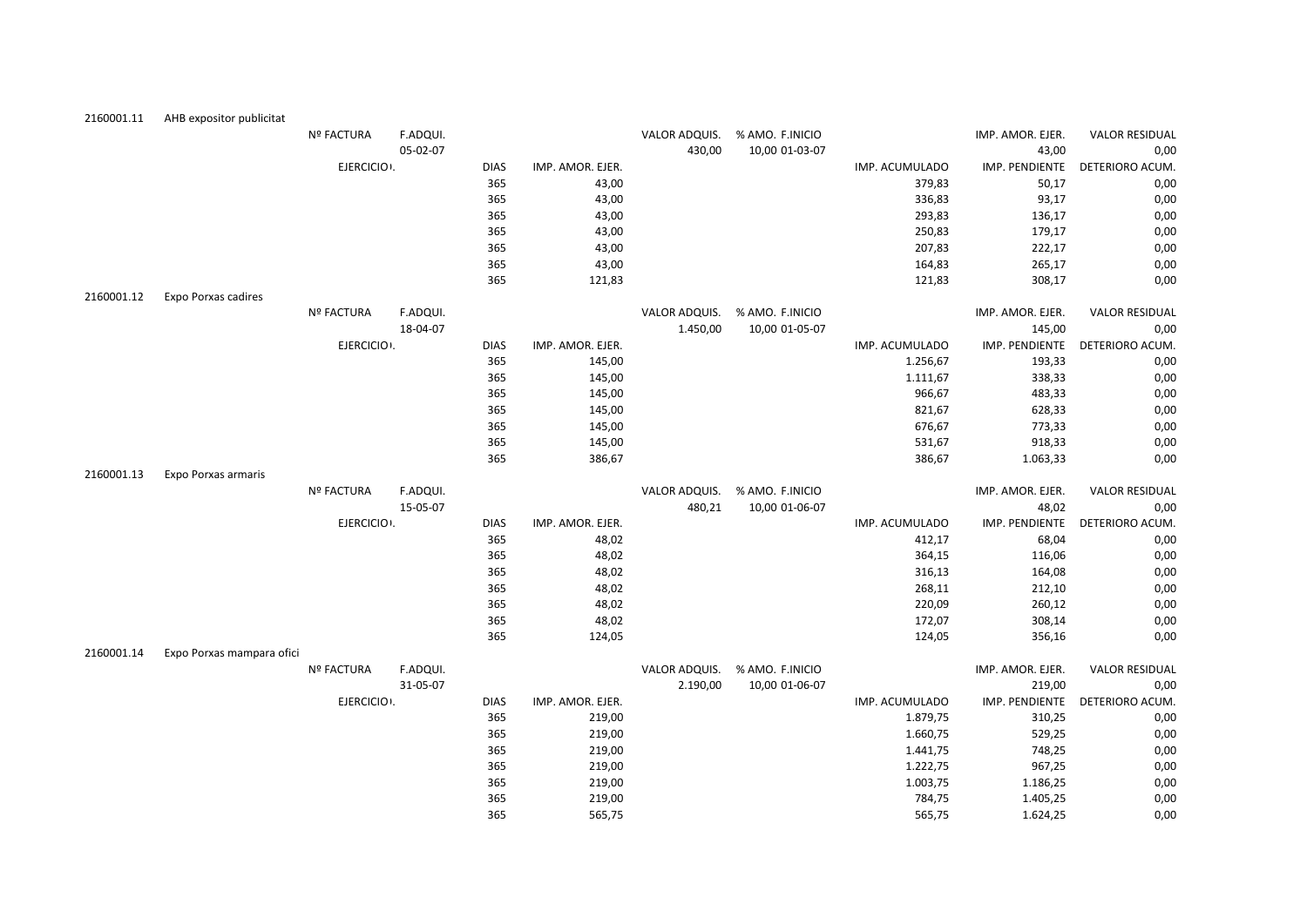| 2160001.15 | leasing mobiliari porxas  |                   |          |             |                  |               |                 |                |                  |                       |
|------------|---------------------------|-------------------|----------|-------------|------------------|---------------|-----------------|----------------|------------------|-----------------------|
|            |                           | <b>Nº FACTURA</b> | F.ADQUI. |             |                  | VALOR ADQUIS. | % AMO. F.INICIO |                | IMP. AMOR. EJER. | <b>VALOR RESIDUAL</b> |
|            |                           |                   | 10-08-04 |             |                  | 10.653,87     | 10,00 01-09-04  |                | 0,00             | 0,00                  |
|            |                           | EJERCICIO .       |          | <b>DIAS</b> | IMP. AMOR. EJER. |               |                 | IMP. ACUMULADO | IMP. PENDIENTE   | DETERIORO ACUM.       |
|            |                           |                   |          | 365         | 710,24           |               |                 | 10.653,87      | 0,00             | 0,00                  |
|            |                           |                   |          | 365         | 1.065,39         |               |                 | 9.943,63       | 710,24           | 0,00                  |
|            |                           |                   |          | 365         | 1.065,39         |               |                 | 8.878,24       | 1.775,63         | 0,00                  |
|            |                           |                   |          | 365         | 1.065,39         |               |                 | 7.812,85       | 2.841,02         | 0,00                  |
|            |                           |                   |          | 365         | 1.065,39         |               |                 | 6.747,46       | 3.906,41         | 0,00                  |
|            |                           |                   |          | 365         | 5.682,07         |               |                 | 5.682,07       | 4.971,80         | 0,00                  |
| 2160001.16 | leasing metalco           |                   |          |             |                  |               |                 |                |                  |                       |
|            |                           | <b>Nº FACTURA</b> | F.ADQUI. |             |                  | VALOR ADQUIS. | % AMO. F.INICIO |                | IMP. AMOR. EJER. | <b>VALOR RESIDUAL</b> |
|            |                           |                   | 15-09-04 |             |                  | 1.950,80      | 10,00 01-10-04  |                | 65,03            | 0,00                  |
|            |                           | EJERCICIO .       |          | <b>DIAS</b> | IMP. AMOR. EJER. |               |                 | IMP. ACUMULADO | IMP. PENDIENTE   | DETERIORO ACUM.       |
|            |                           |                   |          | 365         | 65,03            |               |                 | 1.950,80       | 0,00             | 0,00                  |
|            |                           |                   |          | 365         | 195,08           |               |                 | 1.885,77       | 65,03            | 0,00                  |
|            |                           |                   |          | 365         | 195,08           |               |                 | 1.690,69       | 260,11           | 0,00                  |
|            |                           |                   |          | 365         | 195,08           |               |                 | 1.495,61       | 455,19           | 0,00                  |
|            |                           |                   |          | 365         | 195,08           |               |                 | 1.300,53       | 650,27           | 0,00                  |
|            |                           |                   |          | 365         | 195,08           |               |                 | 1.105,45       | 845,35           | 0,00                  |
|            |                           |                   |          | 365         | 910,37           |               |                 | 910,37         | 1.040,43         | 0,00                  |
| 2160001.17 | leasing metalco taquilles |                   |          |             |                  |               |                 |                |                  |                       |
|            |                           | <b>Nº FACTURA</b> | F.ADQUI. |             |                  | VALOR ADQUIS. | % AMO. F.INICIO |                | IMP. AMOR. EJER. | <b>VALOR RESIDUAL</b> |
|            |                           |                   | 10-08-04 |             |                  | 1.890,00      | 10,00 01-09-04  |                | 0,00             | 0,00                  |
|            |                           | EJERCICIO .       |          | <b>DIAS</b> | IMP. AMOR. EJER. |               |                 | IMP. ACUMULADO | IMP. PENDIENTE   | DETERIORO ACUM.       |
|            |                           |                   |          | 365         | 126,00           |               |                 | 1.890,00       | 0,00             | 0,00                  |
|            |                           |                   |          | 365         | 189,00           |               |                 | 1.764,00       | 126,00           | 0,00                  |
|            |                           |                   |          | 365         | 189,00           |               |                 | 1.575,00       | 315,00           | 0,00                  |
|            |                           |                   |          | 365         | 189,00           |               |                 | 1.386,00       | 504,00           | 0,00                  |
|            |                           |                   |          | 365         | 189,00           |               |                 | 1.197,00       | 693,00           | 0,00                  |
|            |                           |                   |          | 365         | 1.008,00         |               |                 | 1.008,00       | 882,00           | 0,00                  |
| 2160001.18 | Fusteria Vila armari clau |                   |          |             |                  |               |                 |                |                  |                       |
|            |                           | <b>Nº FACTURA</b> | F.ADQUI. |             |                  | VALOR ADQUIS. | % AMO. F.INICIO |                | IMP. AMOR. EJER. | <b>VALOR RESIDUAL</b> |
|            |                           |                   | 08-01-08 |             |                  | 887,64        | 10,00 01-02-08  |                | 88,76            | 0,00                  |
|            |                           | EJERCICIO .       |          | <b>DIAS</b> | IMP. AMOR. EJER. |               |                 | IMP. ACUMULADO | IMP. PENDIENTE   | DETERIORO ACUM.       |
|            |                           |                   |          | 365         | 88,76            |               |                 | 702,60         | 185,04           | 0,00                  |
|            |                           |                   |          | 365         | 88,76            |               |                 | 613,84         | 273,80           | 0,00                  |
|            |                           |                   |          | 365         | 88,76            |               |                 | 525,08         | 362,56           | 0,00                  |
|            |                           |                   |          | 365         | 88,76            |               |                 | 436,32         | 451,32           | 0,00                  |
|            |                           |                   |          | 365         | 88,76            |               |                 | 347,56         | 540,08           | 0,00                  |
|            |                           |                   |          | 365         | 88,76            |               |                 | 258,80         | 628,84           | 0,00                  |
|            |                           |                   |          | 365         | 170,04           |               |                 | 170,04         | 717,60           | 0,00                  |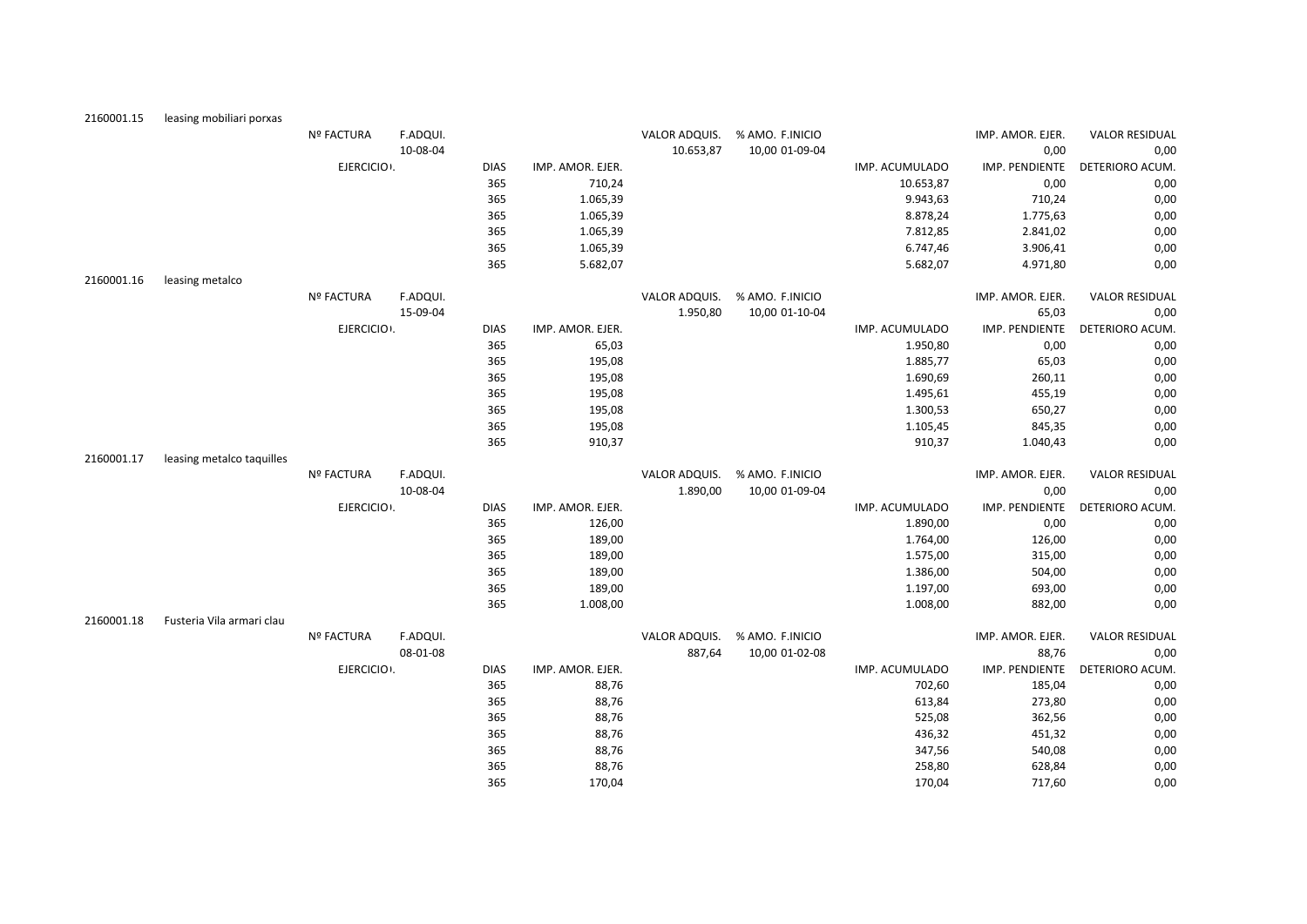| 2160001.19 | Expo Porxas armari Sala A |                   |          |             |                  |               |                 |                |                  |                       |
|------------|---------------------------|-------------------|----------|-------------|------------------|---------------|-----------------|----------------|------------------|-----------------------|
|            |                           | <b>Nº FACTURA</b> | F.ADQUI. |             |                  | VALOR ADQUIS. | % AMO. F.INICIO |                | IMP. AMOR. EJER. | <b>VALOR RESIDUAL</b> |
|            |                           | 100158            | 19-03-10 |             |                  | 557,60        | 10,00 01-04-10  |                | 55,76            | 0,00                  |
|            |                           | EJERCICIO .       |          | <b>DIAS</b> | IMP. AMOR. EJER. |               |                 | IMP. ACUMULADO | IMP. PENDIENTE   | DETERIORO ACUM.       |
|            |                           |                   |          | 365         | 55,76            |               |                 | 320,58         | 237,02           | 0,00                  |
|            |                           |                   |          | 365         | 55,76            |               |                 | 264,82         | 292,78           | 0,00                  |
|            |                           |                   |          | 365         | 55,76            |               |                 | 209,06         | 348,54           | 0,00                  |
|            |                           |                   |          | 365         | 111,52           |               |                 | 153,30         | 404,30           | 0,00                  |
|            |                           |                   |          | 365         | 55,76            |               |                 | 97,54          | 460,06           | 0,00                  |
|            |                           |                   |          | 275         | 41,78            |               |                 | 41,78          | 515,82           | 0,00                  |
| 2160001.20 | Expo Porxas taules Wifi   |                   |          |             |                  |               |                 |                |                  |                       |
|            |                           | Nº FACTURA        | F.ADQUI. |             |                  | VALOR ADQUIS. | % AMO. F.INICIO |                | IMP. AMOR. EJER. | <b>VALOR RESIDUAL</b> |
|            |                           | 110048            | 28-02-11 |             |                  | 278,00        | 10,00 01-03-11  |                | 27,80            | 0,00                  |
|            |                           | EJERCICIO .       |          | <b>DIAS</b> | IMP. AMOR. EJER. |               |                 | IMP. ACUMULADO | IMP. PENDIENTE   | DETERIORO ACUM.       |
|            |                           |                   |          | 365         | 27,80            |               |                 | 134,36         | 143,64           | 0,00                  |
|            |                           |                   |          | 365         | 27,80            |               |                 | 106,56         | 171,44           | 0,00                  |
|            |                           |                   |          | 365         | 27,80            |               |                 | 78,76          | 199,24           | 0,00                  |
|            |                           |                   |          | 365         | 50,96            |               |                 | 50,96          | 227,04           | 0,00                  |
|            |                           |                   |          | 306         | 23,16            |               |                 | 23,16          | 254,84           | 0,00                  |
| 2160001.21 | Expo Porxas sillo vigilan |                   |          |             |                  |               |                 |                |                  |                       |
|            |                           | <b>Nº FACTURA</b> | F.ADQUI. |             |                  | VALOR ADQUIS. | % AMO. F.INICIO |                | IMP. AMOR. EJER. | <b>VALOR RESIDUAL</b> |
|            |                           | 11087             | 27-05-11 |             |                  | 374,88        | 10,00 27-05-11  |                | 37,49            | 0,00                  |
|            |                           | EJERCICIO .       |          | <b>DIAS</b> | IMP. AMOR. EJER. |               |                 | IMP. ACUMULADO | IMP. PENDIENTE   | DETERIORO ACUM.       |
|            |                           |                   |          | 365         | 37,49            |               |                 | 176,27         | 198,61           | 0,00                  |
|            |                           |                   |          | 365         | 37,49            |               |                 | 138,78         | 236,10           | 0,00                  |
|            |                           |                   |          | 365         | 37,49            |               |                 | 101,29         | 273,59           | 0,00                  |
|            |                           |                   |          | 365         | 63,80            |               |                 | 63,80          | 311,08           | 0,00                  |
|            |                           |                   |          | 219         | 26,31            |               |                 | 26,31          | 348,57           | 0,00                  |
| 2160002.01 | Leasing altell magatzem   |                   |          |             |                  |               |                 |                |                  |                       |
|            |                           | <b>Nº FACTURA</b> | F.ADQUI. |             |                  | VALOR ADQUIS. | % AMO. F.INICIO |                | IMP. AMOR. EJER. | <b>VALOR RESIDUAL</b> |
|            |                           |                   | 24-03-05 |             |                  | 18.410,76     | 10,00 01-04-05  |                | 460,24           | 0,00                  |
|            |                           | EJERCICIO .       |          | <b>DIAS</b> | IMP. AMOR. EJER. |               |                 | IMP. ACUMULADO | IMP. PENDIENTE   | DETERIORO ACUM.       |
|            |                           |                   |          | 365         | 460,24           |               |                 | 18.410,76      | 0,00             | 0,00                  |
|            |                           |                   |          | 365         | 1.841,08         |               |                 | 17.950,52      | 460,24           | 0,00                  |
|            |                           |                   |          | 365         | 1.841,08         |               |                 | 16.109,44      | 2.301,32         | 0,00                  |
|            |                           |                   |          | 365         | 1.841,08         |               |                 | 14.268,36      | 4.142,40         | 0,00                  |
|            |                           |                   |          | 365         | 1.841,08         |               |                 | 12.427,28      | 5.983,48         | 0,00                  |
|            |                           |                   |          |             |                  |               |                 |                |                  |                       |
|            |                           |                   |          | 365         | 1.841,08         |               |                 | 10.586,20      | 7.824,56         | 0,00                  |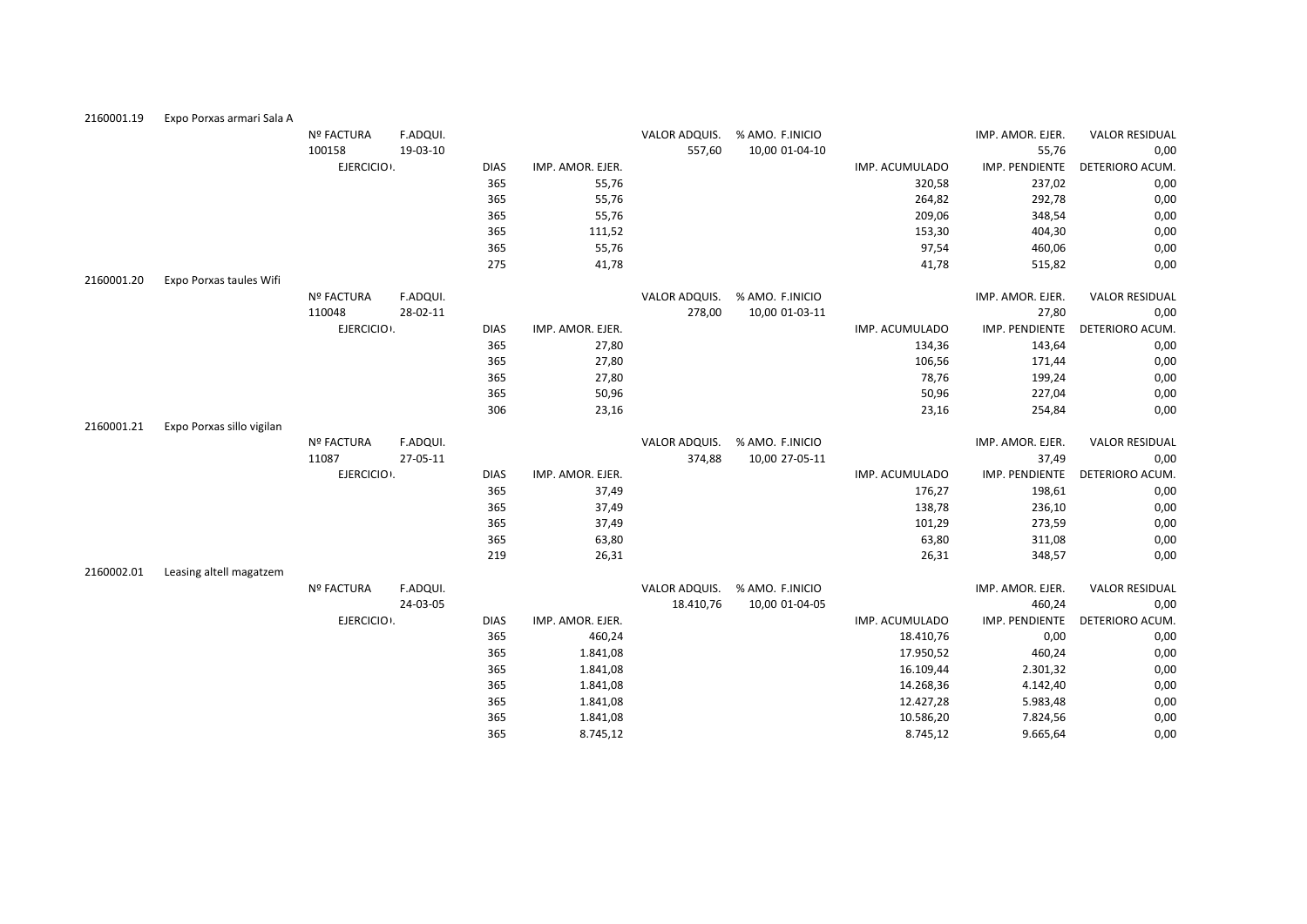| 2160002.02 | Metalco armari magatzem   |                   |          |             |                  |               |                 |                |                  |                       |
|------------|---------------------------|-------------------|----------|-------------|------------------|---------------|-----------------|----------------|------------------|-----------------------|
|            |                           | <b>Nº FACTURA</b> | F.ADQUI. |             |                  | VALOR ADQUIS. | % AMO. F.INICIO |                | IMP. AMOR. EJER. | <b>VALOR RESIDUAL</b> |
|            |                           |                   | 15-01-08 |             |                  | 1.690,78      | 10,00 01-02-08  |                | 169,08           | 0,00                  |
|            |                           | EJERCICIO .       |          | <b>DIAS</b> | IMP. AMOR. EJER. |               |                 | IMP. ACUMULADO | IMP. PENDIENTE   | DETERIORO ACUM.       |
|            |                           |                   |          | 365         | 169,08           |               |                 | 1.338,32       | 352,46           | 0,00                  |
|            |                           |                   |          | 365         | 169,08           |               |                 | 1.169,24       | 521,54           | 0,00                  |
|            |                           |                   |          | 365         | 169,08           |               |                 | 1.000,16       | 690,62           | 0,00                  |
|            |                           |                   |          | 365         | 169,08           |               |                 | 831,08         | 859,70           | 0,00                  |
|            |                           |                   |          | 365         | 169,08           |               |                 | 662,00         | 1.028,78         | 0,00                  |
|            |                           |                   |          | 365         | 169,08           |               |                 | 492,92         | 1.197,86         | 0,00                  |
|            |                           |                   |          | 365         | 323,84           |               |                 | 323,84         | 1.366,94         | 0,00                  |
| 2160004.01 | Mobel Mol portes lavabos  |                   |          |             |                  |               |                 |                |                  |                       |
|            |                           | <b>Nº FACTURA</b> | F.ADQUI. |             |                  | VALOR ADQUIS. | % AMO. F.INICIO |                | IMP. AMOR. EJER. | <b>VALOR RESIDUAL</b> |
|            |                           |                   | 10-03-08 |             |                  | 5.120,00      | 10,00 01-05-08  |                | 512,00           | 0,00                  |
|            |                           | EJERCICIO .       |          | <b>DIAS</b> | IMP. AMOR. EJER. |               |                 | IMP. ACUMULADO | IMP. PENDIENTE   | DETERIORO ACUM.       |
|            |                           |                   |          | 365         | 512,00           |               |                 | 3.924,66       | 1.195,34         | 0,00                  |
|            |                           |                   |          | 365         | 512,00           |               |                 | 3.412,66       | 1.707,34         | 0,00                  |
|            |                           |                   |          | 365         | 512,00           |               |                 | 2.900,66       | 2.219,34         | 0,00                  |
|            |                           |                   |          | 365         | 512,00           |               |                 | 2.388,66       | 2.731,34         | 0,00                  |
|            |                           |                   |          | 365         | 512,00           |               |                 | 1.876,66       | 3.243,34         | 0,00                  |
|            |                           |                   |          | 365         | 512,00           |               |                 | 1.364,66       | 3.755,34         | 0,00                  |
|            |                           |                   |          | 365         | 852,66           |               |                 | 852,66         | 4.267,34         | 0,00                  |
| 2170001.02 | Inspiron 5000 DELL        |                   |          |             |                  |               |                 |                |                  |                       |
|            |                           | <b>Nº FACTURA</b> | F.ADQUI. |             |                  | VALOR ADQUIS. | % AMO. F.INICIO |                | IMP. AMOR. EJER. | <b>VALOR RESIDUAL</b> |
|            |                           | 636528            | 26-01-01 |             |                  | 2.339,74      | 25,00 01-02-01  |                | 0,00             | 0,00                  |
| 2170001.06 | Dell ordinador            |                   |          |             |                  |               |                 |                |                  |                       |
|            |                           | <b>Nº FACTURA</b> | F.ADQUI. |             |                  | VALOR ADQUIS. | % AMO. F.INICIO |                | IMP. AMOR. EJER. | <b>VALOR RESIDUAL</b> |
|            |                           |                   | 13-02-03 |             |                  | 1.174,00      | 25,00 01-03-03  |                | 0,00             | 0,00                  |
| 2170001.07 | Dell ordinador            |                   |          |             |                  |               |                 |                |                  |                       |
|            |                           | <b>Nº FACTURA</b> | F.ADQUI. |             |                  | VALOR ADQUIS. | % AMO. F.INICIO |                | IMP. AMOR. EJER. | <b>VALOR RESIDUAL</b> |
|            |                           |                   | 16-01-04 |             |                  | 1.704,00      | 25,00 01-02-04  |                | 0,00             | 0,00                  |
| 2170001.08 | Dell ordinadors           |                   |          |             |                  |               |                 |                |                  |                       |
|            |                           | Nº FACTURA        | F.ADQUI. |             |                  | VALOR ADQUIS. | % AMO. F.INICIO |                | IMP. AMOR. EJER. | <b>VALOR RESIDUAL</b> |
|            |                           |                   | 05-07-04 |             |                  | 2.034,00      | 25,00 01-08-04  |                | 0,00             | 0,00                  |
| 2170001.09 | 1ell Projector fra 191446 |                   |          |             |                  |               |                 |                |                  |                       |
|            |                           | Nº FACTURA        | F.ADQUI. |             |                  | VALOR ADQUIS. | % AMO. F.INICIO |                | IMP. AMOR. EJER. | <b>VALOR RESIDUAL</b> |
|            |                           |                   | 18-01-05 |             |                  | 1.274,00      | 25,00 01-02-05  |                | 0,00             | 0,00                  |
|            |                           | EJERCICIO .       |          | <b>DIAS</b> | IMP. AMOR. EJER. |               |                 | IMP. ACUMULADO | IMP. PENDIENTE   | DETERIORO ACUM.       |
|            |                           |                   |          | $-363$      | 1.274,00         |               |                 | 1.274,00       | 0,00             | 0,00                  |
| 2170001.10 | Ordinador DELL            |                   |          |             |                  |               |                 |                |                  |                       |
|            |                           | <b>Nº FACTURA</b> | F.ADQUI. |             |                  | VALOR ADQUIS. | % AMO. F.INICIO |                | IMP. AMOR. EJER. | <b>VALOR RESIDUAL</b> |
|            |                           |                   | 14-06-05 |             |                  | 579,00        | 25,00 01-07-05  |                | 0,00             | 0,00                  |
|            |                           | EJERCICIO .       |          | <b>DIAS</b> | IMP. AMOR. EJER. |               |                 | IMP. ACUMULADO | IMP. PENDIENTE   | DETERIORO ACUM.       |
|            |                           |                   |          | $-363$      | 579,00           |               |                 | 579,00         | 0,00             | 0.00                  |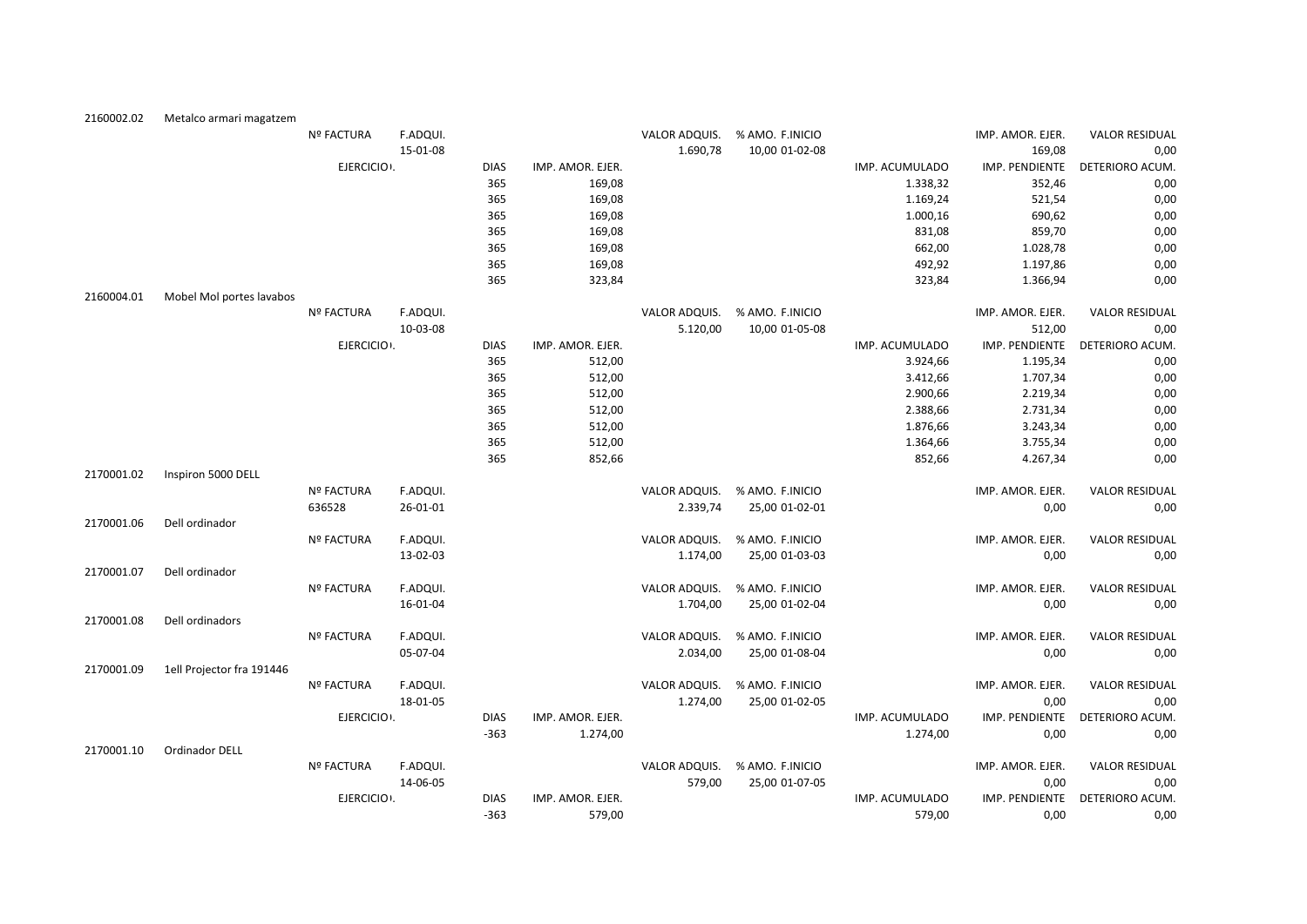| 2170001.11 | Servidor GALATEA       |                   |          |             |                  |               |                 |                |                  |                       |
|------------|------------------------|-------------------|----------|-------------|------------------|---------------|-----------------|----------------|------------------|-----------------------|
|            |                        | <b>Nº FACTURA</b> | F.ADQUI. |             |                  | VALOR ADQUIS. | % AMO. F.INICIO |                | IMP. AMOR. EJER. | <b>VALOR RESIDUAL</b> |
|            |                        |                   | 31-12-05 |             |                  | 2.675,00      | 25,00 01-01-06  |                | 0,00             | 0,00                  |
|            |                        | EJERCICIO .       |          | <b>DIAS</b> | IMP. AMOR. EJER. |               |                 | IMP. ACUMULADO | IMP. PENDIENTE   | DETERIORO ACUM.       |
|            |                        |                   |          | 365         | 0,75             |               |                 | 2.675,00       | 0,00             | 0,00                  |
|            |                        |                   |          | 365         | 2.674,25         |               |                 | 2.674,25       | 0,75             | 0,00                  |
| 2170001.12 | OFISERVEIS impressora  |                   |          |             |                  |               |                 |                |                  |                       |
|            |                        | Nº FACTURA        | F.ADQUI. |             |                  | VALOR ADQUIS. | % AMO. F.INICIO |                | IMP. AMOR. EJER. | <b>VALOR RESIDUAL</b> |
|            |                        |                   | 31-12-05 |             |                  | 3.773,00      | 25,00 01-01-06  |                | 0,00             | 0,00                  |
|            |                        | EJERCICIO :       |          | <b>DIAS</b> | IMP. AMOR. EJER. |               |                 | IMP. ACUMULADO | IMP. PENDIENTE   | DETERIORO ACUM        |
|            |                        |                   |          | 365         | 1,12             |               |                 | 3.773,00       | 0,00             | 0,00                  |
|            |                        |                   |          | 365         | 3.771,88         |               |                 | 3.771,88       | 1,12             | 0,00                  |
| 2170001.14 | DELL ordinador         |                   |          |             |                  |               |                 |                |                  |                       |
|            |                        | <b>Nº FACTURA</b> | F.ADQUI. |             |                  | VALOR ADQUIS. | % AMO. F.INICIO |                | IMP. AMOR. EJER. | <b>VALOR RESIDUAL</b> |
|            |                        |                   | 17-06-06 |             |                  | 991,81        | 25,00 01-07-06  |                | 0,00             | 0,00                  |
|            |                        | EJERCICIO .       |          | <b>DIAS</b> | IMP. AMOR. EJER. |               |                 | IMP. ACUMULADO | IMP. PENDIENTE   | DETERIORO ACUM.       |
|            |                        |                   |          | 365         | 124,28           |               |                 | 991,81         | 0,00             | 0,00                  |
|            |                        |                   |          | 365         | 867,53           |               |                 | 867,53         | 124,28           | 0,00                  |
| 2170001.15 | Dell ordinador annexe  |                   |          |             |                  |               |                 |                |                  |                       |
|            |                        | <b>Nº FACTURA</b> | F.ADQUI. |             |                  | VALOR ADQUIS. | % AMO. F.INICIO |                | IMP. AMOR. EJER. | <b>VALOR RESIDUAL</b> |
|            |                        |                   | 07-03-07 |             |                  | 633,00        | 25,00 01-04-07  |                | 0,00             | 0,00                  |
|            |                        | EJERCICIO :       |          | <b>DIAS</b> | IMP. AMOR. EJER. |               |                 | IMP. ACUMULADO | IMP. PENDIENTE   | DETERIORO ACUM        |
|            |                        |                   |          | 365         | 39,56            |               |                 | 633,00         | 0,00             | 0,00                  |
|            |                        |                   |          | 365         | 158,25           |               |                 | 593,44         | 39,56            | 0,00                  |
|            |                        |                   |          | 365         | 435,19           |               |                 | 435,19         | 197,81           | 0,00                  |
| 2170001.16 | DELL ordinador parking |                   |          |             |                  |               |                 |                |                  |                       |
|            |                        | <b>Nº FACTURA</b> | F.ADQUI. |             |                  | VALOR ADQUIS. | % AMO. F.INICIO |                | IMP. AMOR. EJER. | <b>VALOR RESIDUAL</b> |
|            |                        | 7401064278        | 13-06-09 |             |                  | 800,00        | 25,00 01-07-09  |                | 0,00             | 0,00                  |
|            |                        | EJERCICIO :       |          | <b>DIAS</b> | IMP. AMOR. EJER. |               |                 | IMP. ACUMULADO | IMP. PENDIENTE   | DETERIORO ACUM.       |
|            |                        |                   |          | 365         | 100,21           |               |                 | 800,00         | 0,00             | 0,00                  |
|            |                        |                   |          | 365         | 200,00           |               |                 | 699,79         | 100,21           | 0,00                  |
|            |                        |                   |          | 365         | 200,00           |               |                 | 499,79         | 300,21           | 0,00                  |
|            |                        |                   |          | 365         | 200,00           |               |                 | 299,79         | 500,21           | 0,00                  |
|            |                        |                   |          | 184         | 99,79            |               |                 | 99,79          | 700,21           | 0,00                  |
| 2170001.17 | RAONA servidor Galatea |                   |          |             |                  |               |                 |                |                  |                       |
|            |                        | <b>Nº FACTURA</b> | F.ADQUI. |             |                  | VALOR ADQUIS. | % AMO. F.INICIO |                | IMP. AMOR. EJER. | <b>VALOR RESIDUAL</b> |
|            |                        | I09ES0401         | 15-12-09 |             |                  | 2.745,22      | 25,00 01-01-10  |                | 0,00             | 0,00                  |
|            |                        | EJERCICIO .       |          | <b>DIAS</b> | IMP. AMOR. EJER. |               |                 | IMP. ACUMULADO | IMP. PENDIENTE   | <b>DETERIORO ACUM</b> |
|            |                        |                   |          | 365         | 686,29           |               |                 | 2.745,22       | 0,00             | 0,00                  |
|            |                        |                   |          | 365         | 686,31           |               |                 | 2.058,93       | 686,29           | 0,00                  |
|            |                        |                   |          | 365         | 686,31           |               |                 | 1.372,62       | 1.372,60         | 0,00                  |
|            |                        |                   |          | 365         | 686,31           |               |                 | 686,31         | 2.058,91         | 0,00                  |
|            |                        |                   |          | $\mathbf 0$ | 0,00             |               |                 | 0,00           | 0,00             | 0,00                  |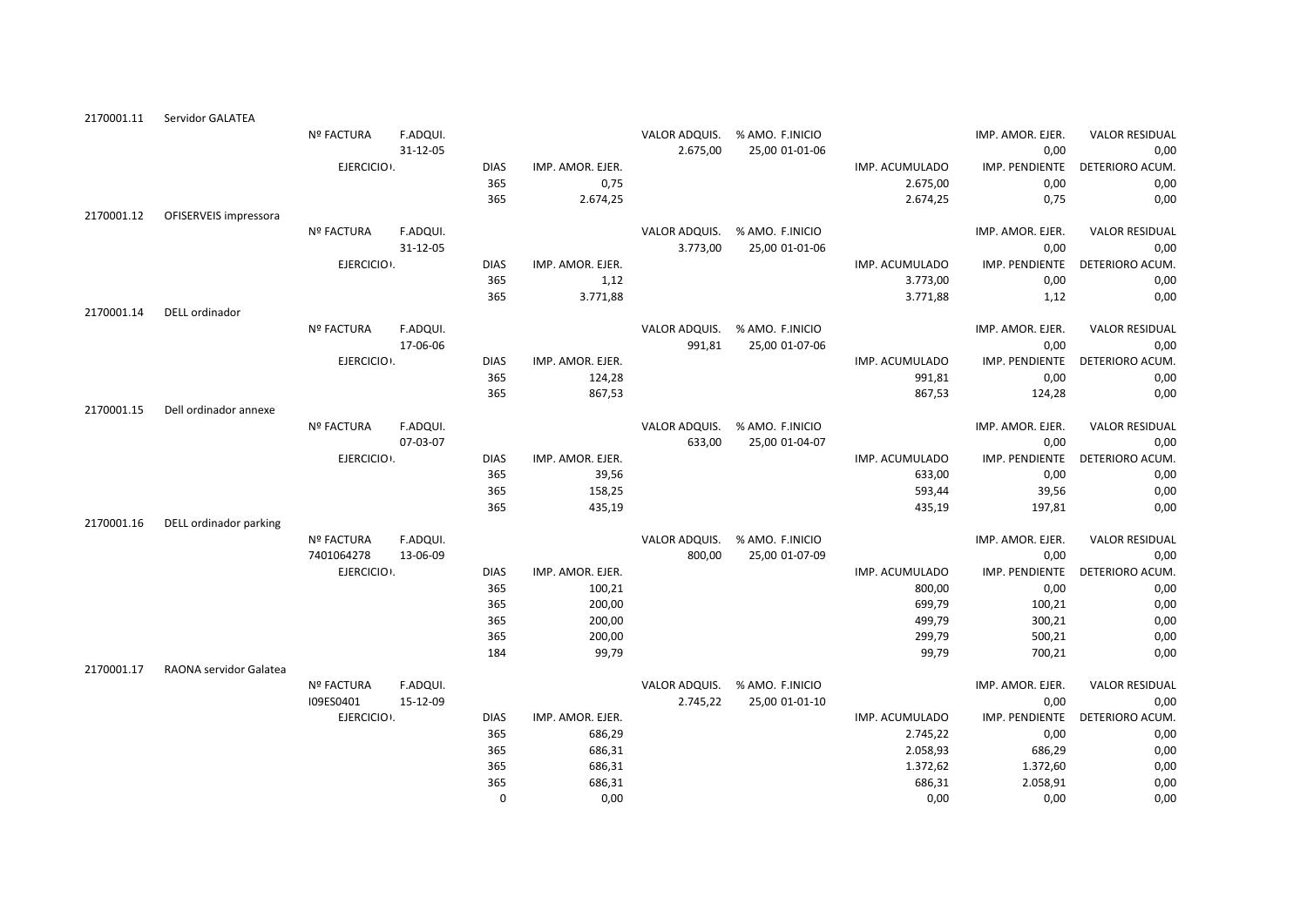| 2170001.19 | Dell ordin taulell R i P     |                   |          |             |                  |               |                 |                |                  |                       |
|------------|------------------------------|-------------------|----------|-------------|------------------|---------------|-----------------|----------------|------------------|-----------------------|
|            |                              | <b>Nº FACTURA</b> | F.ADQUI. |             |                  | VALOR ADQUIS. | % AMO. F.INICIO |                | IMP. AMOR. EJER. | <b>VALOR RESIDUAL</b> |
|            |                              | 7401156416        | 26-03-10 |             |                  | 894,40        | 25,00 01-04-10  |                | 0,00             | 0,00                  |
|            |                              | EJERCICIO .       |          | <b>DIAS</b> | IMP. AMOR. EJER. |               |                 | IMP. ACUMULADO | IMP. PENDIENTE   | DETERIORO ACUM.       |
|            |                              |                   |          | 365         | 56,18            |               |                 | 894,40         | 0,00             | 0,00                  |
|            |                              |                   |          | 365         | 223,60           |               |                 | 838,22         | 56,18            | 0,00                  |
|            |                              |                   |          | 365         | 223,60           |               |                 | 614,62         | 279,78           | 0,00                  |
|            |                              |                   |          | 365         | 223,60           |               |                 | 391,02         | 503,38           | 0,00                  |
|            |                              |                   |          | 275         | 167,42           |               |                 | 167,42         | 726,98           | 0,00                  |
| 2170001.20 | Dell pant Pilar i Guerau     |                   |          |             |                  |               |                 |                |                  |                       |
|            |                              | Nº FACTURA        | F.ADQUI. |             |                  | VALOR ADQUIS. | % AMO. F.INICIO |                | IMP. AMOR. EJER. | <b>VALOR RESIDUAL</b> |
|            |                              | 7401156103        | 25-03-10 |             |                  | 288,40        | 25,00 01-04-10  |                | 0,00             | 0,00                  |
|            |                              | EJERCICIO .       |          | <b>DIAS</b> | IMP. AMOR. EJER. |               |                 | IMP. ACUMULADO | IMP. PENDIENTE   | DETERIORO ACUM.       |
|            |                              |                   |          | 365         | 18,09            |               |                 | 288,40         | 0,00             | 0,00                  |
|            |                              |                   |          | 365         | 72,10            |               |                 | 270,31         | 18,09            | 0,00                  |
|            |                              |                   |          | 365         | 72,10            |               |                 | 198,21         | 90,19            | 0,00                  |
|            |                              |                   |          | 365         | 72,10            |               |                 | 126,11         | 162,29           | 0,00                  |
|            |                              |                   |          | 275         | 54,01            |               |                 | 54,01          | 234,39           | 0,00                  |
| 2170001.21 | Dell ordinador Guerau        |                   |          |             |                  |               |                 |                |                  |                       |
|            |                              | Nº FACTURA        | F.ADQUI. |             |                  | VALOR ADQUIS. | % AMO. F.INICIO |                | IMP. AMOR. EJER. | <b>VALOR RESIDUAL</b> |
|            |                              | 7401167514        | 05-05-10 |             |                  | 732,09        | 25,00 01-06-10  |                | 0,00             | 0,00                  |
|            |                              | EJERCICIO .       |          | <b>DIAS</b> | IMP. AMOR. EJER. |               |                 | IMP. ACUMULADO | IMP. PENDIENTE   | DETERIORO ACUM.       |
|            |                              |                   |          | 365         | 42,39            |               |                 | 732,09         | 0,00             | 0,00                  |
|            |                              |                   |          | 365         | 183,02           |               |                 | 689,70         | 42,39            | 0,00                  |
|            |                              |                   |          | 365         | 183,02           |               |                 | 506,68         | 225,41           | 0,00                  |
|            |                              |                   |          | 365         | 183,02           |               |                 | 323,66         | 408,43           | 0,00                  |
|            |                              |                   |          | 214         | 140,64           |               |                 | 140,64         | 591,45           | 0,00                  |
| 2170001.22 | <b>Portatil Cons Delegat</b> |                   |          |             |                  |               |                 |                |                  |                       |
|            |                              | <b>Nº FACTURA</b> | F.ADQUI. |             |                  | VALOR ADQUIS. | % AMO. F.INICIO |                | IMP. AMOR. EJER. | <b>VALOR RESIDUAL</b> |
|            |                              | A007637           | 25-05-10 |             |                  | 602,59        | 25,00 01-06-10  |                | 0,00             | 0,00                  |
|            |                              | EJERCICIO .       |          | <b>DIAS</b> | IMP. AMOR. EJER. |               |                 | IMP. ACUMULADO | IMP. PENDIENTE   | DETERIORO ACUM.       |
|            |                              |                   |          | 365         | 34,88            |               |                 | 602,59         | 0,00             | 0,00                  |
|            |                              |                   |          | 365         | 150,65           |               |                 | 567,71         | 34,88            | 0,00                  |
|            |                              |                   |          | 365         | 150,65           |               |                 | 417,06         | 185,53           | 0,00                  |
|            |                              |                   |          | 365         | 150,65           |               |                 | 266,41         | 336,18           | 0,00                  |
|            |                              |                   |          | 214         | 115,76           |               |                 | 115,76         | 486,83           | 0,00                  |
| 2170001.23 | Norfeu Inform pantall Wi     |                   |          |             |                  |               |                 |                |                  |                       |
|            |                              | <b>Nº FACTURA</b> | F.ADQUI. |             |                  | VALOR ADQUIS. | % AMO. F.INICIO |                | IMP. AMOR. EJER. | <b>VALOR RESIDUAL</b> |
|            |                              |                   | 26-01-11 |             |                  | 285,00        | 25,00 01-02-11  |                | 5,99             | 0,00                  |
|            |                              | EJERCICIO .       |          | <b>DIAS</b> | IMP. AMOR. EJER. |               |                 | IMP. ACUMULADO | IMP. PENDIENTE   | DETERIORO ACUM.       |
|            |                              |                   |          | 365         | 5,99             |               |                 | 285,00         | 0,00             | 0,00                  |
|            |                              |                   |          | 365         | 71,25            |               |                 | 279,01         | 5,99             | 0,00                  |
|            |                              |                   |          | 365         | 71,25            |               |                 | 207,76         | 77,24            | 0,00                  |
|            |                              |                   |          | 365         | 136,51           |               |                 | 136,51         | 148,49           | 0,00                  |
|            |                              |                   |          | 334         | 65,26            |               |                 | 65,26          | 219,74           | 0,00                  |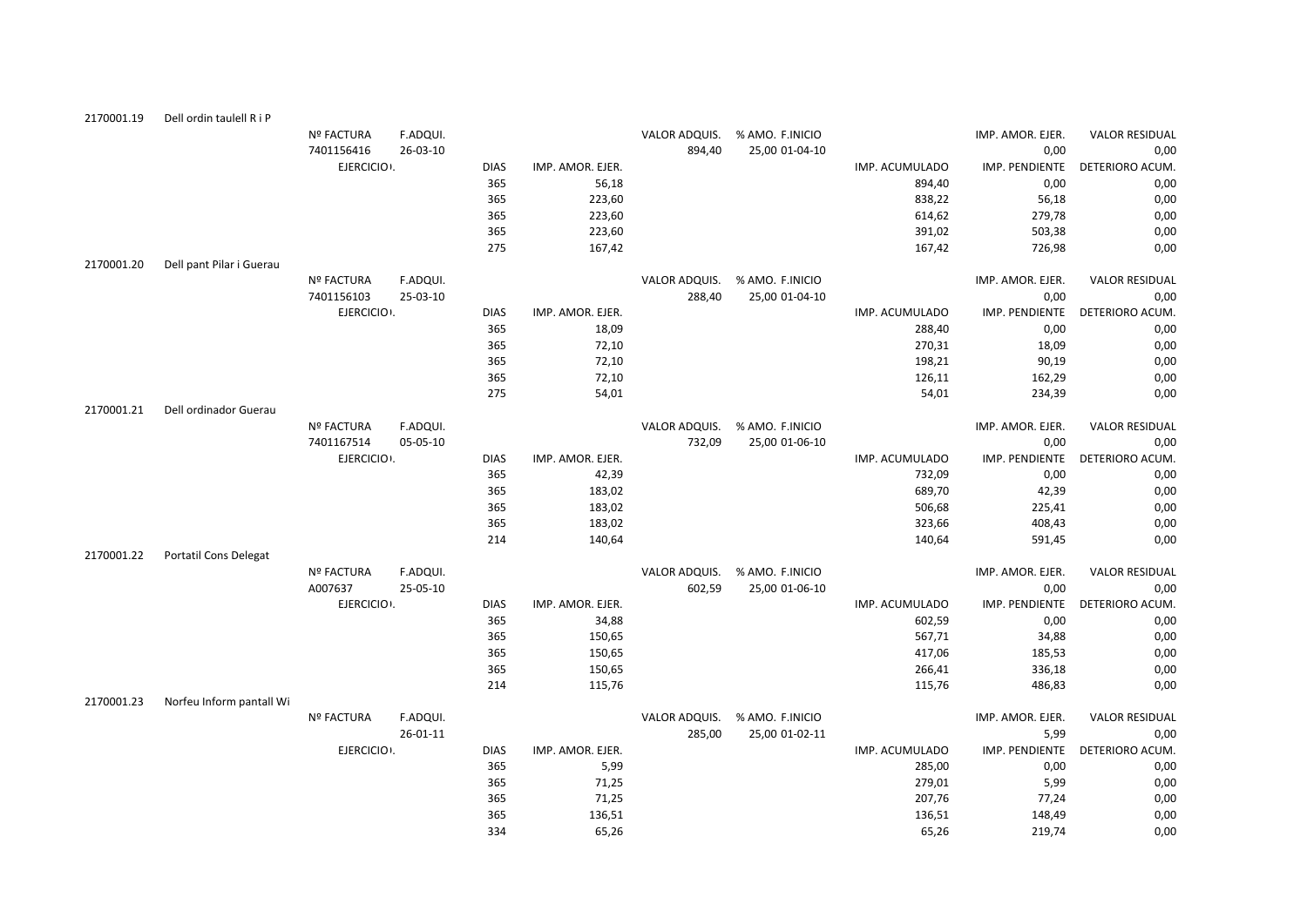| 2170001.24 | Norfeu inf PC Juan i Anna |                   |                |             |                  |               |                 |                |                  |                                |
|------------|---------------------------|-------------------|----------------|-------------|------------------|---------------|-----------------|----------------|------------------|--------------------------------|
|            |                           | <b>Nº FACTURA</b> | F.ADQUI.       |             |                  | VALOR ADQUIS. | % AMO. F.INICIO |                | IMP. AMOR. EJER. | <b>VALOR RESIDUAL</b>          |
|            |                           | 11064             | $01 - 04 - 11$ |             |                  | 740,90        | 25,00 01-05-11  |                | 61,91            | 0,00                           |
|            |                           | EJERCICIO :       |                | <b>DIAS</b> | IMP. AMOR. EJER. |               |                 | IMP. ACUMULADO | IMP. PENDIENTE   | DETERIORO ACUM                 |
|            |                           |                   |                | 365         | 61,91            |               |                 | 740,90         | 0,00             | 0,00                           |
|            |                           |                   |                | 365         | 185,23           |               |                 | 678,99         | 61,91            | 0,00                           |
|            |                           |                   |                | 365         | 185,23           |               |                 | 493,76         | 247,14           | 0,00                           |
|            |                           |                   |                | 365         | 308,53           |               |                 | 308,53         | 432,37           | 0,00                           |
|            |                           |                   |                | 245         | 123,30           |               |                 | 123,30         | 617,60           | 0,00                           |
| 2170001.25 | Norfeu Inf impr HP Guerau |                   |                |             |                  |               |                 |                |                  |                                |
|            |                           | <b>Nº FACTURA</b> | F.ADQUI.       |             |                  | VALOR ADQUIS. | % AMO. F.INICIO |                | IMP. AMOR. EJER. | <b>VALOR RESIDUAL</b>          |
|            |                           |                   | $26 - 01 - 11$ |             |                  | 95,55         | 25,00 01-02-11  |                | 2,02             | 0,00                           |
|            |                           | EJERCICIO :       |                | <b>DIAS</b> | IMP. AMOR. EJER. |               |                 | IMP. ACUMULADO | IMP. PENDIENTE   | DETERIORO ACUM.                |
|            |                           |                   |                | 365         | 2,02             |               |                 | 95,55          | 0,00             | 0,00                           |
|            |                           |                   |                | 365         | 23,89            |               |                 | 93,53          | 2,02             | 0,00                           |
|            |                           |                   |                | 365         | 23,89            |               |                 | 69,64          | 25,91            | 0,00                           |
|            |                           |                   |                | 365         | 45,75            |               |                 | 45,75          | 49,80            | 0,00                           |
|            |                           |                   |                | 334         | 21,86            |               |                 | 21,86          | 73,69            | 0,00                           |
| 2170001.26 | Apple Tablet Guerau       |                   |                |             |                  |               |                 |                |                  |                                |
|            |                           | <b>Nº FACTURA</b> | F.ADQUI.       |             |                  | VALOR ADQUIS. | % AMO. F.INICIO |                | IMP. AMOR. EJER. | <b>VALOR RESIDUAL</b>          |
|            |                           | 4493598070        | 22-11-12       |             |                  | 726,40        | 25,00 01-12-12  |                | 181,60           | 0,00                           |
|            |                           | EJERCICIO .       |                | <b>DIAS</b> | IMP. AMOR. EJER. |               |                 | IMP. ACUMULADO | IMP. PENDIENTE   | DETERIORO ACUM.                |
|            |                           |                   |                | 365         | 181,60           |               |                 | 559,69         | 166,71           | 0,00                           |
|            |                           |                   |                | 365         | 181,60           |               |                 | 378,09         | 348,31           | 0,00                           |
|            |                           |                   |                | 365         | 196,49           |               |                 | 196,49         | 529,91           | 0,00                           |
|            |                           |                   |                | 31          | 14,89            |               |                 | 14,89          | 711,51           | 0,00                           |
| 2170001.27 | DELL DISC DUR SERVIDOR    |                   |                |             |                  |               |                 |                |                  |                                |
|            |                           | <b>Nº FACTURA</b> | F.ADQUI.       |             |                  | VALOR ADQUIS. | % AMO. F.INICIO |                | IMP. AMOR. EJER. | <b>VALOR RESIDUAL</b>          |
|            |                           | 4493598070        | 12-11-13       |             |                  | 359,99        | 25,00 01-12-13  |                | 90,00            | 0,00                           |
|            |                           | EJERCICIO .       |                | <b>DIAS</b> | IMP. AMOR. EJER. |               |                 | IMP. ACUMULADO |                  | IMP. PENDIENTE DETERIORO ACUM. |
|            |                           |                   |                | 365         | 90,00            |               |                 | 187,40         | 172,59           | 0,00                           |
|            |                           |                   |                | 365         | 97,40            |               |                 | 97,40          | 262,59           | 0,00                           |
|            |                           |                   |                | 31          | 7,40             |               |                 | 7,40           | 352,59           | 0,00                           |
| 2170001.28 | Raona Servidor Dell F68   |                   |                |             |                  |               |                 |                |                  |                                |
|            |                           | <b>Nº FACTURA</b> | F.ADQUI.       |             |                  | VALOR ADQUIS. | % AMO. F.INICIO |                | IMP. AMOR. EJER. | <b>VALOR RESIDUAL</b>          |
|            |                           | 68                | 31-01-14       |             |                  | 6.485,35      | 25,00 01-02-14  |                | 1.621,34         | 0,00                           |
|            |                           | EJERCICIO .       |                | <b>DIAS</b> | IMP. AMOR. EJER. |               |                 | IMP. ACUMULADO | IMP. PENDIENTE   | DETERIORO ACUM.                |
|            |                           |                   |                | 365         | 1.621,34         |               |                 | 3.105,70       | 3.379,65         | 0,00                           |
|            |                           |                   |                | 334         | 1.484,36         |               |                 | 1.484,36       | 5.000,99         | 0,00                           |
| 2170001.29 | Norfeu ordinador oficina  |                   |                |             |                  |               |                 |                |                  |                                |
|            |                           | Nº FACTURA        | F.ADQUI.       |             |                  | VALOR ADQUIS. | % AMO. F.INICIO |                | IMP. AMOR. EJER. | <b>VALOR RESIDUAL</b>          |
|            |                           | 14174             | 10-08-14       |             |                  | 465,00        | 25,00 01-09-14  |                | 116,25           | 0,00                           |
|            |                           | EJERCICIO .       |                | <b>DIAS</b> | IMP. AMOR. EJER. |               |                 | IMP. ACUMULADO | IMP. PENDIENTE   | DETERIORO ACUM.                |
|            |                           |                   |                | 365         | 116,25           |               |                 | 154,87         | 310,13           | 0,00                           |
|            |                           |                   |                | 122         | 38,62            |               |                 | 38,62          | 426,38           | 0,00                           |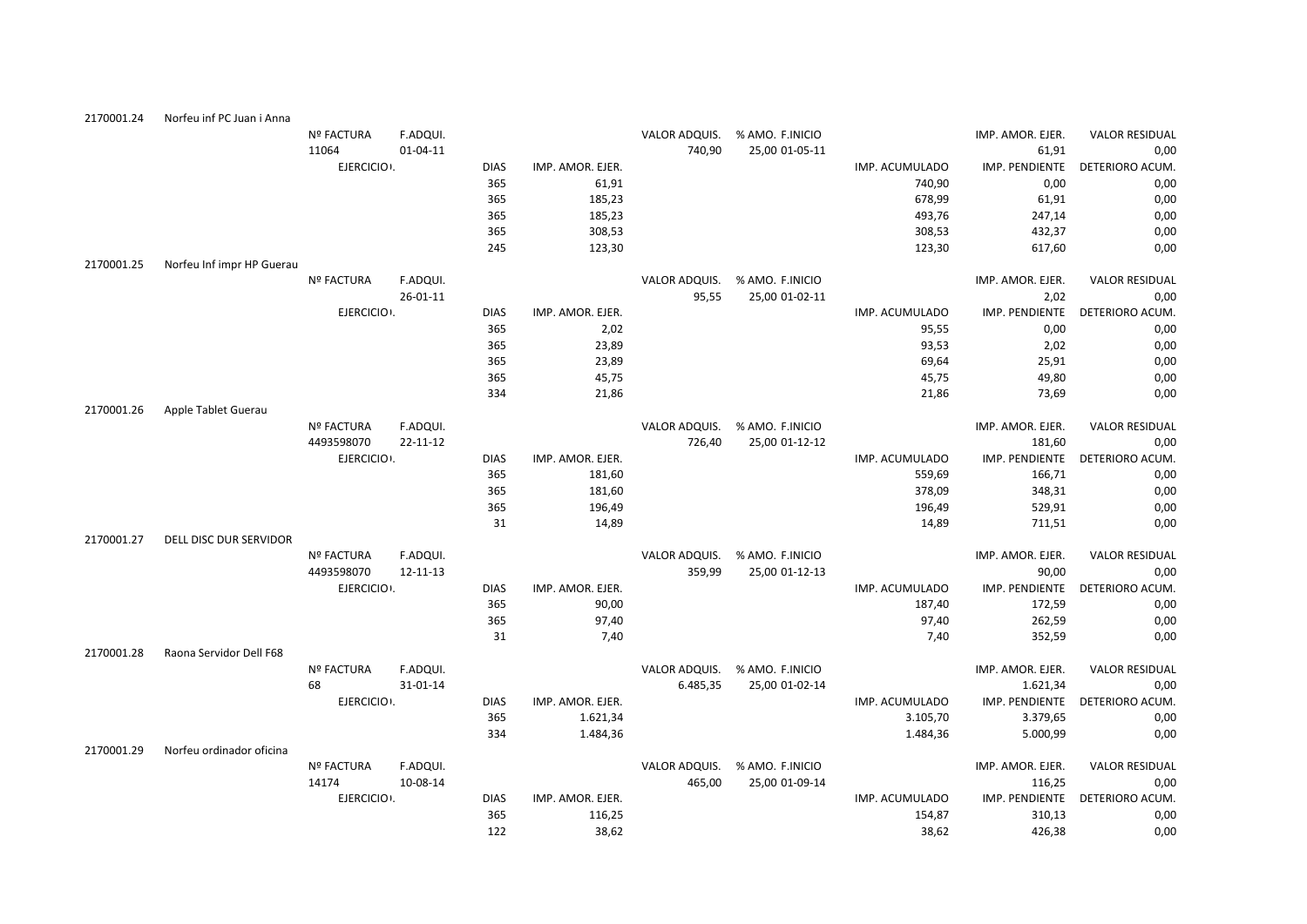| 2170001.30 | Norfeu ordinador oficina      |                          |                      |                    |                  |                         |                               |                         |                           |                         |
|------------|-------------------------------|--------------------------|----------------------|--------------------|------------------|-------------------------|-------------------------------|-------------------------|---------------------------|-------------------------|
|            |                               | <b>Nº FACTURA</b>        | F.ADQUI.             |                    |                  |                         | VALOR ADQUIS. % AMO. F.INICIO |                         | IMP. AMOR. EJER.          | <b>VALOR RESIDUAL</b>   |
|            |                               | 14175                    | 14-08-14             |                    |                  | 443,50                  | 25,00 01-09-14                |                         | 110,88                    | 0,00                    |
|            |                               | EJERCICIO .              |                      | <b>DIAS</b>        | IMP. AMOR. EJER. |                         |                               | IMP. ACUMULADO          | IMP. PENDIENTE            | DETERIORO ACUM.         |
|            |                               |                          |                      | 365                | 110,88           |                         |                               | 147,71                  | 295,79                    | 0,00                    |
|            |                               |                          |                      | 122                | 36,83            |                         |                               | 36,83                   | 406,67                    | 0,00                    |
| 2170001.31 | <b>RAONA E READER</b>         |                          |                      |                    |                  |                         |                               |                         |                           |                         |
|            |                               | <b>Nº FACTURA</b>        | F.ADQUI.             |                    |                  |                         | VALOR ADQUIS. % AMO. F.INICIO |                         | IMP. AMOR. EJER.          | <b>VALOR RESIDUAL</b>   |
|            |                               | 857                      | 31-10-14             |                    |                  | 899,86                  | 25,00 01-11-14                |                         | 224,97                    | 0,00                    |
|            |                               | EJERCICIO :              |                      | <b>DIAS</b>        | IMP. AMOR. EJER. |                         |                               | IMP. ACUMULADO          | IMP. PENDIENTE            | DETERIORO ACUM.         |
|            |                               |                          |                      | 365                | 224,97           |                         |                               | 262,21                  | 637,65                    | 0,00                    |
|            |                               |                          |                      | 61                 | 37,24            |                         |                               | 37,24                   | 862,62                    | 0,00                    |
| 2170001.32 | Norfeu SAI Servidors          |                          |                      |                    |                  |                         |                               |                         |                           |                         |
|            |                               | <b>Nº FACTURA</b>        | F.ADQUI.             |                    |                  | VALOR ADQUIS.           | % AMO. F.INICIO               |                         | IMP. AMOR. EJER.          | <b>VALOR RESIDUAL</b>   |
|            |                               | 14244                    | 28-11-14             |                    |                  | 785,37                  | 25,00 01-09-14                |                         | 196,34                    | 0,00                    |
|            |                               | EJERCICIO .              |                      | <b>DIAS</b>        | IMP. AMOR. EJER. |                         |                               | IMP. ACUMULADO          | IMP. PENDIENTE            | DETERIORO ACUM.         |
|            |                               |                          |                      | 365                | 196,34           |                         |                               | 261,56                  | 523,81                    | 0,00                    |
|            |                               |                          |                      | 122                | 65,22            |                         |                               | 65,22                   | 720,15                    | 0,00                    |
| 2170001.33 | Ofiserveis LaserJet ofici     |                          |                      |                    |                  |                         |                               |                         |                           |                         |
|            |                               | <b>Nº FACTURA</b>        | F.ADQUI.             |                    |                  |                         | VALOR ADQUIS. % AMO. F.INICIO |                         | IMP. AMOR. EJER.          | <b>VALOR RESIDUAL</b>   |
|            |                               | 76                       | 25-02-15             |                    |                  | 1.198,01                | 25,00 01-03-15                |                         | 249,26                    | 0,00                    |
|            |                               | EJERCICIO :              |                      | <b>DIAS</b>        | IMP. AMOR. EJER. |                         |                               | IMP. ACUMULADO          | IMP. PENDIENTE            | DETERIORO ACUM.         |
|            |                               |                          |                      | 306                | 249,26           |                         |                               | 249,26                  | 948,75                    | 0,00                    |
| 2170001.34 | <b>NCS Tablet Sams Galaxy</b> |                          |                      |                    |                  |                         |                               |                         |                           |                         |
|            |                               | <b>Nº FACTURA</b><br>377 | F.ADQUI.<br>11-05-15 |                    |                  | VALOR ADQUIS.<br>411,57 | % AMO. F.INICIO               |                         | IMP. AMOR. EJER.<br>59,88 | <b>VALOR RESIDUAL</b>   |
|            |                               | EJERCICIO .              |                      |                    | IMP. AMOR. EJER. |                         | 25,00 01-06-15                |                         | IMP. PENDIENTE            | 0,00<br>DETERIORO ACUM. |
|            |                               |                          |                      | <b>DIAS</b><br>214 | 59,88            |                         |                               | IMP. ACUMULADO<br>59,88 | 351,69                    | 0,00                    |
| 2170001.35 | Norfeu Inf disc dur sòlid     |                          |                      |                    |                  |                         |                               |                         |                           |                         |
|            |                               | <b>Nº FACTURA</b>        | F.ADQUI.             |                    |                  |                         | VALOR ADQUIS. % AMO. F.INICIO |                         | IMP. AMOR. EJER.          | <b>VALOR RESIDUAL</b>   |
|            |                               | 15223                    | $26 - 12 - 15$       |                    |                  | 346,44                  | 25,00 01-01-16                |                         | 0,00                      | 0,00                    |
|            |                               | EJERCICIO .              |                      | <b>DIAS</b>        | IMP. AMOR. EJER. |                         |                               | IMP. ACUMULADO          | IMP. PENDIENTE            | DETERIORO ACUM.         |
|            |                               |                          |                      | $\Omega$           | 0,00             |                         |                               | 0,00                    | 0,00                      | 0,00                    |
| 2180001.02 | leasing remolc                |                          |                      |                    |                  |                         |                               |                         |                           |                         |
|            |                               | <b>Nº FACTURA</b>        | F.ADQUI.             |                    |                  |                         | VALOR ADQUIS. % AMO. F.INICIO |                         | IMP. AMOR. EJER.          | <b>VALOR RESIDUAL</b>   |
|            |                               |                          | 14-10-04             |                    |                  | 1.005,00                | 16,00 01-11-04                |                         | 0,00                      | 0,00                    |
|            |                               | EJERCICIO .              |                      | <b>DIAS</b>        | IMP. AMOR. EJER. |                         |                               | IMP. ACUMULADO          | IMP. PENDIENTE            | DETERIORO ACUM.         |
|            |                               |                          |                      | 365                | 26,81            |                         |                               | 1.005,00                | 0,00                      | 0,00                    |
|            |                               |                          |                      | 365                | 160,80           |                         |                               | 978,19                  | 26,81                     | 0,00                    |
|            |                               |                          |                      | 365                | 160,80           |                         |                               | 817,39                  | 187,61                    | 0,00                    |
|            |                               |                          |                      | 365                | 656.59           |                         |                               | 656.59                  | 348.41                    | 0.00                    |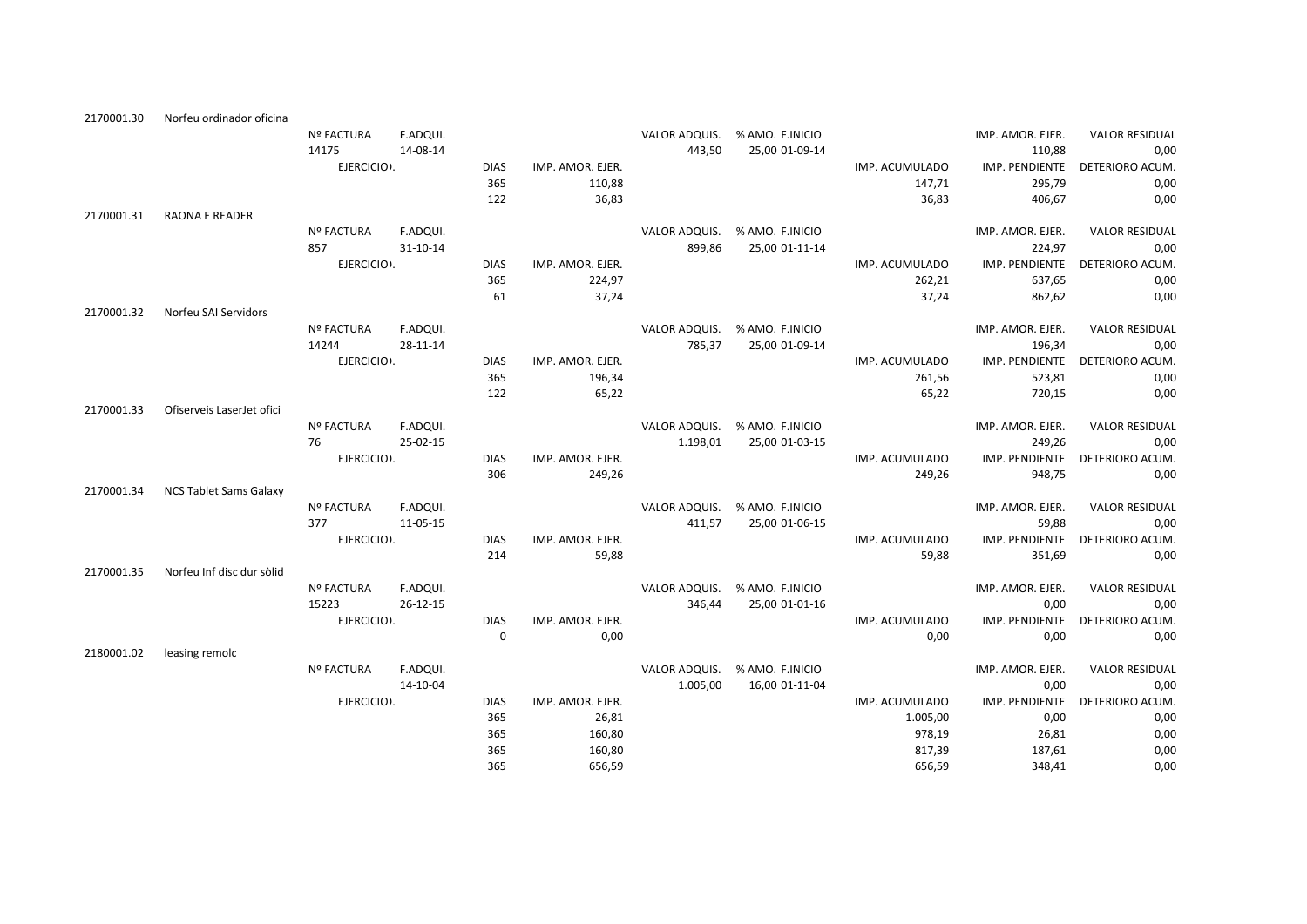| 2180001.07 | Motos Soler bicis Coluer  |                   |          |             |                  |               |                 |                |                  |                       |
|------------|---------------------------|-------------------|----------|-------------|------------------|---------------|-----------------|----------------|------------------|-----------------------|
|            |                           | <b>Nº FACTURA</b> | F.ADQUI. |             |                  | VALOR ADQUIS. | % AMO. F.INICIO |                | IMP. AMOR. EJER. | <b>VALOR RESIDUAL</b> |
|            |                           |                   | 19-05-08 |             |                  | 655,16        | 20,00 01-06-08  |                | 0,00             | 0,00                  |
|            |                           | EJERCICIO .       |          | <b>DIAS</b> | IMP. AMOR. EJER. |               |                 | IMP. ACUMULADO | IMP. PENDIENTE   | DETERIORO ACUM.       |
|            |                           |                   |          | 365         | 54,78            |               |                 | 655,16         | 0,00             | 0,00                  |
|            |                           |                   |          | 365         | 131,03           |               |                 | 600,38         | 54,78            | 0,00                  |
|            |                           |                   |          | 365         | 131,03           |               |                 | 469,35         | 185,81           | 0,00                  |
|            |                           |                   |          | 365         | 131,03           |               |                 | 338,32         | 316,84           | 0,00                  |
|            |                           |                   |          | 365         | 207,29           |               |                 | 207,29         | 447,87           | 0,00                  |
| 2180001.08 | Motos Soler bici elèctric |                   |          |             |                  |               |                 |                |                  |                       |
|            |                           | <b>Nº FACTURA</b> | F.ADQUI. |             |                  | VALOR ADQUIS. | % AMO. F.INICIO |                | IMP. AMOR. EJER. | <b>VALOR RESIDUAL</b> |
|            |                           |                   | 19-05-08 |             |                  | 766,38        | 20,00 01-06-08  |                | 0,00             | 0,00                  |
|            |                           | EJERCICIO .       |          | <b>DIAS</b> | IMP. AMOR. EJER. |               |                 | IMP. ACUMULADO | IMP. PENDIENTE   | DETERIORO ACUM.       |
|            |                           |                   |          | 365         | 64,08            |               |                 | 766,38         | 0,00             | 0,00                  |
|            |                           |                   |          | 365         | 153,28           |               |                 | 702,30         | 64,08            | 0,00                  |
|            |                           |                   |          | 365         | 153,28           |               |                 | 549,02         | 217,36           | 0,00                  |
|            |                           |                   |          | 365         | 153,28           |               |                 | 395,74         | 370,64           | 0,00                  |
|            |                           |                   |          | 365         | 242,46           |               |                 | 242,46         | 523,92           | 0,00                  |
| 2180001.09 | Garatge Sala Fiat Doblo   |                   |          |             |                  |               |                 |                |                  |                       |
|            |                           | <b>Nº FACTURA</b> | F.ADQUI. |             |                  | VALOR ADQUIS. | % AMO. F.INICIO |                | IMP. AMOR. EJER. | <b>VALOR RESIDUAL</b> |
|            |                           | 3433              | 27-02-10 |             |                  | 11.654,75     | 20,00 27-02-10  |                | 362,91           | 0,00                  |
|            |                           | EJERCICIO .       |          | <b>DIAS</b> | IMP. AMOR. EJER. |               |                 | IMP. ACUMULADO | IMP. PENDIENTE   | DETERIORO ACUM.       |
|            |                           |                   |          | 365         | 362,91           |               |                 | 11.654,75      | 0,00             | 0,00                  |
|            |                           |                   |          | 365         | 2.330,95         |               |                 | 11.291,84      | 362,91           | 0,00                  |
|            |                           |                   |          | 365         | 2.330,95         |               |                 | 8.960,89       | 2.693,86         | 0,00                  |
|            |                           |                   |          | 365         | 2.330,95         |               |                 | 6.629,94       | 5.024,81         | 0,00                  |
|            |                           |                   |          | 365         | 2.330,95         |               |                 | 4.298,99       | 7.355,76         | 0,00                  |
|            |                           |                   |          | 308         | 1.968,04         |               |                 | 1.968,04       | 9.686,71         | 0,00                  |
| 2180001.10 | Chevrolet Aveo 1077GXG    |                   |          |             |                  |               |                 |                |                  |                       |
|            |                           | <b>Nº FACTURA</b> | F.ADQUI. |             |                  | VALOR ADQUIS. | % AMO. F.INICIO |                | IMP. AMOR. EJER. | <b>VALOR RESIDUAL</b> |
|            |                           | 10000063          | 21-06-10 |             |                  | 7.443,31      | 20,00 21-06-10  |                | 507,27           | 0,00                  |
|            |                           | EJERCICIO .       |          | <b>DIAS</b> | IMP. AMOR. EJER. |               |                 | IMP. ACUMULADO | IMP. PENDIENTE   | DETERIORO ACUM.       |
|            |                           |                   |          | 365         | 507,27           |               |                 | 7.443,31       | 0,00             | 0,00                  |
|            |                           |                   |          | 365         | 1.488,66         |               |                 | 6.936,04       | 507,27           | 0,00                  |
|            |                           |                   |          | 365         | 1.488,66         |               |                 | 5.447,38       | 1.995,93         | 0,00                  |
|            |                           |                   |          | 365         | 1.488,66         |               |                 | 3.958,72       | 3.484,59         | 0,00                  |
|            |                           |                   |          | 365         | 1.488,66         |               |                 | 2.470,06       | 4.973,25         | 0,00                  |
|            |                           |                   |          | 194         | 981,40           |               |                 | 981,40         | 6.461,91         | 0,00                  |
| 2180001.11 | 2 Bicis Carrefour         |                   |          |             |                  |               |                 |                |                  |                       |
|            |                           | <b>Nº FACTURA</b> | F.ADQUI. |             |                  | VALOR ADQUIS. | % AMO. F.INICIO |                | IMP. AMOR. EJER. | <b>VALOR RESIDUAL</b> |
|            |                           | 120001573         | 11-07-12 |             |                  | 252,54        | 20,00 01-08-12  |                | 50,51            | 0,00                  |
|            |                           | EJERCICIO .       |          | <b>DIAS</b> | IMP. AMOR. EJER. |               |                 | IMP. ACUMULADO | IMP. PENDIENTE   | DETERIORO ACUM.       |
|            |                           |                   |          | 365         | 50,51            |               |                 | 172,51         | 80,03            | 0,00                  |
|            |                           |                   |          | 365         | 50,51            |               |                 | 122,00         | 130,54           | 0,00                  |
|            |                           |                   |          | 365         | 71,49            |               |                 | 71,49          | 181,05           | 0,00                  |
|            |                           |                   |          | 153         | 20,98            |               |                 | 20,98          | 231,56           | 0.00                  |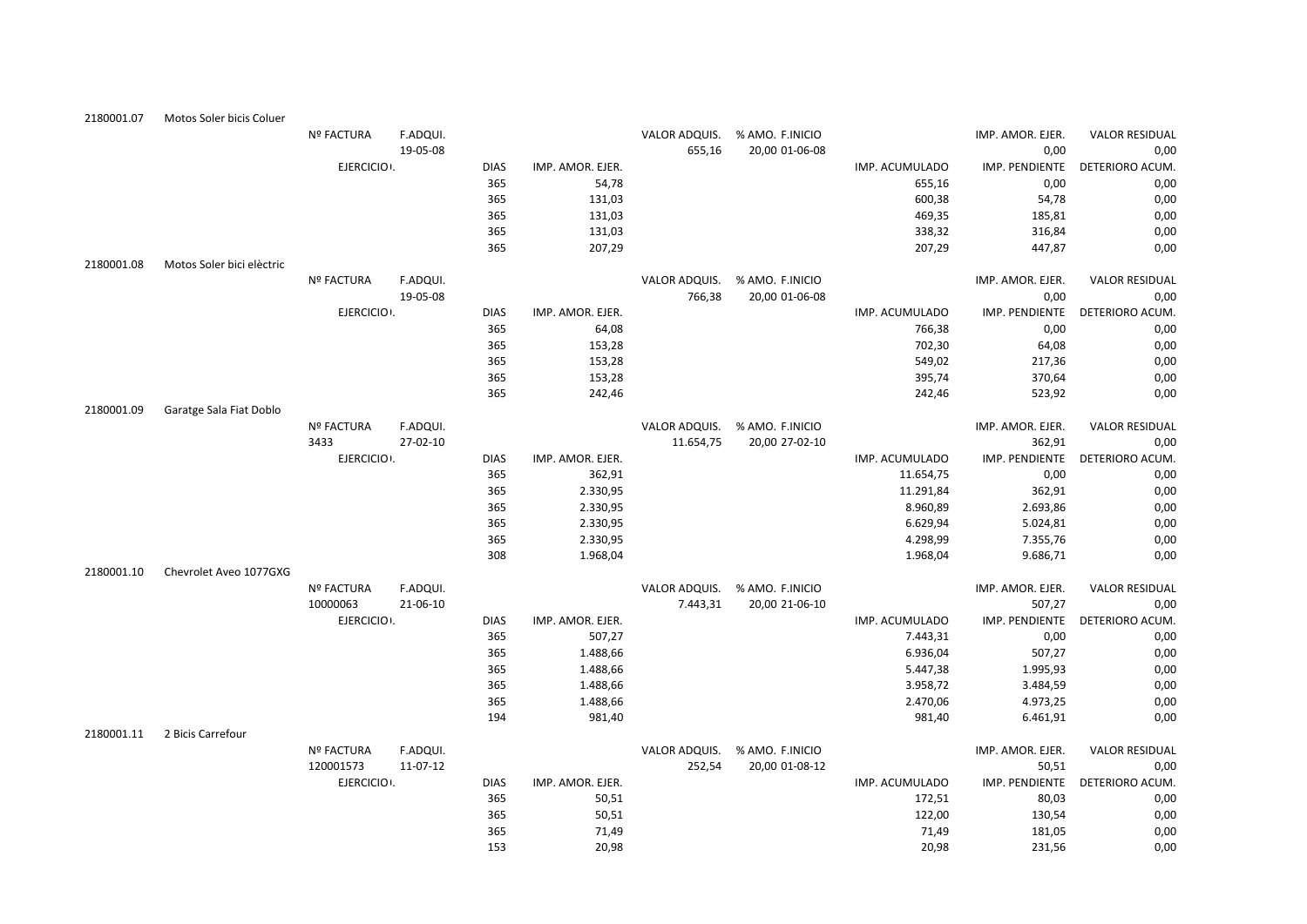| 2180001.12 | Motos Prats SYM 1124JBR   |                   |          |             |                  |               |                               |                |                  |                                |
|------------|---------------------------|-------------------|----------|-------------|------------------|---------------|-------------------------------|----------------|------------------|--------------------------------|
|            |                           | Nº FACTURA        | F.ADQUI. |             |                  |               | VALOR ADQUIS. % AMO. F.INICIO |                | IMP. AMOR. EJER. | <b>VALOR RESIDUAL</b>          |
|            |                           | C112              | 18-12-14 |             |                  | 1.570,25      | 20,00 01-01-15                |                | 314,05           | 0,00                           |
|            |                           | EJERCICIO .       |          | <b>DIAS</b> | IMP. AMOR. EJER. |               |                               | IMP. ACUMULADO |                  | IMP. PENDIENTE DETERIORO ACUM. |
|            |                           |                   |          | 365         | 314,05           |               |                               | 314,05         | 1.256,20         | 0,00                           |
|            |                           |                   |          | $\Omega$    | 0,00             |               |                               | 0,00           | 0,00             | 0,00                           |
| 2180001.13 | Motos Prats SYM 1124JBR   |                   |          |             |                  |               |                               |                |                  |                                |
|            |                           | Nº FACTURA        | F.ADQUI. |             |                  | VALOR ADQUIS. | % AMO. F.INICIO               |                | IMP. AMOR. EJER. | <b>VALOR RESIDUAL</b>          |
|            |                           | C114              | 18-12-14 |             |                  | 1.570,25      | 20,00 01-01-15                |                | 314,05           | 0,00                           |
|            |                           | EJERCICIO .       |          | <b>DIAS</b> | IMP. AMOR. EJER. |               |                               | IMP. ACUMULADO | IMP. PENDIENTE   | DETERIORO ACUM.                |
|            |                           |                   |          | 365         | 314,05           |               |                               | 314,05         | 1.256,20         | 0,00                           |
|            |                           |                   |          | $\mathbf 0$ | 0,00             |               |                               | 0,00           | 0,00             | 0,00                           |
| 2180002.01 | leasing motors embaracion |                   |          |             |                  |               |                               |                |                  |                                |
|            |                           | <b>Nº FACTURA</b> | F.ADQUI. |             |                  | VALOR ADQUIS. | % AMO. F.INICIO               |                | IMP. AMOR. EJER. | <b>VALOR RESIDUAL</b>          |
|            |                           |                   | 10-08-04 |             |                  | 13.028,55     | 16,00 01-09-04                |                | 0,00             | 0,00                           |
|            |                           | EJERCICIO .       |          | <b>DIAS</b> | IMP. AMOR. EJER. |               |                               | IMP. ACUMULADO | IMP. PENDIENTE   | DETERIORO ACUM                 |
|            |                           |                   |          | 365         | 1.910,87         |               |                               | 13.028,55      | 0,00             | 0,00                           |
|            |                           |                   |          | 365         | 11.117,68        |               |                               | 11.117,68      | 1.910,87         | 0,00                           |
| 2180002.02 | Zodiac embarcacions       |                   |          |             |                  |               |                               |                |                  |                                |
|            |                           | <b>Nº FACTURA</b> | F.ADQUI. |             |                  | VALOR ADQUIS. | % AMO. F.INICIO               |                | IMP. AMOR. EJER. | <b>VALOR RESIDUAL</b>          |
|            |                           |                   | 29-07-04 |             |                  | 18.453,00     | 16,00 01-08-04                |                | 0,00             | 0,00                           |
|            |                           | EJERCICIO .       |          | <b>DIAS</b> | IMP. AMOR. EJER. |               |                               | IMP. ACUMULADO | IMP. PENDIENTE   | DETERIORO ACUM                 |
|            |                           |                   |          | 365         | 2.460,40         |               |                               | 18.453,00      | 0,00             | 0,00                           |
|            |                           |                   |          | 365         | 15.992,60        |               |                               | 15.992,60      | 2.460,40         | 0,00                           |
| 2180002.03 | Motonautica Llonch fra221 |                   |          |             |                  |               |                               |                |                  |                                |
|            |                           | Nº FACTURA        | F.ADQUI. |             |                  | VALOR ADQUIS. | % AMO. F.INICIO               |                | IMP. AMOR. EJER. | <b>VALOR RESIDUAL</b>          |
|            |                           |                   | 30-03-05 |             |                  | 931,65        | 16,00 01-04-05                |                | 0,00             | 0,00                           |
|            |                           | EJERCICIO .       |          | <b>DIAS</b> | IMP. AMOR. EJER. |               |                               | IMP. ACUMULADO |                  | IMP. PENDIENTE DETERIORO ACUM. |
|            |                           |                   |          | 365         | 74,56            |               |                               | 931,65         | 0,00             | 0,00                           |
|            |                           |                   |          | 365         | 149,06           |               |                               | 857,09         | 74,56            | 0,00                           |
|            |                           |                   |          | 365         | 708,03           |               |                               | 708,03         | 223,62           | 0,00                           |
| 2180002.04 | Moton LLonch rep motor si |                   |          |             |                  |               |                               |                |                  |                                |
|            |                           | <b>Nº FACTURA</b> | F.ADQUI. |             |                  | VALOR ADQUIS. | % AMO. F.INICIO               |                | IMP. AMOR. EJER. | <b>VALOR RESIDUAL</b>          |
|            |                           |                   | 29-07-09 |             |                  | 7.128,00      | 16,00 01-08-09                |                | 950,40           | 0,00                           |
|            |                           | EJERCICIO :       |          | <b>DIAS</b> | IMP. AMOR. EJER. |               |                               | IMP. ACUMULADO | IMP. PENDIENTE   | DETERIORO ACUM.                |
|            |                           |                   |          | 365         | 950,40           |               |                               | 7.128,00       | 0,00             | 0,00                           |
|            |                           |                   |          | 365         | 1.140,48         |               |                               | 6.177,60       | 950,40           | 0,00                           |
|            |                           |                   |          | 365         | 1.140,48         |               |                               | 5.037,12       | 2.090,88         | 0,00                           |
|            |                           |                   |          | 365         | 1.140,48         |               |                               | 3.896,64       | 3.231,36         | 0,00                           |
|            |                           |                   |          | 365         | 1.140,48         |               |                               | 2.756,16       | 4.371,84         | 0,00                           |
|            |                           |                   |          | 365         | 1.140,48         |               |                               | 1.615,68       | 5.512,32         | 0,00                           |
|            |                           |                   |          | 153         | 475,20           |               |                               | 475,20         | 6.652,80         | 0,00                           |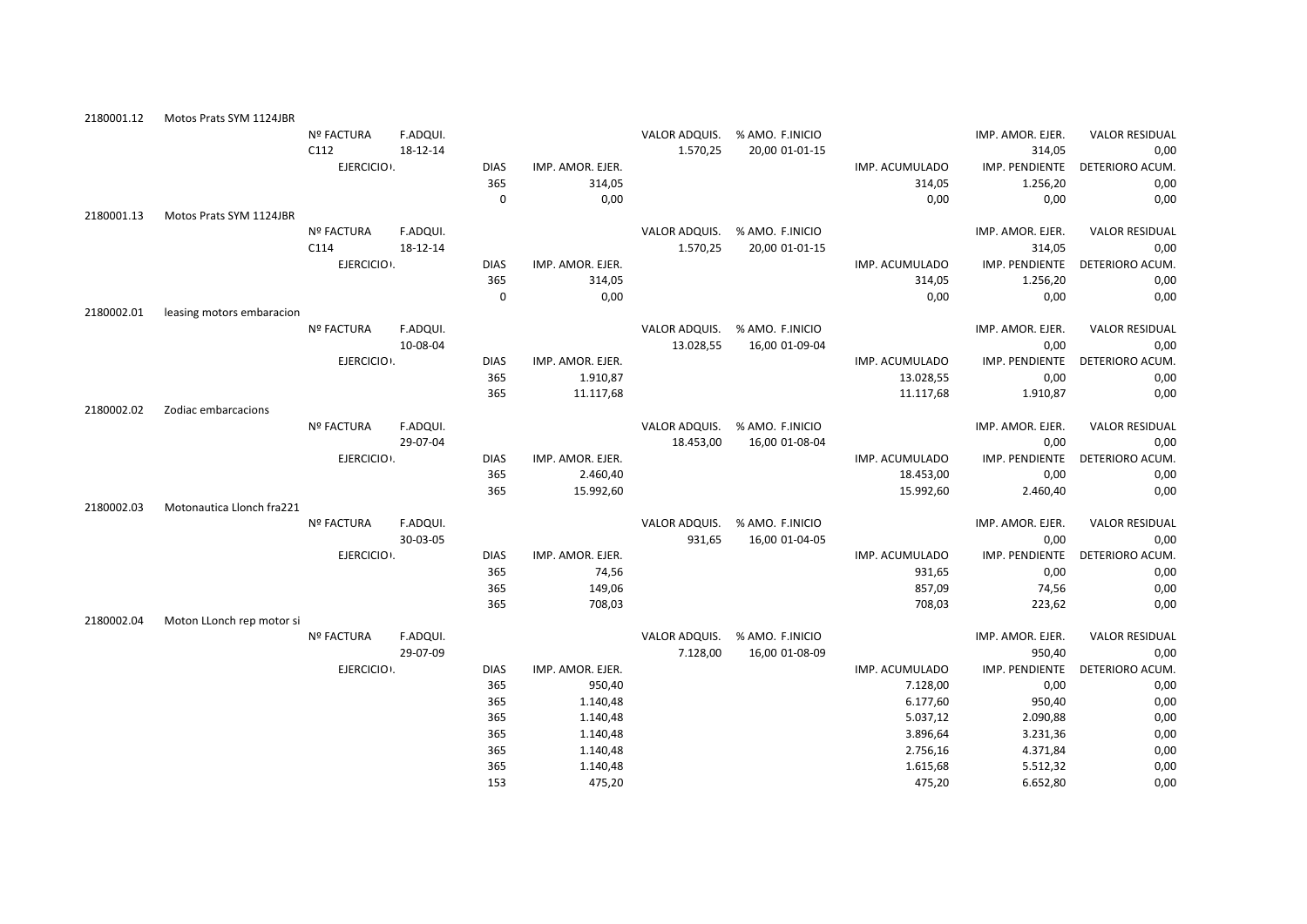|                          | <b>Nº FACTURA</b>                             | F.ADQUI.                                                                                                                                                            |                                                                                                                                                                                     |                                                                                                   |                                                                                                                                  |                                                                                                |                                                                                                                                                                                                                                                                   | IMP. AMOR. EJER.                                                                                                         | <b>VALOR RESIDUAL</b>                                                                                                                                                                                                                                                      |
|--------------------------|-----------------------------------------------|---------------------------------------------------------------------------------------------------------------------------------------------------------------------|-------------------------------------------------------------------------------------------------------------------------------------------------------------------------------------|---------------------------------------------------------------------------------------------------|----------------------------------------------------------------------------------------------------------------------------------|------------------------------------------------------------------------------------------------|-------------------------------------------------------------------------------------------------------------------------------------------------------------------------------------------------------------------------------------------------------------------|--------------------------------------------------------------------------------------------------------------------------|----------------------------------------------------------------------------------------------------------------------------------------------------------------------------------------------------------------------------------------------------------------------------|
|                          |                                               | 25-02-14                                                                                                                                                            |                                                                                                                                                                                     |                                                                                                   | 1.065,09                                                                                                                         | 16,00 01-03-14                                                                                 |                                                                                                                                                                                                                                                                   | 170,41                                                                                                                   | 0,00                                                                                                                                                                                                                                                                       |
|                          |                                               |                                                                                                                                                                     | <b>DIAS</b>                                                                                                                                                                         | IMP. AMOR. EJER.                                                                                  |                                                                                                                                  |                                                                                                | IMP. ACUMULADO                                                                                                                                                                                                                                                    | IMP. PENDIENTE                                                                                                           | DETERIORO ACUM.                                                                                                                                                                                                                                                            |
|                          |                                               |                                                                                                                                                                     |                                                                                                                                                                                     |                                                                                                   |                                                                                                                                  |                                                                                                |                                                                                                                                                                                                                                                                   |                                                                                                                          | 0,00                                                                                                                                                                                                                                                                       |
|                          |                                               |                                                                                                                                                                     |                                                                                                                                                                                     |                                                                                                   |                                                                                                                                  |                                                                                                |                                                                                                                                                                                                                                                                   |                                                                                                                          | 0,00                                                                                                                                                                                                                                                                       |
|                          |                                               |                                                                                                                                                                     |                                                                                                                                                                                     |                                                                                                   |                                                                                                                                  |                                                                                                |                                                                                                                                                                                                                                                                   |                                                                                                                          |                                                                                                                                                                                                                                                                            |
|                          |                                               |                                                                                                                                                                     |                                                                                                                                                                                     |                                                                                                   |                                                                                                                                  |                                                                                                |                                                                                                                                                                                                                                                                   |                                                                                                                          | <b>VALOR RESIDUAL</b>                                                                                                                                                                                                                                                      |
|                          |                                               |                                                                                                                                                                     |                                                                                                                                                                                     |                                                                                                   |                                                                                                                                  |                                                                                                |                                                                                                                                                                                                                                                                   |                                                                                                                          | 0,00                                                                                                                                                                                                                                                                       |
|                          |                                               |                                                                                                                                                                     |                                                                                                                                                                                     |                                                                                                   |                                                                                                                                  |                                                                                                |                                                                                                                                                                                                                                                                   |                                                                                                                          | DETERIORO ACUM.                                                                                                                                                                                                                                                            |
|                          |                                               |                                                                                                                                                                     |                                                                                                                                                                                     |                                                                                                   |                                                                                                                                  |                                                                                                |                                                                                                                                                                                                                                                                   |                                                                                                                          | 0,00                                                                                                                                                                                                                                                                       |
|                          |                                               |                                                                                                                                                                     |                                                                                                                                                                                     |                                                                                                   |                                                                                                                                  |                                                                                                |                                                                                                                                                                                                                                                                   |                                                                                                                          |                                                                                                                                                                                                                                                                            |
|                          |                                               |                                                                                                                                                                     |                                                                                                                                                                                     |                                                                                                   |                                                                                                                                  |                                                                                                |                                                                                                                                                                                                                                                                   |                                                                                                                          | <b>VALOR RESIDUAL</b>                                                                                                                                                                                                                                                      |
|                          |                                               |                                                                                                                                                                     |                                                                                                                                                                                     |                                                                                                   |                                                                                                                                  |                                                                                                |                                                                                                                                                                                                                                                                   |                                                                                                                          | 0,00                                                                                                                                                                                                                                                                       |
|                          |                                               |                                                                                                                                                                     |                                                                                                                                                                                     |                                                                                                   |                                                                                                                                  |                                                                                                |                                                                                                                                                                                                                                                                   |                                                                                                                          |                                                                                                                                                                                                                                                                            |
|                          |                                               |                                                                                                                                                                     |                                                                                                                                                                                     |                                                                                                   |                                                                                                                                  |                                                                                                |                                                                                                                                                                                                                                                                   |                                                                                                                          | DETERIORO ACUM.                                                                                                                                                                                                                                                            |
|                          |                                               |                                                                                                                                                                     |                                                                                                                                                                                     |                                                                                                   |                                                                                                                                  |                                                                                                |                                                                                                                                                                                                                                                                   |                                                                                                                          | 0,00                                                                                                                                                                                                                                                                       |
|                          |                                               |                                                                                                                                                                     |                                                                                                                                                                                     |                                                                                                   |                                                                                                                                  |                                                                                                |                                                                                                                                                                                                                                                                   |                                                                                                                          |                                                                                                                                                                                                                                                                            |
|                          |                                               |                                                                                                                                                                     |                                                                                                                                                                                     |                                                                                                   |                                                                                                                                  |                                                                                                |                                                                                                                                                                                                                                                                   |                                                                                                                          | <b>VALOR RESIDUAL</b>                                                                                                                                                                                                                                                      |
|                          |                                               |                                                                                                                                                                     |                                                                                                                                                                                     |                                                                                                   |                                                                                                                                  |                                                                                                |                                                                                                                                                                                                                                                                   |                                                                                                                          | 0,00                                                                                                                                                                                                                                                                       |
|                          |                                               |                                                                                                                                                                     |                                                                                                                                                                                     |                                                                                                   |                                                                                                                                  |                                                                                                |                                                                                                                                                                                                                                                                   |                                                                                                                          | DETERIORO ACUM.                                                                                                                                                                                                                                                            |
|                          |                                               |                                                                                                                                                                     |                                                                                                                                                                                     |                                                                                                   |                                                                                                                                  |                                                                                                |                                                                                                                                                                                                                                                                   |                                                                                                                          | 0,00                                                                                                                                                                                                                                                                       |
|                          |                                               |                                                                                                                                                                     |                                                                                                                                                                                     |                                                                                                   |                                                                                                                                  |                                                                                                |                                                                                                                                                                                                                                                                   |                                                                                                                          |                                                                                                                                                                                                                                                                            |
|                          |                                               |                                                                                                                                                                     |                                                                                                                                                                                     |                                                                                                   |                                                                                                                                  |                                                                                                |                                                                                                                                                                                                                                                                   |                                                                                                                          | <b>VALOR RESIDUAL</b>                                                                                                                                                                                                                                                      |
|                          |                                               |                                                                                                                                                                     |                                                                                                                                                                                     |                                                                                                   |                                                                                                                                  |                                                                                                |                                                                                                                                                                                                                                                                   |                                                                                                                          | 0,00                                                                                                                                                                                                                                                                       |
|                          |                                               |                                                                                                                                                                     |                                                                                                                                                                                     |                                                                                                   |                                                                                                                                  |                                                                                                |                                                                                                                                                                                                                                                                   |                                                                                                                          | DETERIORO ACUM.                                                                                                                                                                                                                                                            |
|                          |                                               |                                                                                                                                                                     |                                                                                                                                                                                     | 19,20                                                                                             |                                                                                                                                  |                                                                                                | 19,20                                                                                                                                                                                                                                                             | 462,80                                                                                                                   | 0,00                                                                                                                                                                                                                                                                       |
| Ràdio VHF                |                                               |                                                                                                                                                                     |                                                                                                                                                                                     |                                                                                                   |                                                                                                                                  |                                                                                                |                                                                                                                                                                                                                                                                   |                                                                                                                          |                                                                                                                                                                                                                                                                            |
|                          | <b>Nº FACTURA</b>                             |                                                                                                                                                                     |                                                                                                                                                                                     |                                                                                                   |                                                                                                                                  |                                                                                                |                                                                                                                                                                                                                                                                   |                                                                                                                          | <b>VALOR RESIDUAL</b>                                                                                                                                                                                                                                                      |
|                          |                                               | 31-10-70                                                                                                                                                            |                                                                                                                                                                                     |                                                                                                   | 465,00                                                                                                                           | 20,00 30-10-80                                                                                 |                                                                                                                                                                                                                                                                   | 0,00                                                                                                                     | 0,00                                                                                                                                                                                                                                                                       |
| Balissament innov viària |                                               |                                                                                                                                                                     |                                                                                                                                                                                     |                                                                                                   |                                                                                                                                  |                                                                                                |                                                                                                                                                                                                                                                                   |                                                                                                                          |                                                                                                                                                                                                                                                                            |
|                          | <b>Nº FACTURA</b>                             | F.ADQUI.                                                                                                                                                            |                                                                                                                                                                                     |                                                                                                   |                                                                                                                                  |                                                                                                |                                                                                                                                                                                                                                                                   | IMP. AMOR. EJER.                                                                                                         | <b>VALOR RESIDUAL</b>                                                                                                                                                                                                                                                      |
|                          |                                               | 26-06-03                                                                                                                                                            |                                                                                                                                                                                     |                                                                                                   | 818,71                                                                                                                           | 20,00 01-07-03                                                                                 |                                                                                                                                                                                                                                                                   | 0,00                                                                                                                     | 0,00                                                                                                                                                                                                                                                                       |
| Folch caps               |                                               |                                                                                                                                                                     |                                                                                                                                                                                     |                                                                                                   |                                                                                                                                  |                                                                                                |                                                                                                                                                                                                                                                                   |                                                                                                                          |                                                                                                                                                                                                                                                                            |
|                          | <b>Nº FACTURA</b>                             | F.ADQUI.                                                                                                                                                            |                                                                                                                                                                                     |                                                                                                   | VALOR ADQUIS.                                                                                                                    | % AMO. F.INICIO                                                                                |                                                                                                                                                                                                                                                                   | IMP. AMOR. EJER.                                                                                                         | <b>VALOR RESIDUAL</b>                                                                                                                                                                                                                                                      |
|                          |                                               | 28-11-03                                                                                                                                                            |                                                                                                                                                                                     |                                                                                                   | 5.040,52                                                                                                                         | 20,00 01-12-03                                                                                 |                                                                                                                                                                                                                                                                   | 0,00                                                                                                                     | 0,00                                                                                                                                                                                                                                                                       |
| Roses Net container      |                                               |                                                                                                                                                                     |                                                                                                                                                                                     |                                                                                                   |                                                                                                                                  |                                                                                                |                                                                                                                                                                                                                                                                   |                                                                                                                          |                                                                                                                                                                                                                                                                            |
|                          | <b>Nº FACTURA</b>                             | F.ADQUI.                                                                                                                                                            |                                                                                                                                                                                     |                                                                                                   | VALOR ADQUIS.                                                                                                                    | % AMO. F.INICIO                                                                                |                                                                                                                                                                                                                                                                   | IMP. AMOR. EJER.                                                                                                         | <b>VALOR RESIDUAL</b>                                                                                                                                                                                                                                                      |
|                          |                                               | 31-07-03                                                                                                                                                            |                                                                                                                                                                                     |                                                                                                   | 184,89                                                                                                                           | 30,00 01-08-03                                                                                 |                                                                                                                                                                                                                                                                   | 0,00                                                                                                                     | 0,00                                                                                                                                                                                                                                                                       |
|                          |                                               |                                                                                                                                                                     |                                                                                                                                                                                     |                                                                                                   |                                                                                                                                  |                                                                                                |                                                                                                                                                                                                                                                                   |                                                                                                                          |                                                                                                                                                                                                                                                                            |
| S Folch caps             |                                               |                                                                                                                                                                     |                                                                                                                                                                                     |                                                                                                   |                                                                                                                                  |                                                                                                |                                                                                                                                                                                                                                                                   |                                                                                                                          |                                                                                                                                                                                                                                                                            |
|                          | Nº FACTURA                                    | F.ADQUI.                                                                                                                                                            |                                                                                                                                                                                     |                                                                                                   | VALOR ADQUIS.                                                                                                                    | % AMO. F.INICIO                                                                                |                                                                                                                                                                                                                                                                   | IMP. AMOR. EJER.                                                                                                         | <b>VALOR RESIDUAL</b>                                                                                                                                                                                                                                                      |
|                          |                                               | 22-01-04                                                                                                                                                            |                                                                                                                                                                                     |                                                                                                   | 613,40                                                                                                                           | 20,00 01-02-04                                                                                 |                                                                                                                                                                                                                                                                   | 0,00                                                                                                                     | 0,00                                                                                                                                                                                                                                                                       |
|                          | EJERCICIO .                                   |                                                                                                                                                                     | <b>DIAS</b>                                                                                                                                                                         | IMP. AMOR. EJER.                                                                                  |                                                                                                                                  |                                                                                                | IMP. ACUMULADO                                                                                                                                                                                                                                                    | IMP. PENDIENTE                                                                                                           | DETERIORO ACUM.                                                                                                                                                                                                                                                            |
|                          | Zodiac Milpro Escala buss<br>NORTEC VHF LOMAC | MOT. LLONCH LOMAC 730<br><b>Nº FACTURA</b><br>MOT. LLONCH TOLDILLO LOMA<br><b>Nº FACTURA</b><br>MOT. LLONCH COMPLEM LOMAC<br><b>Nº FACTURA</b><br><b>Nº FACTURA</b> | EJERCICIO .<br>F.ADQUI.<br>30-07-15<br>EJERCICIO .<br>F.ADQUI.<br>30-07-15<br>EJERCICIO .<br>F.ADQUI.<br>27-08-15<br>EJERCICIO .<br>F.ADQUI.<br>01-09-15<br>EJERCICIO .<br>F.ADQUI. | 365<br>306<br><b>DIAS</b><br>153<br><b>DIAS</b><br>153<br><b>DIAS</b><br>122<br><b>DIAS</b><br>92 | 170,41<br>141,81<br>IMP. AMOR. EJER.<br>2.370,14<br>IMP. AMOR. EJER.<br>152,58<br>IMP. AMOR. EJER.<br>132,43<br>IMP. AMOR. EJER. | VALOR ADQUIS.<br>35.650,00<br>2.295,00<br>2.491,75<br>VALOR ADQUIS.<br>482,00<br>VALOR ADQUIS. | VALOR ADQUIS. % AMO. F.INICIO<br>% AMO. F.INICIO<br>16,00 01-08-15<br>VALOR ADQUIS. % AMO. F.INICIO<br>16,00 01-08-15<br>VALOR ADQUIS. % AMO. F.INICIO<br>16,00 01-09-15<br>% AMO. F.INICIO<br>16,00 01-10-15<br>% AMO. F.INICIO<br>VALOR ADQUIS. % AMO. F.INICIO | 312,22<br>141,81<br>IMP. ACUMULADO<br>2.370,14<br>IMP. ACUMULADO<br>152,58<br>IMP. ACUMULADO<br>132,43<br>IMP. ACUMULADO | 752,87<br>923,28<br>IMP. AMOR. EJER.<br>2.370,14<br>IMP. PENDIENTE<br>33.279,86<br>IMP. AMOR. EJER.<br>152,58<br>IMP. PENDIENTE<br>2.142,42<br>IMP. AMOR. EJER.<br>132,43<br>IMP. PENDIENTE<br>2.359,32<br>IMP. AMOR. EJER.<br>19,20<br>IMP. PENDIENTE<br>IMP. AMOR. EJER. |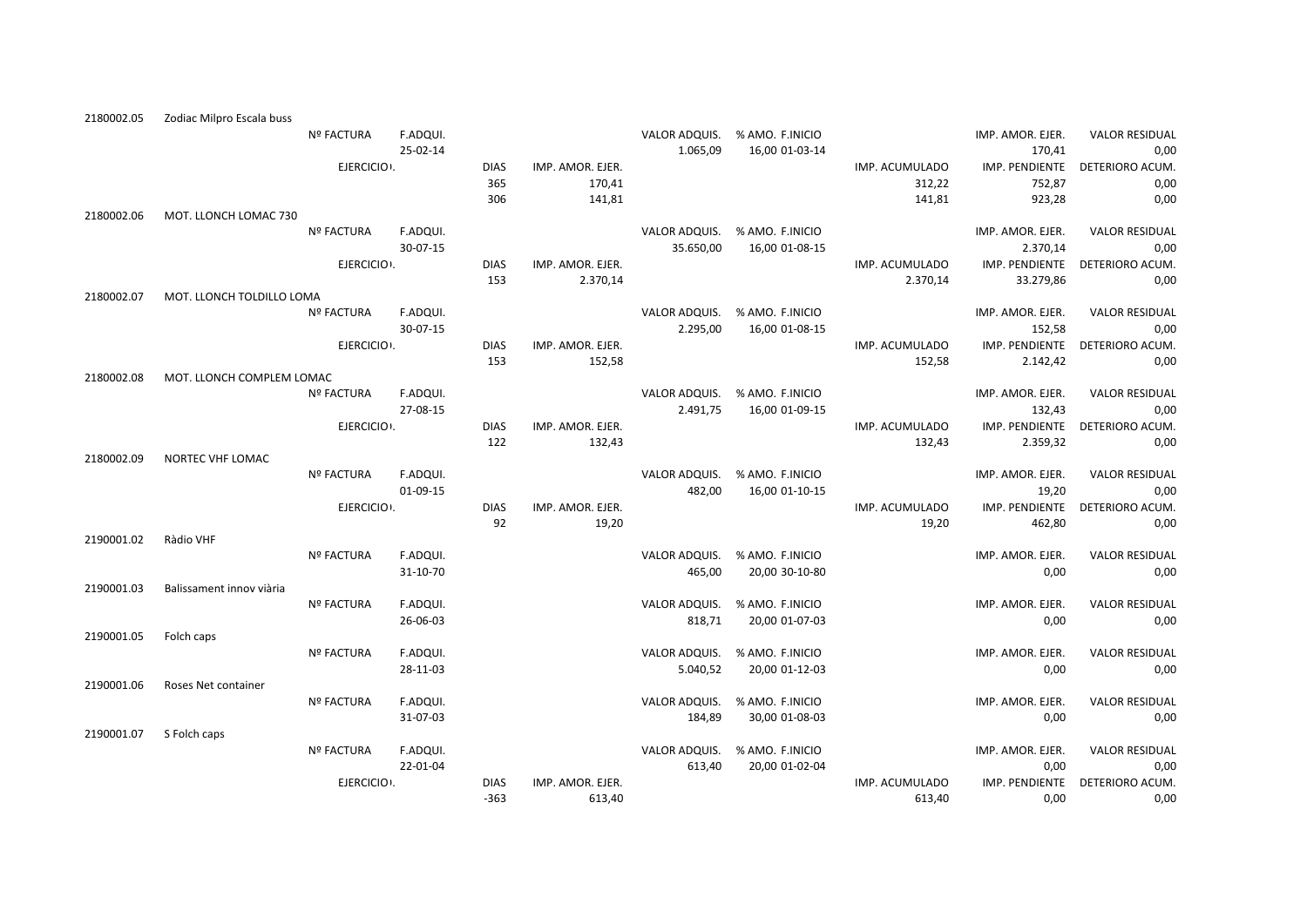| 2190001.08 | Equiport cadenes          |                   |          |             |                  |               |                               |                |                        |                                |
|------------|---------------------------|-------------------|----------|-------------|------------------|---------------|-------------------------------|----------------|------------------------|--------------------------------|
|            |                           | <b>Nº FACTURA</b> | F.ADQUI. |             |                  | VALOR ADQUIS. | % AMO. F.INICIO               |                | IMP. AMOR. EJER.       | <b>VALOR RESIDUAL</b>          |
|            |                           |                   | 26-01-04 |             |                  | 2.509,71      | 20,00 01-02-04                |                | 0,00                   | 0,00                           |
|            |                           | EJERCICIO .       |          | <b>DIAS</b> | IMP. AMOR. EJER. |               |                               | IMP. ACUMULADO |                        | IMP. PENDIENTE DETERIORO ACUM. |
|            |                           |                   |          | $-363$      | 2.509,71         |               |                               | 2.509,71       | 0,00                   | 0,00                           |
| 2190001.09 | Media Markt càmara digita |                   |          |             |                  |               |                               |                |                        |                                |
|            |                           | Nº FACTURA        | F.ADQUI. |             |                  | VALOR ADQUIS. | % AMO. F.INICIO               |                | IMP. AMOR. EJER.       | <b>VALOR RESIDUAL</b>          |
|            |                           |                   | 01-04-04 |             |                  | 214,66        | 20,00 01-05-04                |                | 0,00                   | 0,00                           |
|            |                           | EJERCICIO .       |          | <b>DIAS</b> | IMP. AMOR. EJER. |               |                               | IMP. ACUMULADO | IMP. PENDIENTE         | DETERIORO ACUM.                |
|            |                           |                   |          | $-363$      | 214,66           |               |                               | 214,66         | 0,00                   | 0,00                           |
| 2190001.10 | Rosersa Motor Honda       |                   |          |             |                  |               |                               |                |                        |                                |
|            |                           | Nº FACTURA        | F.ADQUI. |             |                  | VALOR ADQUIS. | % AMO. F.INICIO               |                | IMP. AMOR. EJER.       | <b>VALOR RESIDUAL</b>          |
|            |                           |                   | 20-05-04 |             |                  | 1.232,55      | 20,00 01-06-04                |                | 0,00                   | 0,00                           |
|            |                           | EJERCICIO .       |          | <b>DIAS</b> | IMP. AMOR. EJER. |               |                               | IMP. ACUMULADO | IMP. PENDIENTE         | DETERIORO ACUM.                |
| 2190001.11 | Atlantida Aro màstil      |                   |          | $-363$      | 1.232,55         |               |                               | 1.232,55       | 0,00                   | 0,00                           |
|            |                           | <b>Nº FACTURA</b> | F.ADQUI. |             |                  | VALOR ADQUIS. | % AMO. F.INICIO               |                | IMP. AMOR. EJER.       | <b>VALOR RESIDUAL</b>          |
|            |                           |                   | 14-06-04 |             |                  | 440,58        | 20,00 01-07-04                |                | 0,00                   | 0,00                           |
|            |                           | EJERCICIO .       |          | <b>DIAS</b> | IMP. AMOR. EJER. |               |                               | IMP. ACUMULADO | IMP. PENDIENTE         | DETERIORO ACUM.                |
|            |                           |                   |          | $-363$      | 440,58           |               |                               | 440,58         | 0,00                   | 0,00                           |
| 2190001.12 | SALVADOR FOLCH            |                   |          |             |                  |               |                               |                |                        |                                |
|            |                           | <b>Nº FACTURA</b> | F.ADQUI. |             |                  |               | VALOR ADQUIS. % AMO. F.INICIO |                | IMP. AMOR. EJER.       | <b>VALOR RESIDUAL</b>          |
|            |                           |                   | 12-07-04 |             |                  | 148,00        | 20,00 01-08-04                |                | 0,00                   | 0,00                           |
|            |                           | EJERCICIO .       |          | <b>DIAS</b> | IMP. AMOR. EJER. |               |                               | IMP. ACUMULADO | IMP. PENDIENTE         | DETERIORO ACUM.                |
|            |                           |                   |          | $-363$      | 148,00           |               |                               | 148,00         | 0,00                   | 0,00                           |
| 2190001.13 | SAIGA comptador           |                   |          |             |                  |               |                               |                |                        |                                |
|            |                           | Nº FACTURA        | F.ADQUI. |             |                  | VALOR ADOUIS. | % AMO. F.INICIO               |                | IMP. AMOR. EJER.       | <b>VALOR RESIDUAL</b>          |
|            |                           |                   | 12-07-04 |             |                  | 465,35        | 20,00 01-08-04                |                | 0,00                   | 0,00                           |
|            |                           | EJERCICIO .       |          | <b>DIAS</b> | IMP. AMOR. EJER. |               |                               | IMP. ACUMULADO |                        | IMP. PENDIENTE DETERIORO ACUM. |
|            |                           |                   |          | $-363$      | 465,35           |               |                               | 465,35         | 0,00                   | 0,00                           |
| 2190001.14 | Rosersa jardineria        |                   |          |             |                  |               |                               |                |                        |                                |
|            |                           | <b>Nº FACTURA</b> | F.ADQUI. |             |                  | VALOR ADQUIS. | % AMO. F.INICIO               |                | IMP. AMOR. EJER.       | <b>VALOR RESIDUAL</b>          |
|            |                           |                   | 20-07-04 |             |                  | 20.267,49     | 20,00 01-08-04                |                | 0,00                   | 0,00                           |
|            |                           | EJERCICIO .       |          | <b>DIAS</b> | IMP. AMOR. EJER. |               |                               | IMP. ACUMULADO |                        | IMP. PENDIENTE DETERIORO ACUM. |
|            |                           |                   |          | $-363$      | 20.267,49        |               |                               | 20.267,49      | 0,00                   | 0,00                           |
| 2190001.15 | Rosersa jardineria        |                   |          |             |                  |               |                               |                |                        |                                |
|            |                           | Nº FACTURA        | F.ADQUI. |             |                  | VALOR ADQUIS. | % AMO. F.INICIO               |                | IMP. AMOR. EJER.       | <b>VALOR RESIDUAL</b>          |
|            |                           |                   | 20-07-04 |             |                  | 9.979,46      | 20,00 01-08-04                |                | 0,00                   | 0,00                           |
|            |                           | EJERCICIO I.      |          | <b>DIAS</b> | IMP. AMOR. EJER. |               |                               | IMP. ACUMULADO |                        | IMP. PENDIENTE DETERIORO ACUM. |
|            |                           |                   |          | $-363$      | 9.979,46         |               |                               | 9.979,46       | 0.00                   | 0,00                           |
| 2190001.17 | Ortopèdia Martinez Roca   |                   |          |             |                  |               |                               |                |                        |                                |
|            |                           | <b>Nº FACTURA</b> | F.ADQUI. |             |                  |               | VALOR ADQUIS. % AMO. F.INICIO |                | IMP. AMOR. EJER.       | <b>VALOR RESIDUAL</b>          |
|            |                           | EJERCICIO .       | 04-08-04 | <b>DIAS</b> | IMP. AMOR. EJER. | 583,91        | 20,00 01-09-04                | IMP. ACUMULADO | 0,00<br>IMP. PENDIENTE | 0,00<br>DETERIORO ACUM.        |
|            |                           |                   |          | $-363$      | 583,91           |               |                               | 583,91         | 0,00                   | 0,00                           |
|            |                           |                   |          |             |                  |               |                               |                |                        |                                |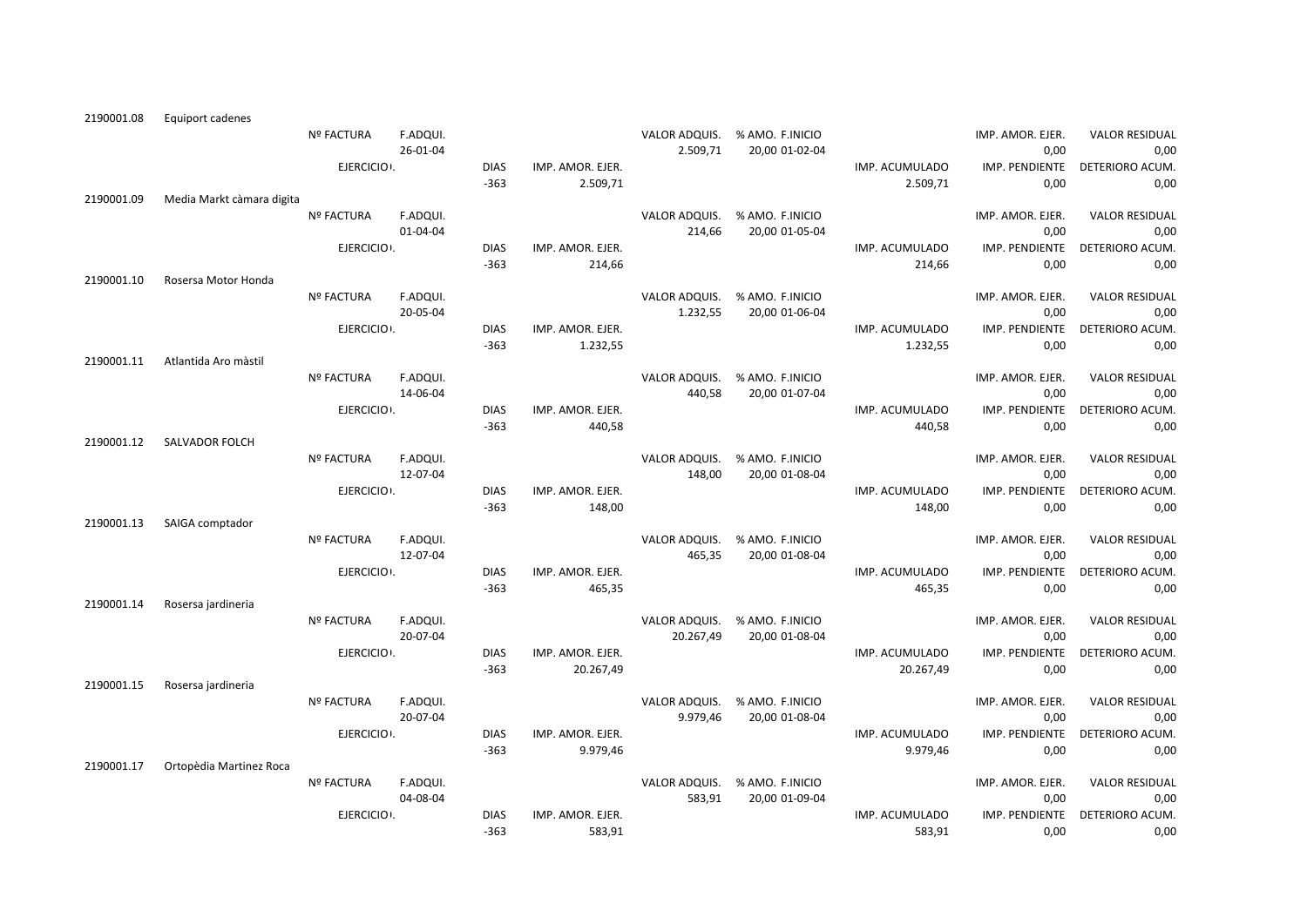| Nº FACTURA<br>F.ADQUI.<br>VALOR ADQUIS.<br>% AMO. F.INICIO<br>IMP. AMOR. EJER.<br><b>VALOR RESIDUAL</b><br>08-09-04<br>370,00<br>20,00 01-10-04<br>0,00<br>IMP. PENDIENTE<br>EJERCICIO .<br><b>DIAS</b><br>IMP. AMOR. EJER.<br>IMP. ACUMULADO<br>DETERIORO ACUM.<br>$-363$<br>0,00<br>370,00<br>370,00<br>2190001.19<br>Accastillage<br><b>Nº FACTURA</b><br>F.ADQUI.<br>VALOR ADQUIS.<br>% AMO. F.INICIO<br>IMP. AMOR. EJER.<br><b>VALOR RESIDUAL</b><br>8,62<br>$01 - 10 - 04$<br>20,00 01-11-04<br>0,00<br>EJERCICIO .<br><b>DIAS</b><br>IMP. PENDIENTE<br>IMP. AMOR. EJER.<br>IMP. ACUMULADO<br>DETERIORO ACUM.<br>8,62<br>$-363$<br>8,62<br>0,00<br>2190001.20<br>Accastillage<br>Nº FACTURA<br>F.ADQUI.<br>VALOR ADQUIS.<br>IMP. AMOR. EJER.<br><b>VALOR RESIDUAL</b><br>% AMO. F.INICIO<br>$01 - 10 - 04$<br>18,53<br>0,00<br>20,00 01-11-04<br>EJERCICIO .<br><b>DIAS</b><br>IMP. AMOR. EJER.<br>IMP. PENDIENTE<br>DETERIORO ACUM.<br>IMP. ACUMULADO<br>$-363$<br>18,53<br>18,53<br>0,00<br>2190001.21<br>Intronic barreres suport<br>F.ADQUI.<br>VALOR ADQUIS.<br>IMP. AMOR. EJER.<br>Nº FACTURA<br>% AMO. F.INICIO<br><b>VALOR RESIDUAL</b><br>20-10-04<br>93,36<br>20,00 01-11-04<br>0,00<br>EJERCICIO :<br>IMP. AMOR. EJER.<br>IMP. PENDIENTE<br><b>DIAS</b><br>IMP. ACUMULADO<br>DETERIORO ACUM.<br>$-363$<br>93,36<br>0,00<br>93,36<br>2190001.22<br>Intronic rampa canderlero<br>F.ADQUI.<br>VALOR ADQUIS.<br>IMP. AMOR. EJER.<br><b>VALOR RESIDUAL</b><br>Nº FACTURA<br>% AMO. F.INICIO<br>20-10-04<br>126,61<br>0,00<br>20,00 01-11-04<br>EJERCICIO :<br><b>DIAS</b><br>IMP. AMOR. EJER.<br>IMP. PENDIENTE<br>DETERIORO ACUM.<br>IMP. ACUMULADO<br>$-363$<br>126,61<br>0,00<br>126,61<br>2190001.23<br>Intronic suport boia<br>F.ADQUI.<br>VALOR ADQUIS.<br>IMP. AMOR. EJER.<br><b>VALOR RESIDUAL</b><br><b>Nº FACTURA</b><br>% AMO. F.INICIO<br>20-10-04<br>142,70<br>0,00<br>20,00 01-11-04<br>EJERCICIO .<br><b>DIAS</b><br>IMP. AMOR. EJER.<br>IMP. PENDIENTE<br>IMP. ACUMULADO<br>DETERIORO ACUM.<br>$-363$<br>0,00 |
|-------------------------------------------------------------------------------------------------------------------------------------------------------------------------------------------------------------------------------------------------------------------------------------------------------------------------------------------------------------------------------------------------------------------------------------------------------------------------------------------------------------------------------------------------------------------------------------------------------------------------------------------------------------------------------------------------------------------------------------------------------------------------------------------------------------------------------------------------------------------------------------------------------------------------------------------------------------------------------------------------------------------------------------------------------------------------------------------------------------------------------------------------------------------------------------------------------------------------------------------------------------------------------------------------------------------------------------------------------------------------------------------------------------------------------------------------------------------------------------------------------------------------------------------------------------------------------------------------------------------------------------------------------------------------------------------------------------------------------------------------------------------------------------------------------------------------------------------------------------------------------------------------------------------------------------------------------------------------------------------------------------------------------------------|
|                                                                                                                                                                                                                                                                                                                                                                                                                                                                                                                                                                                                                                                                                                                                                                                                                                                                                                                                                                                                                                                                                                                                                                                                                                                                                                                                                                                                                                                                                                                                                                                                                                                                                                                                                                                                                                                                                                                                                                                                                                           |
|                                                                                                                                                                                                                                                                                                                                                                                                                                                                                                                                                                                                                                                                                                                                                                                                                                                                                                                                                                                                                                                                                                                                                                                                                                                                                                                                                                                                                                                                                                                                                                                                                                                                                                                                                                                                                                                                                                                                                                                                                                           |
|                                                                                                                                                                                                                                                                                                                                                                                                                                                                                                                                                                                                                                                                                                                                                                                                                                                                                                                                                                                                                                                                                                                                                                                                                                                                                                                                                                                                                                                                                                                                                                                                                                                                                                                                                                                                                                                                                                                                                                                                                                           |
|                                                                                                                                                                                                                                                                                                                                                                                                                                                                                                                                                                                                                                                                                                                                                                                                                                                                                                                                                                                                                                                                                                                                                                                                                                                                                                                                                                                                                                                                                                                                                                                                                                                                                                                                                                                                                                                                                                                                                                                                                                           |
|                                                                                                                                                                                                                                                                                                                                                                                                                                                                                                                                                                                                                                                                                                                                                                                                                                                                                                                                                                                                                                                                                                                                                                                                                                                                                                                                                                                                                                                                                                                                                                                                                                                                                                                                                                                                                                                                                                                                                                                                                                           |
|                                                                                                                                                                                                                                                                                                                                                                                                                                                                                                                                                                                                                                                                                                                                                                                                                                                                                                                                                                                                                                                                                                                                                                                                                                                                                                                                                                                                                                                                                                                                                                                                                                                                                                                                                                                                                                                                                                                                                                                                                                           |
|                                                                                                                                                                                                                                                                                                                                                                                                                                                                                                                                                                                                                                                                                                                                                                                                                                                                                                                                                                                                                                                                                                                                                                                                                                                                                                                                                                                                                                                                                                                                                                                                                                                                                                                                                                                                                                                                                                                                                                                                                                           |
|                                                                                                                                                                                                                                                                                                                                                                                                                                                                                                                                                                                                                                                                                                                                                                                                                                                                                                                                                                                                                                                                                                                                                                                                                                                                                                                                                                                                                                                                                                                                                                                                                                                                                                                                                                                                                                                                                                                                                                                                                                           |
|                                                                                                                                                                                                                                                                                                                                                                                                                                                                                                                                                                                                                                                                                                                                                                                                                                                                                                                                                                                                                                                                                                                                                                                                                                                                                                                                                                                                                                                                                                                                                                                                                                                                                                                                                                                                                                                                                                                                                                                                                                           |
|                                                                                                                                                                                                                                                                                                                                                                                                                                                                                                                                                                                                                                                                                                                                                                                                                                                                                                                                                                                                                                                                                                                                                                                                                                                                                                                                                                                                                                                                                                                                                                                                                                                                                                                                                                                                                                                                                                                                                                                                                                           |
|                                                                                                                                                                                                                                                                                                                                                                                                                                                                                                                                                                                                                                                                                                                                                                                                                                                                                                                                                                                                                                                                                                                                                                                                                                                                                                                                                                                                                                                                                                                                                                                                                                                                                                                                                                                                                                                                                                                                                                                                                                           |
|                                                                                                                                                                                                                                                                                                                                                                                                                                                                                                                                                                                                                                                                                                                                                                                                                                                                                                                                                                                                                                                                                                                                                                                                                                                                                                                                                                                                                                                                                                                                                                                                                                                                                                                                                                                                                                                                                                                                                                                                                                           |
|                                                                                                                                                                                                                                                                                                                                                                                                                                                                                                                                                                                                                                                                                                                                                                                                                                                                                                                                                                                                                                                                                                                                                                                                                                                                                                                                                                                                                                                                                                                                                                                                                                                                                                                                                                                                                                                                                                                                                                                                                                           |
|                                                                                                                                                                                                                                                                                                                                                                                                                                                                                                                                                                                                                                                                                                                                                                                                                                                                                                                                                                                                                                                                                                                                                                                                                                                                                                                                                                                                                                                                                                                                                                                                                                                                                                                                                                                                                                                                                                                                                                                                                                           |
|                                                                                                                                                                                                                                                                                                                                                                                                                                                                                                                                                                                                                                                                                                                                                                                                                                                                                                                                                                                                                                                                                                                                                                                                                                                                                                                                                                                                                                                                                                                                                                                                                                                                                                                                                                                                                                                                                                                                                                                                                                           |
|                                                                                                                                                                                                                                                                                                                                                                                                                                                                                                                                                                                                                                                                                                                                                                                                                                                                                                                                                                                                                                                                                                                                                                                                                                                                                                                                                                                                                                                                                                                                                                                                                                                                                                                                                                                                                                                                                                                                                                                                                                           |
|                                                                                                                                                                                                                                                                                                                                                                                                                                                                                                                                                                                                                                                                                                                                                                                                                                                                                                                                                                                                                                                                                                                                                                                                                                                                                                                                                                                                                                                                                                                                                                                                                                                                                                                                                                                                                                                                                                                                                                                                                                           |
|                                                                                                                                                                                                                                                                                                                                                                                                                                                                                                                                                                                                                                                                                                                                                                                                                                                                                                                                                                                                                                                                                                                                                                                                                                                                                                                                                                                                                                                                                                                                                                                                                                                                                                                                                                                                                                                                                                                                                                                                                                           |
|                                                                                                                                                                                                                                                                                                                                                                                                                                                                                                                                                                                                                                                                                                                                                                                                                                                                                                                                                                                                                                                                                                                                                                                                                                                                                                                                                                                                                                                                                                                                                                                                                                                                                                                                                                                                                                                                                                                                                                                                                                           |
|                                                                                                                                                                                                                                                                                                                                                                                                                                                                                                                                                                                                                                                                                                                                                                                                                                                                                                                                                                                                                                                                                                                                                                                                                                                                                                                                                                                                                                                                                                                                                                                                                                                                                                                                                                                                                                                                                                                                                                                                                                           |
|                                                                                                                                                                                                                                                                                                                                                                                                                                                                                                                                                                                                                                                                                                                                                                                                                                                                                                                                                                                                                                                                                                                                                                                                                                                                                                                                                                                                                                                                                                                                                                                                                                                                                                                                                                                                                                                                                                                                                                                                                                           |
|                                                                                                                                                                                                                                                                                                                                                                                                                                                                                                                                                                                                                                                                                                                                                                                                                                                                                                                                                                                                                                                                                                                                                                                                                                                                                                                                                                                                                                                                                                                                                                                                                                                                                                                                                                                                                                                                                                                                                                                                                                           |
|                                                                                                                                                                                                                                                                                                                                                                                                                                                                                                                                                                                                                                                                                                                                                                                                                                                                                                                                                                                                                                                                                                                                                                                                                                                                                                                                                                                                                                                                                                                                                                                                                                                                                                                                                                                                                                                                                                                                                                                                                                           |
|                                                                                                                                                                                                                                                                                                                                                                                                                                                                                                                                                                                                                                                                                                                                                                                                                                                                                                                                                                                                                                                                                                                                                                                                                                                                                                                                                                                                                                                                                                                                                                                                                                                                                                                                                                                                                                                                                                                                                                                                                                           |
|                                                                                                                                                                                                                                                                                                                                                                                                                                                                                                                                                                                                                                                                                                                                                                                                                                                                                                                                                                                                                                                                                                                                                                                                                                                                                                                                                                                                                                                                                                                                                                                                                                                                                                                                                                                                                                                                                                                                                                                                                                           |
|                                                                                                                                                                                                                                                                                                                                                                                                                                                                                                                                                                                                                                                                                                                                                                                                                                                                                                                                                                                                                                                                                                                                                                                                                                                                                                                                                                                                                                                                                                                                                                                                                                                                                                                                                                                                                                                                                                                                                                                                                                           |
|                                                                                                                                                                                                                                                                                                                                                                                                                                                                                                                                                                                                                                                                                                                                                                                                                                                                                                                                                                                                                                                                                                                                                                                                                                                                                                                                                                                                                                                                                                                                                                                                                                                                                                                                                                                                                                                                                                                                                                                                                                           |
|                                                                                                                                                                                                                                                                                                                                                                                                                                                                                                                                                                                                                                                                                                                                                                                                                                                                                                                                                                                                                                                                                                                                                                                                                                                                                                                                                                                                                                                                                                                                                                                                                                                                                                                                                                                                                                                                                                                                                                                                                                           |
|                                                                                                                                                                                                                                                                                                                                                                                                                                                                                                                                                                                                                                                                                                                                                                                                                                                                                                                                                                                                                                                                                                                                                                                                                                                                                                                                                                                                                                                                                                                                                                                                                                                                                                                                                                                                                                                                                                                                                                                                                                           |
|                                                                                                                                                                                                                                                                                                                                                                                                                                                                                                                                                                                                                                                                                                                                                                                                                                                                                                                                                                                                                                                                                                                                                                                                                                                                                                                                                                                                                                                                                                                                                                                                                                                                                                                                                                                                                                                                                                                                                                                                                                           |
| 142,70<br>142,70                                                                                                                                                                                                                                                                                                                                                                                                                                                                                                                                                                                                                                                                                                                                                                                                                                                                                                                                                                                                                                                                                                                                                                                                                                                                                                                                                                                                                                                                                                                                                                                                                                                                                                                                                                                                                                                                                                                                                                                                                          |
| Accastillage<br>2190001.24                                                                                                                                                                                                                                                                                                                                                                                                                                                                                                                                                                                                                                                                                                                                                                                                                                                                                                                                                                                                                                                                                                                                                                                                                                                                                                                                                                                                                                                                                                                                                                                                                                                                                                                                                                                                                                                                                                                                                                                                                |
| Nº FACTURA<br>F.ADQUI.<br>VALOR ADQUIS.<br>% AMO. F.INICIO<br>IMP. AMOR. EJER.<br><b>VALOR RESIDUAL</b>                                                                                                                                                                                                                                                                                                                                                                                                                                                                                                                                                                                                                                                                                                                                                                                                                                                                                                                                                                                                                                                                                                                                                                                                                                                                                                                                                                                                                                                                                                                                                                                                                                                                                                                                                                                                                                                                                                                                   |
| 29-10-04<br>224,14<br>20,00 01-11-04<br>0,00                                                                                                                                                                                                                                                                                                                                                                                                                                                                                                                                                                                                                                                                                                                                                                                                                                                                                                                                                                                                                                                                                                                                                                                                                                                                                                                                                                                                                                                                                                                                                                                                                                                                                                                                                                                                                                                                                                                                                                                              |
|                                                                                                                                                                                                                                                                                                                                                                                                                                                                                                                                                                                                                                                                                                                                                                                                                                                                                                                                                                                                                                                                                                                                                                                                                                                                                                                                                                                                                                                                                                                                                                                                                                                                                                                                                                                                                                                                                                                                                                                                                                           |
| EJERCICIO .<br>IMP. PENDIENTE<br>DETERIORO ACUM.<br><b>DIAS</b><br>IMP. AMOR. EJER.<br>IMP. ACUMULADO                                                                                                                                                                                                                                                                                                                                                                                                                                                                                                                                                                                                                                                                                                                                                                                                                                                                                                                                                                                                                                                                                                                                                                                                                                                                                                                                                                                                                                                                                                                                                                                                                                                                                                                                                                                                                                                                                                                                     |
| $-363$<br>224,14<br>224,14<br>0,00                                                                                                                                                                                                                                                                                                                                                                                                                                                                                                                                                                                                                                                                                                                                                                                                                                                                                                                                                                                                                                                                                                                                                                                                                                                                                                                                                                                                                                                                                                                                                                                                                                                                                                                                                                                                                                                                                                                                                                                                        |
| 2190001.25<br>Salvador Folch                                                                                                                                                                                                                                                                                                                                                                                                                                                                                                                                                                                                                                                                                                                                                                                                                                                                                                                                                                                                                                                                                                                                                                                                                                                                                                                                                                                                                                                                                                                                                                                                                                                                                                                                                                                                                                                                                                                                                                                                              |
| F.ADQUI.<br>VALOR ADQUIS.<br>% AMO. F.INICIO<br>IMP. AMOR. EJER.<br><b>Nº FACTURA</b><br><b>VALOR RESIDUAL</b>                                                                                                                                                                                                                                                                                                                                                                                                                                                                                                                                                                                                                                                                                                                                                                                                                                                                                                                                                                                                                                                                                                                                                                                                                                                                                                                                                                                                                                                                                                                                                                                                                                                                                                                                                                                                                                                                                                                            |
| 230,00<br>0,00<br>23-11-04<br>20,00 01-12-04                                                                                                                                                                                                                                                                                                                                                                                                                                                                                                                                                                                                                                                                                                                                                                                                                                                                                                                                                                                                                                                                                                                                                                                                                                                                                                                                                                                                                                                                                                                                                                                                                                                                                                                                                                                                                                                                                                                                                                                              |
|                                                                                                                                                                                                                                                                                                                                                                                                                                                                                                                                                                                                                                                                                                                                                                                                                                                                                                                                                                                                                                                                                                                                                                                                                                                                                                                                                                                                                                                                                                                                                                                                                                                                                                                                                                                                                                                                                                                                                                                                                                           |
| EJERCICIO .<br>IMP. PENDIENTE<br><b>DIAS</b><br>IMP. AMOR. EJER.<br>IMP. ACUMULADO<br>DETERIORO ACUM.                                                                                                                                                                                                                                                                                                                                                                                                                                                                                                                                                                                                                                                                                                                                                                                                                                                                                                                                                                                                                                                                                                                                                                                                                                                                                                                                                                                                                                                                                                                                                                                                                                                                                                                                                                                                                                                                                                                                     |
| 0,00<br>$-363$<br>230,00<br>230,00                                                                                                                                                                                                                                                                                                                                                                                                                                                                                                                                                                                                                                                                                                                                                                                                                                                                                                                                                                                                                                                                                                                                                                                                                                                                                                                                                                                                                                                                                                                                                                                                                                                                                                                                                                                                                                                                                                                                                                                                        |
| 2190001.26<br>Accastillage                                                                                                                                                                                                                                                                                                                                                                                                                                                                                                                                                                                                                                                                                                                                                                                                                                                                                                                                                                                                                                                                                                                                                                                                                                                                                                                                                                                                                                                                                                                                                                                                                                                                                                                                                                                                                                                                                                                                                                                                                |
| Nº FACTURA<br>F.ADQUI.<br>VALOR ADQUIS.<br>IMP. AMOR. EJER.<br>% AMO. F.INICIO<br><b>VALOR RESIDUAL</b>                                                                                                                                                                                                                                                                                                                                                                                                                                                                                                                                                                                                                                                                                                                                                                                                                                                                                                                                                                                                                                                                                                                                                                                                                                                                                                                                                                                                                                                                                                                                                                                                                                                                                                                                                                                                                                                                                                                                   |
|                                                                                                                                                                                                                                                                                                                                                                                                                                                                                                                                                                                                                                                                                                                                                                                                                                                                                                                                                                                                                                                                                                                                                                                                                                                                                                                                                                                                                                                                                                                                                                                                                                                                                                                                                                                                                                                                                                                                                                                                                                           |
| 02-12-04<br>63,79<br>0,00<br>20,00 01-01-05                                                                                                                                                                                                                                                                                                                                                                                                                                                                                                                                                                                                                                                                                                                                                                                                                                                                                                                                                                                                                                                                                                                                                                                                                                                                                                                                                                                                                                                                                                                                                                                                                                                                                                                                                                                                                                                                                                                                                                                               |
| IMP. PENDIENTE<br>EJERCICIO I.<br><b>DIAS</b><br>IMP. AMOR. EJER.<br>IMP. ACUMULADO<br>DETERIORO ACUM.<br>$-363$<br>0,00<br>63,79<br>63,79                                                                                                                                                                                                                                                                                                                                                                                                                                                                                                                                                                                                                                                                                                                                                                                                                                                                                                                                                                                                                                                                                                                                                                                                                                                                                                                                                                                                                                                                                                                                                                                                                                                                                                                                                                                                                                                                                                |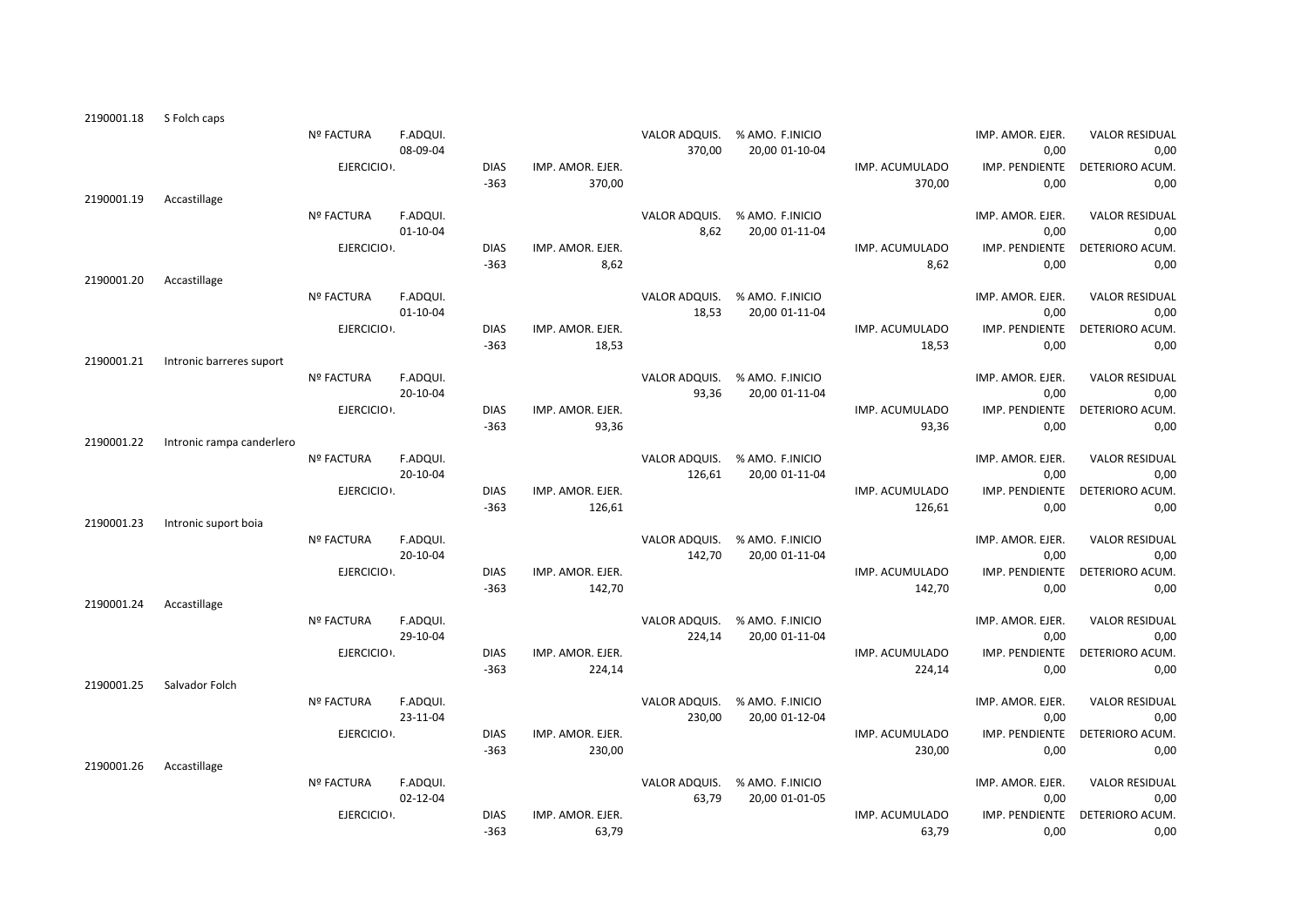| 2190001.27 | S Folch fra 20565         |                   |          |             |                  |               |                 |                |                  |                       |
|------------|---------------------------|-------------------|----------|-------------|------------------|---------------|-----------------|----------------|------------------|-----------------------|
|            |                           | <b>Nº FACTURA</b> | F.ADQUI. |             |                  | VALOR ADQUIS. | % AMO. F.INICIO |                | IMP. AMOR. EJER. | <b>VALOR RESIDUAL</b> |
|            |                           |                   | 22-04-05 |             |                  | 290,00        | 20,00 01-05-05  |                | 0,00             | 0,00                  |
|            |                           | EJERCICIO .       |          | <b>DIAS</b> | IMP. AMOR. EJER. |               |                 | IMP. ACUMULADO | IMP. PENDIENTE   | DETERIORO ACUM.       |
|            |                           |                   |          | 365         | 19,33            |               |                 | 290,00         | 0,00             | 0,00                  |
|            |                           |                   |          | 365         | 270,67           |               |                 | 270,67         | 19,33            | 0,00                  |
| 2190001.28 | S Folch fra 20409         |                   |          |             |                  |               |                 |                |                  |                       |
|            |                           | <b>Nº FACTURA</b> | F.ADQUI. |             |                  | VALOR ADQUIS. | % AMO. F.INICIO |                | IMP. AMOR. EJER. | <b>VALOR RESIDUAL</b> |
|            |                           |                   | 10-03-05 |             |                  | 319,00        | 20,00 01-04-05  |                | 0,00             | 0,00                  |
|            |                           | EJERCICIO :       |          | <b>DIAS</b> | IMP. AMOR. EJER. |               |                 | IMP. ACUMULADO | IMP. PENDIENTE   | DETERIORO ACUM.       |
|            |                           |                   |          | 365         | 15,95            |               |                 | 319,00         | 0,00             | 0,00                  |
|            |                           |                   |          | 365         | 303,05           |               |                 | 303,05         | 15,95            | 0,00                  |
| 2190001.29 | S Folch fra 20646         |                   |          |             |                  |               |                 |                |                  |                       |
|            |                           | <b>Nº FACTURA</b> | F.ADQUI. |             |                  | VALOR ADQUIS. | % AMO. F.INICIO |                | IMP. AMOR. EJER. | <b>VALOR RESIDUAL</b> |
|            |                           |                   | 20-05-05 |             |                  | 150,00        | 20,00 01-06-05  |                | 0,00             | 0,00                  |
|            |                           | EJERCICIO .       |          | <b>DIAS</b> | IMP. AMOR. EJER. |               |                 | IMP. ACUMULADO | IMP. PENDIENTE   | <b>DETERIORO ACUM</b> |
|            |                           |                   |          | 365         | 12,50            |               |                 | 150,00         | 0,00             | 0,00                  |
|            |                           |                   |          | 365         | 137,50           |               |                 | 137,50         | 12,50            | 0,00                  |
| 2190001.30 | Fabregas pilones port     |                   |          |             |                  |               |                 |                |                  |                       |
|            |                           | <b>Nº FACTURA</b> | F.ADQUI. |             |                  | VALOR ADQUIS. | % AMO. F.INICIO |                | IMP. AMOR. EJER. | <b>VALOR RESIDUAL</b> |
|            |                           |                   | 30-04-05 |             |                  | 2.124,00      | 20,00 01-05-05  |                | 0,00             | 0,00                  |
|            |                           | EJERCICIO :       |          | <b>DIAS</b> | IMP. AMOR. EJER. |               |                 | IMP. ACUMULADO | IMP. PENDIENTE   | DETERIORO ACUM        |
|            |                           |                   |          | 365         | 141,60           |               |                 | 2.124,00       | 0,00             | 0,00                  |
|            |                           |                   |          | 365         | 1.982,40         |               |                 | 1.982,40       | 141,60           | 0,00                  |
| 2190001.31 | <b>EQUIPORT fra 530</b>   |                   |          |             |                  |               |                 |                |                  |                       |
|            |                           | <b>Nº FACTURA</b> | F.ADQUI. |             |                  | VALOR ADQUIS. | % AMO. F.INICIO |                | IMP. AMOR. EJER. | <b>VALOR RESIDUAL</b> |
|            |                           | 530               | 01-06-05 |             |                  | 285,07        | 20,00 01-07-05  |                | 0,00             | 0,00                  |
|            |                           | EJERCICIO .       |          | <b>DIAS</b> | IMP. AMOR. EJER. |               |                 | IMP. ACUMULADO | IMP. PENDIENTE   | DETERIORO ACUM.       |
|            |                           |                   |          | 365         | 23,77            |               |                 | 285,07         | 0,00             | 0,00                  |
|            |                           |                   |          | 365         | 261,30           |               |                 | 261,30         | 23,77            | 0,00                  |
| 2190001.32 | Tot carrer aparcabiciclet |                   |          |             |                  |               |                 |                |                  |                       |
|            |                           | <b>Nº FACTURA</b> | F.ADQUI. |             |                  | VALOR ADQUIS. | % AMO. F.INICIO |                | IMP. AMOR. EJER. | <b>VALOR RESIDUAL</b> |
|            |                           |                   | 03-06-05 |             |                  | 990,00        | 20,00 01-07-05  |                | 0,00             | 0,00                  |
|            |                           | EJERCICIO .       |          | <b>DIAS</b> | IMP. AMOR. EJER. |               |                 | IMP. ACUMULADO | IMP. PENDIENTE   | DETERIORO ACUM.       |
|            |                           |                   |          | 365         | 99,00            |               |                 | 990,00         | 0,00             | 0,00                  |
|            |                           |                   |          | 365         | 891,00           |               |                 | 891,00         | 99,00            | 0,00                  |
| 2190001.34 | Cristaleria Roses caseta  |                   |          |             |                  |               |                 |                |                  |                       |
|            |                           | Nº FACTURA        | F.ADQUI. |             |                  | VALOR ADQUIS. | % AMO. F.INICIO |                | IMP. AMOR. EJER. | <b>VALOR RESIDUAL</b> |
|            |                           |                   | 18-06-05 |             |                  | 751,74        | 20,00 01-07-05  |                | 0,00             | 0,00                  |
|            |                           | EJERCICIO .       |          | <b>DIAS</b> | IMP. AMOR. EJER. |               |                 | IMP. ACUMULADO | IMP. PENDIENTE   | DETERIORO ACUM.       |
|            |                           |                   |          | 365         | 75,17            |               |                 | 751,74         | 0,00             | 0,00                  |
|            |                           |                   |          | 365         | 676,57           |               |                 | 676,57         | 75,17            | 0,00                  |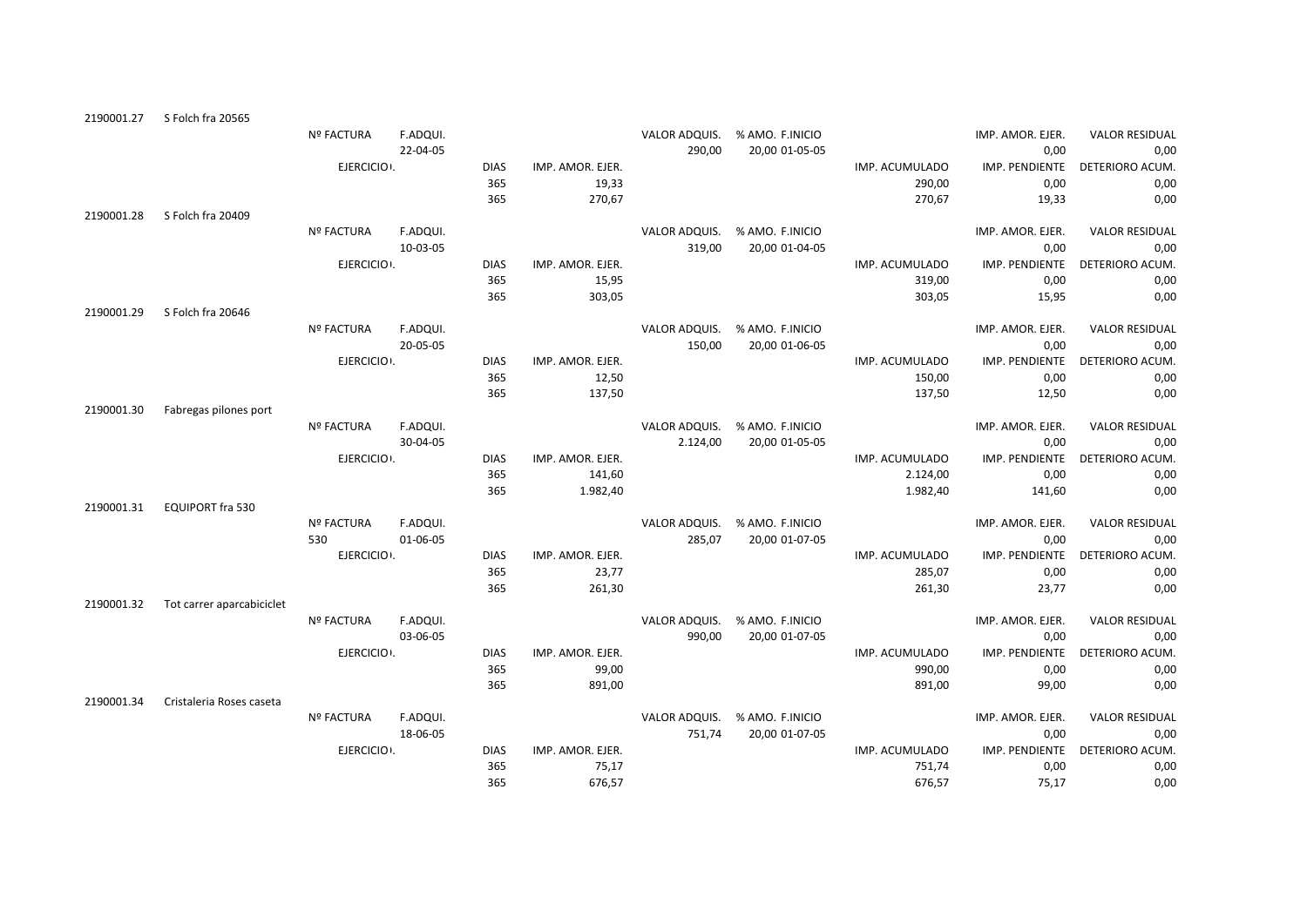| 2190001.35 | 01 direct walkies          |                   |          |             |                  |               |                               |                |                  |                       |
|------------|----------------------------|-------------------|----------|-------------|------------------|---------------|-------------------------------|----------------|------------------|-----------------------|
|            |                            | <b>Nº FACTURA</b> | F.ADQUI. |             |                  |               | VALOR ADQUIS. % AMO. F.INICIO |                | IMP. AMOR. EJER. | <b>VALOR RESIDUAL</b> |
|            |                            |                   | 07-07-05 |             |                  | 1.999,50      | 20,00 01-08-05                |                | 0,00             | 0,00                  |
|            |                            | EJERCICIO :       |          | <b>DIAS</b> | IMP. AMOR. EJER. |               |                               | IMP. ACUMULADO | IMP. PENDIENTE   | DETERIORO ACUM.       |
|            |                            |                   |          | 365         | 133,29           |               |                               | 1.999,50       | 0,00             | 0,00                  |
|            |                            |                   |          | 365         | 1.866,21         |               |                               | 1.866,21       | 133,29           | 0,00                  |
| 2190001.36 | Fabregas pilones           |                   |          |             |                  |               |                               |                |                  |                       |
|            |                            | <b>Nº FACTURA</b> | F.ADQUI. |             |                  |               | VALOR ADQUIS. % AMO. F.INICIO |                | IMP. AMOR. EJER. | <b>VALOR RESIDUAL</b> |
|            |                            |                   | 31-08-05 |             |                  | 1.422,00      | 20,00 01-09-05                |                | 0,00             | 0,00                  |
|            |                            | EJERCICIO .       |          | <b>DIAS</b> | IMP. AMOR. EJER. |               |                               | IMP. ACUMULADO | IMP. PENDIENTE   | DETERIORO ACUM.       |
|            |                            |                   |          | 365         | 189,60           |               |                               | 1.422,00       | 0,00             | 0,00                  |
|            |                            |                   |          | 365         | 1.232,40         |               |                               | 1.232,40       | 189,60           | 0,00                  |
| 2190001.38 | <b>MECALUX</b> estanteries |                   |          |             |                  |               |                               |                |                  |                       |
|            |                            | Nº FACTURA        | F.ADQUI. |             |                  | VALOR ADQUIS. | % AMO. F.INICIO               |                | IMP. AMOR. EJER. | <b>VALOR RESIDUAL</b> |
|            |                            |                   | 27-01-06 |             |                  | 1.198,50      | 20,00 01-02-06                |                | 0,00             | 0,00                  |
|            |                            | EJERCICIO .       |          | <b>DIAS</b> | IMP. AMOR. EJER. |               |                               | IMP. ACUMULADO | IMP. PENDIENTE   | DETERIORO ACUM.       |
|            |                            |                   |          | 365         | 20,30            |               |                               | 1.198,50       | 0,00             | 0,00                  |
|            |                            |                   |          | 365         | 239,70           |               |                               | 1.178,20       | 20,30            | 0,00                  |
|            |                            |                   |          | 365         | 938,50           |               |                               | 938,50         | 260,00           | 0,00                  |
| 2190001.39 | 01 direct Motorola F3968   |                   |          |             |                  |               |                               |                |                  |                       |
|            |                            | Nº FACTURA        | F.ADQUI. |             |                  |               | VALOR ADQUIS. % AMO. F.INICIO |                | IMP. AMOR. EJER. | <b>VALOR RESIDUAL</b> |
|            |                            |                   | 07-03-06 |             |                  | 999,75        | 20,00 01-04-06                |                | 0,00             | 0,00                  |
|            |                            | EJERCICIO .       |          | <b>DIAS</b> | IMP. AMOR. EJER. |               |                               | IMP. ACUMULADO | IMP. PENDIENTE   | DETERIORO ACUM.       |
|            |                            |                   |          | 365         | 50,24            |               |                               | 999,75         | 0,00             | 0,00                  |
|            |                            |                   |          | 365         | 199,95           |               |                               | 949,51         | 50,24            | 0,00                  |
|            |                            |                   |          | 365         | 749,56           |               |                               | 749,56         | 250,19           | 0,00                  |
| 2190001.40 | SOLDANOVA andami           |                   |          |             |                  |               |                               |                |                  |                       |
|            |                            | <b>Nº FACTURA</b> | F.ADQUI. |             |                  |               | VALOR ADQUIS. % AMO. F.INICIO |                | IMP. AMOR. EJER. | <b>VALOR RESIDUAL</b> |
|            |                            |                   | 21-04-06 |             |                  | 1.973,40      | 20,00 01-05-06                |                | 0,00             | 0,00                  |
|            |                            | EJERCICIO .       |          | <b>DIAS</b> | IMP. AMOR. EJER. |               |                               | IMP. ACUMULADO | IMP. PENDIENTE   | DETERIORO ACUM.       |
|            |                            |                   |          | 365         | 132,01           |               |                               | 1.973,40       | 0,00             | 0,00                  |
|            |                            |                   |          | 365         | 394,68           |               |                               | 1.841,39       | 132,01           | 0,00                  |
|            |                            |                   |          | 365         | 1.446,71         |               |                               | 1.446,71       | 526,69           | 0,00                  |
| 2190001.41 | ROSERSA 2 palmeres Sabal   |                   |          |             |                  |               |                               |                |                  |                       |
|            |                            | <b>Nº FACTURA</b> | F.ADQUI. |             |                  | VALOR ADQUIS. | % AMO. F.INICIO               |                | IMP. AMOR. EJER. | <b>VALOR RESIDUAL</b> |
|            |                            |                   | 15-06-06 |             |                  | 2.800,00      | 20,00 01-07-06                |                | 0,00             | 0,00                  |
|            |                            | EJERCICIO :       |          | <b>DIAS</b> | IMP. AMOR. EJER. |               |                               | IMP. ACUMULADO | IMP. PENDIENTE   | DETERIORO ACUM.       |
|            |                            |                   |          | 365         | 280,62           |               |                               | 2.800,00       | 0,00             | 0,00                  |
|            |                            |                   |          | 365         | 560,00           |               |                               | 2.519,38       | 280,62           | 0,00                  |
|            |                            |                   |          | 365         | 1.959,38         |               |                               | 1.959,38       | 840,62           | 0,00                  |
|            |                            |                   |          |             |                  |               |                               |                |                  |                       |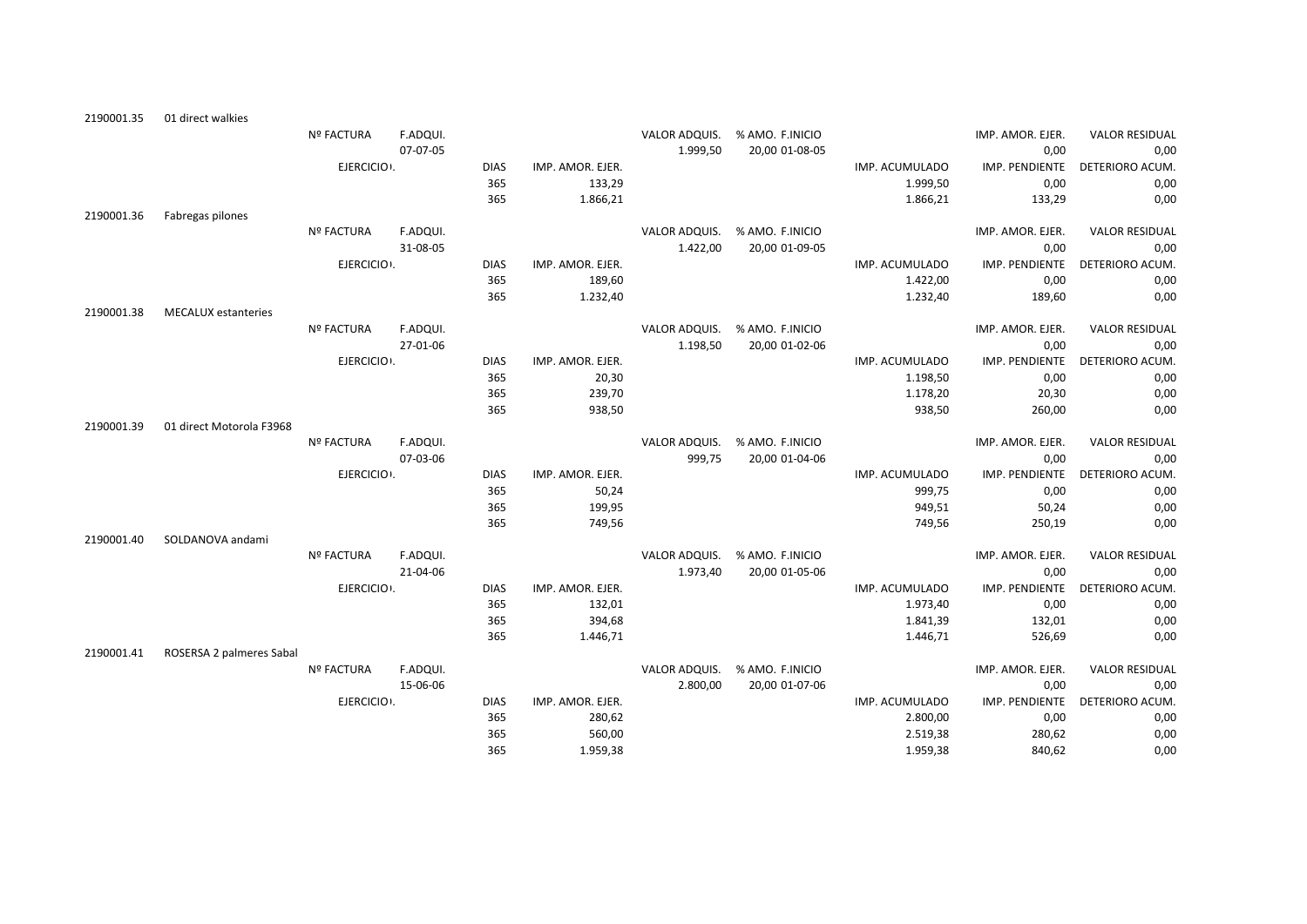| 2190001.42 | <b>MECALUX</b> estanteries |                   |          |             |                  |               |                               |                |                  |                       |
|------------|----------------------------|-------------------|----------|-------------|------------------|---------------|-------------------------------|----------------|------------------|-----------------------|
|            |                            | Nº FACTURA        | F.ADQUI. |             |                  | VALOR ADQUIS. | % AMO. F.INICIO               |                | IMP. AMOR. EJER. | <b>VALOR RESIDUAL</b> |
|            |                            |                   | 25-10-06 |             |                  | 3.595,50      | 20,00 01-11-06                |                | 0,00             | 0,00                  |
|            |                            | EJERCICIO .       |          | <b>DIAS</b> | IMP. AMOR. EJER. |               |                               | IMP. ACUMULADO | IMP. PENDIENTE   | DETERIORO ACUM.       |
|            |                            |                   |          | 365         | 600,07           |               |                               | 3.595,50       | 0,00             | 0,00                  |
|            |                            |                   |          | 365         | 719,10           |               |                               | 2.995,43       | 600,07           | 0,00                  |
|            |                            |                   |          | 365         | 2.276,33         |               |                               | 2.276,33       | 1.319,17         | 0,00                  |
| 2190001.43 | SERMAR dispersor           |                   |          |             |                  |               |                               |                |                  |                       |
|            |                            | <b>Nº FACTURA</b> | F.ADQUI. |             |                  |               | VALOR ADQUIS. % AMO. F.INICIO |                | IMP. AMOR. EJER. | <b>VALOR RESIDUAL</b> |
|            |                            |                   | 28-06-07 |             |                  | 3.688,00      | 20,00 01-07-07                |                | 0,00             | 0,00                  |
|            |                            | EJERCICIO .       |          | <b>DIAS</b> | IMP. AMOR. EJER. |               |                               | IMP. ACUMULADO | IMP. PENDIENTE   | DETERIORO ACUM.       |
|            |                            |                   |          | 365         | 368,80           |               |                               | 3.688,00       | 0,00             | 0,00                  |
|            |                            |                   |          | 365         | 737,60           |               |                               | 3.319,20       | 368,80           | 0,00                  |
|            |                            |                   |          | 365         | 737,60           |               |                               | 2.581,60       | 1.106,40         | 0,00                  |
|            |                            |                   |          | 365         | 1.844,00         |               |                               | 1.844,00       | 1.844,00         | 0,00                  |
| 2190001.44 | leasing Vitrex senyals     |                   |          |             |                  |               |                               |                |                  |                       |
|            |                            | <b>Nº FACTURA</b> | F.ADQUI. |             |                  | VALOR ADQUIS. | % AMO. F.INICIO               |                | IMP. AMOR. EJER. | <b>VALOR RESIDUAL</b> |
|            |                            |                   | 29-12-04 |             |                  | 17.759,74     | 8,00 01-01-05                 |                | 1.420,78         | 0,00                  |
|            |                            | EJERCICIO .       |          | <b>DIAS</b> | IMP. AMOR. EJER. |               |                               | IMP. ACUMULADO | IMP. PENDIENTE   | DETERIORO ACUM.       |
|            |                            |                   |          | 365         | 1.420,78         |               |                               | 15.628,58      | 2.131,16         | 0,00                  |
|            |                            |                   |          | 365         | 1.420,78         |               |                               | 14.207,80      | 3.551,94         | 0,00                  |
|            |                            |                   |          | 365         | 1.420,78         |               |                               | 12.787,02      | 4.972,72         | 0,00                  |
|            |                            |                   |          | 365         | 1.420,78         |               |                               | 11.366,24      | 6.393,50         | 0,00                  |
|            |                            |                   |          | 365         | 1.420,78         |               |                               | 9.945,46       | 7.814,28         | 0,00                  |
|            |                            |                   |          | 365         | 1.420,78         |               |                               | 8.524,68       | 9.235,06         | 0,00                  |
|            |                            |                   |          | 365         | 7.103,90         |               |                               | 7.103,90       | 10.655,84        | 0,00                  |
| 2190001.45 | Monerplant palmeres        |                   |          |             |                  |               |                               |                |                  |                       |
|            |                            | Nº FACTURA        | F.ADQUI. |             |                  | VALOR ADQUIS. | % AMO. F.INICIO               |                | IMP. AMOR. EJER. | <b>VALOR RESIDUAL</b> |
|            |                            | 2008/42           | 29-01-09 |             |                  | 480,00        | 20,00 01-02-09                |                | 0,00             | 0,00                  |
|            |                            | EJERCICIO .       |          | <b>DIAS</b> | IMP. AMOR. EJER. |               |                               | IMP. ACUMULADO | IMP. PENDIENTE   | DETERIORO ACUM.       |
|            |                            |                   |          | 365         | 8,11             |               |                               | 480,00         | 0,00             | 0,00                  |
|            |                            |                   |          | 365         | 96,00            |               |                               | 471,89         | 8,11             | 0,00                  |
|            |                            |                   |          | 365         | 96,00            |               |                               | 375,89         | 104,11           | 0,00                  |
|            |                            |                   |          | 365         | 96,00            |               |                               | 279,89         | 200,11           | 0,00                  |
|            |                            |                   |          | 365         | 96,00            |               |                               | 183,89         | 296,11           | 0,00                  |
|            |                            |                   |          | 334         | 87,89            |               |                               | 87,89          | 392,11           | 0,00                  |
| 2190001.46 | Beltran Ramirez Font aigu  |                   |          |             |                  |               |                               |                |                  |                       |
|            |                            | Nº FACTURA        | F.ADQUI. |             |                  | VALOR ADQUIS. | % AMO. F.INICIO               |                | IMP. AMOR. EJER. | <b>VALOR RESIDUAL</b> |
|            |                            | 3788              | 23-09-09 |             |                  | 250,00        | 20,00 01-10-09                |                | 0,00             | 0,00                  |
|            |                            | EJERCICIO .       |          | <b>DIAS</b> | IMP. AMOR. EJER. |               |                               | IMP. ACUMULADO | IMP. PENDIENTE   | DETERIORO ACUM.       |
|            |                            |                   |          | 365         | 37,55            |               |                               | 250,00         | 0,00             | 0,00                  |
|            |                            |                   |          | 365         | 50,00            |               |                               | 212,45         | 37,55            | 0,00                  |
|            |                            |                   |          | 365         | 50,00            |               |                               | 162,45         | 87,55            | 0,00                  |
|            |                            |                   |          | 365         | 50,00            |               |                               | 112,45         | 137,55           | 0,00                  |
|            |                            |                   |          | 365         | 50,00            |               |                               | 62,45          | 187,55           | 0,00                  |
|            |                            |                   |          | 92          | 12,45            |               |                               | 12,45          | 237,55           | 0,00                  |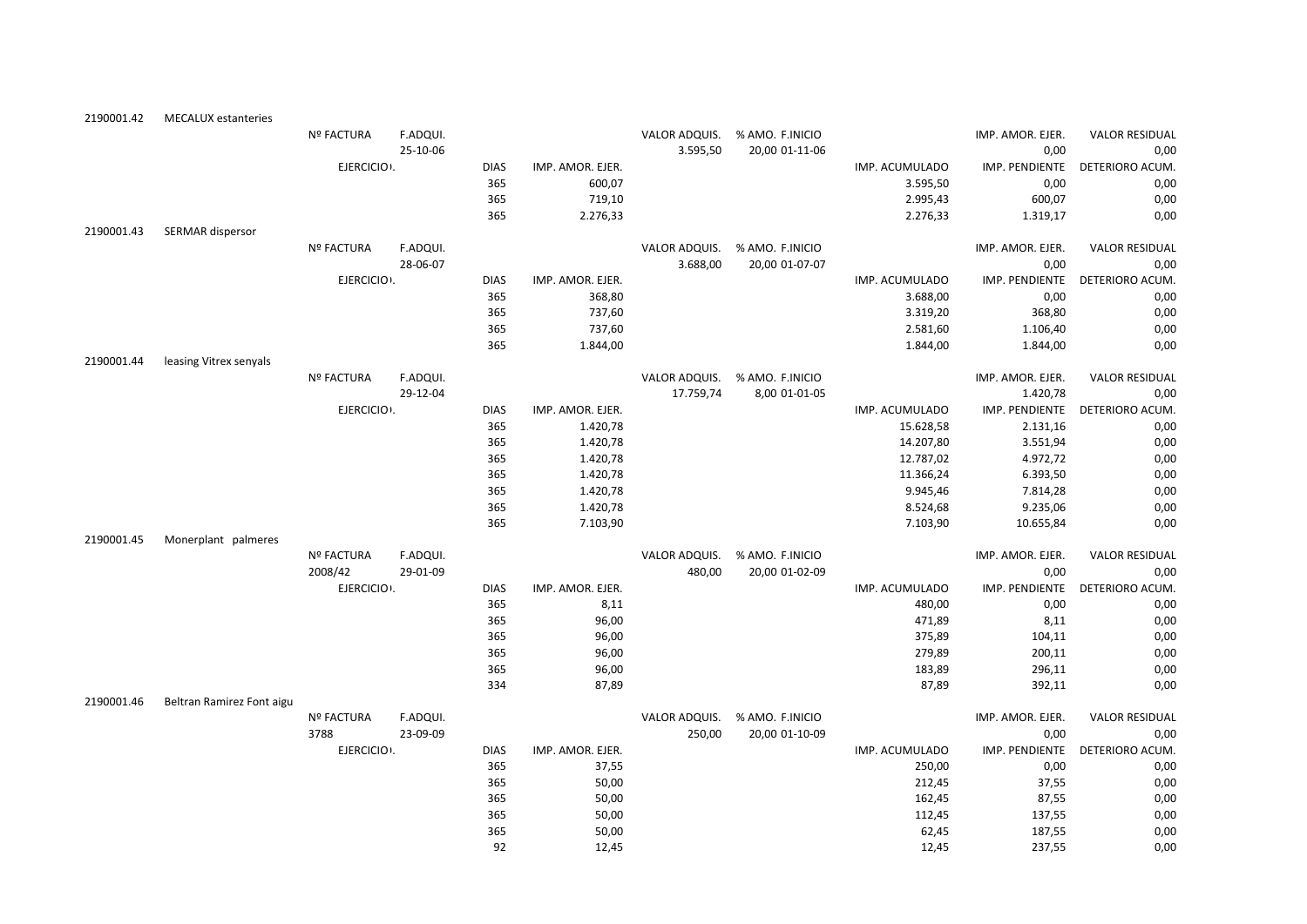| F.ADQUI.<br>VALOR ADQUIS.<br>% AMO. F.INICIO<br>IMP. AMOR. EJER.<br><b>VALOR RESIDUAL</b><br><b>Nº FACTURA</b><br>89,63<br>0,00<br>26-01-11<br>448,17<br>20,00 01-02-11<br>EJERCICIO .<br>IMP. PENDIENTE<br>DETERIORO ACUM.<br><b>DIAS</b><br>IMP. AMOR. EJER.<br>IMP. ACUMULADO<br>365<br>7,58<br>89,63<br>0,00<br>440,59<br>365<br>89,63<br>97,21<br>350,96<br>0,00<br>365<br>89,63<br>0,00<br>261,33<br>186,84<br>365<br>171,70<br>171,70<br>276,47<br>0,00<br>334<br>82,07<br>82,07<br>0,00<br>366,10<br>2190001.48<br>Carrefour nevera marineri<br>% AMO. F.INICIO<br>Nº FACTURA<br>F.ADQUI.<br>VALOR ADQUIS.<br>IMP. AMOR. EJER.<br><b>VALOR RESIDUAL</b><br>2428<br>20,00 01-11-11<br>40,51<br>26-10-11<br>202,54<br>0,00<br>EJERCICIO .<br><b>DIAS</b><br>IMP. PENDIENTE<br>DETERIORO ACUM.<br>IMP. AMOR. EJER.<br>IMP. ACUMULADO<br>365<br>40,51<br>168,75<br>33,79<br>0,00<br>365<br>40,51<br>128,24<br>74,30<br>0,00<br>365<br>40,51<br>87,73<br>0,00<br>114,81<br>365<br>47,22<br>47,22<br>155,32<br>0,00<br>6,71<br>61<br>6,71<br>0,00<br>195,83<br>Subm Roc karcher<br>2190001.49<br>F.ADQUI.<br>VALOR ADQUIS.<br>% AMO. F.INICIO<br>Nº FACTURA<br>IMP. AMOR. EJER.<br><b>VALOR RESIDUAL</b><br>2012084<br>$30 - 10 - 12$<br>20,00 01-11-12<br>98,00<br>0,00<br>490,00<br>EJERCICIO .<br><b>DIAS</b><br>IMP. PENDIENTE<br>DETERIORO ACUM.<br>IMP. AMOR. EJER.<br>IMP. ACUMULADO<br>365<br>98,00<br>179,80<br>0,00<br>310,20<br>365<br>98,00<br>212,20<br>277,80<br>0,00<br>365<br>114,20<br>114,20<br>375,80<br>0,00<br>61<br>16,20<br>16,20<br>473,80<br>0,00<br>Subm Roc Transpalet<br>2190001.50<br>F.ADQUI.<br>VALOR ADQUIS.<br>% AMO. F.INICIO<br><b>Nº FACTURA</b><br>IMP. AMOR. EJER.<br><b>VALOR RESIDUAL</b><br>20140987<br>14-07-14<br>343,00<br>20,00 01-08-14<br>68,60<br>0,00<br>EJERCICIO .<br><b>DIAS</b><br>IMP. AMOR. EJER.<br>IMP. PENDIENTE<br>DETERIORO ACUM.<br>IMP. ACUMULADO<br>365<br>68,60<br>245,88<br>0,00<br>97,12<br>28,52<br>153<br>28,52<br>0,00<br>314,48<br>2190001.51<br>Control aves aparell sons | 2190001.47 | Casco Antiguo càmara sub |            |          |  |               |                 |                  |                       |
|----------------------------------------------------------------------------------------------------------------------------------------------------------------------------------------------------------------------------------------------------------------------------------------------------------------------------------------------------------------------------------------------------------------------------------------------------------------------------------------------------------------------------------------------------------------------------------------------------------------------------------------------------------------------------------------------------------------------------------------------------------------------------------------------------------------------------------------------------------------------------------------------------------------------------------------------------------------------------------------------------------------------------------------------------------------------------------------------------------------------------------------------------------------------------------------------------------------------------------------------------------------------------------------------------------------------------------------------------------------------------------------------------------------------------------------------------------------------------------------------------------------------------------------------------------------------------------------------------------------------------------------------------------------------------------------------------------------------------------------------------------------------------------------------------------------------------------------------------------------------------------------------------------------------------------------------------------------------------------------------------------------------------------------------------|------------|--------------------------|------------|----------|--|---------------|-----------------|------------------|-----------------------|
|                                                                                                                                                                                                                                                                                                                                                                                                                                                                                                                                                                                                                                                                                                                                                                                                                                                                                                                                                                                                                                                                                                                                                                                                                                                                                                                                                                                                                                                                                                                                                                                                                                                                                                                                                                                                                                                                                                                                                                                                                                                    |            |                          |            |          |  |               |                 |                  |                       |
|                                                                                                                                                                                                                                                                                                                                                                                                                                                                                                                                                                                                                                                                                                                                                                                                                                                                                                                                                                                                                                                                                                                                                                                                                                                                                                                                                                                                                                                                                                                                                                                                                                                                                                                                                                                                                                                                                                                                                                                                                                                    |            |                          |            |          |  |               |                 |                  |                       |
|                                                                                                                                                                                                                                                                                                                                                                                                                                                                                                                                                                                                                                                                                                                                                                                                                                                                                                                                                                                                                                                                                                                                                                                                                                                                                                                                                                                                                                                                                                                                                                                                                                                                                                                                                                                                                                                                                                                                                                                                                                                    |            |                          |            |          |  |               |                 |                  |                       |
|                                                                                                                                                                                                                                                                                                                                                                                                                                                                                                                                                                                                                                                                                                                                                                                                                                                                                                                                                                                                                                                                                                                                                                                                                                                                                                                                                                                                                                                                                                                                                                                                                                                                                                                                                                                                                                                                                                                                                                                                                                                    |            |                          |            |          |  |               |                 |                  |                       |
|                                                                                                                                                                                                                                                                                                                                                                                                                                                                                                                                                                                                                                                                                                                                                                                                                                                                                                                                                                                                                                                                                                                                                                                                                                                                                                                                                                                                                                                                                                                                                                                                                                                                                                                                                                                                                                                                                                                                                                                                                                                    |            |                          |            |          |  |               |                 |                  |                       |
|                                                                                                                                                                                                                                                                                                                                                                                                                                                                                                                                                                                                                                                                                                                                                                                                                                                                                                                                                                                                                                                                                                                                                                                                                                                                                                                                                                                                                                                                                                                                                                                                                                                                                                                                                                                                                                                                                                                                                                                                                                                    |            |                          |            |          |  |               |                 |                  |                       |
|                                                                                                                                                                                                                                                                                                                                                                                                                                                                                                                                                                                                                                                                                                                                                                                                                                                                                                                                                                                                                                                                                                                                                                                                                                                                                                                                                                                                                                                                                                                                                                                                                                                                                                                                                                                                                                                                                                                                                                                                                                                    |            |                          |            |          |  |               |                 |                  |                       |
|                                                                                                                                                                                                                                                                                                                                                                                                                                                                                                                                                                                                                                                                                                                                                                                                                                                                                                                                                                                                                                                                                                                                                                                                                                                                                                                                                                                                                                                                                                                                                                                                                                                                                                                                                                                                                                                                                                                                                                                                                                                    |            |                          |            |          |  |               |                 |                  |                       |
|                                                                                                                                                                                                                                                                                                                                                                                                                                                                                                                                                                                                                                                                                                                                                                                                                                                                                                                                                                                                                                                                                                                                                                                                                                                                                                                                                                                                                                                                                                                                                                                                                                                                                                                                                                                                                                                                                                                                                                                                                                                    |            |                          |            |          |  |               |                 |                  |                       |
|                                                                                                                                                                                                                                                                                                                                                                                                                                                                                                                                                                                                                                                                                                                                                                                                                                                                                                                                                                                                                                                                                                                                                                                                                                                                                                                                                                                                                                                                                                                                                                                                                                                                                                                                                                                                                                                                                                                                                                                                                                                    |            |                          |            |          |  |               |                 |                  |                       |
|                                                                                                                                                                                                                                                                                                                                                                                                                                                                                                                                                                                                                                                                                                                                                                                                                                                                                                                                                                                                                                                                                                                                                                                                                                                                                                                                                                                                                                                                                                                                                                                                                                                                                                                                                                                                                                                                                                                                                                                                                                                    |            |                          |            |          |  |               |                 |                  |                       |
|                                                                                                                                                                                                                                                                                                                                                                                                                                                                                                                                                                                                                                                                                                                                                                                                                                                                                                                                                                                                                                                                                                                                                                                                                                                                                                                                                                                                                                                                                                                                                                                                                                                                                                                                                                                                                                                                                                                                                                                                                                                    |            |                          |            |          |  |               |                 |                  |                       |
|                                                                                                                                                                                                                                                                                                                                                                                                                                                                                                                                                                                                                                                                                                                                                                                                                                                                                                                                                                                                                                                                                                                                                                                                                                                                                                                                                                                                                                                                                                                                                                                                                                                                                                                                                                                                                                                                                                                                                                                                                                                    |            |                          |            |          |  |               |                 |                  |                       |
|                                                                                                                                                                                                                                                                                                                                                                                                                                                                                                                                                                                                                                                                                                                                                                                                                                                                                                                                                                                                                                                                                                                                                                                                                                                                                                                                                                                                                                                                                                                                                                                                                                                                                                                                                                                                                                                                                                                                                                                                                                                    |            |                          |            |          |  |               |                 |                  |                       |
|                                                                                                                                                                                                                                                                                                                                                                                                                                                                                                                                                                                                                                                                                                                                                                                                                                                                                                                                                                                                                                                                                                                                                                                                                                                                                                                                                                                                                                                                                                                                                                                                                                                                                                                                                                                                                                                                                                                                                                                                                                                    |            |                          |            |          |  |               |                 |                  |                       |
|                                                                                                                                                                                                                                                                                                                                                                                                                                                                                                                                                                                                                                                                                                                                                                                                                                                                                                                                                                                                                                                                                                                                                                                                                                                                                                                                                                                                                                                                                                                                                                                                                                                                                                                                                                                                                                                                                                                                                                                                                                                    |            |                          |            |          |  |               |                 |                  |                       |
|                                                                                                                                                                                                                                                                                                                                                                                                                                                                                                                                                                                                                                                                                                                                                                                                                                                                                                                                                                                                                                                                                                                                                                                                                                                                                                                                                                                                                                                                                                                                                                                                                                                                                                                                                                                                                                                                                                                                                                                                                                                    |            |                          |            |          |  |               |                 |                  |                       |
|                                                                                                                                                                                                                                                                                                                                                                                                                                                                                                                                                                                                                                                                                                                                                                                                                                                                                                                                                                                                                                                                                                                                                                                                                                                                                                                                                                                                                                                                                                                                                                                                                                                                                                                                                                                                                                                                                                                                                                                                                                                    |            |                          |            |          |  |               |                 |                  |                       |
|                                                                                                                                                                                                                                                                                                                                                                                                                                                                                                                                                                                                                                                                                                                                                                                                                                                                                                                                                                                                                                                                                                                                                                                                                                                                                                                                                                                                                                                                                                                                                                                                                                                                                                                                                                                                                                                                                                                                                                                                                                                    |            |                          |            |          |  |               |                 |                  |                       |
|                                                                                                                                                                                                                                                                                                                                                                                                                                                                                                                                                                                                                                                                                                                                                                                                                                                                                                                                                                                                                                                                                                                                                                                                                                                                                                                                                                                                                                                                                                                                                                                                                                                                                                                                                                                                                                                                                                                                                                                                                                                    |            |                          |            |          |  |               |                 |                  |                       |
|                                                                                                                                                                                                                                                                                                                                                                                                                                                                                                                                                                                                                                                                                                                                                                                                                                                                                                                                                                                                                                                                                                                                                                                                                                                                                                                                                                                                                                                                                                                                                                                                                                                                                                                                                                                                                                                                                                                                                                                                                                                    |            |                          |            |          |  |               |                 |                  |                       |
|                                                                                                                                                                                                                                                                                                                                                                                                                                                                                                                                                                                                                                                                                                                                                                                                                                                                                                                                                                                                                                                                                                                                                                                                                                                                                                                                                                                                                                                                                                                                                                                                                                                                                                                                                                                                                                                                                                                                                                                                                                                    |            |                          |            |          |  |               |                 |                  |                       |
|                                                                                                                                                                                                                                                                                                                                                                                                                                                                                                                                                                                                                                                                                                                                                                                                                                                                                                                                                                                                                                                                                                                                                                                                                                                                                                                                                                                                                                                                                                                                                                                                                                                                                                                                                                                                                                                                                                                                                                                                                                                    |            |                          |            |          |  |               |                 |                  |                       |
|                                                                                                                                                                                                                                                                                                                                                                                                                                                                                                                                                                                                                                                                                                                                                                                                                                                                                                                                                                                                                                                                                                                                                                                                                                                                                                                                                                                                                                                                                                                                                                                                                                                                                                                                                                                                                                                                                                                                                                                                                                                    |            |                          |            |          |  |               |                 |                  |                       |
|                                                                                                                                                                                                                                                                                                                                                                                                                                                                                                                                                                                                                                                                                                                                                                                                                                                                                                                                                                                                                                                                                                                                                                                                                                                                                                                                                                                                                                                                                                                                                                                                                                                                                                                                                                                                                                                                                                                                                                                                                                                    |            |                          |            |          |  |               |                 |                  |                       |
|                                                                                                                                                                                                                                                                                                                                                                                                                                                                                                                                                                                                                                                                                                                                                                                                                                                                                                                                                                                                                                                                                                                                                                                                                                                                                                                                                                                                                                                                                                                                                                                                                                                                                                                                                                                                                                                                                                                                                                                                                                                    |            |                          |            |          |  |               |                 |                  |                       |
|                                                                                                                                                                                                                                                                                                                                                                                                                                                                                                                                                                                                                                                                                                                                                                                                                                                                                                                                                                                                                                                                                                                                                                                                                                                                                                                                                                                                                                                                                                                                                                                                                                                                                                                                                                                                                                                                                                                                                                                                                                                    |            |                          |            |          |  |               |                 |                  |                       |
|                                                                                                                                                                                                                                                                                                                                                                                                                                                                                                                                                                                                                                                                                                                                                                                                                                                                                                                                                                                                                                                                                                                                                                                                                                                                                                                                                                                                                                                                                                                                                                                                                                                                                                                                                                                                                                                                                                                                                                                                                                                    |            |                          |            |          |  |               |                 |                  |                       |
|                                                                                                                                                                                                                                                                                                                                                                                                                                                                                                                                                                                                                                                                                                                                                                                                                                                                                                                                                                                                                                                                                                                                                                                                                                                                                                                                                                                                                                                                                                                                                                                                                                                                                                                                                                                                                                                                                                                                                                                                                                                    |            |                          |            |          |  |               |                 |                  |                       |
|                                                                                                                                                                                                                                                                                                                                                                                                                                                                                                                                                                                                                                                                                                                                                                                                                                                                                                                                                                                                                                                                                                                                                                                                                                                                                                                                                                                                                                                                                                                                                                                                                                                                                                                                                                                                                                                                                                                                                                                                                                                    |            |                          |            |          |  |               |                 |                  |                       |
|                                                                                                                                                                                                                                                                                                                                                                                                                                                                                                                                                                                                                                                                                                                                                                                                                                                                                                                                                                                                                                                                                                                                                                                                                                                                                                                                                                                                                                                                                                                                                                                                                                                                                                                                                                                                                                                                                                                                                                                                                                                    |            |                          |            |          |  |               |                 |                  |                       |
|                                                                                                                                                                                                                                                                                                                                                                                                                                                                                                                                                                                                                                                                                                                                                                                                                                                                                                                                                                                                                                                                                                                                                                                                                                                                                                                                                                                                                                                                                                                                                                                                                                                                                                                                                                                                                                                                                                                                                                                                                                                    |            |                          |            |          |  |               |                 |                  |                       |
|                                                                                                                                                                                                                                                                                                                                                                                                                                                                                                                                                                                                                                                                                                                                                                                                                                                                                                                                                                                                                                                                                                                                                                                                                                                                                                                                                                                                                                                                                                                                                                                                                                                                                                                                                                                                                                                                                                                                                                                                                                                    |            |                          | Nº FACTURA | F.ADQUI. |  | VALOR ADQUIS. | % AMO. F.INICIO | IMP. AMOR. EJER. | <b>VALOR RESIDUAL</b> |
| 78<br>18-02-15<br>67,17<br>750,00<br>20,00 01-03-15<br>0,00                                                                                                                                                                                                                                                                                                                                                                                                                                                                                                                                                                                                                                                                                                                                                                                                                                                                                                                                                                                                                                                                                                                                                                                                                                                                                                                                                                                                                                                                                                                                                                                                                                                                                                                                                                                                                                                                                                                                                                                        |            |                          |            |          |  |               |                 |                  |                       |
| IMP. PENDIENTE<br>EJERCICIO .<br><b>DIAS</b><br>IMP. AMOR. EJER.<br>DETERIORO ACUM.<br>IMP. ACUMULADO                                                                                                                                                                                                                                                                                                                                                                                                                                                                                                                                                                                                                                                                                                                                                                                                                                                                                                                                                                                                                                                                                                                                                                                                                                                                                                                                                                                                                                                                                                                                                                                                                                                                                                                                                                                                                                                                                                                                              |            |                          |            |          |  |               |                 |                  |                       |
| 306<br>67,17<br>67,17<br>682,83<br>0,00                                                                                                                                                                                                                                                                                                                                                                                                                                                                                                                                                                                                                                                                                                                                                                                                                                                                                                                                                                                                                                                                                                                                                                                                                                                                                                                                                                                                                                                                                                                                                                                                                                                                                                                                                                                                                                                                                                                                                                                                            |            |                          |            |          |  |               |                 |                  |                       |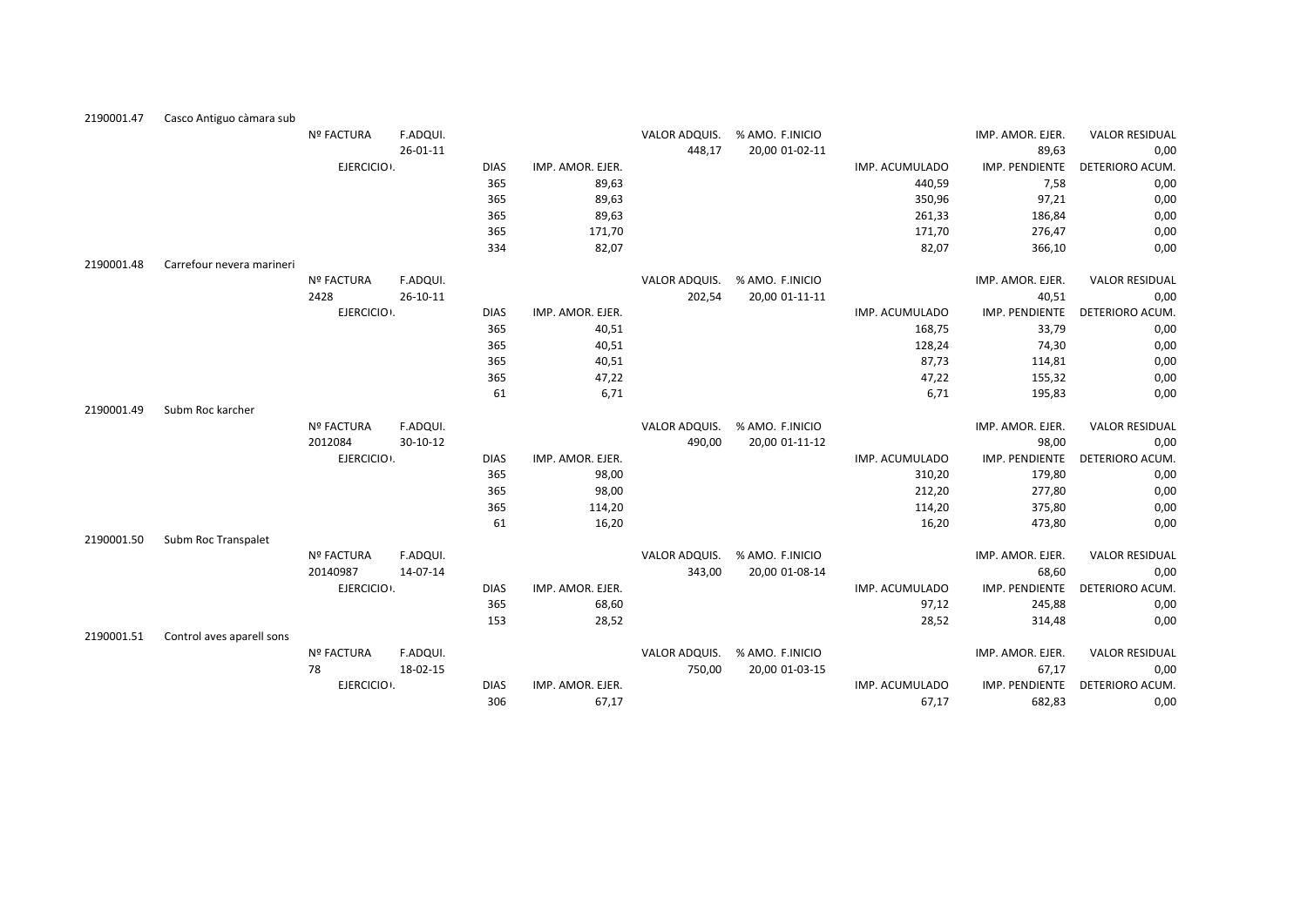| 2190003.01 | leasing equip submarinism |                   |          |             |                  |               |                 |                |                  |                       |
|------------|---------------------------|-------------------|----------|-------------|------------------|---------------|-----------------|----------------|------------------|-----------------------|
|            |                           | <b>Nº FACTURA</b> | F.ADQUI. |             |                  | VALOR ADQUIS. | % AMO. F.INICIO |                | IMP. AMOR. EJER. | <b>VALOR RESIDUAL</b> |
|            |                           |                   | 10-08-04 |             |                  | 3.456,89      | 10,00 01-09-04  |                | 0,00             | 0,00                  |
|            |                           | EJERCICIO .       |          | <b>DIAS</b> | IMP. AMOR. EJER. |               |                 | IMP. ACUMULADO | IMP. PENDIENTE   | DETERIORO ACUM.       |
|            |                           |                   |          | 365         | 230,45           |               |                 | 3.456,89       | 0,00             | 0,00                  |
|            |                           |                   |          | 365         | 1.037,07         |               |                 | 3.226,44       | 230,45           | 0,00                  |
|            |                           |                   |          | 365         | 345,69           |               |                 | 2.880,75       | 576,14           | 0,00                  |
|            |                           |                   |          | 365         | 345,69           |               |                 | 2.535,06       | 921,83           | 0,00                  |
|            |                           |                   |          | 365         | 345,69           |               |                 | 2.189,37       | 1.267,52         | 0,00                  |
|            |                           |                   |          | 365         | 1.843,68         |               |                 | 1.843,68       | 1.613,21         | 0,00                  |
| 2190003.02 | Scubastore equips submari |                   |          |             |                  |               |                 |                |                  |                       |
|            |                           | <b>Nº FACTURA</b> | F.ADQUI. |             |                  | VALOR ADQUIS. | % AMO. F.INICIO |                | IMP. AMOR. EJER. | <b>VALOR RESIDUAL</b> |
|            |                           |                   | 20-04-07 |             |                  | 4.249,15      | 20,00 20-04-07  |                | 0,00             | 0,00                  |
|            |                           | EJERCICIO .       |          | <b>DIAS</b> | IMP. AMOR. EJER. |               |                 | IMP. ACUMULADO | IMP. PENDIENTE   | DETERIORO ACUM.       |
|            |                           |                   |          | 365         | 283,28           |               |                 | 4.249,15       | 0,00             | 0,00                  |
|            |                           |                   |          | 365         | 849,83           |               |                 | 3.965,87       | 283,28           | 0,00                  |
|            |                           |                   |          | 365         | 849,83           |               |                 | 3.116,04       | 1.133,11         | 0,00                  |
|            |                           |                   |          | 365         | 2.266,21         |               |                 | 2.266,21       | 1.982,94         | 0,00                  |
| 2190003.03 | Scubastore neoprens       |                   |          |             |                  |               |                 |                |                  |                       |
|            |                           | <b>Nº FACTURA</b> | F.ADQUI. |             |                  | VALOR ADQUIS. | % AMO. F.INICIO |                | IMP. AMOR. EJER. | <b>VALOR RESIDUAL</b> |
|            |                           |                   | 02-01-09 |             |                  | 2.062,33      | 20,00 02-01-09  |                | 0,00             | 0,00                  |
|            |                           | EJERCICIO .       |          | <b>DIAS</b> | IMP. AMOR. EJER. |               |                 | IMP. ACUMULADO | IMP. PENDIENTE   | DETERIORO ACUM        |
|            |                           |                   |          | 365         | 412,46           |               |                 | 2.062,33       | 0,00             | 0,00                  |
|            |                           |                   |          | 365         | 412,47           |               |                 | 1.649,87       | 412,46           | 0,00                  |
|            |                           |                   |          | 365         | 412,47           |               |                 | 1.237,40       | 824,93           | 0,00                  |
|            |                           |                   |          | 365         | 412,47           |               |                 | 825,34         | 1.236,99         | 0,00                  |
|            |                           |                   |          | 364         | 412,87           |               |                 | 412,87         | 1.649,46         | 0,00                  |
| 2190003.04 | Minisub equip subm        |                   |          |             |                  |               |                 |                |                  |                       |
|            |                           | <b>Nº FACTURA</b> | F.ADQUI. |             |                  | VALOR ADQUIS. | % AMO. F.INICIO |                | IMP. AMOR. EJER. | <b>VALOR RESIDUAL</b> |
|            |                           | a48               | 30-07-09 |             |                  | 1.516,70      | 20,00 01-08-09  |                | 0,00             | 0,00                  |
|            |                           | EJERCICIO :       |          | <b>DIAS</b> | IMP. AMOR. EJER. |               |                 | IMP. ACUMULADO | IMP. PENDIENTE   | DETERIORO ACUM        |
|            |                           |                   |          | 365         | 176,95           |               |                 | 1.516,70       | 0,00             | 0,00                  |
|            |                           |                   |          | 365         | 303,34           |               |                 | 1.339,75       | 176,95           | 0,00                  |
|            |                           |                   |          | 365         | 303,34           |               |                 | 1.036,41       | 480,29           | 0,00                  |
|            |                           |                   |          | 365         | 303,34           |               |                 | 733,07         | 783,63           | 0,00                  |
|            |                           |                   |          | 365         | 303,34           |               |                 | 429,73         | 1.086,97         | 0,00                  |
|            |                           |                   |          | 153         | 126,39           |               |                 | 126,39         | 1.390,31         | 0,00                  |
| 2190003.05 | Minisub GoPro Hero4       |                   |          |             |                  |               |                 |                |                  |                       |
|            |                           | <b>Nº FACTURA</b> | F.ADQUI. |             |                  | VALOR ADQUIS. | % AMO. F.INICIO |                | IMP. AMOR. EJER. | <b>VALOR RESIDUAL</b> |
|            |                           | 25-S1             | 25-04-15 |             |                  | 504,85        | 20,00 01-05-15  |                | 67,17            | 0,00                  |
|            |                           | EJERCICIO .       |          | <b>DIAS</b> | IMP. AMOR. EJER. |               |                 | IMP. ACUMULADO | IMP. PENDIENTE   | DETERIORO ACUM.       |
|            |                           |                   |          | 245         | 67,17            |               |                 | 67,17          | 437,68           | 0,00                  |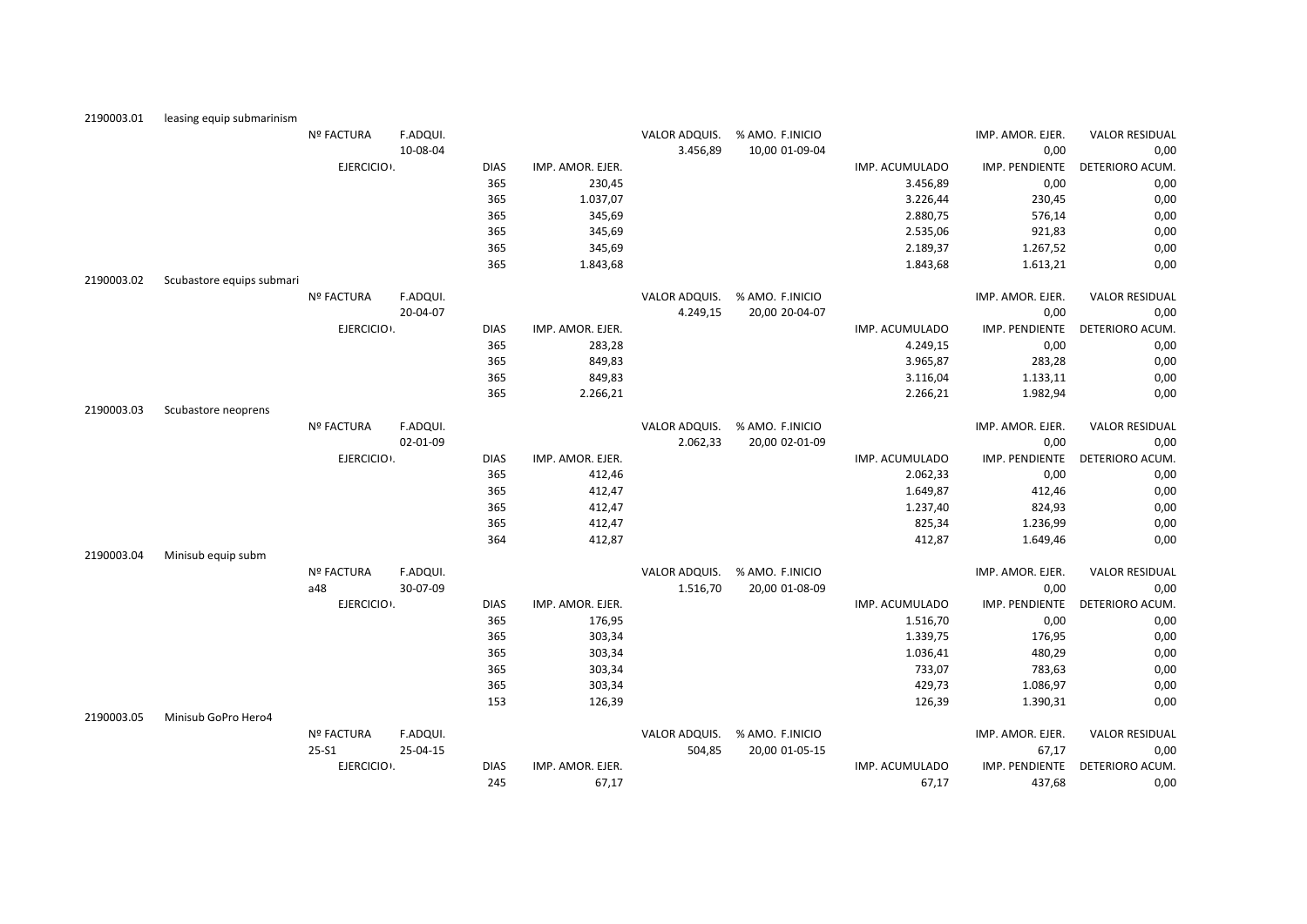| 2190004.01 | Primion portes lavabos    |                          |          |             |                  |               |                 |                |                  |                       |
|------------|---------------------------|--------------------------|----------|-------------|------------------|---------------|-----------------|----------------|------------------|-----------------------|
|            |                           | Nº FACTURA               | F.ADQUI. |             |                  | VALOR ADQUIS. | % AMO. F.INICIO |                | IMP. AMOR. EJER. | <b>VALOR RESIDUAL</b> |
|            |                           |                          | 28-09-07 |             |                  | 12.690,58     | 20,00 28-10-07  |                | 0,00             | 0,00                  |
|            |                           | EJERCICIO .              |          | <b>DIAS</b> | IMP. AMOR. EJER. |               |                 | IMP. ACUMULADO | IMP. PENDIENTE   | DETERIORO ACUM.       |
|            |                           |                          |          | 365         | 1.903,57         |               |                 | 12.690,58      | 0,00             | 0,00                  |
|            |                           |                          |          | 365         | 2.538,12         |               |                 | 10.787,01      | 1.903,57         | 0,00                  |
|            |                           |                          |          | 365         | 2.538,12         |               |                 | 8.248,89       | 4.441,69         | 0,00                  |
|            |                           |                          |          | 365         | 5.710,77         |               |                 | 5.710,77       | 6.979,81         | 0,00                  |
| 2190005.01 | METALCO caseta caixer par |                          |          |             |                  |               |                 |                |                  |                       |
|            |                           | Nº FACTURA               | F.ADQUI. |             |                  | VALOR ADQUIS. | % AMO. F.INICIO |                | IMP. AMOR. EJER. | <b>VALOR RESIDUAL</b> |
|            |                           |                          | 15-01-09 |             |                  | 1.852,12      | 20,00 01-02-09  |                | 0,00             | 0,00                  |
|            |                           | EJERCICIO .              |          | <b>DIAS</b> | IMP. AMOR. EJER. |               |                 | IMP. ACUMULADO | IMP. PENDIENTE   | DETERIORO ACUM.       |
|            |                           |                          |          | 365         | 61,75            |               |                 | 1.852,12       | 0,00             | 0,00                  |
|            |                           |                          |          | 365         | 370,42           |               |                 | 1.790,37       | 61,75            | 0,00                  |
|            |                           |                          |          | 365         | 370,42           |               |                 | 1.419,95       | 432,17           | 0,00                  |
|            |                           |                          |          | 365         | 370,42           |               |                 | 1.049,53       | 802,59           | 0,00                  |
|            |                           |                          |          | 365         | 370,42           |               |                 | 679,11         | 1.173,01         | 0,00                  |
|            |                           |                          |          | 334         | 308,69           |               |                 | 308,69         | 1.543,43         | 0,00                  |
| 2190005.02 | Decoral vidres caseta par |                          |          |             |                  |               |                 |                |                  |                       |
|            |                           | <b>Nº FACTURA</b>        | F.ADQUI. |             |                  | VALOR ADQUIS. | % AMO. F.INICIO |                | IMP. AMOR. EJER. | <b>VALOR RESIDUAL</b> |
|            |                           |                          | 29-10-09 |             |                  | 1.240,14      | 20,00 01-11-09  |                | 0,00             | 0,00                  |
|            |                           | EJERCICIO :              |          | <b>DIAS</b> | IMP. AMOR. EJER. |               |                 | IMP. ACUMULADO | IMP. PENDIENTE   | DETERIORO ACUM.       |
|            |                           |                          |          | 365         | 62,00            |               |                 | 1.240,14       | 0,00             | 0,00                  |
|            |                           |                          |          | 365         | 248,03           |               |                 | 1.178,14       | 62,00            | 0,00                  |
|            |                           |                          |          | 365         | 248,03           |               |                 | 930,11         | 310,03           | 0,00                  |
|            |                           |                          |          | 365         | 248,03           |               |                 | 682,08         | 558,06           | 0,00                  |
|            |                           |                          |          | 365         | 248,03           |               |                 | 434,05         | 806,09           | 0,00                  |
|            |                           |                          |          | 61          | 186,02           |               |                 | 186,02         | 1.054,12         | 0,00                  |
| 2190006.01 | Bexbe Mòduls magatzems 2  |                          |          |             |                  |               |                 |                |                  |                       |
|            |                           | <b>Nº FACTURA</b>        | F.ADQUI. |             |                  | VALOR ADQUIS. | % AMO. F.INICIO |                | IMP. AMOR. EJER. | <b>VALOR RESIDUAL</b> |
|            |                           | 10-3793 10-3849 20-08-10 |          |             |                  | 19.042,60     | 20,00 01-09-10  |                | 2.543,35         | 0,00                  |
|            |                           | EJERCICIO .              |          | <b>DIAS</b> | IMP. AMOR. EJER. |               |                 | IMP. ACUMULADO | IMP. PENDIENTE   | DETERIORO ACUM.       |
|            |                           |                          |          | 365         | 2.543,35         |               |                 | 19.042,60      | 0,00             | 0,00                  |
|            |                           |                          |          | 365         | 3.808,52         |               |                 | 16.499,25      | 2.543,35         | 0,00                  |
|            |                           |                          |          | 365         | 11.425,56        |               |                 | 12.690,73      | 6.351,87         | 0,00                  |
|            |                           |                          |          | 365         | 3.808,52         |               |                 | 8.882,21       | 10.160,39        | 0,00                  |
|            |                           |                          |          | 365         | 3.808,52         |               |                 | 5.073,69       | 13.968,91        | 0,00                  |
|            |                           |                          |          | 122         | 1.265,17         |               |                 | 1.265,17       | 17.777,43        | 0,00                  |
|            |                           |                          |          |             |                  |               |                 |                |                  |                       |